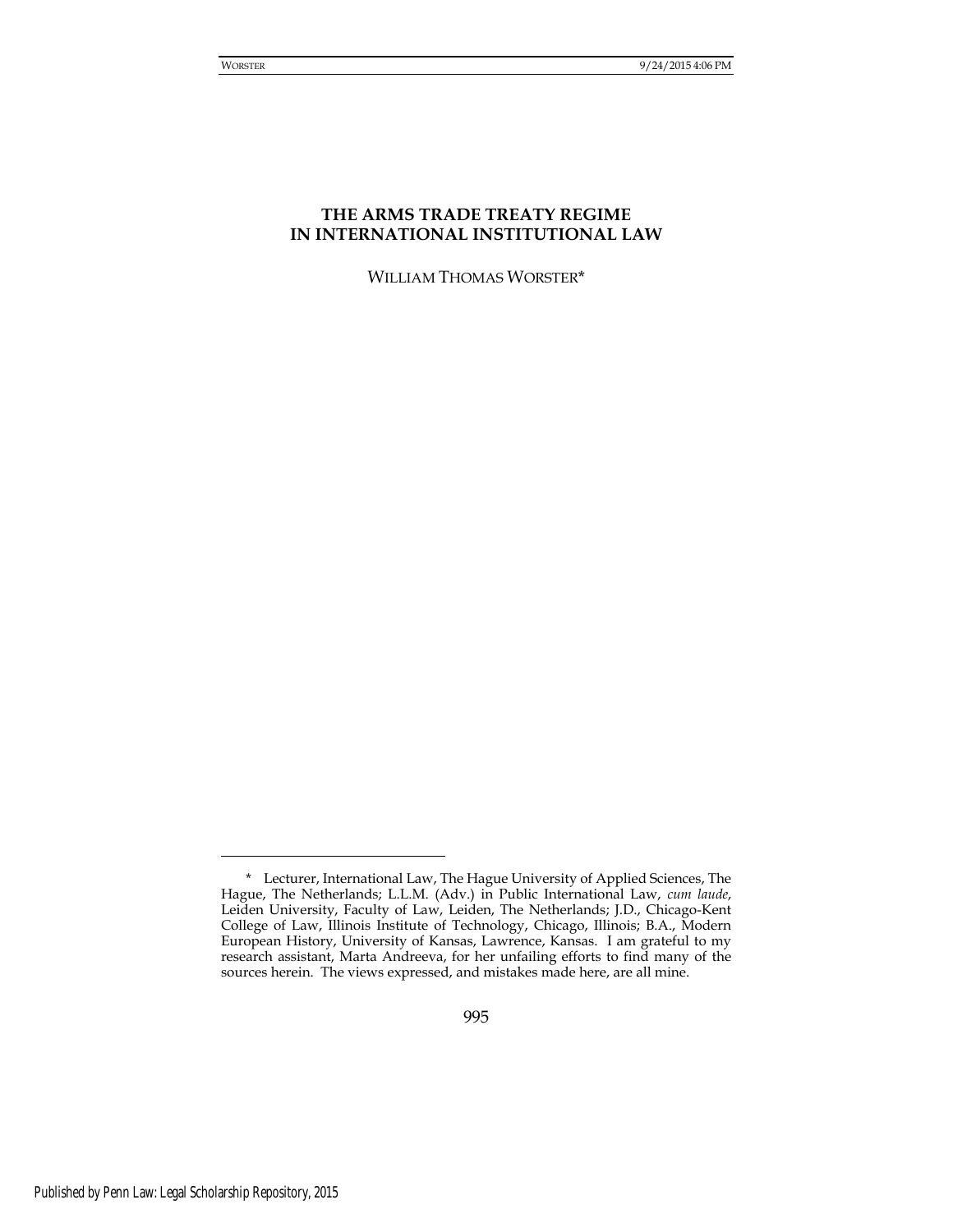# TABLE OF CONTENTS

| $\mathbf 1$ .    |                                                     |  |
|------------------|-----------------------------------------------------|--|
| 2.               |                                                     |  |
|                  |                                                     |  |
|                  |                                                     |  |
|                  |                                                     |  |
| 3.               | INTERNATIONAL LEGAL PERSONALITY 1006                |  |
| $\overline{4}$ . |                                                     |  |
|                  |                                                     |  |
|                  |                                                     |  |
|                  |                                                     |  |
|                  |                                                     |  |
| 5.               |                                                     |  |
| 6.               |                                                     |  |
| 7.               |                                                     |  |
|                  |                                                     |  |
|                  | 7.1.1. Review implementation of the ATT1028         |  |
|                  | 7.1.2. Consider recommendations 1034                |  |
|                  |                                                     |  |
|                  |                                                     |  |
|                  |                                                     |  |
|                  |                                                     |  |
|                  |                                                     |  |
|                  | 7.1.8. Entering into international agreements  1044 |  |
|                  |                                                     |  |
|                  | 7.2.1. Distributing documentation1049               |  |
|                  |                                                     |  |
|                  |                                                     |  |
|                  |                                                     |  |
|                  | 7.2.5. Entering into international agreements1058   |  |
| 8.               |                                                     |  |
|                  |                                                     |  |
|                  |                                                     |  |
|                  |                                                     |  |
|                  | 8.4. Establish the criteria for compliance1064      |  |
|                  |                                                     |  |
|                  |                                                     |  |
|                  |                                                     |  |
|                  |                                                     |  |
|                  |                                                     |  |
|                  |                                                     |  |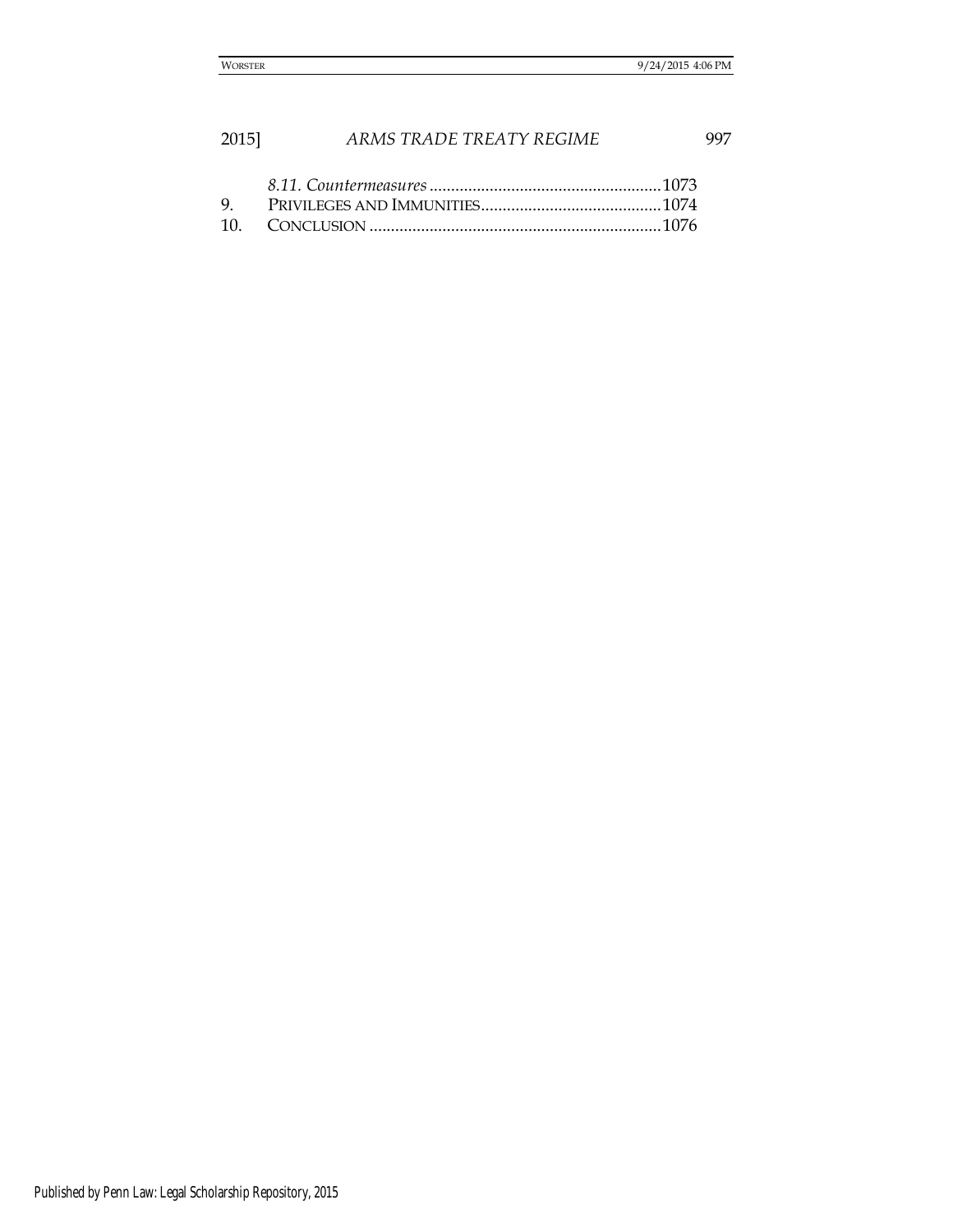#### 1. INTRODUCTION

At the end of 2014, the Arms Trade Treaty ("ATT") <sup>1</sup> went into effect, creating new treaty organs that further developed international institutional law regarding quasi-international organizations. On September 25, 2014, eight nation states ratified the ATT, bringing the total number of supporting states to 50—the minimum number of states needed for the ATT to go into effect.<sup>2</sup> The state parties to the ATT do not appear to have wanted to create a new international organization to support the treaty, but instead created what is commonly known as a "treaty organ" to do the same task. While the creation of an international organization was once seen as the best solution, nation states are increasingly sensitive to the expense and independence of organizations, and are increasingly attracted to the creation of treaty organs.

Thus, by December 24, 2014, parties to the ATT needed to take steps to create the organs for the treaty regime. In doing so, the state parties to the ATT were able to draw on several decades worth of experience with treaty organs. The state parties created two organs: the Conference of State parties and the Secretariat. These kinds of entities have been with us in some form or another since at least the 1970s.

The emergence of more treaty organs with these entities into the already crowded field of organs containing them shows that creating treaty organs instead of organizations may now be the dominant method for giving effect to bureaucratic regimes. Even though the ATT organs were designed specifically for the start up of the ATT, the initial steps taken show that the ATT organs will likely continue, and buttress crystallizing international practice on treaty organs.

This article reviews those portions of the ATT text that are pertinent to treaty organs that place the new regime into a

<sup>1</sup> Arms Trade Treaty, adopted as G.A. Res. 67/234B (Apr. 2, 2013) *available at*  http://treaties.un.org/doc/Treaties/2013/04/20130410%2012- 01%20PM/Ch\_XXVI\_08.pdf [hereinafter ATT].

<sup>2</sup> *See* U.N. News Centre, *Treaty Regulating Global Arms Trade Set to Enter into Force*, http://www.un.org/apps/news/story.asp?NewsID=48856#.VRf-PjR4p9s (last visited March 29, 2015) ("listing the countries that signed the treaty."). *See also*  Press Release, *U.N. Secretary-General, Arms Trade Treaty Enters Force, Secretary-General Announces, Urging Rapid Weapons Regulation through Implementation, Universalization*, U.N. Press Release SG/SM/16201 (Sept. 25, 2014) (discussing the enactment of the treaty).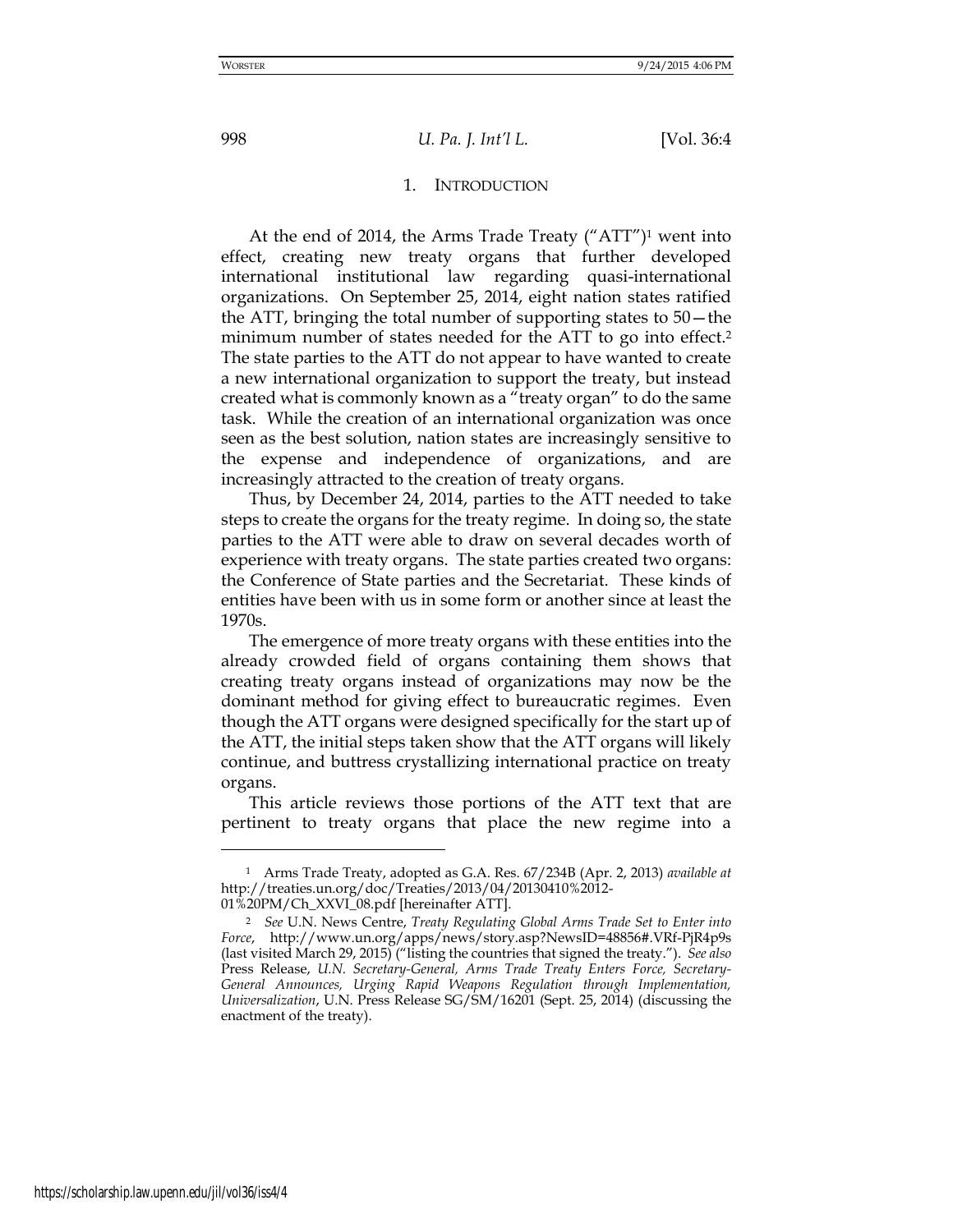comparative study of similar treaty organs. It will also contribute to the scholarship on treaty organs by functionally applying international institutional law to such entities. This approach is not merely a wish; rather, it represents the current practice regarding these organs, as evidenced through the wide-ranging comparative study of the application of international institutional law.

# 2. THE ORGANS

The ATT creates two treaty organs: the Conference of States Parties ("CSP") <sup>3</sup> and the Secretariat.<sup>4</sup>

#### *2.1. The Conference of State parties*

The creation of CSPs is a growing trend, and is reflected in an increasing number of treaties. Sometimes these treaty bodies are termed CSP, other times they are referred to as the Conference of Parties ("COP"), "Assembly of States Parties" ("ASP"), "Meeting of Parties" ("MOP") or even "Executive Bureau."<sup>5</sup> This article will draw on a comparative study of other CSPs to analyze how CSPs generally function and theorize how the ATT CSP will potentially function. This comparative study is appropriate because the state parties to the ATT suggested that the CSP model in other treaties inspired them.6 With the choice to create a CSP, we can presume that the ATT CSP is intended to function like the other CSPs.

First, we begin with a short background of other CSPs, which are not confined to treaties on specific topics. CSPs have been previously created for arms treaties,<sup>7</sup> but they have also been created

<sup>3</sup> ATT, *supra* note 1, at art. 17.

<sup>4</sup> *Id.* at art. 18.

<sup>5</sup> For purposes of this article, all similar organs will be referred to uniformly as CSPs regardless of their specific designation, however, there may be a few instances where this is not the case such as when the organ expressly refers to itself by its correct name.

<sup>6</sup> *See generally* U.N.G.A., *Towards an arms trade treaty: establishing common international standards for the import, export and transfer of conventional arms*, Report of the Secretary-General, U.N. Doc. A/62/278 (pt. II) (Aug. 17, 2007) [hereinafter U.N.G.A)

<sup>7</sup> *See generally* Convention on Cluster Munitions, May 30, 2008, 2688 U.N.T.S. (No. 47713), art. 11(1) [hereinafter Cluster Munitions Convention]; Convention on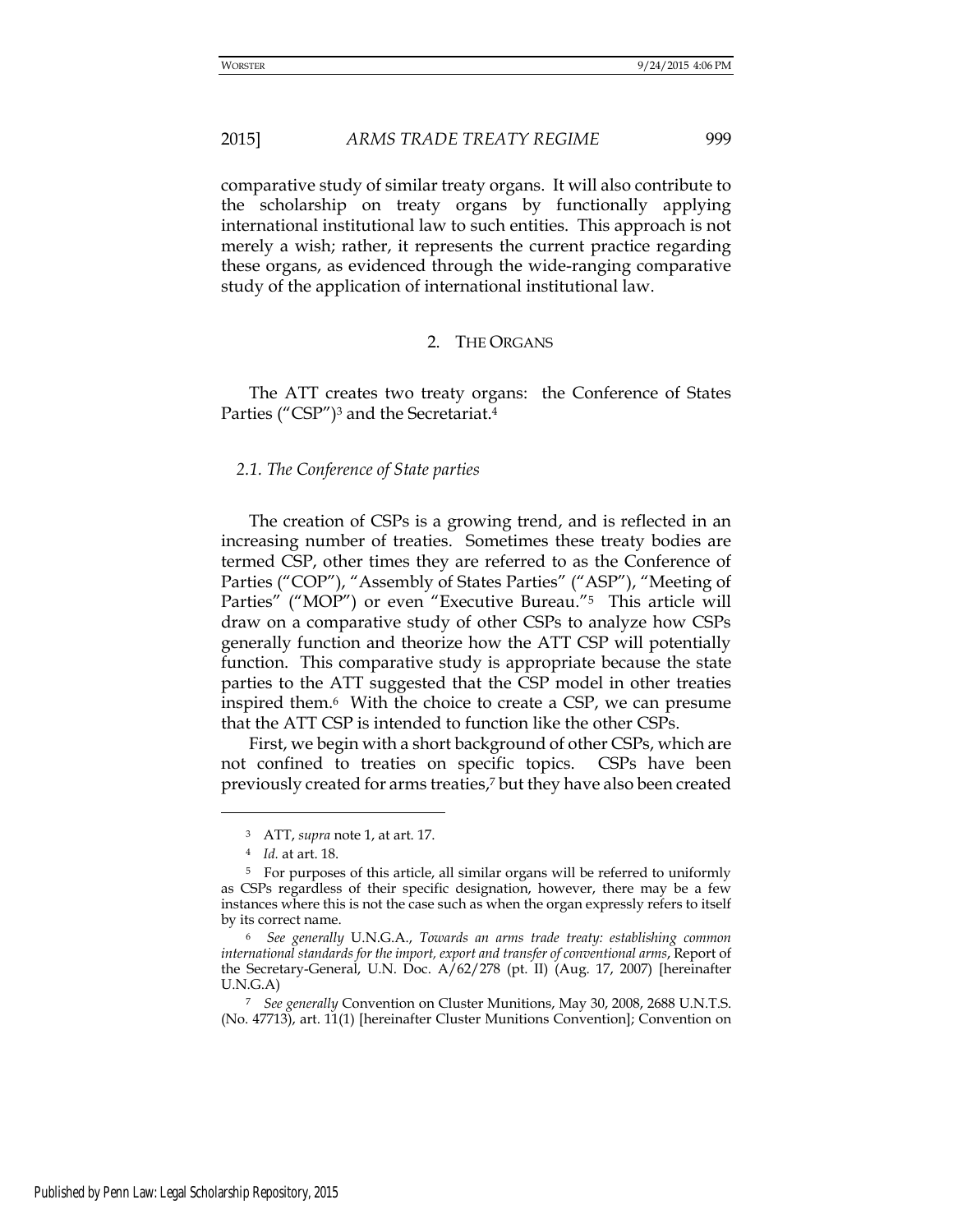-

## 1000 *U. Pa. J. Int'l L.* [Vol. 36:4

under, *inter alia*, human rights treaties.8 Where CSPs have truly flourished is within environmental law treaties. The first CSP (though without using the precise term) in an environmental law treaty was in the Ramsar Convention.9 The first treaty to use the term "COP" was the Convention on International Trade in Endangered Species of Wild Fauna and Flora ("CITES").<sup>10</sup> Subsequently, a great number of environmental law treaties have created CSPs.11 This is not to say that the trend to create new international organizations is over—clearly some regulatory conventions do create new international organizations. On the contrary, a new trend to create CSPs runs in parallel to those

the Prohibition of the Use, Stockpiling, Production and Transfer of Anti-Personnel Mines and on their Destruction, Sep. 18, 1997, 2056 U.N.T.S. 211, 36 I.L.M. 1507, arts. 8(2), 10(1) [hereinafter Anti-Personnel Mines Convention]; Protocol on Prohibitions or Restrictions on the Use of Mines, Booby-Traps and Other Devices, May 3, 1996, 35 I.L.M. 1206 (1996); Convention on Prohibitions or Restrictions on the Use of Certain Conventional Weapons Which May Be Deemed to Be Excessively Injurious or to Have Indiscriminate Effects, Oct. 10, 1980, 19 I,L.M. 1523; Treaty on the Non-Proliferation of Nuclear Weapons, July 1, 1968, 729 U.N.T.S. 161 [hereinafter Non-Proliferation Treaty].

<sup>8</sup> *See generally* U.N. Doc. A/58/422, art. 63; Convention on the Rights of Persons with Disabilities, May 3, 2008, 2515 U.N.T.S. 3; Convention against Corruption, Dec. 14, 2005, 2349 U.N.T.S. 41; Convention on the Rights of the Child, Nov. 20, 1989, 1577 U.N.T.S. 3; Convention Against Torture, Dec. 10, 1984, 1465 U.N.T.S. 85. *See also* Framework Convention on Tobacco Control, May 21, 2003, 2302 U.N.T.S 166.

<sup>9</sup> *See generally* Convention on Wetlands of International Importance, especially as Waterfowl Habitat, Feb. 2, 1971, 996 U.N.T.S. 245 [hereinafter Ramsar Convention].

<sup>10</sup> Convention on International Trade in Endangered Species of Wild Fauna and Flora, Mar. 3, 1973, 993 U.N.T.S. 243 [hereinafter CITES].

<sup>11</sup> *See generally* Kyoto Protocol to the United Nations Framework Convention on Climate Change, Dec. 10, 1997, 37 I.L.M. 22 (1998) [hereinafter Kyoto Protocol]; Convention to Combat Desertification in Those Countries Experiencing Serious Drought and/or Desertification, Particularly in Africa, June 17, 1994, 33 I.L.M. 1328 (1994) [hereinafter Desertification Convention]; Convention on Biological Diversity, June 5, 1992, 31 I.L.M. 818 (1992) [hereinafter Biodiversity Convention]; United Nations Framework Convention on Climate Change, May 9, 1992, 31 I.L.M. 849 (1992) [hereinafter UNFCCC]; Convention on the Control of Transboundary Movements of Hazardous Wastes and Their Disposal, Mar. 22, 1989, 28 I.L.M. 657 (1989) [hereinafter Basel Convention]; Montreal Protocol on Substances That Deplete the Ozone Layer, Sep. 19, 1987, 1522 U.N.T.S. 293 [hereinafter Montreal Protocol]; Convention for the Protection of the Ozone Layer, Mar. 22, 1985, 1513 U.N.T.S. 293 [hereinafter Vienna Ozone Convention]; Convention on the Conservation of Migratory Species of Wild Animals, June 23, 1979, 1990 U.N.T.S. 87 [hereinafter Bonn Convention].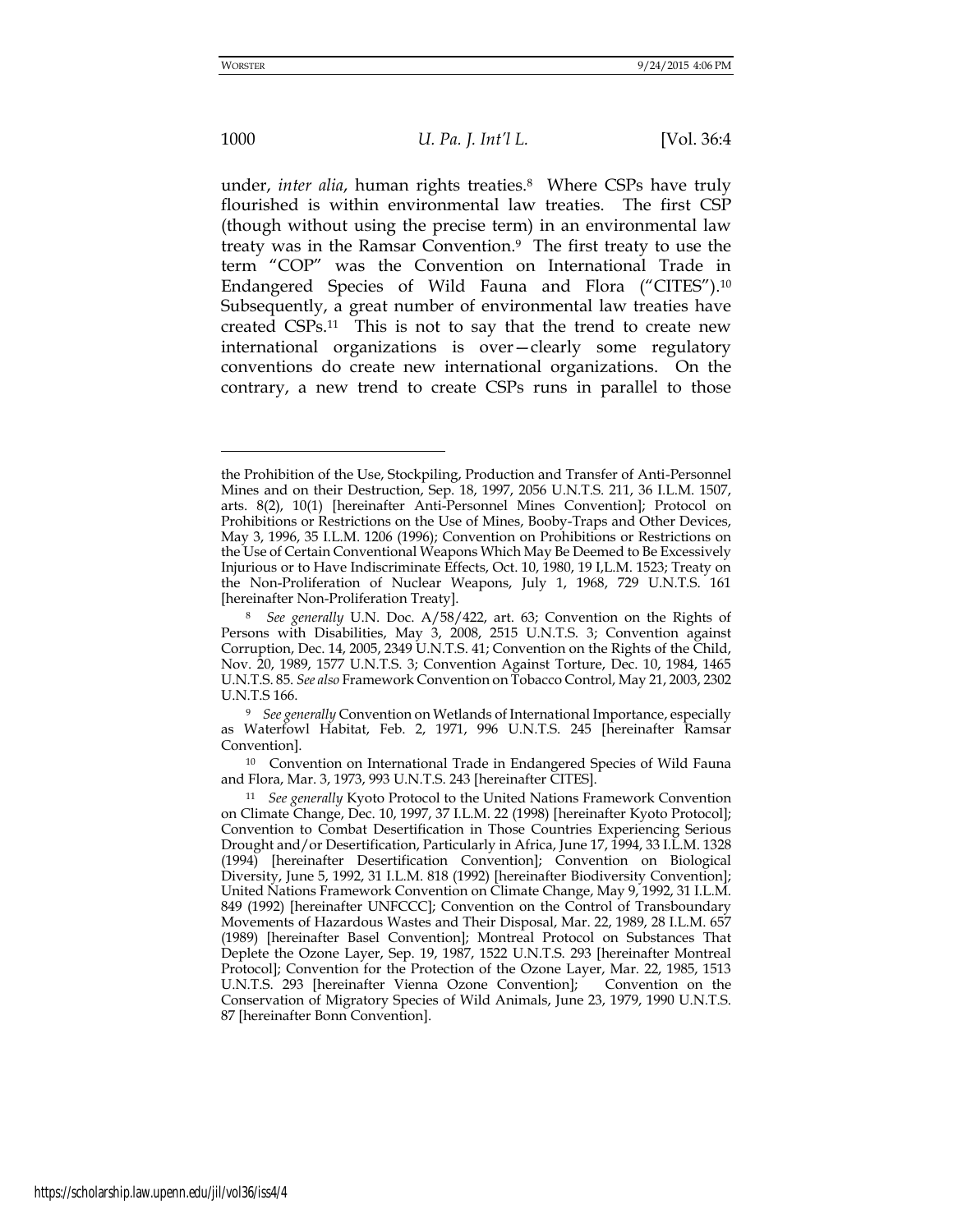organizations.12 Thus, we have a wide practice crossing various topics.

There are several reasons for the growing popularity of CSPs, but the primary reason for the growing popularity is most likely the increasing treaty compliance and flexibility. One difficulty with many of the older treaties on arms control, and other topics, was the fixed nature of the weapons or other items that were included in the treaty.13 As a result, when a new technology was developed, a new diplomatic conference needed to be convened to address the issue.<sup>14</sup> As a less formal solution, many treaties are now left open-ended with a CSP or similar body having the competence to update the schedule of items prohibited or controlled.<sup>15</sup>

CSPs represent a new approach to the institutional monitoring of treaty compliance. Before CSPs became a feature of some treaties, compliance was measured by mutual good faith, which is normally the case in treaty relations.16 Over time, practice shifted to creating international organizations to monitor treaty operations.17 Within each of these organizations, one organ was designated the COP and it was explicit that the COP organ would be understood to be the principal organ of the organization.<sup>18</sup>

<u>.</u>

<sup>17</sup> *See* General Assembly, Meeting of States Signatories of the Comprehensive Nuclear Test-Ban Treaty, Resolution Establishing the Preparatory Commission for the Comprehensive Nuclear Test-Ban Treaty Organization, Doc. No. CTBT/MSS/RES/1 (Nov. 19, 1996), art. 7 [hereinafter Preparatory Commission Resolution] (creating the Preparatory Commission as an international organization pending the entry into force of the Test-Ban Treaty); Comprehensive Nuclear Test-Ban Treaty, Sep. 10, 1996, U.N. Doc. A/50/1027, 35 ILM 1439, S. Treaty Doc. No. 105, art. 2(B)(24) [hereinafter Test-Ban Treaty]; Convention on the Prohibition of the Development, Production, Stockpiling and Use of Chemical Weapons and on their Destruction, Jan. 13, 1993, 1974 U.N.T.S. 45 [hereinafter Chemical Weapons Convention].

<sup>18</sup> *See generally* Test-Ban Treaty, *supra* note 17, at art. 2 (B)(24); Chemical Weapons Convention, *supra* note 17, at art. 8(B)(19); Agreement Establishing the World Trade Organization, Apr. 15, 1994, 1867 U.N.T.S. 154; Convention on International Civil Aviation, Dec. 7, 1944, 15 U.N.T.S. 295.

<sup>12</sup> *See infra* notes 17–23.

<sup>13</sup> *See, e.g.*, *supra* note 7.

<sup>14</sup> *See generally* Anti-Personnel Mines Convention, *supra* note 7.

<sup>15</sup> *See, e.g.*, Convention on the Prevention of Marine Pollution by Dumping of Wastes and Other Matter, 1046 UNTS 120, art. 15 (Dec. 29, 1972) [hereinafter London Convention]; Bonn Convention, *supra* note 11; Basel Convention, *supra* note 11; CITES, *supra* note 10; Montreal Protocol, *supra* note 11.

<sup>16</sup> *See generally* Non-Proliferation Treaty, *supra* note 7, art. 6.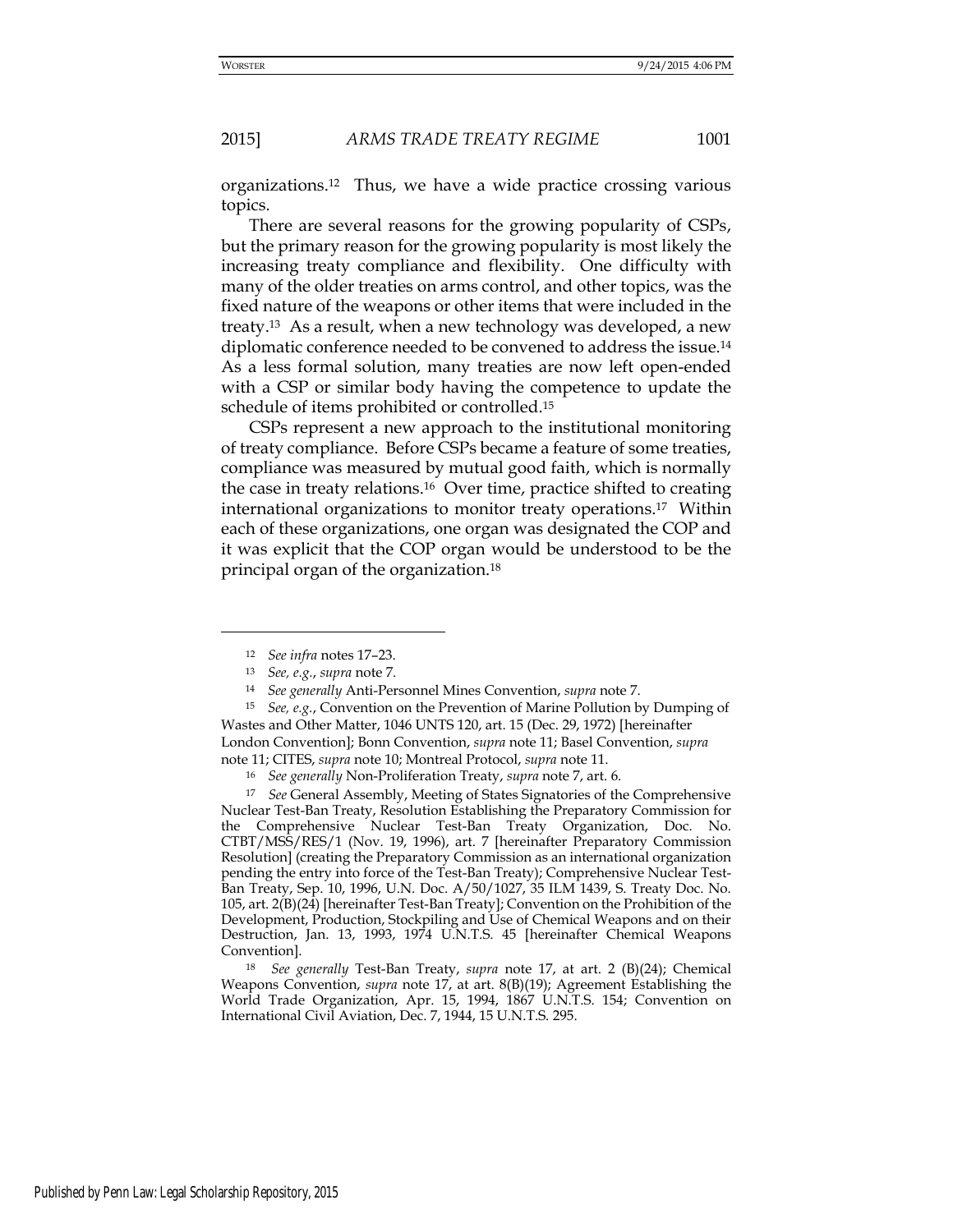<u>.</u>

1002 *U. Pa. J. Int'l L.* [Vol. 36:4

However, the practice is now shifting towards establishing CSPs only, without the international organization affiliation, with such organs often termed "treaty organs."19 These institutions are not merely on-going diplomatic conferences; some are clearly intended to add some normative content. The precise powers of the CSP of the ATT and its international legal personality in comparison with other CSPs is discussed below.

With the emergence of CSPs, two major approaches have been taken. The primary trend is to house the CSP in a secretariat of an existing international organization where the institutional purposes are related.20 Another approach is to delegate CSP-like duties to another organization entirely.<sup>21</sup> One experiment was to set up the treaty body as a subsidiary organ of another international organ rather than as an agency.<sup>22</sup>

The ATT takes an alternate approach, which is to create a free standing CSP, not housed in, or otherwise linked to, an existing organization. This approach is not without precedent.<sup>23</sup>

<sup>19</sup> *See* HENRY G. SCHERMERS & NEILS M. BLOKKER, INTERNATIONAL INSTITUTIONAL LAW §§ 386–87 (4th ed. 2003) (defining "treaty organs"). For examples of CSPs created on the basis of treaties, *see* COP of the UNFCCC; CMP Conference of the Parties serving as the meeting of the Parties to the Kyoto Protocol; Conference of the Ramsar Convention.

<sup>20</sup> *See generally* International Convention on Oil Pollution Preparedness, Response and Co-operation, Nov. 30, 1991, 30 I.L.M. 733; International Atomic Energy Agency, Conventions on Early Notification of a Nuclear Accident and on Assistance in the Case of a Nuclear Accident, Sep. 26, 1986, 25 I.L.M. 1370, 25 I.L.M. 1377 (1986); International Convention for the Prevention of Pollution from Ships, Nov. 2, 1973, 12 I.L.M. 1319 (1973); International Convention for the Prevention of Pollution of the Sea by Oil, May 12, 1954, 327 U.N.T.S. 3; International Plant Protection Convention, Dec. 6, 1951, 150 U.N.T.S. 67.

<sup>21</sup> *See generally* Central African Convention for the Control of Small Arms and Light Weapons, their Ammunition and all Parts and Components that can be used for their Manufacture, Repair and Assembly, Apr. 30, 2010, art. 29.

<sup>22</sup> *See, e.g.*, G.A. Res. 2997 (XXVII), U.N. GAOR, 27th Sess., Supp. No. 30, U.N. Doc. A/8730 at 43, (Dec. 15, 1972) (establishing United Nations Environment Program ("UNEP") as a subsidiary organ of the U.N.G.A.).

<sup>23</sup> *See generally* Convention on Nature Protection and Wildlife Preservation in the Western Hemisphere, Oct. 12, 1940, 161 U.N.T.S. 193; African Convention on the Conservation of Nature and Natural Resources, Sep. 15, 1968, 1001 U.N.T.S. 3.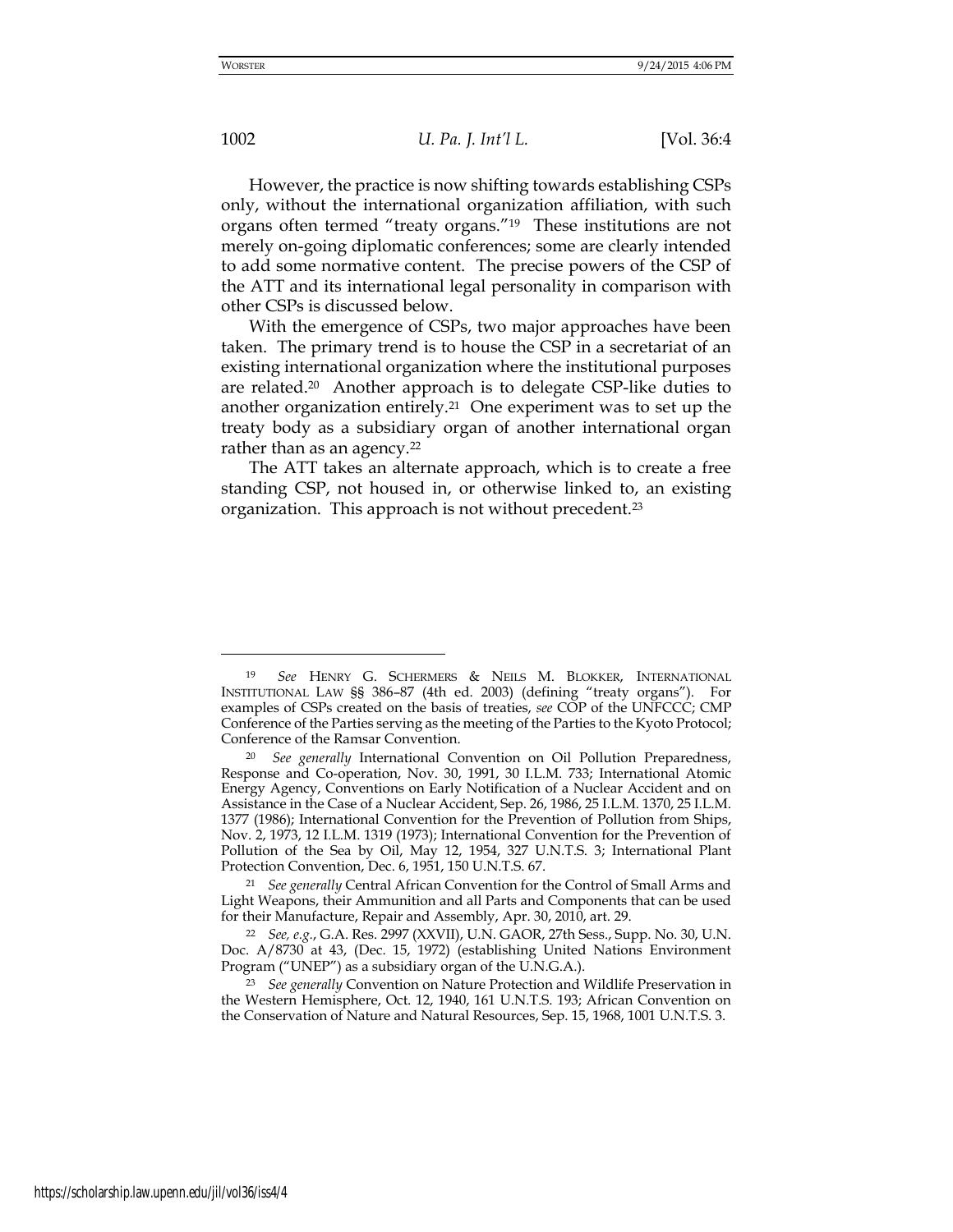#### *2.2. The Secretariat*

In addition to the CSP, the ATT also creates a Secretariat organ.<sup>24</sup> The creation of a Secretariat organ is another feature increasingly typical in various agreements; especially environmental law treaties and some arms control treaties.<sup>25</sup> However, this is by no means universal—many human rights treaties and arms control treaties have no secretariat.<sup>26</sup>

In addition to a CSP, a Secretariat is a usual organ created to support the CSP, the States Parties, and treaty regime itself. While a Secretariat (or Secretariat function) is always an organ of any international organization, they are also created to support a regime even where no formal international organization is created.<sup>27</sup> Often, a treaty creates the Secretariat.28 But, in other cases, it is established by decision of the CSP,<sup>29</sup> or by provisionally establishing a Secretariat, with the CSP entrusted to make the body permanent.<sup>30</sup> Even where not initially created by the treaty itself, a Secretariat is often created by the state parties later to give administrative support to the CSP.<sup>31</sup>

Also, similar to the CSP, Secretariats are sometimes placed within an existing international organization.<sup>32</sup> Although, in at least

<sup>24</sup> *See* ATT, *supra* note 1, at art 18 (establishing a Secretariat).

<sup>25</sup> *See infra* notes 26–32.

<sup>26</sup> *See* Non-Proliferation Treaty, *supra* note 7, at art. 16; *infra* note 33 (no secretariat).

<sup>27</sup> *See, e.g.*, CITES, *supra* note 10, at art. XII; Bonn Convention, *supra* note 11, at art. IX.

<sup>28</sup> *See generally* CITES, *supra* note 10, at art. XII(1).

<sup>29</sup> *See, e.g.*, Convention on the Prohibition of the Development, Production, and Stockpiling of Bacteriological and Toxin Weapons and Their Destruction, Apr. 10, 1972, 1015 U.N.T.S. 163 (discussing state parties created the Implementation Support Unit in 2006).

<sup>30</sup> For examples of treaties that had provisional secretariats, s*ee* Vienna Ozone Convention, *supra* note 11, art. 7(2); Biodiversity Convention, *supra* note 11, at art. 24(2); UNFCCC, *supra* note 11, at art. 8(3); Montreal Protocol, *supra* note 11.

<sup>31</sup> *See, e.g.*, Preparatory Commission Resolution, *supra* note 17 (establishing secretariat later).

<sup>32</sup> *See, e.g.*, UNFCCC, *supra* note 11 (UNFCCC Secretariat within the United Nations Secretariat); CITES, *supra* note 10 (Secretariat within the UNEP Secretariat); London Convention, *supra* note 15 (London Convention Secretariat within the International Maritime Organization (IMO) Secretariat). *See also* Rotterdam Convention on Prior Informed Consent, Sep. 10, 1998, 2244 UNTS 337, art. 19(3) (Secretariat housed jointly in the UNEP and Food and Agriculture Organization Secretariats).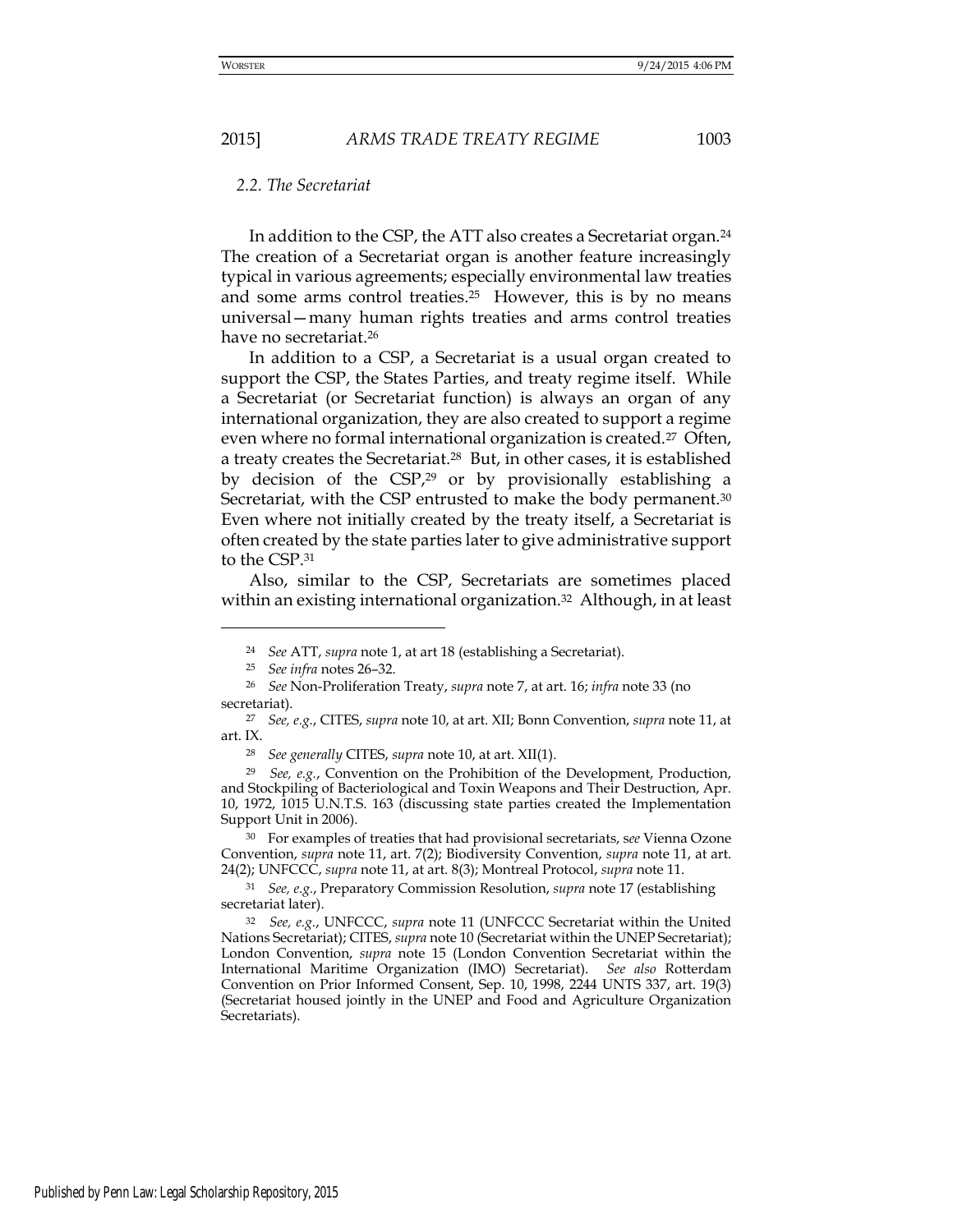<u>.</u>

1004 *U. Pa. J. Int'l L.* [Vol. 36:4

one case, a non-governmental organization ("NGO") provided the administrative structure.33 Some treaty regimes dispense with a Secretariat entirely, and simply delegate those functions to an existing organization.<sup>34</sup> The usual reason for housing the Secretariat in an existing organization is to benefit from the existing organization's infrastructure, management, prestige, and perhaps even subject specific knowledge, avoiding additional costs. A general caution, however, is that the Secretariat of the treaty regime may not, by integrating into another Secretariat, avoid express limitations on its actions as prescribed in the treaty.35 From time to time, there may be a struggle for control of the Secretariat between the hosting organization and the treaty regime. To avoid such conflicts, the CSP and hosting organization usually conclude in an agreement on the precise scope of control.<sup>36</sup>

Turning to the ATT in particular, the treaty merely creates the organ and does not provide any guidance on whether it should be hosted or affiliated with an existing international organization.<sup>37</sup> During the negotiations, two states expressed the view that the ATT Secretariat should be housed within the United Nations.38 Because

<sup>33</sup> *See* The Ramsar Secretariat, RAMSAR, *available at* <http://www.ramsar.org/> the-ramsar-secretariat (providing that the Ramsar Convention Secretariat is housed within the International Union for the Conservation of Nature administration).

<sup>34</sup> *See, e.g.,* Non-Proliferation Treaty, Delegation to the International Atomic Energy Agency (IAEA), IAEA Information Circular No. INFCIRC/810 (Dec. 9, 2010) (reporting on the Dec, 3 2010 note verbale from Iran transmitting information on implementation of the NPT Safeguards Agreement). Also note the unusual situation of the Anti-Personnel Mines Convention involving the Advisory Service on International Humanitarian Law of the International Committee of the Red Cross.

<sup>35</sup> *See generally* Vienna Ozone Convention, *supra* note 11, at art. 7(2); SCHERMERS & BLOKKER, *supra* note 19, at § 33; Framework Convention on Climate Change, Administrative and Financial Matters Institutional Linkage of the Convention Secretariat to the United Nations, 10th Sess., ¶¶ 5, 7–8, 10, U.N. Doc. FCCC/SBI/1999/7 (Apr. 16, 1999).

<sup>36</sup> For examples of control defining agreements see Letter to the President of the Climate Change COP from the Special Adviser to the Secretary-General (Apr. 5, 1995), U.N. Doc. FCCC/CP/1995/5/Add.4, annex; U.N.E.P., *The Relationship between the Executive Director of UNEP and the Conventions Regarding the Administration of Their Secretariats, Fourth Meeting on Coordination of Secretariats of Environmental Conventions*, U.N. Doc. UNEP/DEP/Coord.4/3/COR.1 1-7, pp 2, 3 (Jan. 4, 1996).

<sup>37</sup> *See generally* ATT, *supra* note 1, at art 17.

<sup>38</sup> *See* U.N. Conference on the Arms Trade Treaty, *Compilations of views on the elements of an arms trade treaty: Background document prepared by the Secretariat*, U.N. Doc. A/CONF.217/2 (May 10, 2012) (response of Poland, sec. VII, Apr. 4, 2012) [hereinafter U.N. Secretariat, *Compilations of views*, May 14 , 2012]; *See also*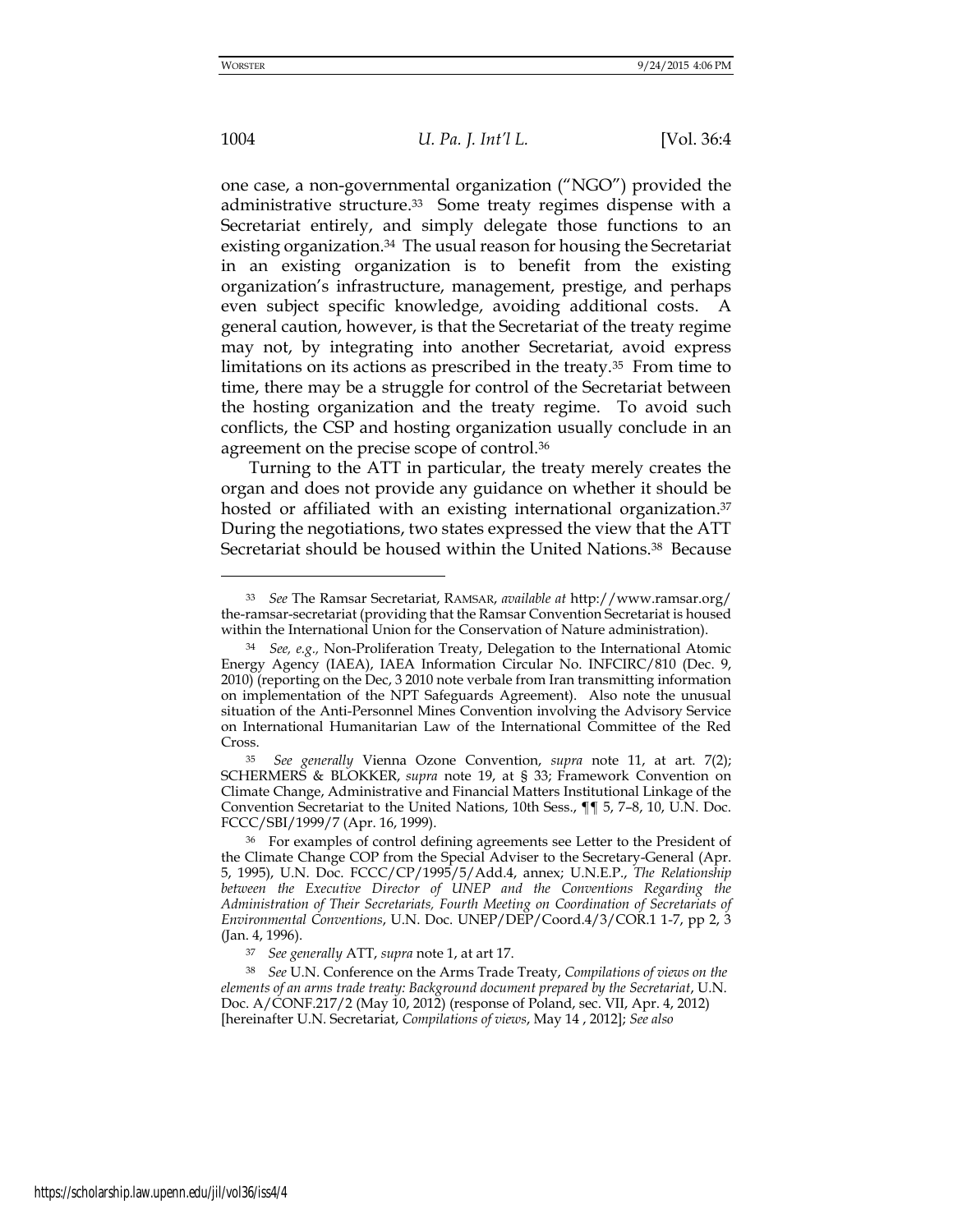the final version of the ATT does not include terms on hosting, we might initially expect a Secretariat to be a freestanding body. However, at the recent preparatory meetings in Mexico City for the first CSP ("CSP1"), the U.N. Office for Disarmament Affairs ("UNODA") was suggested as the specific host.<sup>39</sup> This decision has not yet been finalized as there are lingering concerns that housing the ATT Secretariat within the UNODA would give the universal membership of the U.N. a degree of control over the ATT treaty regime which does not have universal membership.<sup>40</sup>

# *2.3. The Provisional Secretariat*

 One of the options mentioned above that was adopted in case of the ATT, is the creation of a "provisional Secretariat" that will only convene CSP1 within one year of the entry into force of the ATT, at which time the CSP will need to create a permanent Secretariat.<sup>41</sup>

 This practice of creating a provisional Secretariat in the treaty (or sometimes by decision of the CSP) is typical for the startup of the treaty regime operations;42 however, an alternative is to entrust the start-up of operations to one state in particular *pro tempore*. 43

 The CSP will assume supervision of the Secretariat at CSP1 and, thereafter, the then permanent Secretariat will convene the annual meeting.44 In the negotiations on the ATT, Ukraine proposed that only a temporary Secretariat be established and that a permanent

<u>.</u>

Published by Penn Law: Legal Scholarship Repository, 2015

U.N.G.A., *Towards an arms trade treaty*, 2007, *supra* note 6, para. 28 (describing the response of Argentina).

<sup>39</sup> *See* S. Bauer, P. Beijer & M. Bromley, *The Arms Trade Treaty: Challenges for the First Conference of States Parties*, SIPRI INSIGHT ON PEACE AND SECURITY NO. 2014/2 (2 Sep. 2014) [hereinafter Bauer, Beijer & Bromley].

<sup>40</sup> *Id.*

<sup>41</sup> ATT, *supra* note 1, at art. 18(1).

<sup>42</sup> For examples of provisional secretariats, *see* Vienna Ozone Convention, *supra* note 11, at art. 7(2); Biodiversity Convention, su*pra* note 11, at art. 24(2); UNFCCC, *supra* note 11, at art. 8(3); Montreal Protocol, *supra* note 11; CITES, *supra* note 10, at art. XII(1).

<sup>43</sup> *See, e.g.*, Inter-American Convention Against the Illicit Manufacturing of and Trafficking in Firearms, Ammunition, Explosives, and Other Related Materials, Nov. 14, 1997, OAS Res. A/53/78, annex, art. XXI(5) *reprinted at* 22 U.N. DISARMAMENT YB, app. III (1997) [hereinafter Inter-American Trafficking Convention] (designating a host State Party for each regular meeting as the Secretariat pro tempore of the committee until the next meeting).

<sup>44</sup> ATT, *supra* note 1, at art 17(1).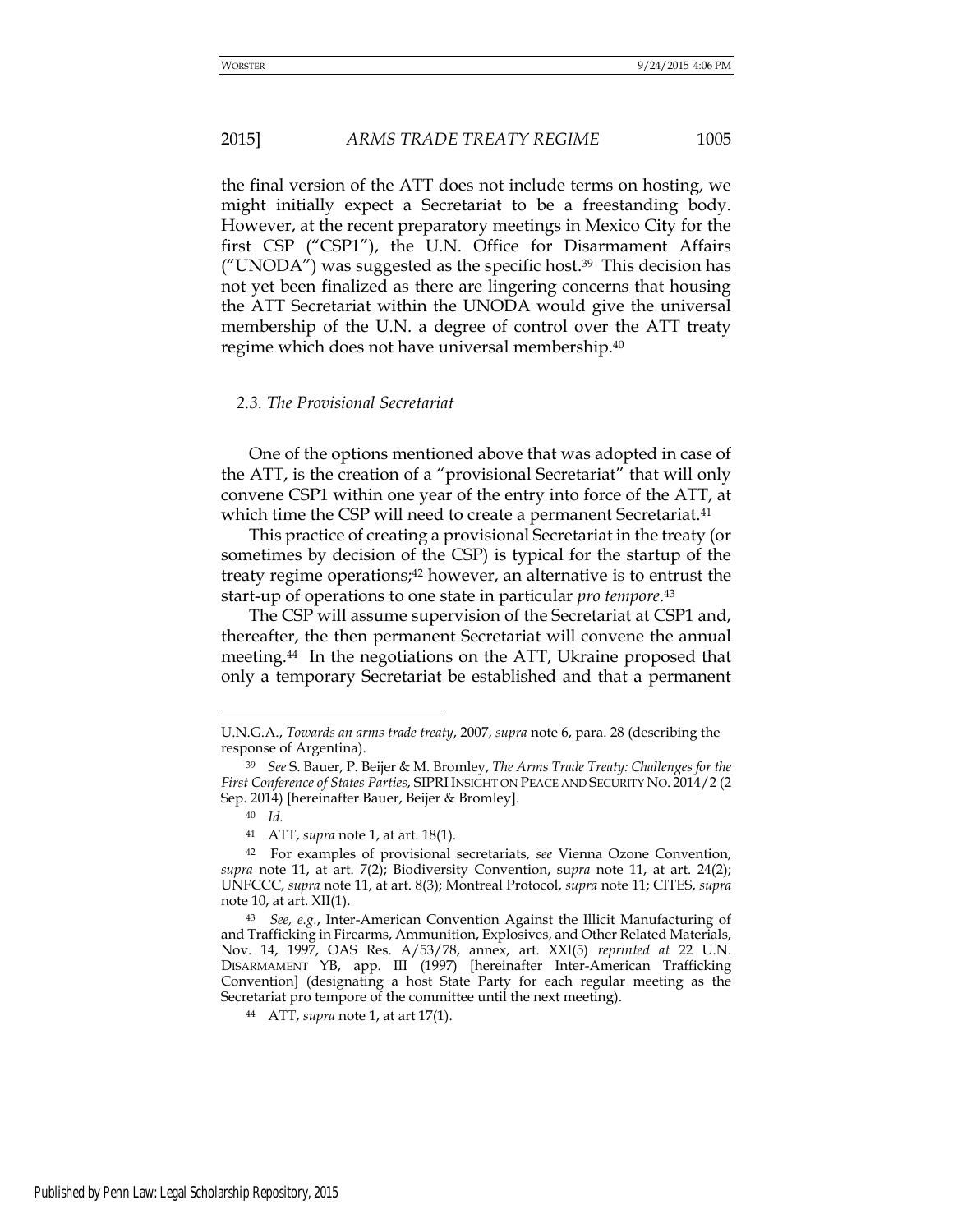one should be set up only if necessary.45 Currently the preparatory meetings for CSP1 are discussing the structure of the provisional Secretariat, considering three proposals that envision either housing provisional organ in the U.N. Development Programme ("UNDP") or UNODA, or perhaps permitting Mexico to serve as the provisional body *pro tempore*. <sup>46</sup> At the Mexico City preparatory consultations, the state parties agreed at least to assign Mexico the task of producing working papers on the Secretariat, rules of procedure, and the funding model for the next preparatory meeting prior to CSP1.<sup>47</sup>

#### 3. INTERNATIONAL LEGAL PERSONALITY

 Especially in cases where the treaty body is administratively independent of any other institution, we can wonder whether the CSP (or treaty regime generally) is now an international organization in its own right. No CSP in any of the treaties in this study is expressly designated as an international organization. In the few cases cited above where a CSP was created within an international organization, it was clearly the organization that acquired personality, not the organ on its own.

However, express designation as an international legal person is not necessary, and we can find personality implicitly.<sup>48</sup>

 Unfortunately, there is no fixed definition of an international organization. The International Law Commission ("ILC"), although historically not agreeing to a definition, $49$  agreed to a definition in

<sup>47</sup> *Id.* 

<sup>45</sup> *See* UNGA, Report of the Secretary-General, *Towards an arms trade treaty: establishing common international standards for the import, export and transfer of conventional arms*, U.N. Doc. A/62/278/Add.4, Add. para. 19 (Feb. 15, 2008) (stating the response of Ukraine on Feb. 12, 2008). *See also* U.N.G.A., *supra* note 6, para. 27 (stating the response of Bosnia and Herzegovina on Apr. 30, 2007 in considering a semi-permanent organ); *id.* at para. 11 (stating the response of Costa Rica on Apr. 27, 2007 in considering a semi-permanent organ); *id.* at para. 26 (stating the response of the U.K. in considering a semi-permanent organ).

<sup>46</sup> Bauer, Beijer & Bromley, *supra* note 39, at 3.

<sup>48</sup> *See* N.D. WHITE, THE LAW OF INTERNATIONAL ORGANIZATIONS 27 (1997) (describing methods to determine the personality of a treaty).

<sup>49</sup> *See, e.g.*, *Summary Record of the Meetings of the Thirty-Seventh Session 6 May-26 July 1985*, YB INT'L L. COMM'N, U.N. Doc. A/CN.4/SER.A/1985, 105-7 (1985) (refusing to agree on a definition).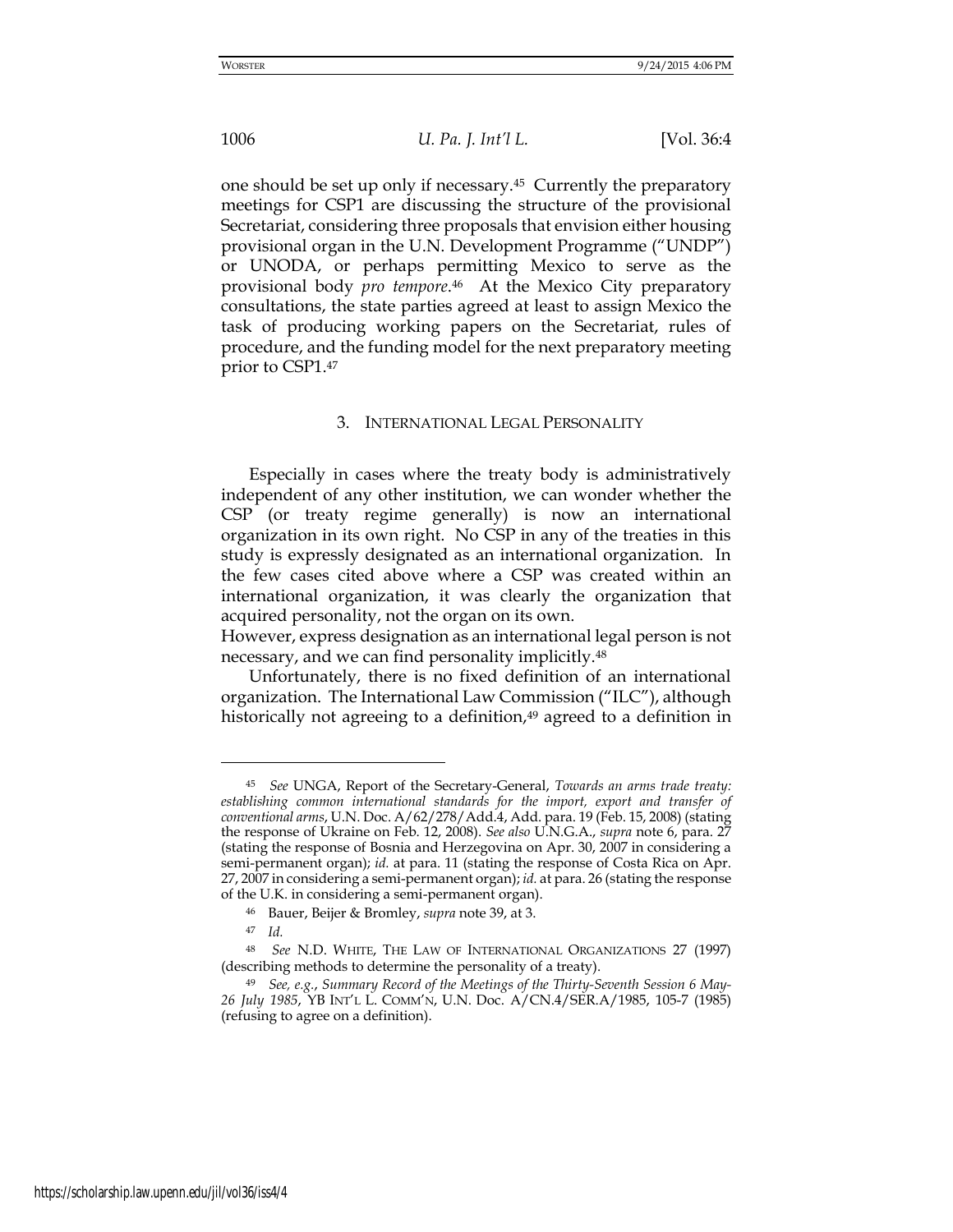2003, though only in the context of the law of responsibility.50 The ILC draft articles state that an "international organization" is "an organizations established by a treaty or other international instrument governed by international law and possessing its own international legal personality."51 Schermers and Blokker found that international organizations are "forms of cooperation founded on an international agreement creating at least one organ with a will of its own, established under international law."52 This slight difference of opinion, however, should not distract us from the underlying understanding that organizations only have personality when personality is granted to them, though that grant can be implied.<sup>53</sup>

 Based on these various definitions, there is some debate over the legal personality and nature of CSPs and similar bodies. Churchill and Ulfstein have argued that CSPs are, in essence, international organizations and that the principles of international institutional law should apply to them.<sup>54</sup> The U.N. Office of Legal Affairs ("UNOLA") appears to agree.<sup>55</sup> In 1993, the UNOLA concluded that the UNFCCC established "an international entity/organization with its own separate legal personality, statement of principles,

<sup>50</sup> *See* U.N., 55th Sess., *Report of the Int'l L. Comm'n*, U.N. Doc. A/58/10, at 38 (2003) ("[A]n organization established by a treaty or other international instrument governed by international law and possessing its own international legal personality.").

<sup>51</sup> *Id.*

<sup>52</sup> SCHERMERS & BLOKKER, *supra* note 19, at § 33. *See also* C.F. AMERASINGHE, PRINCIPLES OF THE INSTITUTIONAL LAW OF INTERNATIONAL ORGANIZATIONS 44-48 (1996) (providing how a treaties particular object and purpose assist in its interpretaton).

<sup>53</sup> *See, e.g.*, *Reparation for Injuries Suffered in the Service of the United Nations: Adv. Op*., *of April 11th, 1949*, 1949 I.C.J. Reps. 174, 178-9 (1949)( noting to answer a "question, which is not settled by the actual terms of the Charter, we must consider what characteristics it was intended thereby to give to the Organization"). *But see* F. Seyersted, *Objective International Personality of Intergovernmental Organizations*, 34 NORDISK TIDSSKRIFT FOR INT'L RET. 1-112 (1964) (arguing that when an organ is created with a will of its own, then an international organization exists).

<sup>54</sup> R. Churchill & G. Ulfstein, *Autonomous Institutional Arrangements in Multilateral Environmental Agreements: A Little-Noticed Phenomenon in International Law*, 94 AM. J. INT'L L. 623, 625, 631–43, 655, 658 (2000).

<sup>55</sup> *See* UNOLA, *Arrangements for the Implementation of the Provisions of Article 11 of the United Nations Framework Convention on Climate Change concerning the Financial Mechanism – Legal Capacity of the Conference of the Parties to the Convention and the Global Environment Facility to Enter into an Agreement or Other Arrangement with Third Parties and the Legal Nature of Such Agreement or Arrangement* (Nov. 4, 1993), 1993 U.N. Jurid. YB 427, 428-9, para. 4 [hereinafter UNOLA, *Arrangements for*  I*mplementation* 1993] (agreeing with Churchill and Ulfstein).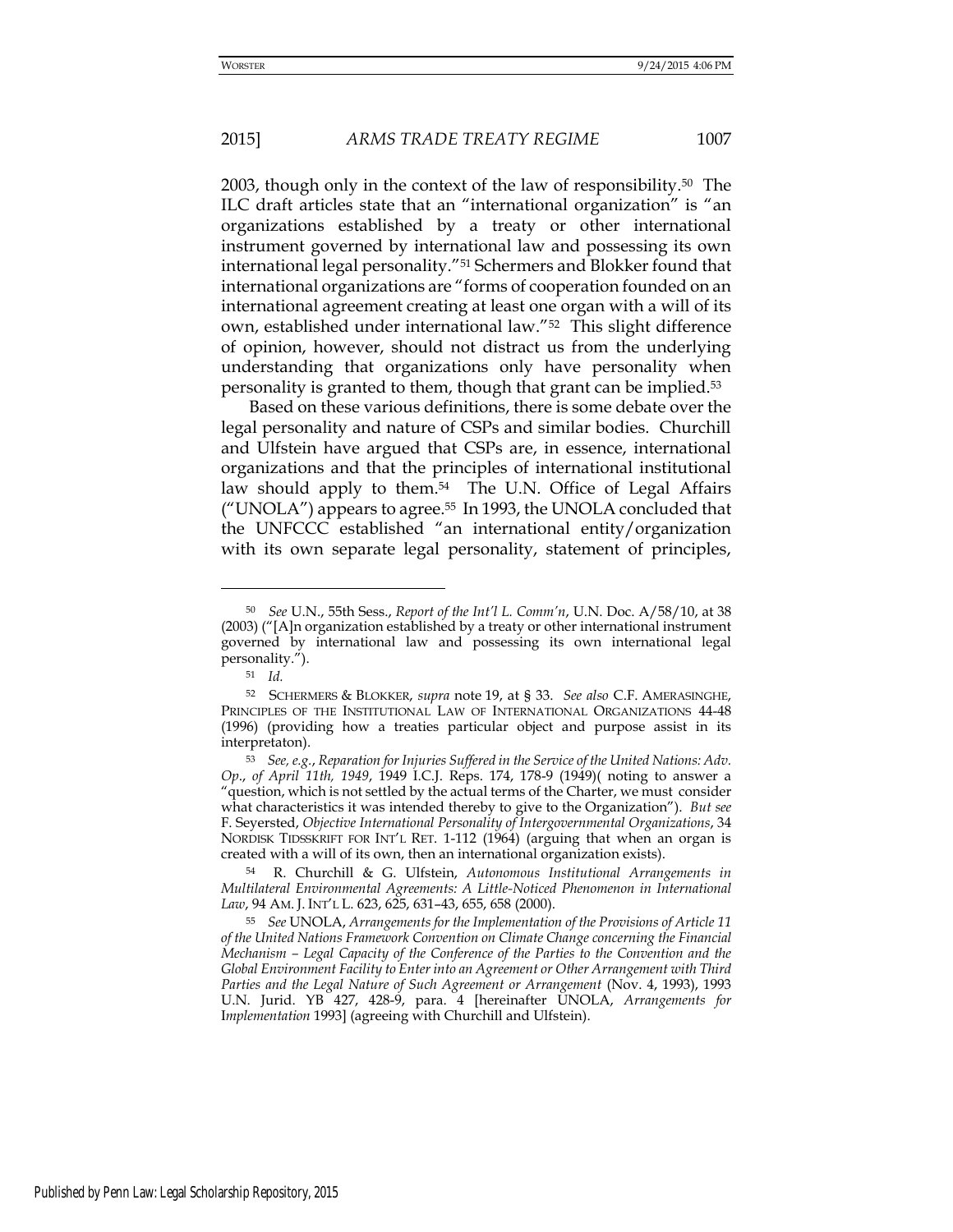organs and a supportive structure in the form of a Secretariat . . . ."<sup>56</sup> Because the ATT is also established with its own statement of principles, organs, and supportive secretariat, we can apply the UNOLA's reasoning to the ATT. Furthermore, CSPs have been held to be able to grant a treaty secretariat international legal personality on its own initiative and by its own decision.<sup>57</sup>

 Whether the ATT creates an international organization has multiple effects, especially in the field of interpretation of the treaty. Interpretation has an impact both on the internal institutional organization of the treaty body and on the kinds of external relations and powers the organ can exercise, as well as their legal effects.<sup>58</sup> An important result of considering the ATT as creating an international organization is that the doctrine of implied powers, *ultra vires*, and the "constitutional" interpretation of the constitutive instrument apply.59 Furthermore, entities governed by international institutional law can generally influence the interpretation of the treaty themselves through their institutional practice.<sup>60</sup> Other considerations would include the implied power to expel a member state from the institution for behavior that is non-conductive to the treaty, but not amounting to a material breach under the Vienna Convention on the Law of Treaties (VCLT).61 If, however, principles of international institutional law do not apply to these entities, then the normal rules of treaties apply (the treaty could be considered "self-contained").<sup>62</sup>

<sup>56</sup> *Id*.

<sup>57</sup> FCCC, *Institutional and Budgetary Matters: Arrangements for Relocation of the Convention Secretariat to Bonn*, U.N. Doc. FCCC/SBI/1996/7, 7, *available at* http://ccsr.aori.u-tokyo.ac.jp/old/unfccc4/lists/list\_823.html [hereinafter FCCC, *Arrangements for Relocation* 1996].

<sup>58</sup> *See infra* notes 44–48 and accompanying text.

<sup>59</sup> For examples of international doctrines with implied powers, see U.N. Administrative Tribunal ICJ, *Legality of the Use by a State of Nuclear Weapons in Armed Conflict, Judgment*, 1996 I.C.J. 66, 79, ¶ 25 (1996); U.N. Administrative Tribunal ICJ, *Effect of Awards of Compensation Made, Advisory Opinion of 1954*, I.C.J. 47, 53 (1954).

<sup>60</sup> *See, e.g.*, U.N. Security Council, *Legal Consequences for States of the Continued Presence of South Africa in Namibia (South West Africa),* Notwithstanding Security Council Resolution 276 (1970), Advanced Opinion, 1971 I.C.J. 16 (1970) (stating Namibia's advanced opinion).

<sup>61</sup> Vienna Convention on the Law of Treaties, May 23, 1969, 1155 UNTS 331 art. 60(2) [hereinafter VCLT].

<sup>62</sup> U.S. Dipl. & Cons. Staff in Tehran (U.S. v. Iran), Judgment, I.C.J. 3, 39-41 (1980).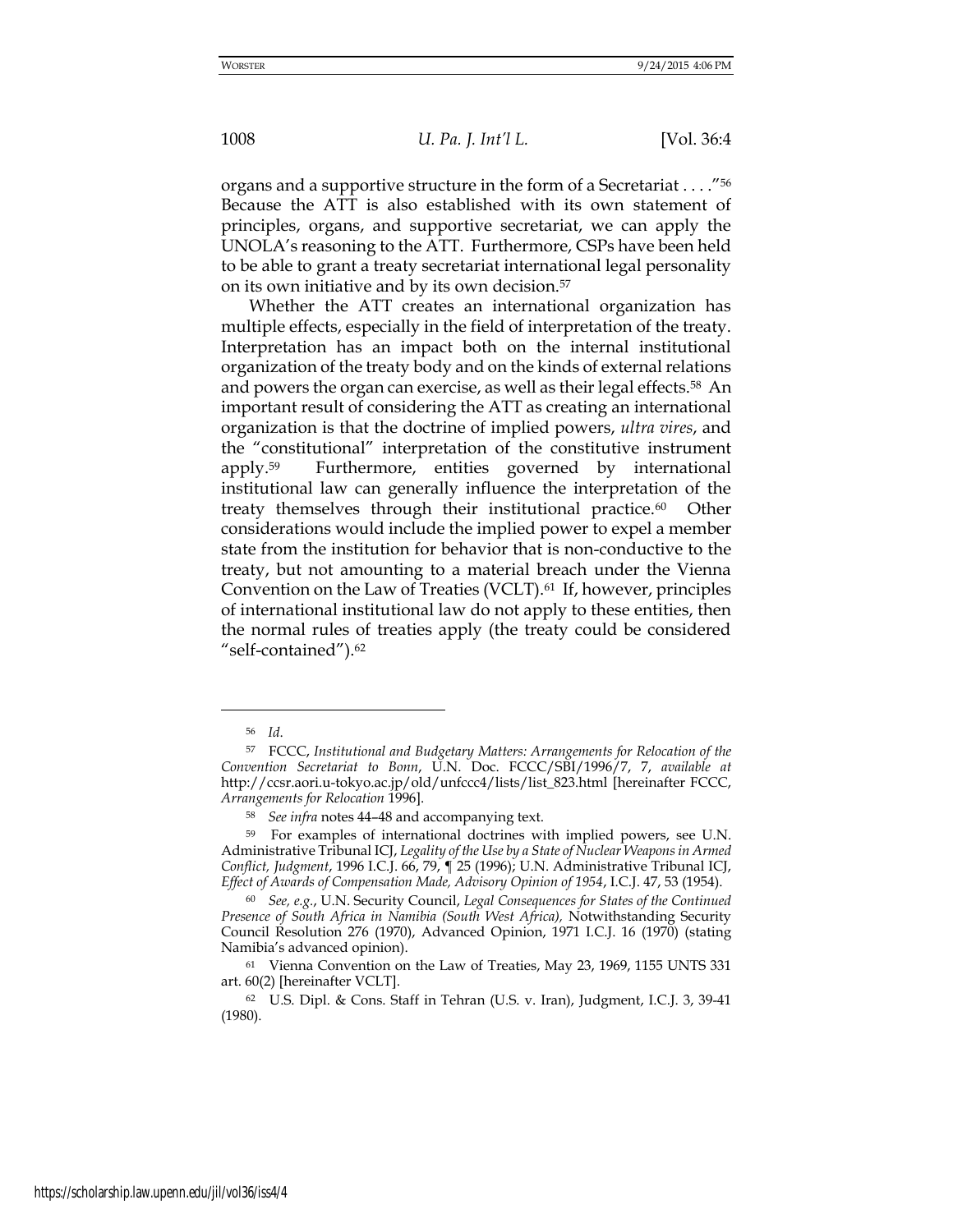<u>.</u>

# 2015] *ARMS TRADE TREATY REGIME* 1009

 Certainly, the ATT CSP is established by a form of cooperation, for example an international agreement under international law.<sup>63</sup> The ATT CSP has a will of its own, as no state or international organization can instruct it.64 However, at least one state specifically intended not to create a new international organization.65 While this one statement is not determinative, it does show that there was no unanimous intention to create an international organization.

 Some authors have taken a middle ground on CSPs. Schermers and Blokker conclude that these kinds of entities are "intermediate forms between independent organizations and organs of organizations."66 Because some treaty organs often have no secretariat and no legal personality, the International Law Association concluded that they were "incomplete international organizations."67 Indeed, this conclusion is the best view, but it must be conditioned on the fact that different CSPs are structured differently with varying limitations on their independence, and given that they are at least partly international organizations, it is difficult to know which part(s) of international institutional law apply. Other CSPs have ranged in their independent will from ones that were very independent to those that carefully limited themselves to the intent of the parties.<sup>68</sup>

<sup>63</sup> The ATT is a treaty under the Vienna Convention on the Law of Treaties. *See generally* ATT, *supra* note 1; VCLT, *supra* note 61.

<sup>64</sup> F. Seyersted, *Objective International Personality of Intergovernmental Organizations*, 34 NORDISK TIDSSKRIFT FOR INT'L RET, 47 (1964) (arguing that "will" means it is not instructed by any single state).

<sup>65</sup> *See, e.g.*, U.S. Dep't St., *Arms Trade Treaty: United States Signs Arms Trade Treaty on September 25, 2013*, *available at* <http://www.state.gov/t/isn/> armstradetreaty/index.htm [hereinafter USDOS, *U.S. Signs ATT*] ("Key U.S. Redlines in the Negotiations . . . There will be no mandate for an international body to enforce an ATT." . . . "Parameters" . . . "No new international organization should be created to enforce an ATT. Exports will ultimately be a national decision.").

<sup>66</sup> SCHERMERS & BLOKKER, *supra* note 19, at §§ 44, 386–387.

<sup>67</sup> Committee on Accountability of International Organizations, *First Report*, INTL L. ASSOC., 5 (Feb. 1998) [hereinafter ILA First report].

<sup>68</sup> *See generally* B. Siebenhüner, *The Biodiversity Secretariat: Lean Shark in Troubled Waters*, F. BIERMAN & B. SIEBENHÜNER EDS., MANAGERS OF GLOBAL CHANGE: THE INFLUENCE OF INTERNATIONAL ENVIRONMENTAL BUREAUCRACIES 265, 284 (2009); S. Bauer, *The Desertification Secretariat: A Castle Made of Sand*, F. BIERMAN & B. SIEBENHÜNER EDS., MANAGERS OF GLOBAL CHANGE: THE INFLUENCE OF INTERNATIONAL ENVIRONMENTAL BUREAUCRACIES 293, 300 (2009); P-O Busch, The Climate Secretariat: Making a Living in a Straitjacket, MANAGERS OF GLOBAL CHANGE: THE INFLUENCE OF INTERNATIONAL ENVIRONMENTAL BUREAUCRACIES 245, 261.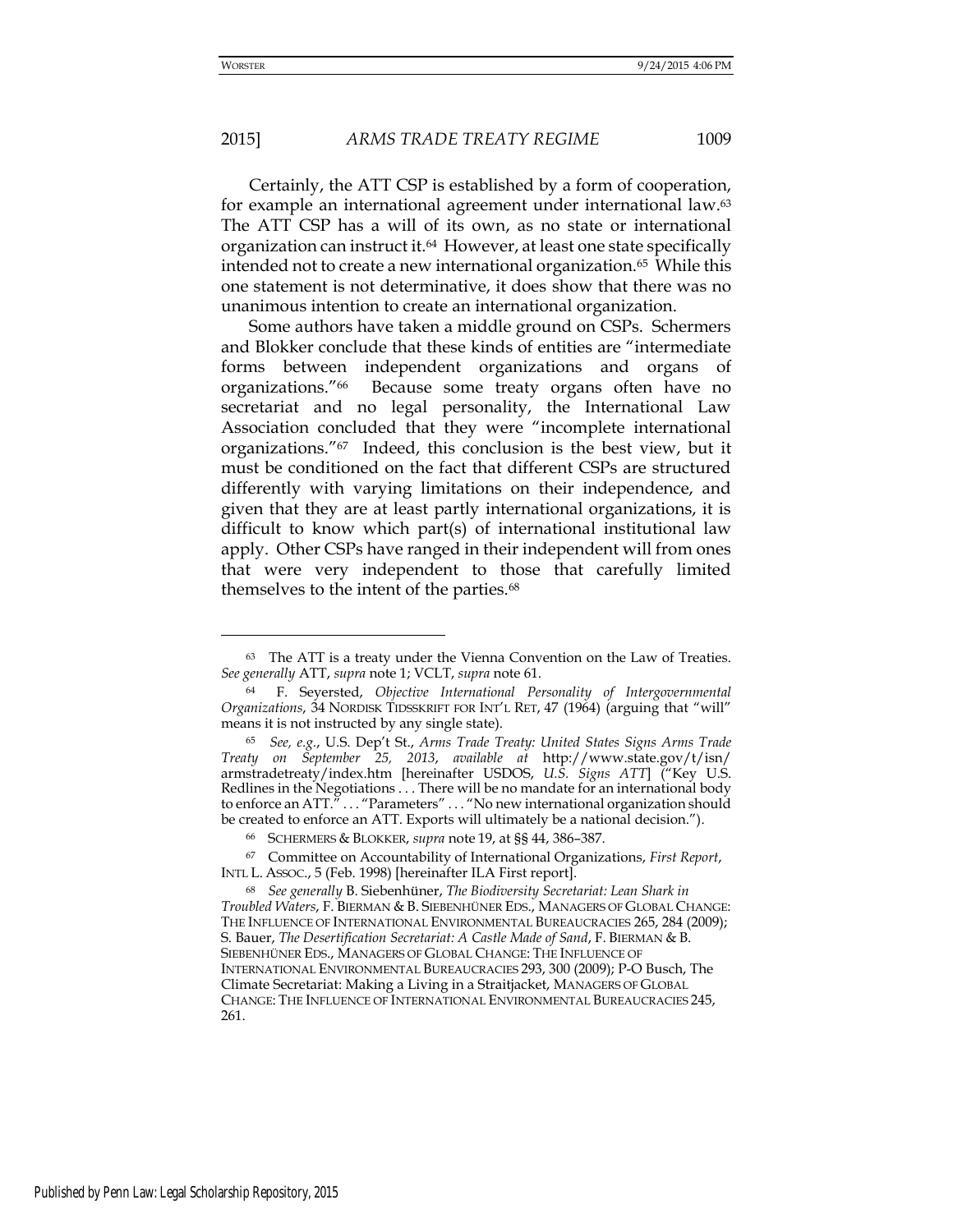<u>.</u>

## 1010 *U. Pa. J. Int'l L.* [Vol. 36:4

 Turning specifically to the ATT CSP, of course it will remain to be seen whether the ATT CSP takes a liberal or conservative interpretation of the organ's nature, but experience with other bodies suggests an approach somewhere in between those two extremes. While some states expressed views on their vision for the ATT CSP, most states did not.<sup>69</sup> Thus, the CSP, much like other CSPs, appears to be an international treaty-based institution whose membership appears to deny it full international legal personality. The arms control treaties, however, are generally convened by the U.N. Secretary-General and the U.N. Secretariat functions as the treaty secretariat.70 These bodies also do not generally have subsidiary bodies.<sup>71</sup> This stands in contrast to the ATT, which has its own secretariat and its own mechanism for convening, and the parties report directly to it.72 What also remains unclear about the CSP of the ATT is the degree to which it develops normative content. Most other arms control treaties are limited to considering amendments to the treaty, but which have to be adopted at a separate diplomatic conference.73 The ATT CSP also has this process of considering amendment for adoption at a review conference, but it has additional functions regarding review of implementation, which suggests that it resembles one of the environmental law CSPs more than a classic arms control CSP.74 In addition, the arms control treaties that go farther than mere diplomatic conferences tend to

<sup>69</sup> *See, e.g.*, UNGA, Report by the Secretary-General, *Towards an arms trade treaty: establishing common international standards for the import, export and transfer of conventional arms*, UNGA 62d sess. U.N. Doc. A/62/278, pt. II, (Aug. 17, 2011) [hereinafter UNGA, *Towards an arms trade treaty*, 2011] (stating the response of Switzerland, June 2, 2011 where Switzerland viewed the CSP as acting as an "information broker" to collate and analyze information about the treaty).

<sup>70</sup> *See, e.g.*, Anti-Personnel Land Mine Convention, *supra* note 7, at art. 8; UNODA, Anti-Personnel Mine Ban Convention, *available at* <http://www.un.org/> disarmament/convarms/landmines/article7/ (functioning as the treaty secretariat).

<sup>71</sup> Anti-Personnel Land Mine Convention Implementation Support Unit, *available at* http://www.apminebanconvention.org/implementation-supportunit/activities/overview/.

<sup>72</sup> ATT, *supra* note 1, at art. 17(3)(a). *See also id.*, at art. 5(4), 11(6), 13(1), 13(2), 13(3).

<sup>73</sup> Test-Ban Treaty, *supra* note 17, at art. II(B)(16), (17).

<sup>74</sup> *See, e.g.*, CITES, *supra* note 10, at art. XI(3); Bonn Convention, *supra* note 11, at art. VII(5); Basel Convention, *supra* note 11, at art. 15(5); UNFCCC, *supra* note 11, at art. 7(2)(e-g); Biodiversity Convention, *supra* note 10, at art. 23(4) (comparing ATT CSP to environmental law CSPs).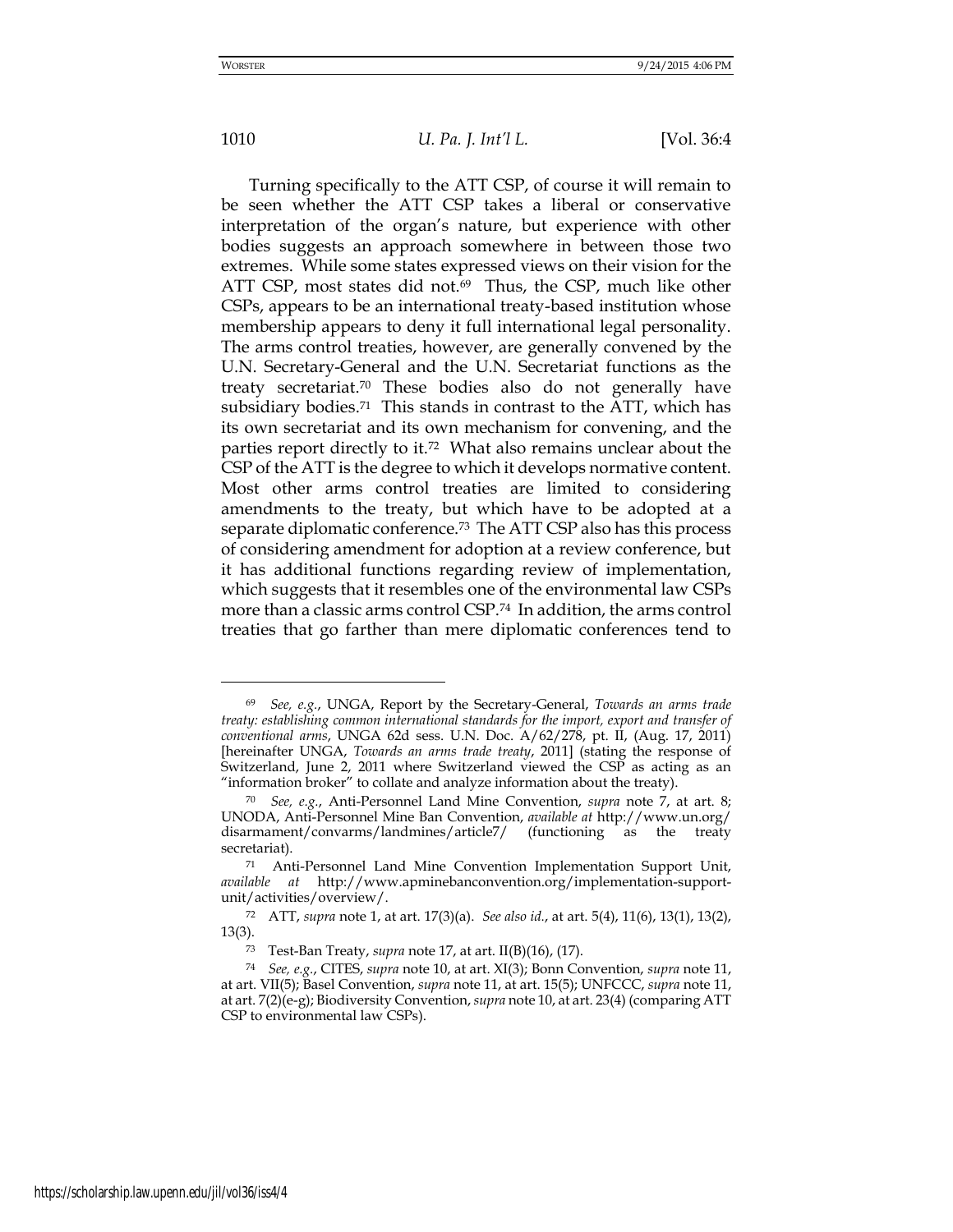establish true international organizations.75 Because the ATT did not go so far, then it must be intended to fall into the middle ground between international organization and diplomatic conference, again, suggesting the model developed for environmental law treaties.

 Clearly the ATT CSP is intended to be more formal than an ad hoc diplomatic conference, yet less formal than a true international organization. Based on the practice applied to other CSPs to date, the author will apply principles of international institutional law only to the degree to which the ATT CSP and its Secretariat function as international institutions.76 It appears that States Parties do intend for at least some minimal aspects of CSPs to function similarly.<sup>77</sup> Thus, for example, when the CSP acts, especially when interpreting the ATT, we might presume that it acts *intra vires*. In this respect, ATT article  $17(4)(g)$  ("[p]erform any other function consistent with [the ATT]") is important in conjunction with article 17(4)(d) ("[c]onsider issues arising from the interpretation of [the ATT]") in that it appears to provide the CSP with considerable flexibility in how it views its own tasks. We might also view the CSP as having a role in reviewing subsequent membership as per the VCLT, especially if new States Parties wish to enter reservations to the ATT. Therefore, this article will apply general principles of international institutional law where the CSP more closely resembles a normal international institution, but will more heavily rely on the law of treaties where the CSP is more unique.

 In addition, or in the alternative, we can wonder whether the ATT Secretariat would enjoy its own international legal personality distinct from the CSP. It is not unheard of for a secretariat of the treaty regime to have international personality. This grant can come

-

<sup>75</sup> *See, e.g.*, Chemical Weapons Convention, *supra* note 17; Test-Ban Treaty, *supra* note 17 (establishing international organizations).

<sup>76</sup> *See generally* Bauer, Beijer & Bromley, *supra* note 39, at 174.

<sup>77</sup> *See* U.N.G.A., *supra* note 6, at para. 27 (stating the response of Argentina, implying that the experience with other COPs inspired the proposal to create an ATT COP).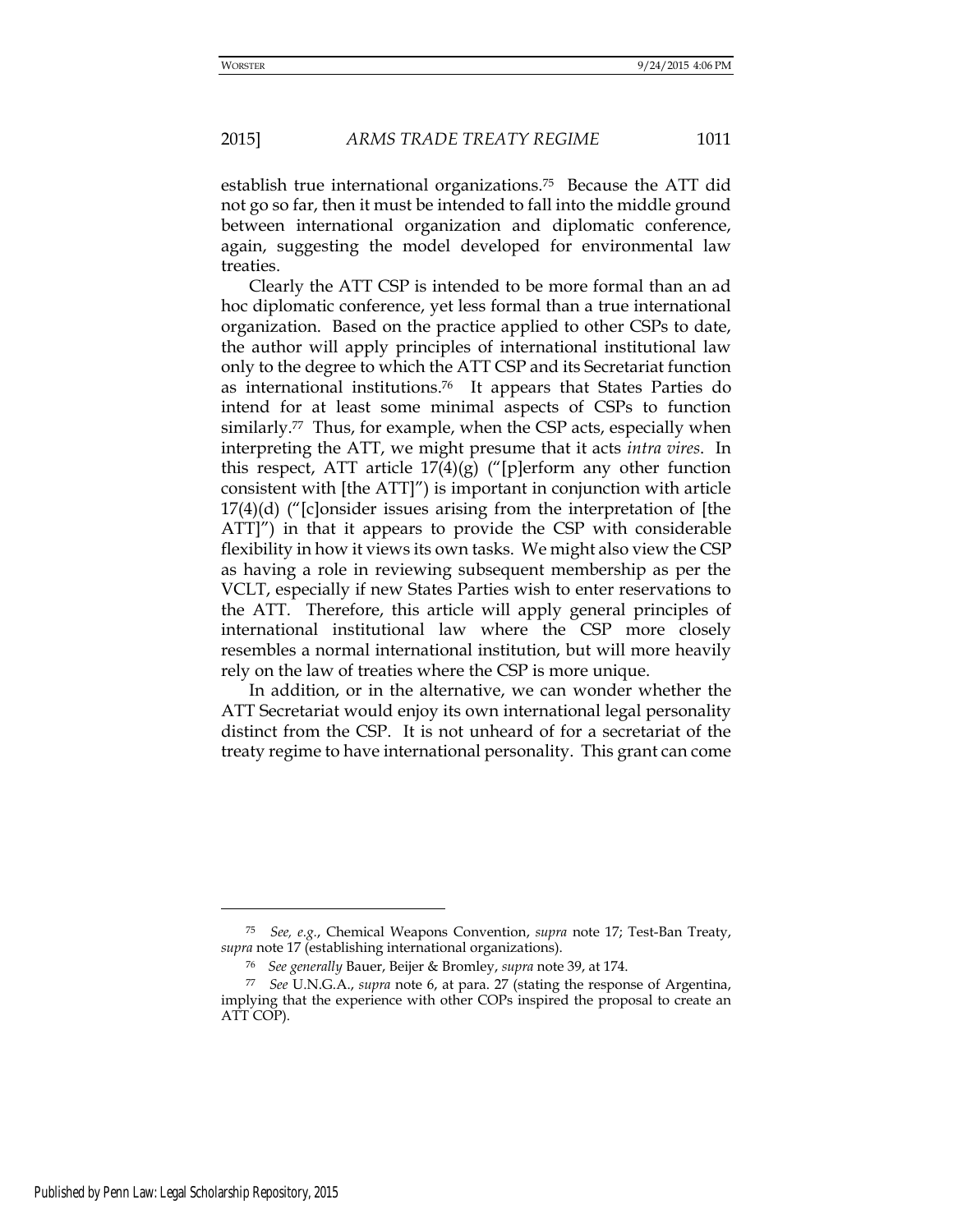<u>.</u>

1012 *U. Pa. J. Int'l L.* [Vol. 36:4

from the express terms of the constitutive instrument<sup>78</sup> or by a decision of the CSP,<sup>79</sup> or even through a headquarters agreement.<sup>80</sup>

Because the ATT treaty regime does have a Secretariat, it satisfies at least one of the two elements that the International Law Association considers are necessary for a treaty regime organization to be an international organization.<sup>81</sup> Just as with the CSP, the ATT does not include any express terms on personality for the Secretariat, so the grant of personality will either need to be understood as implied in the ATT or the CSP will need to take some action granting or confirming that personality.

That being said, it is possible that the CSP's or Secretariat's nature might evolve over time. Treaty organs are still a relatively recent phenomenon in international law. They can be seen as part of a move away from more formal institutions towards informal mechanisms that are seen to be more effective. Consider, for example, the General Agreement on Tariffs and Trade ("GATT"). 82 When the GATT was first adopted in 1947, the vision was to also create an International Trade Organization.83 However, that effort was unsuccessful until the creation of the World Trade Organization in 1994. Thus, between 1947 and 1994 the GATT operated, certainly not by design, as an informal organization directed by regular meetings of the parties, a secretariat, and subsidiary bodies.<sup>84</sup> It evolved informally to the point where the meetings of the parties continued the normative development of the GATT and the

<sup>78</sup> *See, e.g.*, UNOLA, Arrangements for Implementation 1993, *supra* note 55, at para. 4 ("[A]n international entity/organization with its own separate legal personality, statement of principles, organs and a supportive structure in the form of a Secretariat").

<sup>79</sup> *See* FCCC Arrangements for Relocation 1996, *supra* note 57, at 7, 11(5) (granting secretariat an international personality by a decision of the CSP).

<sup>80</sup> *See* FCCC, *Administrative and Financial Matters Establishment of the Permanent Secretariat and Arrangements for its Functioning*, U.N. Doc. FCCC/CP/ 1996/MISC.1, art. 4(1) (granting international personality through a headquarters agreement).

<sup>81</sup> *See* Int'l L. Assoc., Committee on Accountability of International Organizations, *First report* 5 (Feb. 1998) (listing elements that make a treaty regime an international organization).

<sup>82</sup> General Agreement on Tariffs and Trade, Oct. 30, 1947, 55 U.N.T.S. 188 [hereinafter GATT].

<sup>83</sup> *See generally* S.J. Rubin, *The Judicial Review Problem in the International Trade Organization*, 63 HARV. L. REV. 78 (1949).

<sup>84</sup> *See* GATT, ANALYTICAL INDEX: GUIDE TO GATT LAW AND PRACTICE 1035 (6th ed. 1994) (describing organizational history of the GATT).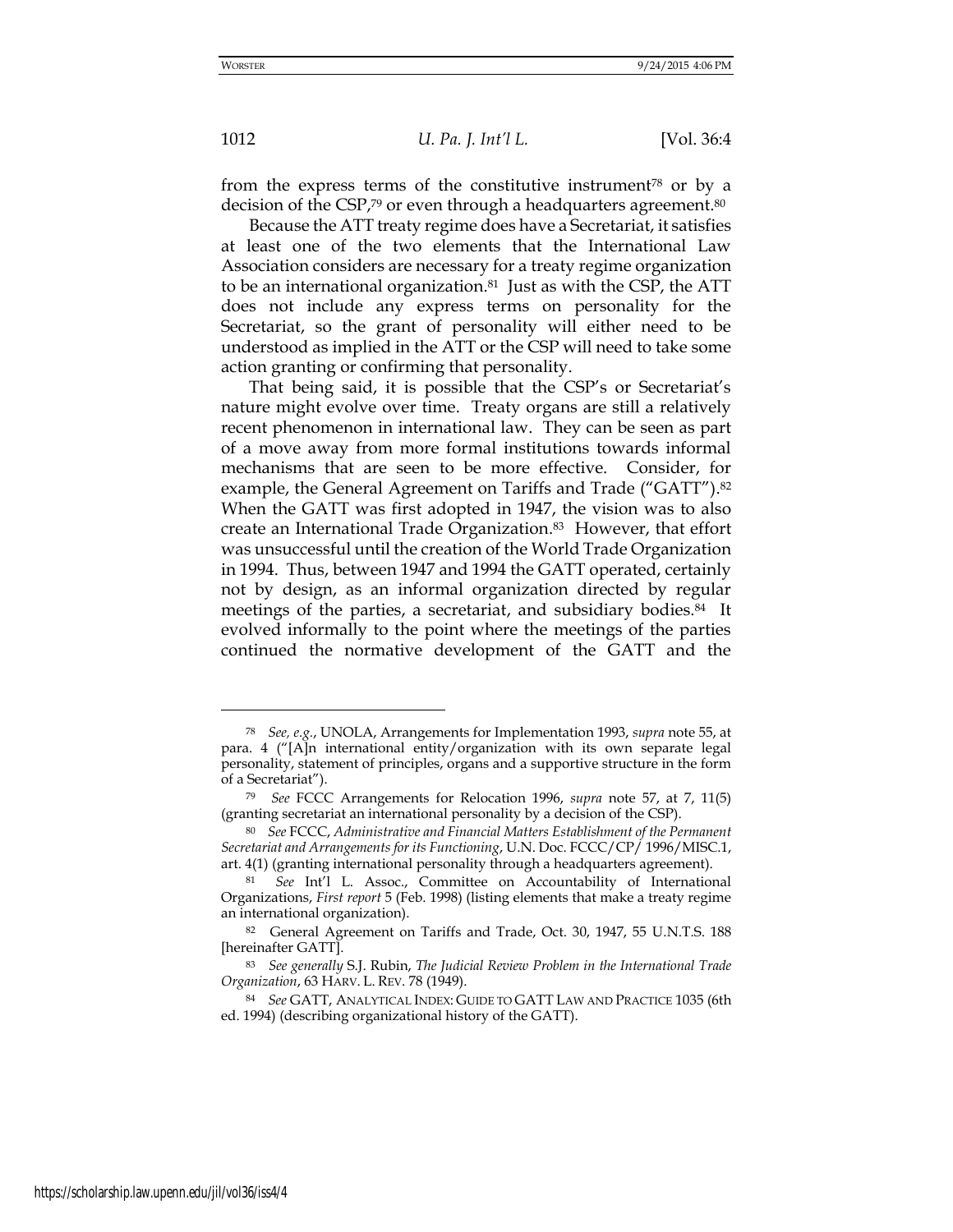subsidiary bodies monitored implementation and compliance.<sup>85</sup> A similar evolution may take place for the ATT organs over the coming fifty years.

#### 4. CONVENING

To begin operations, the CSP must first be convened. Under ATT article 17(1), CSP1 will be called by the Secretariat, having itself only been provisionally formed.86 Article 17(2) requires that this first meeting of the CSP be convened no later than one year following the entry into force of the ATT.87 The schedule for further meetings is at the discretion of the CSP.<sup>88</sup>

At this point, CSP1 is planned to take place in August 2015. The precise date is planned to not conflict with other significant arms control meetings, such as the Non-Proliferation Treaty Review Conference scheduled for April and May 2015, and to allow sufficient time to prepare and permit additional states to adhere to the ATT.

Because of the needed urgency, the state parties decided to convene two preparatory conferences prior to CSP1.89 The first preparatory meeting for CSP1 was in Port-of-Spain on February 23- 24, 2015 and the second was in Geneva on 6-8 July 2015.90 All signatories to the ATT were invited to these meetings, as were select

<sup>85</sup> *See* Decision of the Contracting Parties, Differential and More Favorable Treatment Reciprocity and Fuller Participation of Developing Countries (Nov. 28, 1979), B.I.S.D. (26th Supp.) 203 (1980) (describing normative evolution of GATT).

<sup>86</sup> ATT, *supra* note 1, at art. 17(1).

<sup>87</sup> *Id*.

<sup>88</sup> *Id*.

<sup>89</sup> *See* Virginia Gamba, *Looking Ahead: Entry into Force and the First Conference of State Parties: Current State of Play and Preparations for the Conference of State Parties in Mexico at the British Group Inter-Parliamentary Union*, U.N. Off. for Disarmament Aff'rs, London (Nov. 3–5, 2014), at 4, *available at* https://unodaweb.s3.amazonaws.com/wp-content/uploads/2014/10/ipu-revvg.pdf

<sup>[</sup>hereinafter UNODA Gamba, Looking Ahead] (noting that, at the time of writing, a meeting had already been held in Mexico, another would be held in Berlin, and that other governments had offered to host both "informal and formal" additional meetings "as needed during 2015.").

<sup>90</sup> *See* UNODA, First Conference of States Parties to the Arms Trade Treaty available at http://www.un.org/disarmament/ATT/csp1/. *Also id.* (describing the informal consultations in Mexico City on September 8-9, 2014; Berlin on November 27-28, 2014; and Vienna on April 20-21, 2014).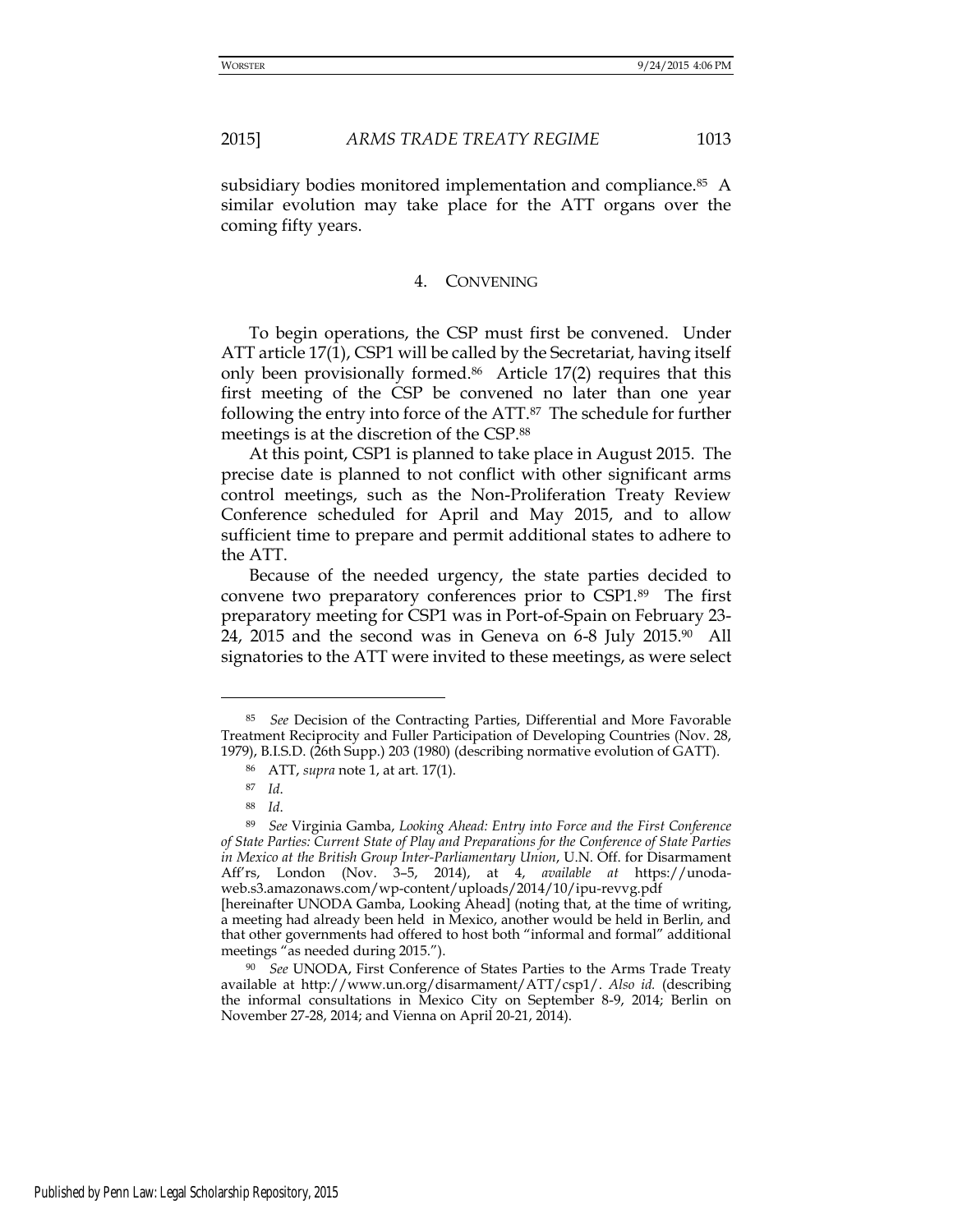<u>.</u>

1014 *U. Pa. J. Int'l L.* [Vol. 36:4

NGOs.91 Thus, the voice of states that have signaled intention to adhere to the ATT but have not yet done so will be considered in shaping the operations, and make for a more successful regime. Mexico has further offered to host CSP1,<sup>92</sup> and will serve as chair of the preparatory meetings.<sup>93</sup>

Once convened, the CSP will direct the (then permanent) Secretariat to convene meetings periodically.<sup>94</sup> This practice of periodic meetings is common to many CSPs, especially CSPs dealing with environmental law issues or functioning as an organ of a true international organization.95 This practice is historically uncommon among arms control treaties CSPs, which are usually convened only on an as-needed basis by the U.N. Secretariat or agency administering them,<sup>96</sup> or by the CSP itself for special sessions.<sup>97</sup> This is, of course, a generality only. Furthermore, a trend may be emerging for even arms control treaties to provide for periodic meetings.98 The fact that the ATT must have periodic meetings is unusual in this regard and points to its special nature.

Article 17(1) further provides that the CSP shall meet at other times decided by the CSP.<sup>99</sup> For example, article 17(5) explicitly permits the CSP to call special "[e]xtraordinary meetings."100 There are two possible triggers for an extraordinary meeting: either when the CSP determines that such a meeting is necessary, or when a state

<sup>95</sup> *See* Test-Ban Treaty, *supra* note 17, at art. II(B)(14) and (15) (noting that

"[t]he Conference shall meet in regular sessions, which shall be held annually, unless it decides otherwise" and providing for additional rules permitting special sessions of the Conference to be called).

<sup>96</sup> *See* Cluster Munitions Convention, *supra* note 7, at art. 11(1) (setting out that "[t]he States Parties shall meet regularly in order to consider and, where necessary, take decisions in respect of any matter with regard to the application or implementation of this Convention").

<sup>97</sup> *See* Chemical Weapons Convention, *supra* note 17, at art. VIII(B)(12) (noting that special sessions of the Conference to the Convention may be convened in various circumstances, including "[w]hen decided by the Conference").

<sup>91</sup> Bauer, Beijer & Bromley, *supra* note 39, at 3.

<sup>92</sup> Mex. MFA, Mexico welcomes, *supra* note 63.

<sup>93</sup> *See* Bauer, Beijer & Bromley, *supra* note 39, at 3 (stating Mexico City will serve as chair).

<sup>94</sup> ATT, *supra* note 1, at art. 17(1).

<sup>98</sup> *See* Inter-American Trafficking Convention, *supra* note 43, at art. XXI (noting, for example, that the "Consultative Committee" to the Convention "shall hold one regular meeting each year").

<sup>99</sup> ATT, *supra* note 1, at art. 17(1).

<sup>100</sup> *Id.* at art. 17(5).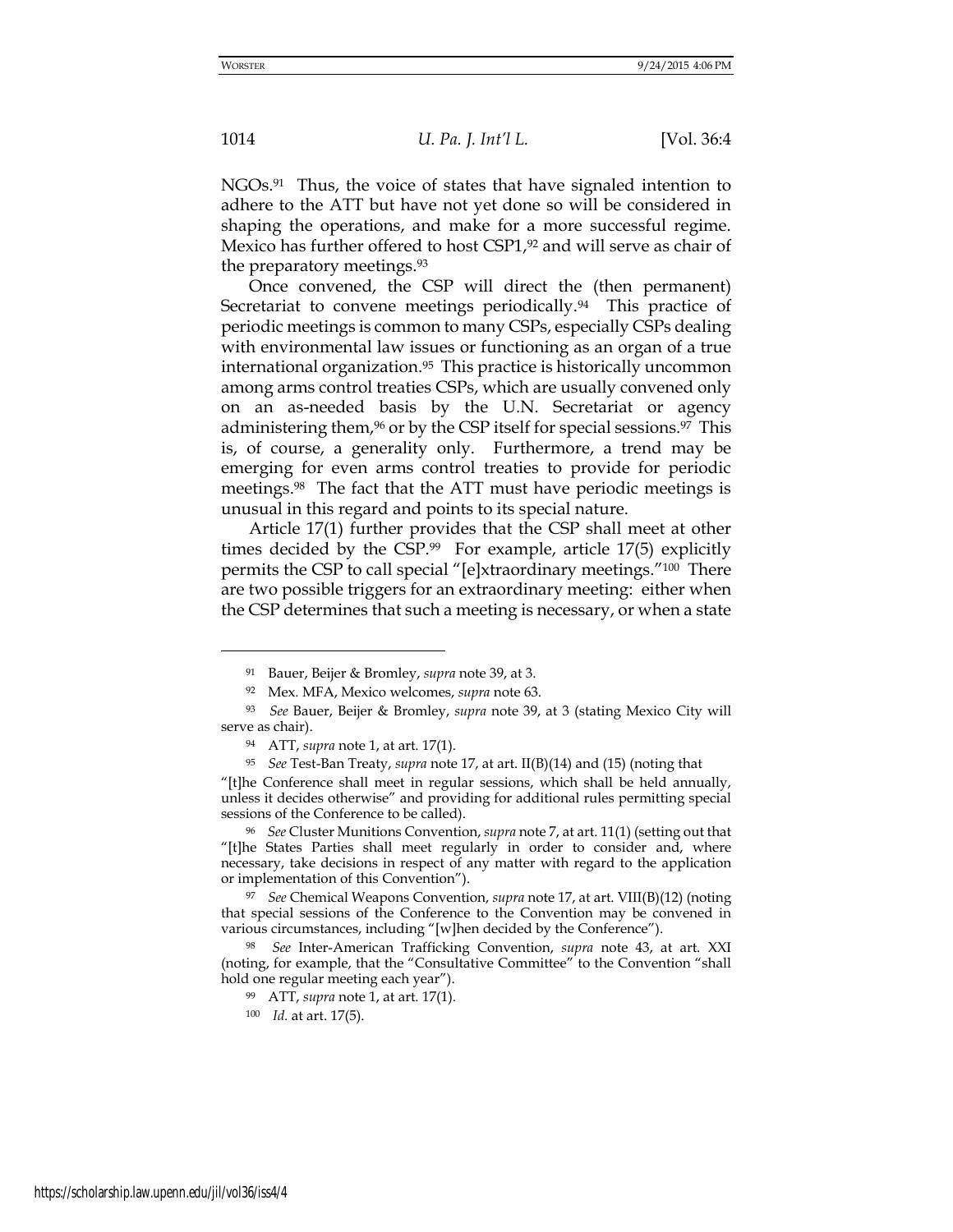party requests such a meeting in writing with the agreement of twothirds of the States Parties.101 The CSP will also have the power to create subsidiary organs.102 However, the ATT does not specify when any subsidiary organs would meet, whether future meetings would be periodic or on an as-needed basis, or whether those meetings would occur at the same time as meetings of the CSP.<sup>103</sup>

The only decision the CSP must take at its first meeting is to decide on rules of procedure, which will be discussed in more detail below.104 However, the CSP would be wise to also address important logistic issues, such as the structure and financing of the Secretariat and future meetings, in order to not unnecessarily impede the operation of the ATT, and to make for a more effective Secretariat. In addition, the first CSP might also consider developing national reporting templates and a plan of work to ensure that the momentum of the ATT is not lost. By way of contrast, the practice of the CSP of the Convention on Cluster Munitions was to postpone important funding decisions for the implementation support unit, $105$  and it appears that momentum to reach agreement may have been lost as a result.

-

<sup>101</sup> *Id*.

<sup>102</sup> ATT, *supra* note 1, at art. 17(4)(f).

<sup>103</sup> In addition, some CSPs have created subsidiary organs that might convene separately or contemporaneously with the principal organ. *See* UNFCCC Convention Bodies: Conference of the Parties, *available at* http://unfccc.int/ essential\_background/convention/convention\_bodies/items/2629.php ("The SBSTA **[**Subsidiary Body for Scientific and Technological Advice] and the SBI **[**Subsidiary Body for Implementation] have traditionally met in parallel, at least twice a year. When they are not meeting in conjunction with the COP, the subsidiary bodies usually convene at the seat of the secretariat."). But, there does not appear to be a requirement that this be the case here.

<sup>104</sup> ATT, *supra* note 1, at art 17(2).

<sup>105</sup> *See, e.g.,* Cluster Munitions Convention CSP, *Non-paper submitted by the coordinators on general status and operation of the Convention on the subject of resource mobilization for the financing of the future ISU* (Jan. 2014) *available at* [http://www.](http://www/) clusterconvention.org/files/2014/01/Non-paper-financing-of-ISU-Coordinatorson-General-Status-and-Operation-of-the-Convention.pdf [hereinafter Cluster Munitions CSP, Non-paper] ("At the 4th MSP, States Parties agreed that the issue of the funding model for the Implementation Support Unit (ISU) be deferred to the 5MSP, but that consultations on the issue of the funding model will be ongoing."); Bauer, Beijer & Bromley, *supra* note 39, at 3 ("The 2008 Convention on Cluster Munitions (CCM) entered into force in 2010, but states are still trying to agree a funding model for the treaty's implementation support unit (ISU).").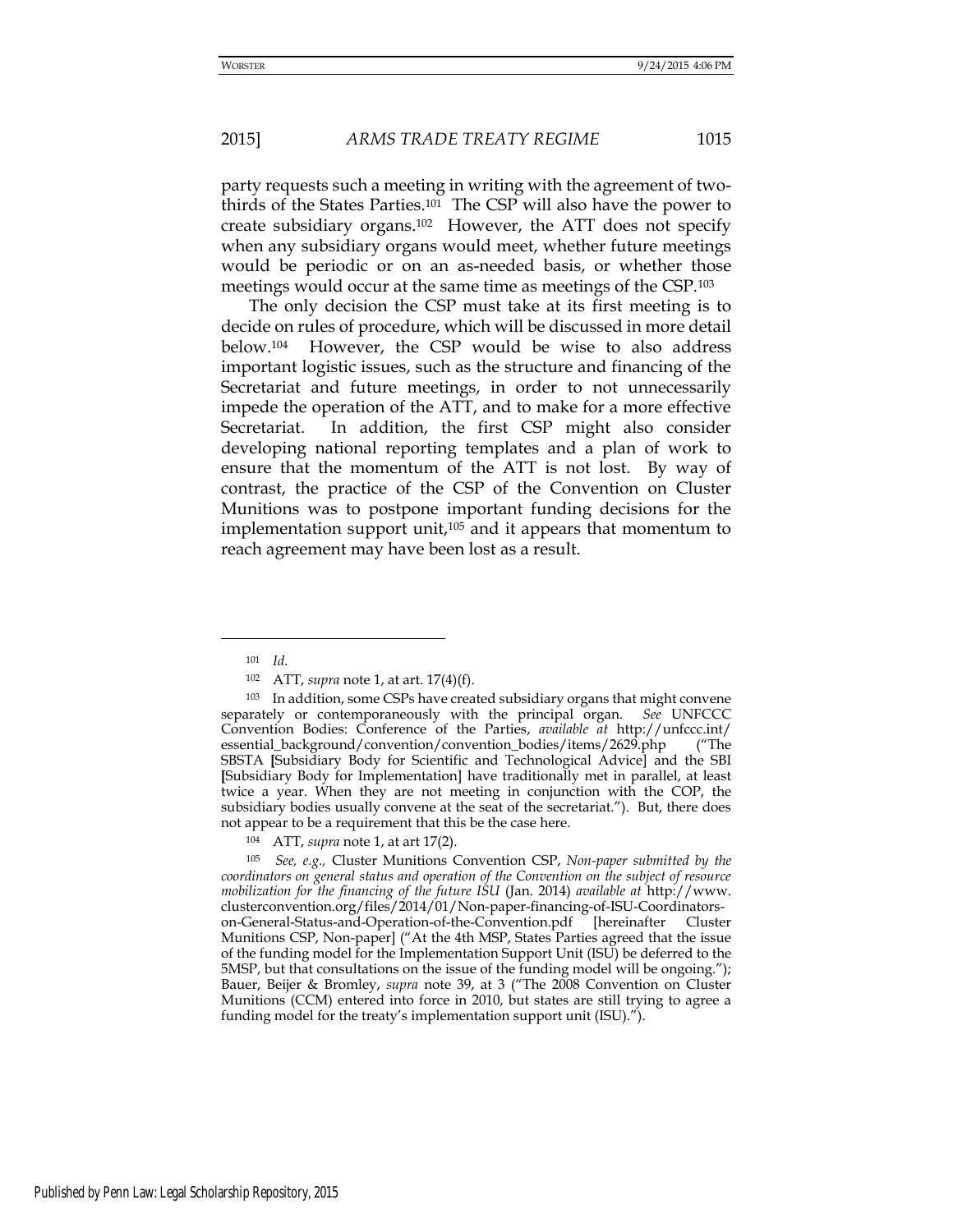*4.1. Representatives* 

The ATT does not provide any terms or provisions on the representatives to the CSP. This is unfortunate, since most other treaties creating CSPs do provide this direction.106 However, the practice of the ATT will most likely follow those other CSPs. CSPs and similar organs commonly permit one representative from each state.<sup>107</sup> It is typical for each representative to be accompanied by advisors and experts.<sup>108</sup>

It is also not clear how the CSP will evaluate the credentials of representatives. It is the frequent practice of international organizations to form a sub-committee for this purpose or delegate this function to the Secretariat.<sup>109</sup>

#### *4.2. Observers*

<u>.</u>

Similarly, the ATT is silent in relation to observers to the CSP. Some CSPs permit observers,110 with some going so far as to permit observer participation.111 For example, some environmental law

Conference shall have one vote").

<sup>106</sup> For examples of treaties with provisions, s*ee* Inter-American Trafficking Convention, *supra* note 43, at art. XXI(1); Chemical Weapons Convention, *supra* note 17, at art. VIII(B)(9); Test-Ban Treaty, *supra* note 17, at art. II(B)(12); Ramsar Convention, *supra* note 9, at art. 7(2).

<sup>107</sup> *See* Inter-American Trafficking Convention, *supra* note 43, at art. XXI(1) ("The Consultative Committee shall consist of one representative of each State Party."); Chemical Weapons Convention, *supra* note 17, at art. VIII(B)(9) (noting that "[e]ach member shall have one representative in the Conference"); Test-Ban Treaty, *supra* note 17, at art. II(B)(12) (similarly providing that "[e]ach State Party shall have one representative in the Conference"); Ramsar Convention, *supra* note 9, at art. 7(2) (noting that "[e]ach of the Contracting Parties represented at a

<sup>108</sup> Chemical Weapons Convention, *supra* note 17, at art. VIII(B)(9).

<sup>109</sup> *See, e.g.*, CITES Sixty-fifth meeting of the Standing Committee, Geneva (Switzerland), 7-11 July 2014, SC summary record, at 11.2, *available at* http://www.cites.org/sites/default/files/eng/com/sc/65/E-SC65-SumRec-DRAFT-08.04.15.pdf (providing "guidance" on evaluating submission of credentials). *See generally* 1971 U.N, Jurid. YB at 219.

<sup>110</sup> *See* Anti-Personnel Mines Convention, *supra* note 7, at art. 11(4) (noting that various non-parties "may be invited to attend . . . meetings as observers"); Cluster Munitions Convention, *supra* note 7, at art. 11(3) (similarly permitting various nonparties to be invited to attend such meetings).

<sup>111</sup> *See generally* Kyoto Protocol, *supra* note 11, at art. 13(2); CITES, *supra* note 10, at art. XI(7).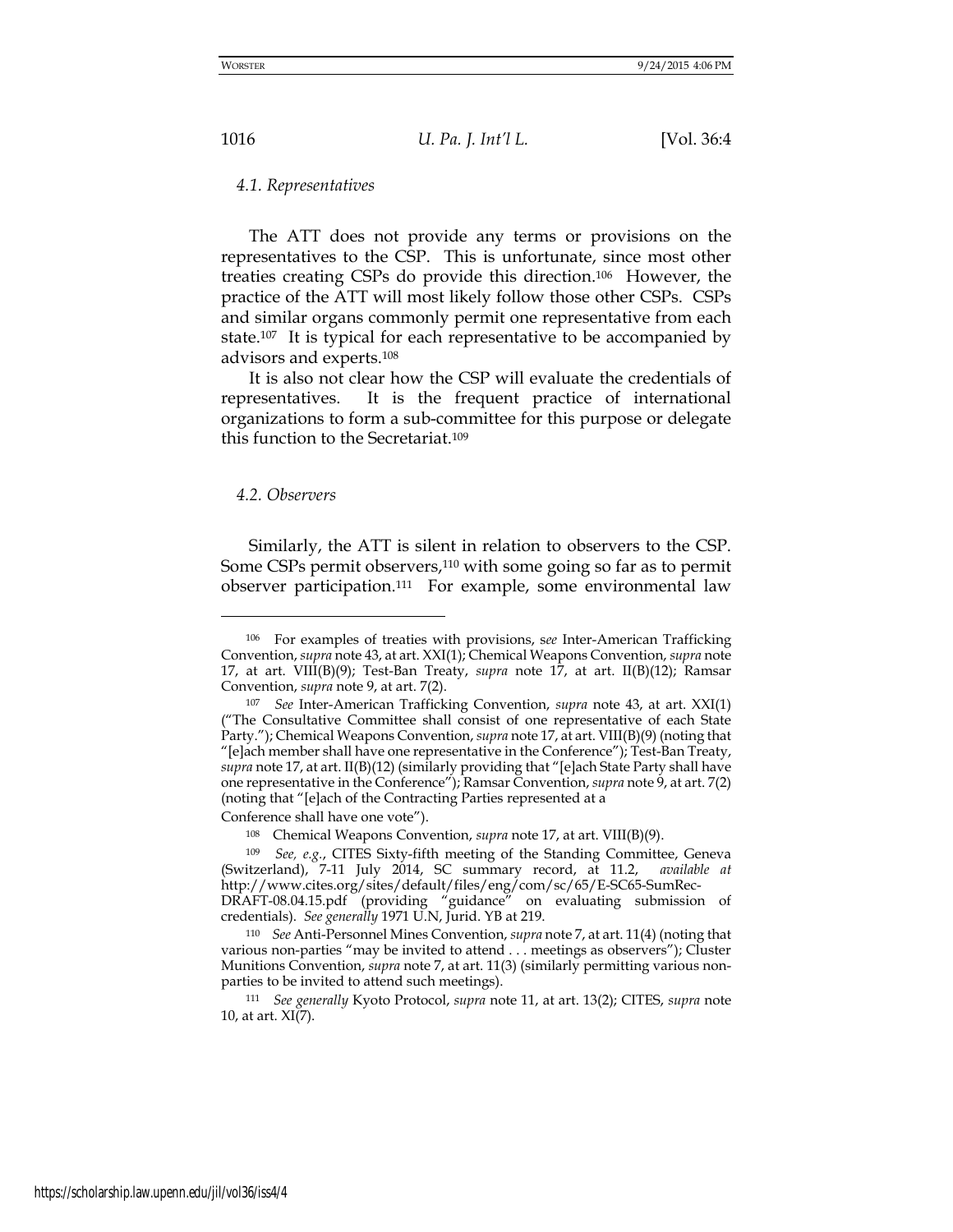-

# 2015] *ARMS TRADE TREATY REGIME* 1017

CSPs permit non-state actor observer participation.112 It is likely that the ATT CSP will adopt the normal practice of international institutions and provide itself the discretion to admit observers. Practice to date, in relation to the preparatory meetings for the CSP, supports this conclusion.<sup>113</sup> Certainly, state and international organization actors, as well as International Committee of the Red Cross, could be observers, as could other reputable civil society organizations. The difficulty for the CSP will be determining which organizations should be invited and in particular, whether weapons manufacturers or other non-state actors should be included. The initial practice developing at the preparatory meetings has been to exclude arms manufacturers.114 However, this is likely due to the fact that the civil society participants were organized by an arms control organization rather than the arms industry, which may limit the precedent value of this approach to date.

Subsidiary body organs may have different rules on observers, sometimes accrediting them together with the CSP or, in other cases, accrediting them separately. Similarly, different rules may apply in

<sup>112</sup> *See, e.g.,* Kyoto Protocol, *supra* note 11, at arts. 13(2) and 13(8) (permitting "[p]arties to the Convention that are not Parties to this Protocol" to participate as observers in the proceedings of session of the Conference of the Parties serving as the meeting of the Parties to this Protocol."); UNFCCC, *supra* note 11, at art. 7(6) ("The United Nations, its specialized agencies and the International Atomic Energy Agency, as well as any State member thereof or observers thereto not Party to the Convention… Any body or agency, whether national or international, governmental or non-governmental, which is qualified in matters covered by the Convention, and which has informed the secretariat of its wish to be represented at a session of the Conference of the Parties as an observer . . . ."); CITES *supra* note 10, at art. XI(7) (permitting non-state parties, suitably qualified, to be admitted at meetings of the Conference unless at least one-third of Parties object). *See also* Arms Trade Treaty Legal Response Network, *Survey of Rules of Procedure for Conferences of States Parties Governing International T*reaties, *available at* http://controlarms.org/en/wp-content/uploads/sites/2/2014/09/Survey-of-Participation-Rules-of-Procedure-for-CSP.pdf (discussing "participation in the Meetings or Conferences of States Parties as set forth in the CSP Rules of Procedure

for each treaty.").

<sup>113</sup> *See* Bauer, Beijer & Bromley, *supra* note 39, at 2-3 ("Meeting invitations will be extended to those governments that have signed or ratified the ATT and NGOs that have played a role in promoting it.").

<sup>114</sup> *See* Rachel Stohl, *First Formal Arms Trade Treaty Preparatory Meeting Held in Port of Spain, Trinidad* Stimson Center, (Mar. 2, 2015),

*available at* http://www.stimson.org/spotlight/first-formal-arms-trade-treatypreparatory-meeting-held-in-port-of-spain-trinidad/ ("Specifically, the United States wanted to allow industry and civil society organizations that did not support the object and purpose of the ATT to participate in the meetings, which — under the process established by Mexico— was not permitted.").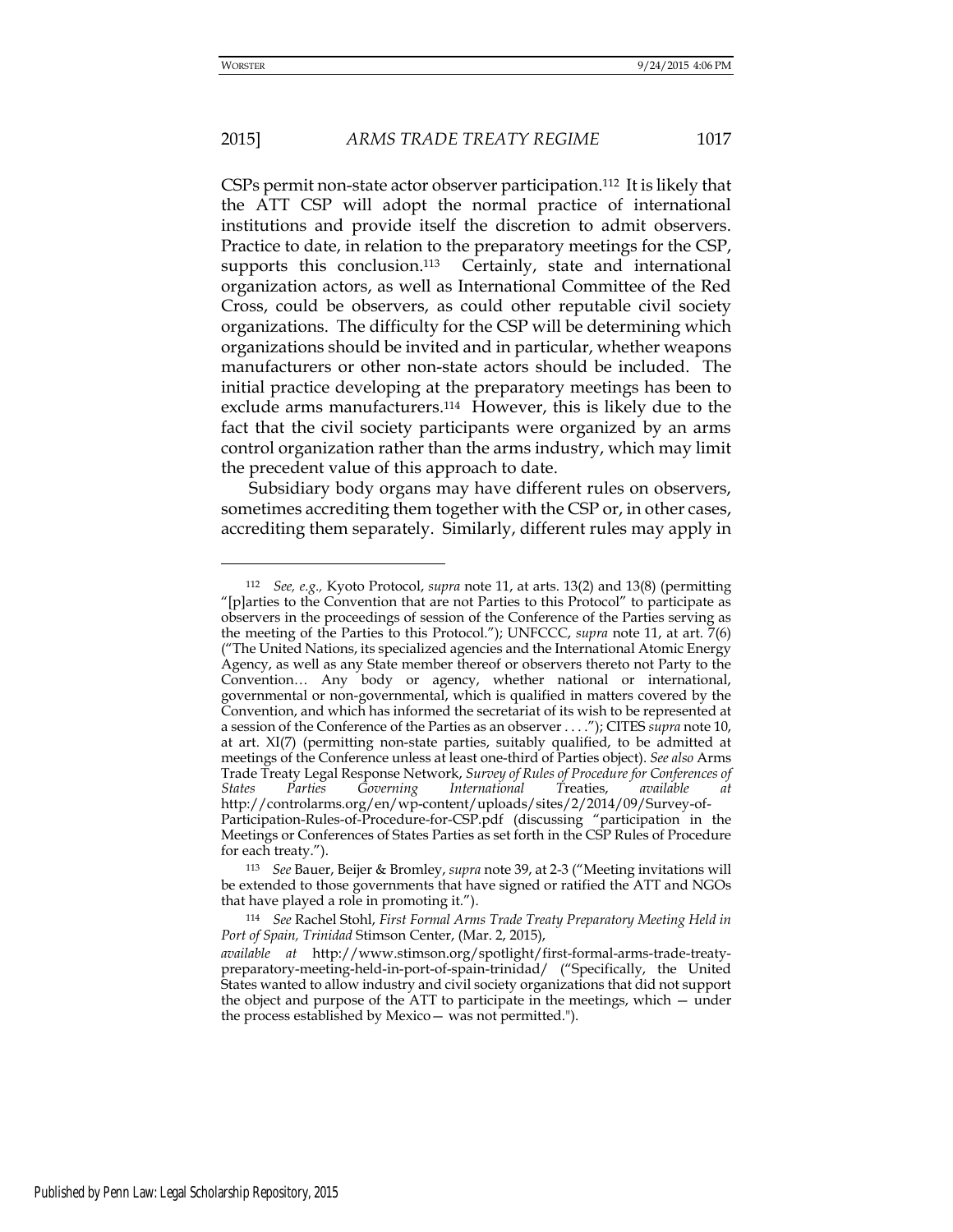relation to the participation of observers. In certain environmental law CSPs that are created by a separate protocol, the CSP of the initial treaty is only permitted to implement the protocol.115 This means that parties to the protocol who are not parties to the initial treaty may only participate as observers when the CSP of the initial treaty is not acting in its capacity as CSP of the protocol.116 Of course, these issues will only arise if the ATT CSP creates subsidiary bodies or the States Parties adopt protocols to the ATT.

*4.3. Staff* 

<u>.</u>

It will be helpful at this point to comment on the staffing issue of the Secretariat. In contrast to the political organ of the CSP, the Secretariat is generally understood to be an independent organ staffed by international civil servants.117 The U.N. Secretariat remains the model secretariat for staffing practices; the general practice among other secretariats is to follow U.N. recruitment, staffing and human resources policies, 118 such as promotion and salary.119 Independence of staff does not mean that these employees will be unaccountable to the political organs; rather, their independence requires that they answer to all of the States Parties

<sup>115</sup> *See, e.g.,* Kyoto Protocol, *supra* note 11, at art. 13(1) ("The Conference of the Parties, the supreme body of the Convention, shall serve as the meeting of the Parties to this Protocol.").

<sup>116</sup> *See id.* at art. 13(2) (noting that "[p]arties to the Convention that are not Parties to this Protocol may participate as observers" at conferences under the Protocol but decisions may only be taken by parties).

<sup>117</sup> *See, e.g.*, Chemical Weapons Convention, *supra* note 17, at art. VIII(D)(46), (47) ("Each State Party shall respect the exclusively international character of the responsibilities of the Director-General, the inspectors and the other members of the staff and not seek to influence them in the discharge of their responsibilities."); Test-Ban Treaty, *supra* note 17, at art. II(D) (52) (relevantly noting that "[i]n the performance of their duties, the Director-General, the inspectors, the inspection assistants and the members of the staff shall not seek or receive instructions from any Government or from any other source external to the Organization" and shall refrain from taking any actions "that might reflect adversely on their positions").

<sup>118</sup> *See* T.G. Weiss, *International Bureaucracy: The Myth and Reality of the International Civil Service*, 58 INT'L AFF'RS 287–89, 293 (1982) (noting that one of the pressures faced by international officials is achieving geographical balance among the staff).

<sup>119</sup> *See* U.N., International Civil Service Commission, Common System Members, *available at* <http://icsc.un.org/about/members.asp>(providing information on the U.N. Secratariat's structure).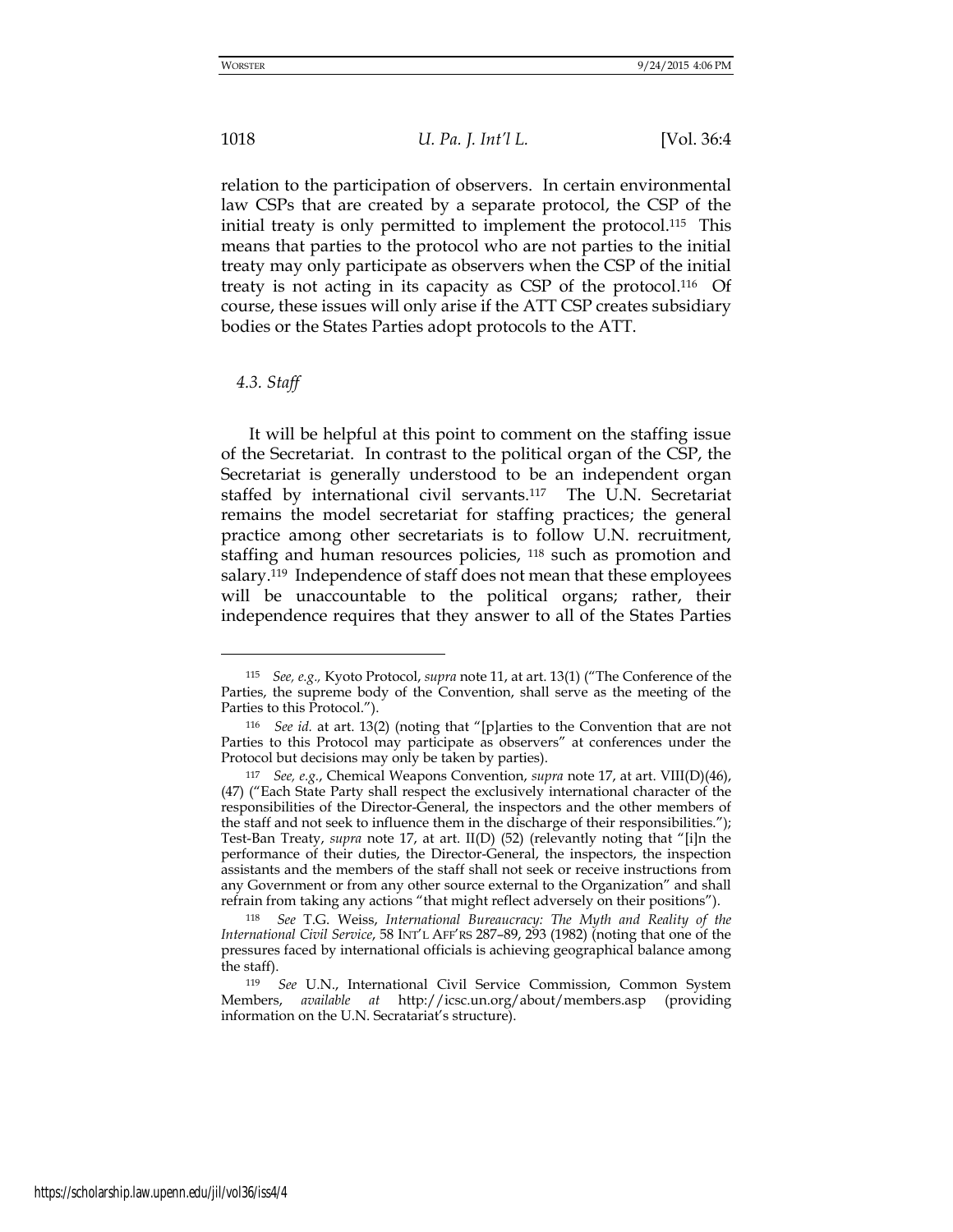jointly120 and perhaps in an even more abstract way, the Secretariat is accountable to the treaty regime generally.<sup>121</sup>

 The ATT states that the Secretariat will be "adequately staffed" and work within a "minimized structure" to fulfill its responsibilities.122 In addition, the employees must "have the necessary expertise to ensure that the Secretariat can effectively undertake [its] responsibilities."123 These terms set up a need for a careful balance between having as small of a Secretariat as possible and empowering the Secretariat such that it is able to discharge its duties under the ATT, as well as potentially any other duties or tasks assigned to the Secretariat by the CSP. It is possible for a Secretariat to be quite small and function effectively,<sup>124</sup> though size has a clear link to the ability of the treaty organ to adopt a more or less proactive position.

As for leadership, most secretariats have an officer or council that heads the bureaucracy.125 The ATT does not specify how the leadership should be structured or even what the title of the officer should be. To date, two states have proposed candidates for "Head" of the Secretariat.<sup>126</sup>

-

<sup>120</sup> *See* Weiss, *supra* note 120, at 288-89 ("Each international official is expected to approach decision-making objectively, taking into account the opinions of all nations and the impact of any decision upon the globe as a whole.").

<sup>121</sup> *See* J. DEPLEDGE, THE ORGANIZATION OF GLOBAL NEGOTIATIONS: CONSTRUCTING THE CLIMATE CHANGE REGIME 65-6 (2005) (relevantly noting that the Secretariat must be impartial while "[f]undamentally" serving two masters, acting both "as the guardian of the climate change regime" while also being "subservient to, and dependent on, the will of the parties, having been established to serve them.").

<sup>122</sup> ATT, *supra* note 1, at art. 18(2–3).

<sup>123</sup> *Id.* at art. 18(2).

<sup>124</sup> After all, the Convention on Conventional Weapons has a staff of two. *See*  Tim Caughley, *Report to the Open-Ended Task Force on the Implementation Support Unit* 60 (Sept. 1, 2010) *available at* <http://www.apminebanconvention.org/> fileadmin/APMBC/ISU/ISU-Evaluation-Final-1Sept2010.pdf (discussing the effectiveness of the ISU of the Mine Ban Convention).

<sup>125</sup> Typically, secretariats have either a Secretary-General or Director-General. At other times, there is an Executive Council. *See, e.g.*, Chemical Weapons Convention, *supra* note 17, at art. VIII(C); Test-Ban Treaty, *supra* note 17, at art. II(C) (noting the creation of an Executive Council in the Test-Ban Treaty).

<sup>126</sup> *See* Bauer, Beijer & Bromley, *supra* note 30, at 5 (describing Finland and Sweden's "proposed candidates for Head of [the] Secretariat").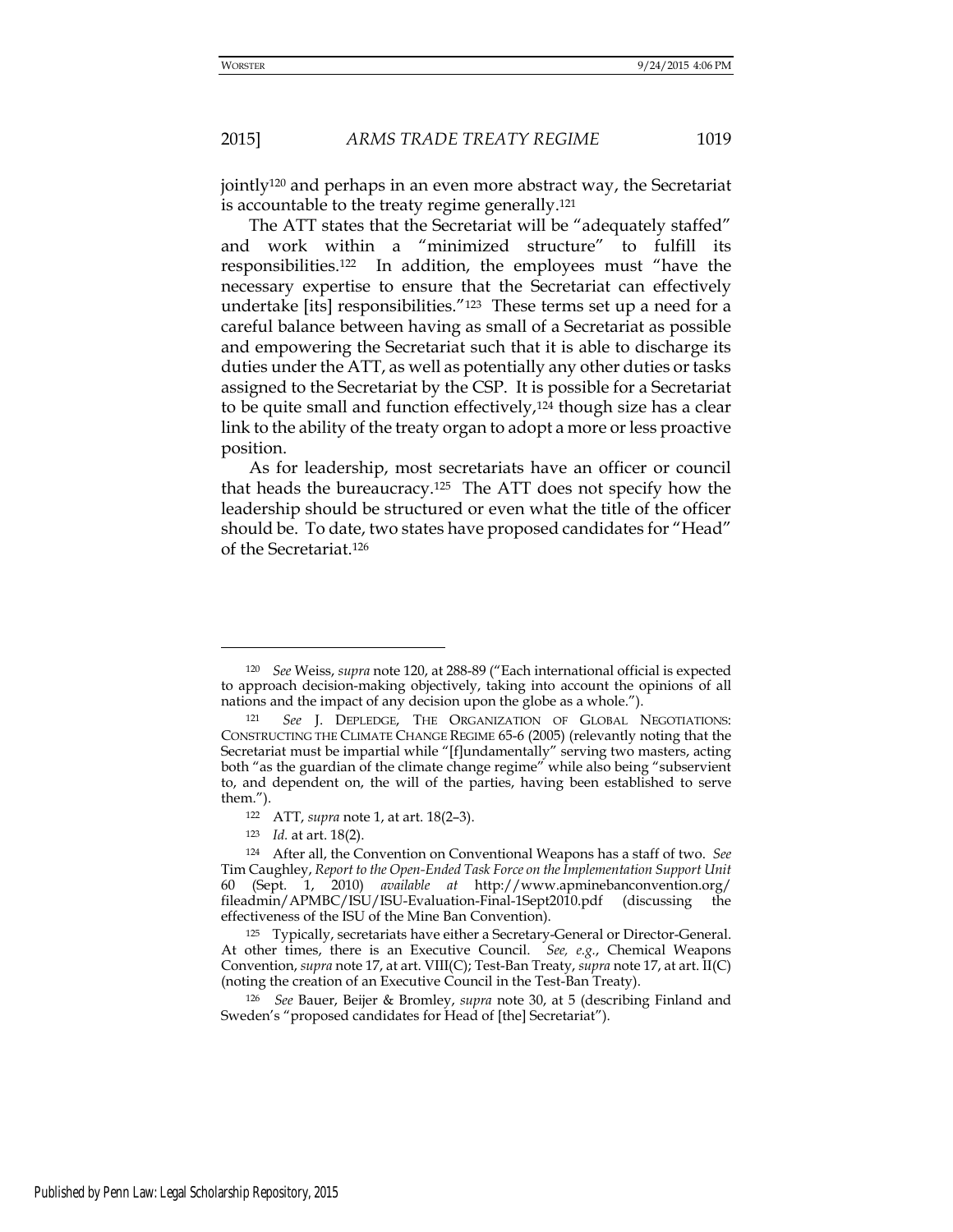*4.4. Seat* 

Perhaps significantly, the ATT CSP and Secretariat have no headquarters or permanent seat designated in the treaty.

This practice is not unusual for CSPs,127 in keeping with their more "informal status."128 True international organizations have a fixed headquarters.129 Even CSPs hosted by an existing international organization will necessarily have a permanent headquarters insofar as the secretariat serving the organ already has a permanent seat. Independent CSPs are not limited in this way. One advantage of this structure is that the CSP can rotate its meetings or convene at a location more relevant for the topics on the agenda.

However, it is left unclear whether the CSP or the Secretariat will determine the site of the next meeting. Some treaties expressly provide that the CSP may determine its places of meeting,131 but the ATT is silent. It might be implied that the CSP determines its place of meeting by reading the provisions in ATT article 17 on the power to control the manner of meeting, specifically paragraphs 3 (budget decisions) and 5 (time of meetings). Also, it could be understood to reside in the power of the CSP by comparison to the normal practice of CSPs as the principal organ of the treaty regime.132 Regardless of which organ takes up this task, the selection of the meeting site might become a leverage point in securing the implementation of and compliance with the ATT; hosting the meeting can serve as a reward for compliance. Thus, in keeping with the specific tasks allocated to the organs, it might be better practice for this, seemingly mundane, item to be on the CSP agenda even though the ATT appears to contemplate that the permanent Secretariat will convene future meetings.

<sup>127</sup> *See generally* Anti-Personnel Mines Convention, *supra* note 7, at art. 11; Convention on Cluster Munitions, *supra* note 7, at art. 11; CITES, *supra* note 10, at art. XII.

<sup>128</sup> *See* International Legal Personality, *supra* note 50 (describing the informal structure of certain CSPs).

<sup>129</sup> *See, e.g.*, Preparatory Commission Resolution, *supra* note 33, at art. 3; Chemical Weapons Convention, *supra* note 17, at art. VIII(A)(3) (noting the location of the headquarters/seat of the organization).

<sup>130</sup> *See supra* notes 24–25 and accompanying text.

<sup>131</sup> *See generally* Inter-American Trafficking Convention, *supra* note 43, at art. XXI (3-5).

<sup>132</sup> *See, e.g.*, Test-Ban Treaty, *supra* note 17, at art. II(B)(24)("The Conference shall be the principal organ of the Organization.").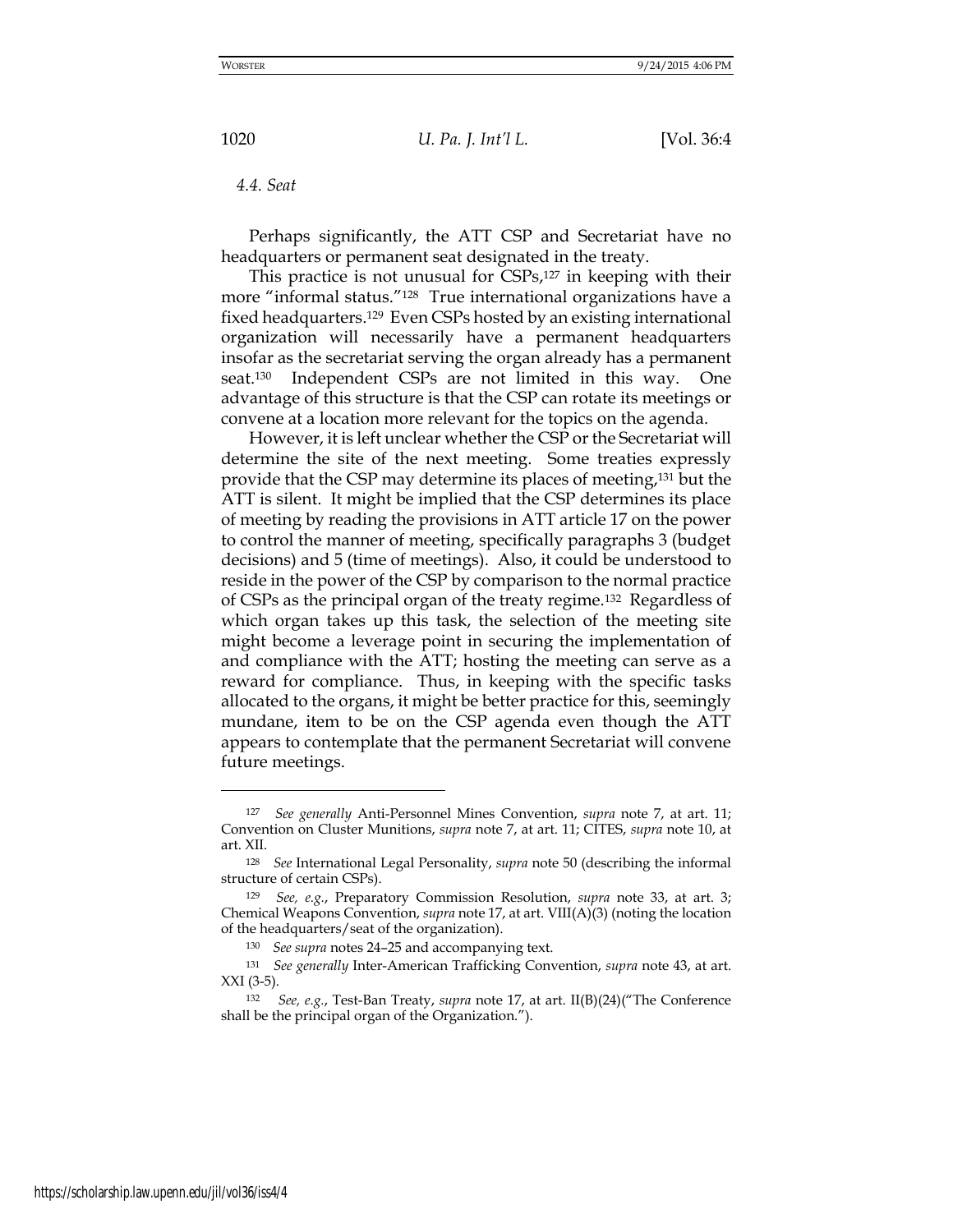As of the time of this writing, the States Parties had not yet determined the seat of the Secretariat. While the CSP might not need a fixed seat, it is very impractical for the Secretariat not to have one. There are a wide variety of considerations for where to best locate it, ranging from a city with a large number of established international organizations and well-developed infrastructure to a location outside of the usual "UN city" network that might provide better geographic distribution and be closer to areas of concern. In the preparatory meetings leading up to CSP1, three states have submitted formal offers to host the Secretariat: Austria, Switzerland, and Trinidad and Tobago.133 Another option might be to have geographically distributed regional centers that could be closer to areas of concern, with the headquarters in a more familiar city.<sup>134</sup>

#### 5. RULES OF PROCEDURE

One of the first tasks of the CSP upon being convened is to adopt its rules of procedure. Here again the ATT is not entirely clear about any specific rules of procedure, apparently leaving the issue to the CSP.135 However, permitting the CSP to decide on its own rules of procedure is a typical practice of treaty regimes.<sup>136</sup>

The ATT only specifies rules of procedure for adopting the rules of procedure. Article 17(2) provides that the rules of procedure shall be adopted by consensus.137 Other than this first act of adopting

-

<sup>133</sup> Bauer, Beijer & Bromley, *supra* note 39, at 5.

<sup>134</sup> *See* Weiss, *supra* note 120, at 302 (discussing the potential benefits of decentralizing international institutions' operations). *See id.* ("Decentralisation could also counterbalance the increasing bureaucratic depersonalisation so characteristic of large societies and institutions. International secretariats could encourage grass-roots participation and initiate small-scale projects in many parts of the world, in which the final decision-making authority would be vested in global civil servants in the field and local communities rather than in staff at headquarters.").

<sup>135</sup> ATT, *supra* note 1, at art. 17(2).

<sup>136</sup> For examples of other treaty regimes where the CSP determines its own rules of procedure, *see* Inter-American Trafficking Convention, *supra* note 43, at art. XXI(7) ("The Consultative Committee shall prepare its own internal rules of procedure and shall adopt them by absolute majority"); Preparatory Commission Resolution, *supra* note 33, at art. 8 ("The Commission shall…adopt its rules of procedure…"); Chemical Weapons Convention, *supra* note 17, at art. VIII(B)(13).

<sup>137</sup> ATT, *supra* note 1, at art. 17(2).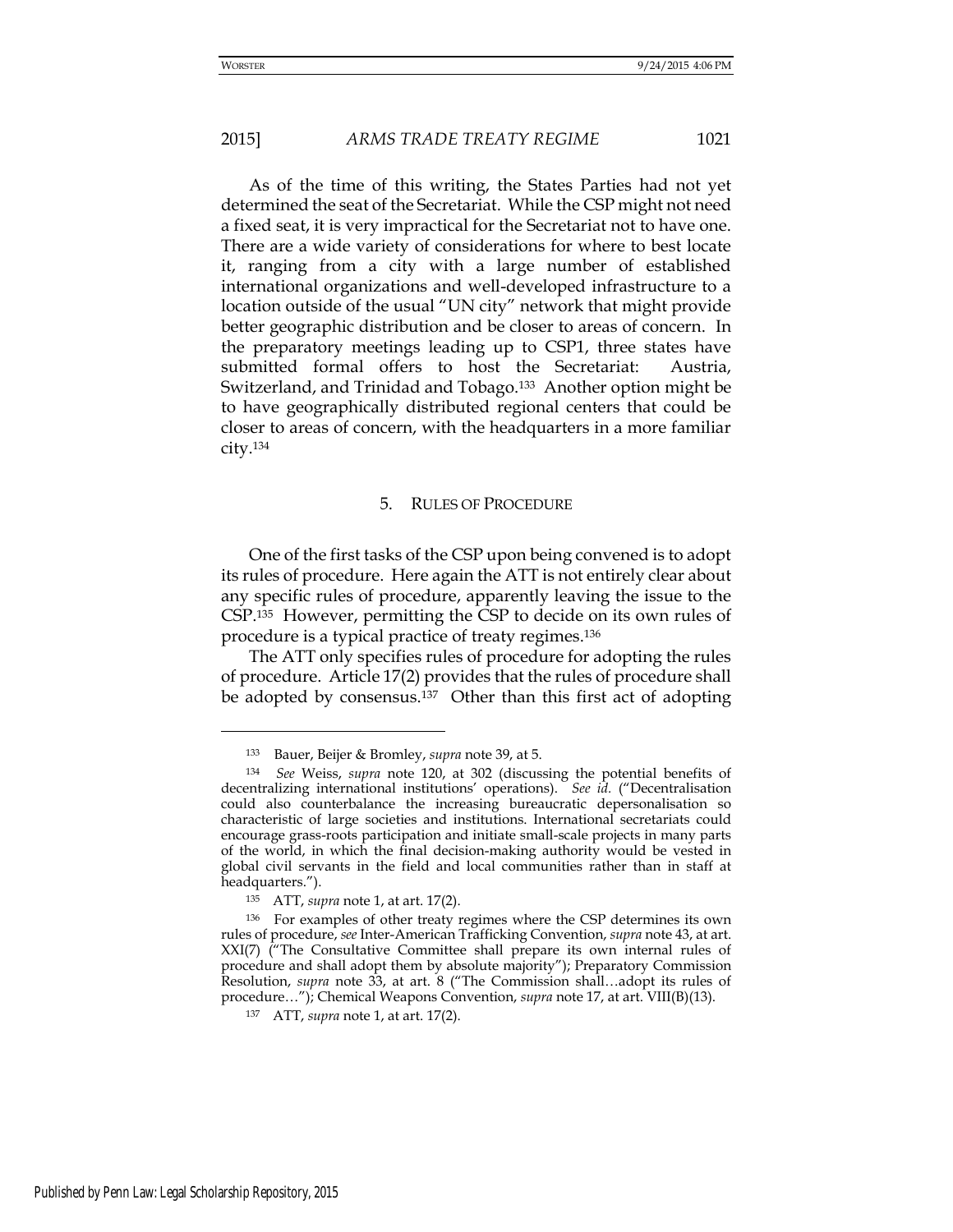rules of procedure, however, the ATT provides no requirements for how decisions are to be taken in the future, so this first decision will be crucial for how the CSP effectively pursues its tasks.

There was not much feedback from states on their views on the eventual rules of procedure for the ATT CSP. The only formal suggestion submitted was the intervention of Mauritania submitted on behalf of the League of Arab States—that suggested that decisions of the five-year review process, though not necessarily decisions by the CSP, must be based on consensus.<sup>138</sup> The disadvantage of consensus, however, is that it is poorly defined in international institutional law and could be a means to prevent decision-making.<sup>139</sup>

In terms of the probable rules of procedure, the ATT CSP is not likely to re-invent the wheel. The norm for environmental law CSPs is for all states to be represented, speak, and vote equally.140 Certain states have adopted a negative consensus method by which states are bound unless they opt out.141 Other CSPs, on the other hand, reach decisions primarily using consensus,142 though permitting voting should consensus not be possible.<sup>143</sup>

-

<sup>138</sup> *See* U.N. Secretariat, *Compilations of views*, May 10, 2012, *supra* note 38, at para. 7 (stating the response of Mauritania on behalf of the League of Arab States).

<sup>139</sup> *See* Report of the sixth meeting of the COP to the Convention on Biological Diversity, U.N. Doc. UNEP/CBD/COP/6/20, (May 27, 2002), paras. 294-324, ann. I (illustrating that not only can it be difficult to reach consensus, there can be varying understandings of what "consensus" means). *See also* Ray Acheson & Beatrice Fihn, *The Failure of Consensus*, No. 6.10 ARMS TRADE TREATY MONITOR (Mar. 29, 2013), *available at* <http://www.reachingcriticalwill.org/> images/documents/Disarmament-fora/att/monitor/ATTMonitor6.10.pdf, 1–2 (discussing the use of consensus to prevent decision-making at the Conference on Disarmament).

<sup>140</sup> *See, e.g.*, CITES, *supra* note 10, at art. XI(7) (outlining representation); Ramsar Convention, *supra* note 9, at art. 7(2) ("Each of the Contracting Parties represented at a Conference shall have one vote, recommendations being adopted by a simple majority of the votes cast, provided that not less than half the Contracting Parties cast votes.").

<sup>141</sup> *See generally* Convention on Long-Range Transboundary Air Pollution, Nov. 13, 1979, 1302 UNTS 217 [hereinafter LRTAP Convention].

<sup>142</sup> *See* Anti-Personnel Mines Convention, *supra* note 7, at art. 8(6) ("The Meeting of the States Parties or the Special Meeting of the States Parties shall make every effort to reach a decision by consensus. If despite all efforts to that end no agreement has been reached, it shall take this decision by a majority of States Parties present and voting.").

<sup>143</sup> *See, e.g.*, Test-Ban Treaty, *supra* note 17, at art. II(B)(22); Preparatory Commission Resolution, *supra* note 33, at art. 6; Chemical Weapons Convention, *supra* note 17, at art. VIII(B)(18), Anti-Personnel Mines Convention, *supra* note 7, at art. 8(6).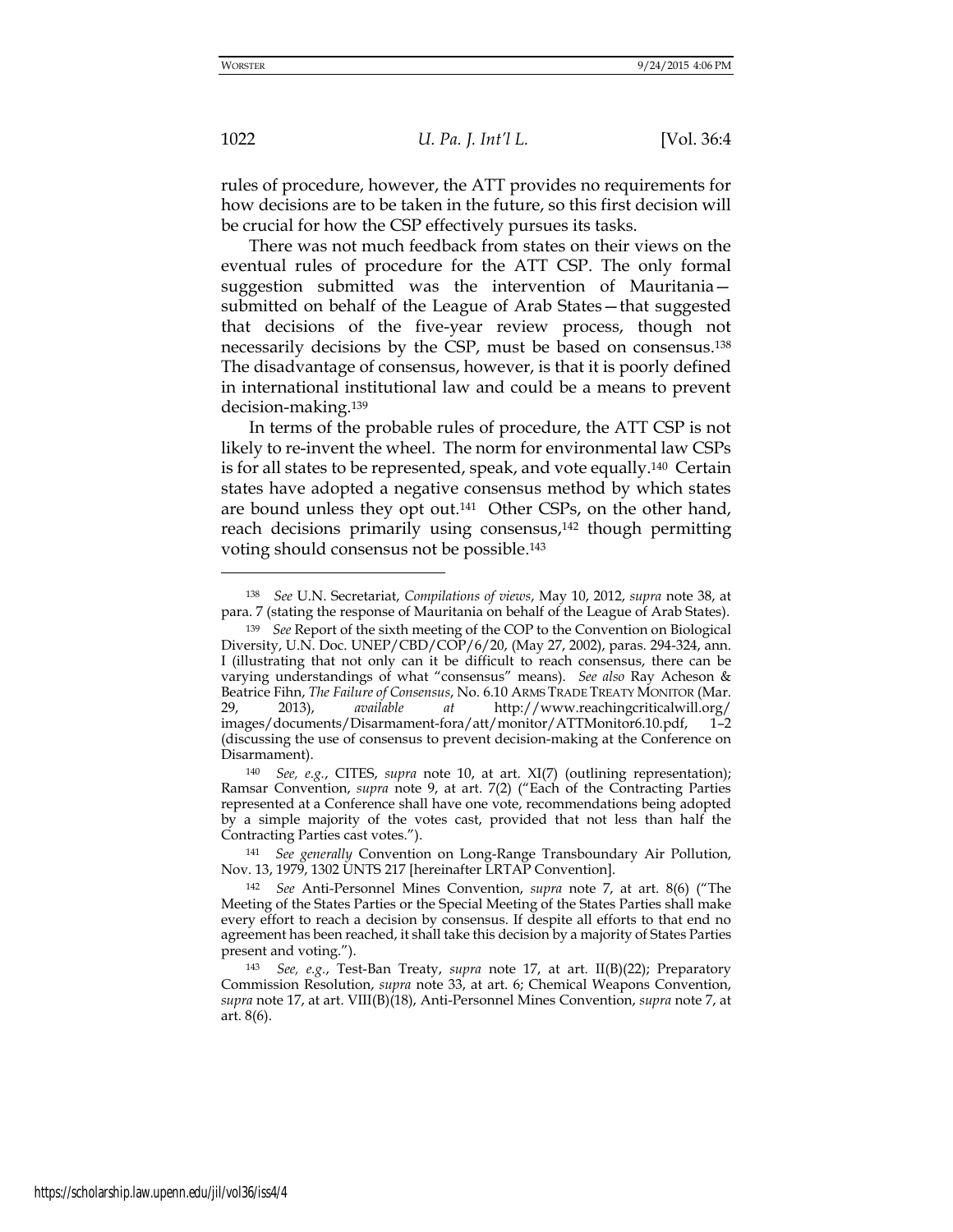Procedural issues, though, often do not require consensus, and can range from two-thirds to simple majority, perhaps with a weighing mechanism.144 The distinction between procedural and substantive issues then also needs to be specified, and significant issues such as the agenda, amendments to be tabled for consideration, establishing subsidiary organs and shifting from consensus building to voting on the merits can be considered procedural.

#### 6. FINANCING

With rules of procedure in place, the CSP must adopt financial rules under article 17(3). These rules will cover the ATT CSP,<sup>145</sup> the Secretariat,<sup>146</sup> and any subsidiary bodies created later.<sup>147</sup> In addition to preparing the funding rules, the CSP will also establish the annual budget for itself148 and the Secretariat.149 The Secretariat does not have independent budget powers.<sup>150</sup>

One of the less noticed strengths of treaty bodies over true international organizations is their cost. It cannot be overlooked that international organizations generally require large headquarters and sometimes branch offices, large staff with international relocation, training and pension obligations, translation services,

<sup>144</sup> *See, e.g.*, Biodiversity Convention, Rule 40(1) of the Rules of Procedure, U.N. Doc. UNEP/CBD/COP/1/17, ann. III (Jan. 1995) (requiring that parties make every effort to ensure that decisions are unanimous or, if not unanimous consensus is not possible, that decisions are approved by a two-thirds majority); UNFCCC, Draft Rules, Rule 42, U.N. Doc. FCCC/CP/1996/2; (May 22, 1996) (providing that it is not necessary for the parties have unanimous support for convention actions); *Report of the Conference of the Parties on Its Fifth Session*, U.N. Doc. FCCC/CP/1999/6, ¶ 14, *available at* <http://unfccc.int/resource/docs/>cop5/06.htm (allowing procedural changes to be instated without consensus).

<sup>145</sup> *See* ATT, *supra* note 1, at art. 17(3) ("The Conference of States Parties shall adopt financial rules for itself . . .").

<sup>146</sup> *See id.* ("[The CSP] shall adopt financial rules . . . governing the functioning of the Secretariat . . .").

<sup>147</sup> *See id.* ("[The CSP] shall adopt financial rules . . . governing the funding of any subsidiary bodies it may establish . . .").

<sup>148</sup> *See id.* ("At each ordinary session, it shall adopt a budget for the financial period until the next ordinary session.").

<sup>149</sup> *See id.* at art. 17(4)(e) ("[The CSP] shall consider and decide the tasks and budget of the Secretariat.").

<sup>150</sup> *Id.*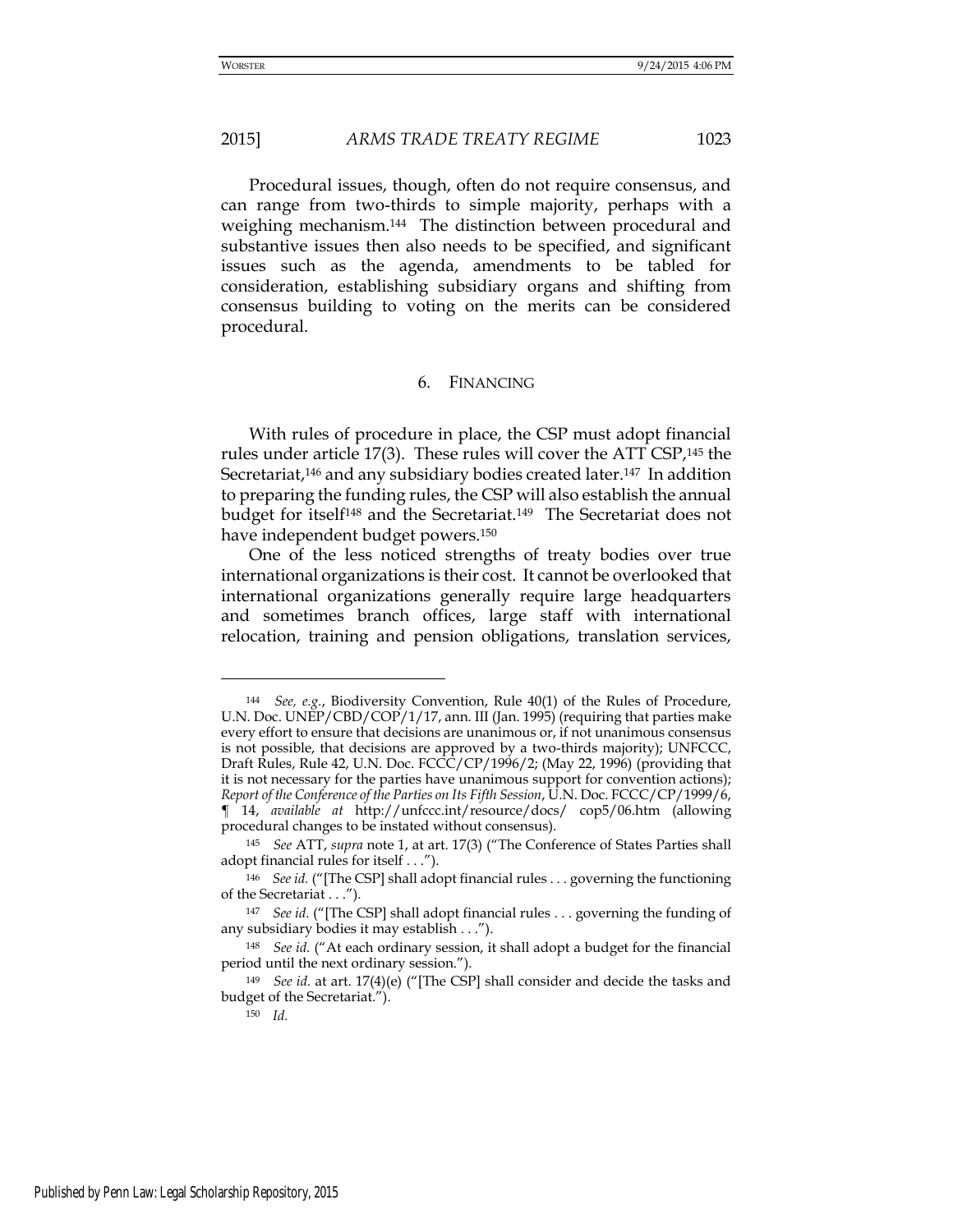<u>.</u>

1024 *U. Pa. J. Int'l L.* [Vol. 36:4

security, etc.<sup>151</sup> Of course, the reverse can be true for a moveable place of meeting, as the costs of transporting secretariat functions can be considerable, depending on the institution.152 The preference to avoid new expensive bureaucracies is part of the reason for the growth in treaty regimes,153 so it can be assumed that the ATT CSP will adopt financial rules that seek to minimize costs, and this interest might influence other choices such as the headquarters of the CSP and Secretariat.

Some treaties provide for a financing structure,<sup>154</sup> but the ATT does not. This omission of financial rules in the ATT means that a great number of financing issues remain unresolved, including the costs of meetings and all of the activities of the CSP and other organs, and it means that the parties have no agreement on the method by which costs will be allocated. The options include voluntary contributions or mandatory assessments (fixed or varying, equal or proportional), or an approach combining the two (such as mandatory assessments for the Secretariat and voluntary contributions for various projects directed by the CSO, etc.). These issues are in turn linked to the structure of the organs themselves. For example, embedding the treaty organs into an existing organization could be significantly cheaper than a freestanding organ.<sup>155</sup>

As noted above, there is no provision on how this decision on financial rules shall be made. In addition, article 17(3) provides that the CSP shall have the authority to adopt the operating budget for the financial period until the next meeting of the CSP.156 Since the

<sup>151</sup> *See* SCHERMERS & BLOKKER, *supra* note 19, at §§ 925-936 (describing the various needs of international organizations to function correctly).

<sup>152</sup> *See id.* at § 487 (discussing the strengths of having a mobile headquarters as opposed to one that is fixed).

<sup>153</sup> *See* Andrew Hurrell & Benedict Kingsbury, *The International Politics of the Environment: An Introduction*, *in* THE INTERNATIONAL POLITICS OF THE ENVIRONMENT 34-5 (1992) [hereinafter Hurrell & Kingsbury] ("[T]he dominant view among states is that to meet new environmental needs over the next few years UNEP should be strengthened, and perhaps the balance of its activities adjusted more to Geneva and New York, rather than a new institution of general competence established.").

<sup>154</sup> *See, e.g.*, Preparatory Commission Resolution, *supra* note 33, at art. 11; Chemical Weapons Convention, *supra* note 17, at art. VIII(A)(7); UNFCCC, *supra*  note 11, at art. 11 (outlining financial mechanisms).

<sup>155</sup> *See generally* Cluster Munitions CSP, *supra* note 75 (describing a wide variety of funding structures).

<sup>156</sup> *See* ATT, *supra* note 1, at art. 17(3).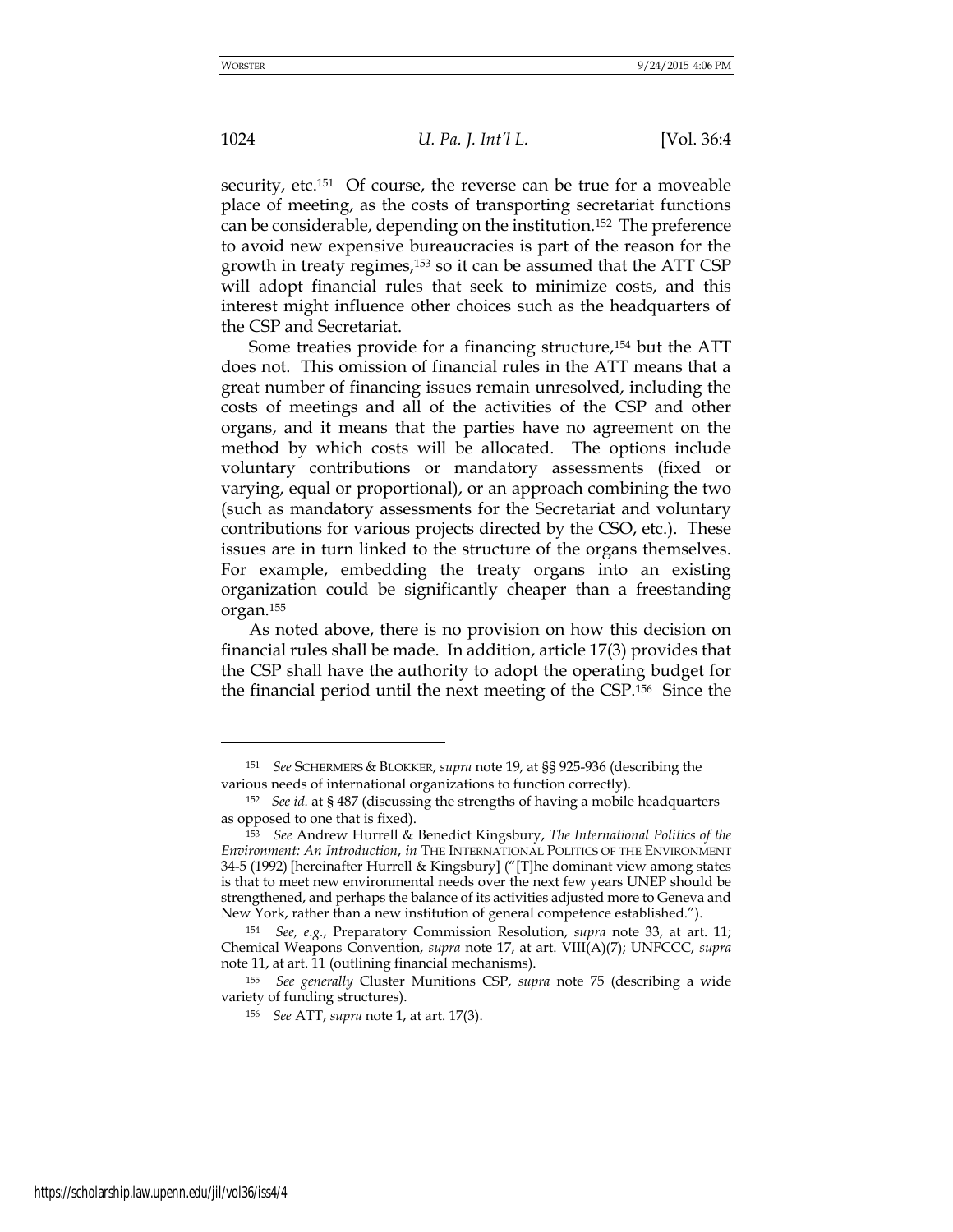CSP will not be in session, this provision primarily governs the budget of the Secretariat and any subsidiary bodies.

#### 7. POWERS

Once convened, the CSP will adopt rules of procedure and establish financing arrangements. After that, the CSP will then commence its substantive work.

Originally, CSPs were quite weak and very clearly advisory in nature. Parties to treaties creating international organizations generally tend to be relatively comfortable vesting such organizations with strong roles.157 In contrast, however, CSPs began with largely consultative roles.<sup>158</sup> Later, these bodies were increasingly permitted to review the operation or implementation of the treaty under which they were authorized.159 Incrementally, CSPs have received greater and greater powers, including, for example, financial authority and the power to create subsidiary organs.160 Especially in the field of environmental law, treaty-based CSPs, such as the Antarctic Treaty Consultative Meeting or human rights treaty-based committees, such as the Human Rights Committee, have often been tasked with unusually broad powers to create new rules, amend treaties, and reach decisions on treaty compliance and enforcement.161 Law-making powers can vary from the more formalistic approach of adopting new treaty protocols by

<sup>157</sup> *See* Churchill & Ulfstein, *supra* note 54, at 628–634 (reviewing the types of responsibilities organizations to conventions perform).

<sup>158</sup> *Id.*

<sup>159</sup> For example, the Cf. Ramsar Convention, *supra* note 9, at art. 6 was amended in 1987 to authorize periodic conferences to regulate the implementation of the treaty. *See* the same article following its amendment in 1987, Amendments to Articles 6 and 7 of the Convention on Wetlands of International Importance, Especially as Waterfowl Habitat, May 28, 1987, 1996 UKTS No. 13 (relevantly introducing regular conferences to discuss implementation, make recommendations, and ensure that these recommendations were taken into consideration).

<sup>160</sup> *Cf.* Ramsar Convention, *supra* note 9, at art. 6(2); CITES, *supra* note 10, at art. XI(3) *with* ATT, *supra* note 1, at art. 17(4) (allowing the CSP to create groups to help it in accomplishing its tasks).

<sup>161</sup> *See* Antarctic Treaty, arts. IX, XII, Dec. 1, 1959, 402 U.N.T.S. 71; International Covenant on Civil and Political Rights, arts. 28, 40–42, 999 U.N.T.S. 171; Optional Protocol to the International Covenant on Civil and Political Rights, art. I*-*XIV., Mar. 23, 1976, 999 U.N.T.S. 302 (detailing the means by which CSP can act in accomplishing the tasks given it).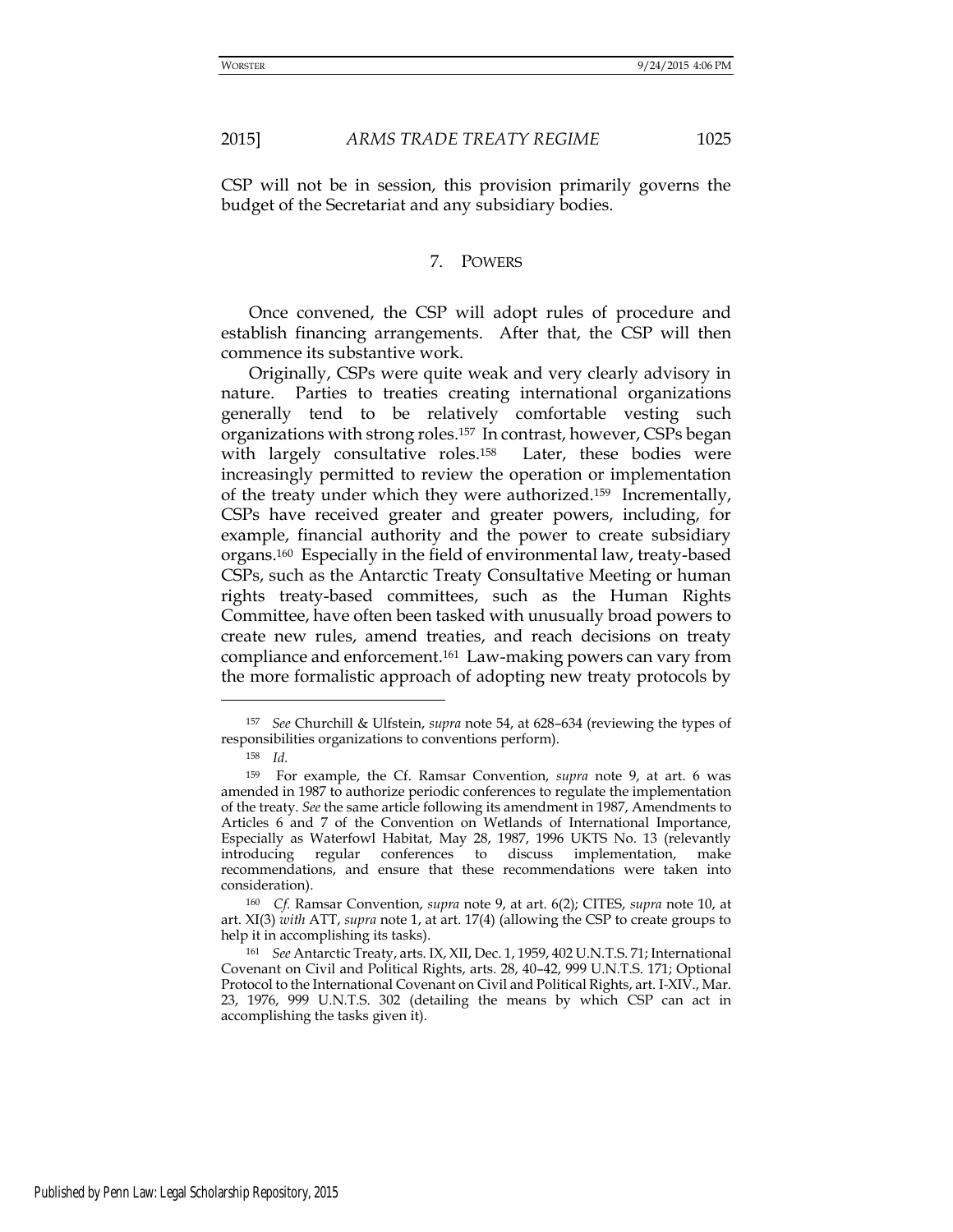-

1026 *U. Pa. J. Int'l L.* [Vol. 36:4

active consensus that provide for new or modified obligations, such as in the Kyoto Protocol,<sup>162</sup> to the more functional approach of adopting annexes attached to the underlying treaty<sup>163</sup> or recommendations for implementing the treaty,164 which bind the state parties unless they actively opt-out.<sup>165</sup>

Some trends can be identified. Human rights CSPs tend to be able to consider amendments to a treaty that can only be adopted by a review conference.<sup>166</sup> They also do not usually review parties' compliance with a treaty. Instead, they often delegate that function to an expert council or quasi-judicial body that cannot adopt binding orders.167 Environmental law CSPs, on the other hand, are usually able to aggressively review compliance and adopt amendments.<sup>168</sup> Arms control treaties resemble human rights treaties more in this regard and usually do not empower the CSP alone to reach findings on treaty compliance and amend a treaty.169 Thus, the parties to the ATT may generally view the ATT CSP's powers as similarly narrow

<sup>162</sup> Kyoto Protocol, *supra* note 11, at art. 20. *See also* Ramsar Convention, *supra* note 9, at art. 10 ("[T]his Convention shall enter into force for each Contracting party four months after the day

of its signature without reservation as to ratification, or its deposit of an instrume nt of ratification or accession.").

<sup>163</sup> *See, e.g.*, CITES, *supra* note 10 (listing, for example, endangered species in appendices and permitting parties to the CITES to propose amendments to these appendices).

<sup>164</sup> *See, e.g.*, Ramsar Convention, *supra* note 9, art. 6(2)(d) (permitting parties to, for example, make recommendations regarding aspects of wetland management covered by the Convention).

<sup>165</sup> *See* Sebastian Oberthür, *Montreal Protocol: 10 Years After*, 27 ENVIRON. POL'Y & L. 432, 433 (1997) (requiring states to opt-out of new amendments to the treaty if they do not want to be subject to such amendments).

<sup>166</sup> *See, e.g.*, Optional Protocol to the International Covenant on Civil and Political Rights, Mar. 23, 1976, 999 U.N.T.S. 302 (stating the requirement that amendments be reviewed before being implemented).

<sup>167</sup> *See, e.g.*, U.N., Human Rights Bodies, *available at* <http://www.ohchr.org/> EN/HRBodies/Pages/HumanRightsBodies.aspx (citing Human Rights Committee, Committee against Torture, Committee on the Rights of the Child as treaty-based bodies and putting forth the role and powers of these third party entities used to review amendments to the convention).

<sup>168</sup> *See, e.g.*, Ramsar Convention, *supra* note 9 (as amended in 1987) (broadly granting the CSP amendment powers); London Convention, *supra* note 15 (as amended in 1978) (allowing the CSP to make amendments so as to ensure the ends of the convention are met); CITES, *supra* note 10 (as amended in 1979); Basel Convention, *supra* note 11 (as amended in 1995) (allowing the CSP amendment power).

<sup>169</sup> *See, e.g.*, Test-Ban Treaty, *supra* note 17, at art. II(B)(16), (17) (permitting conferences to be convened as either "Amendment" or "Review" conferences).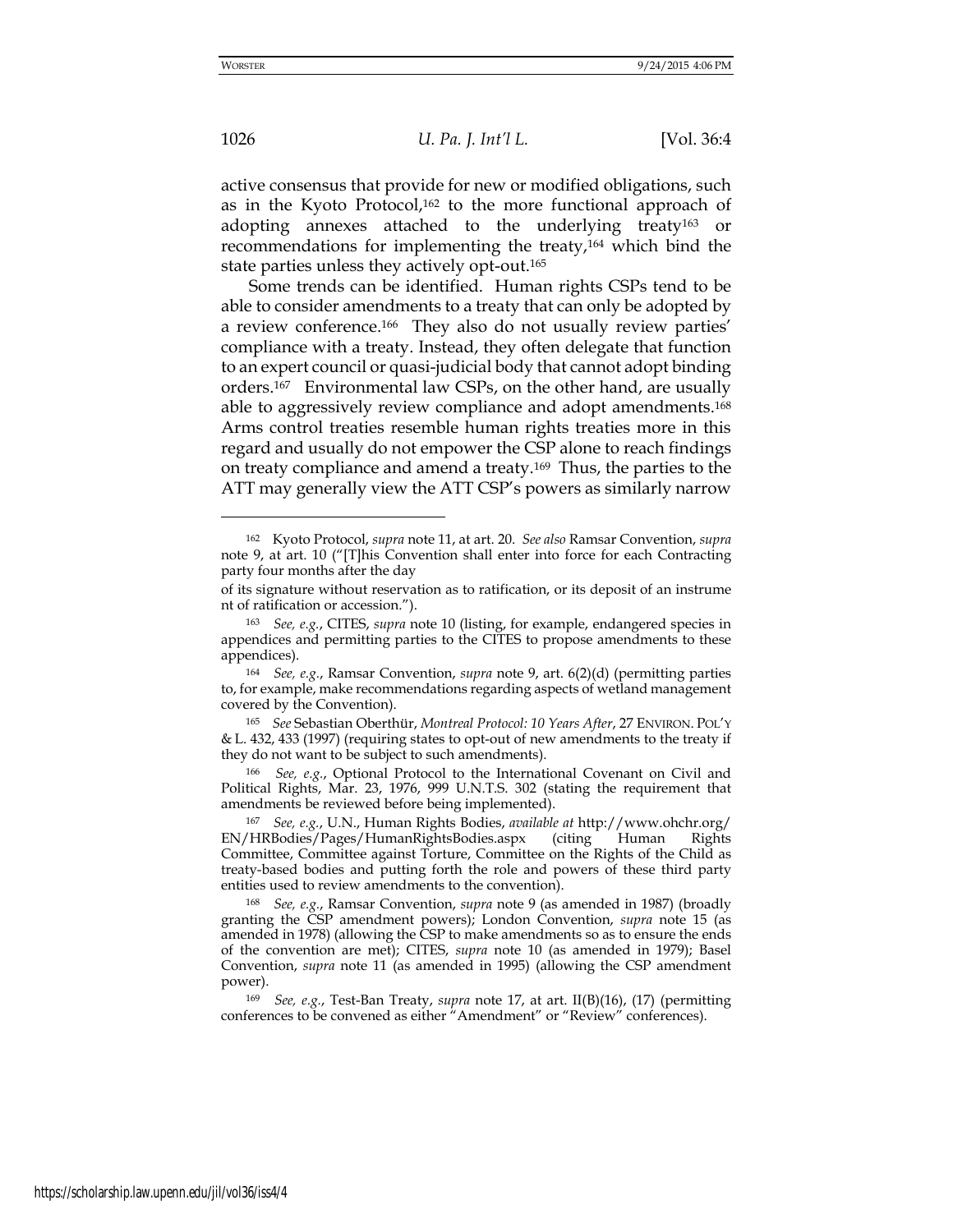in this way. In this light, the United States' comments, that it did not intend to create a body that could enforce the treaty, are instructive.<sup>170</sup>

#### *7.1. Powers of the CSP*

The ATT CSP's powers are outlined below. Notably, the ATT states that the CSP "shall" undertake its tasks rather than "may" undertake them.171 However, there is no specific mechanism for review of the CSP's negligence to discharge its tasks. Further, whether the CSP should be considered an international institution with responsibility for violating international law in the discharge of its functions for this question is also unclear and is linked back to the question of its personality.

Specifically, the ATT authorizes the CSP to: (a) review the implementation of the treaty, including developments in the field of conventional arms; (b) consider and adopt recommendations regarding the implementation and operation of the treaty, in particular the promotion of its universality; (c) consider amendments to the treaty in accordance with article 20; (d) consider issues arising from the interpretation of the treaty; (e) consider and decide the tasks and budget of the Secretariat; (f) consider the establishment of any subsidiary bodies as may be necessary to improve the functioning of the treaty; and (g) perform any other function consistent with the treaty.172 This article will largely follow this structure when discussing the powers of the CSP below, with minor deviations where necessary.

<sup>170</sup> *See* USDOS, *US Signs ATT*, *supra* note 47 ("There will be no mandate for an international body to enforce an ATT.").

<sup>171</sup> ATT, *supra* note 1, at art. 17(4) (noting that the CSP "[shall]" carry out certain tasks).

<sup>172</sup> *Id.* at art. 17.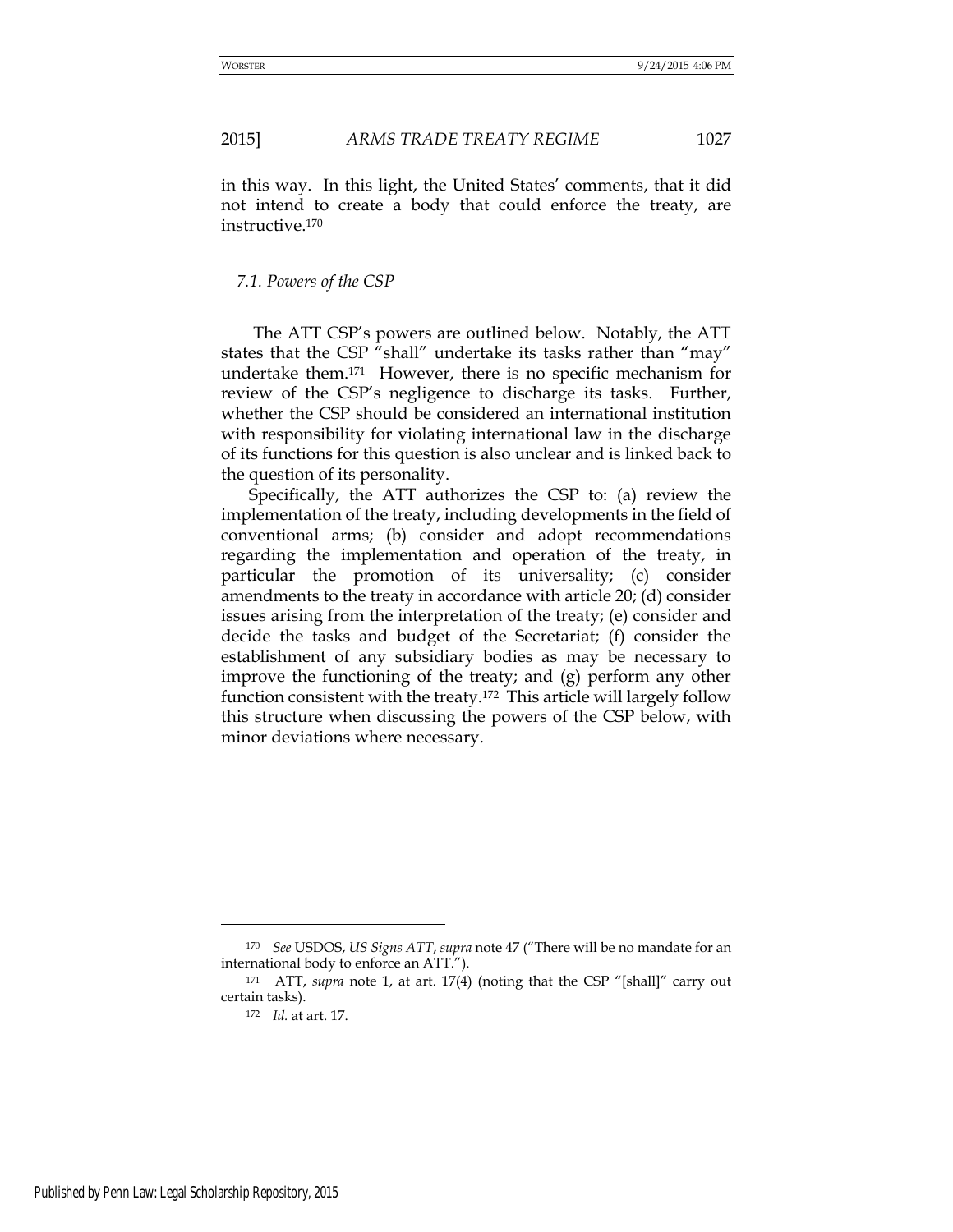#### *7.1.1. Review implementation of the ATT*

First, the ATT CSP shall "[r]eview the implementation of this Treaty, including developments in the field of conventional arms".<sup>173</sup>

Consulting on how to implement a treaty is a task given to CSPs under arms control treaties.174 At least for environmental law CSPs, most CSPs have some sort of a complementary monitoring or supervisory role in this regard.<sup>175</sup> Usually, when undertaking review of treaty implementation, States Parties have an obligation to exchange information or report on implementation of the obligations.<sup>176</sup>

<sup>175</sup> *See* CITES, *supra* note 10, at art. XI(3) (noting that parties at the relevant CSP shall "review the implementation" of the Convention, including receiving and considering reports presented); Bonn Convention, *supra* note 11, at art. VII(5) (similarly requiring the CSP to "review the implementation of this Convention", and, as part of that, to "receive and consider any reports presented"); Basel Convention, *supra* note 11, at art. 15(5) ("[T]he Conference of the Parties shall keep under continuous review and evaluation the effective implementation of this Convention."); UNFCCC, *supra* note 11, at art. 7(2)(e–g) (noting that the relevant CSP "shall keep under regular review the implementation of the Convention" and make "the decisions necessary to promote the effective implementation of the Convention," including taking into account parties' implementation and regular reports on the Convention); Biodiversity Convention, *supra* note 11, at art. 23(4) (noting similarly that the relevant CSP shall keep implementation of the Convention under review, including by considering and adopting amendments).

<sup>176</sup> *See* Anti-Personnel Mines Convention, *supra* note arts. 7, 8 (listing transparency measures requiring reporting by parties as well as consultation and cooperation regarding implementation and compliance); Inter-American Trafficking Convention, *supra* note 43, at art. XX(1)(a), (b) (establishing a Consultative Committee responsible for, amongst other things, promoting cooperation and exchange of information between parties); Cluster Munitions Convention, *supra* note 7, at art. 6 (listing obligations of cooperation and assistance, including "the right to participate in the fullest possible exchange of equipment and scientific and technological information concerning the implementation of the Convention."); Preparatory Commission Resolution, *supra* note 17, at art. 14, 18, and 19 (listing the Commission's responsibilities in ensuring the fulfillment of the requirements of the Treaty); UNFCCC, *supra* note 11, at arts. 11 and 12 (listing

-

<sup>173</sup> *Id.* at art. 17(4)(a) ("Review the implementation of this Treaty, including developments in the field of conventional arms.").

<sup>174</sup> *See* Anti-Personnel Mines Convention, *supra* note 7, at art. 8(1) (relevantly recording the parties' agreement to consult regarding implementation of the Convention); Test-Ban Treaty, *supra* note 17, at art. II(A)(1)(establishing the Comprehensive Nuclear Test-Ban Organization to, in part, "ensure the implementation of [the Treaty's] provisions" and "provide a forum for consultation and cooperation among State Parties"); Chemical Weapons Convention, *supra* note 17, at art.  $VIII(B)(20)$  ("The Conference shall oversee the implementation of this Convention.").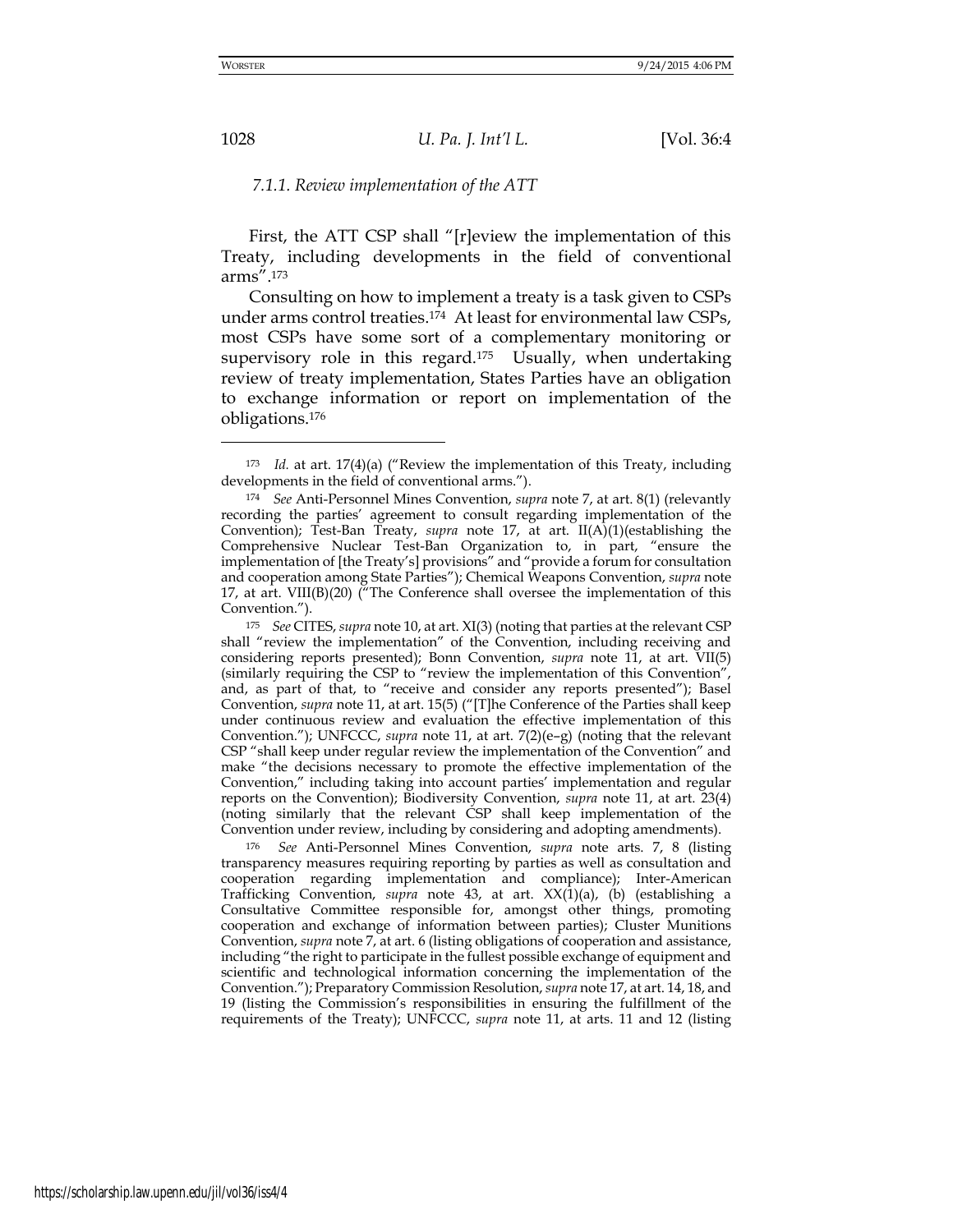For the ATT, each state party has an obligation to report to the other States Parties via the Secretariat.177 However, the CSP is not

expressly empowered to consider those reports under article 17. Nonetheless, it is safe to say that the CSP must have an implied power to consider such reports in order to discharge its general power to review implementation.

This does not mean, however, that the ATT CSP can necessarily review States Parties' measures for compliance with the treaty. One noticeable omission is that, unlike treaties giving such powers to environmental law CSPs, the ATT does not explicitly provide the CSP with authority to do this task. The CSP may only review implementation generally,178 without necessarily identifying violators. The question here is whether this power to review implementation generally, along with articles 17(4)(b) (adopting recommendations), 17(4)(d) (considering interpretation issues),  $17(4)(e)$  (establishing tasks for the Secretariat), and  $17(4)(g)$ (performing any other task), imply the authority for the CSP to review specific measures (or omissions) by member states for compliance with the ATT.179 Given the fact that other CSPs have carried out evaluations of compliance by member states, the ATT CSP could take this more aggressive approach. Certainly, one of the advantages of having an independent treaty body is the creation of a forum for assessing treaty compliance rather than having to depend on individual states invoking the treaty in their bilateral relations. Given the lack of strong enforcement mechanisms, a "name-and-shame" process would appear to be the most powerful tool for inducing compliance. That tool would be undercut if the CSP would not review measures taken by specific states. Although this more vigorous approach might make sense, the CSP must expressly decide to exercise this power, and provide related funding if necessary.

If indeed the CSP interprets its authority under article 17(4)(a) to provide for substantive evaluation of state compliance with the ATT

obligations to establish a mechanism to provide financial resources and to exchange information relevant to the Convention).

<sup>177</sup> *See* ATT, *supra* note 1, at arts. 11(6), (13) (encouraging and requiring reporting by state parties to report on measures taken and details of relevant imports and exports).

<sup>178</sup> *See id.* at art. 17(4)(a) ("The Conference of States Parties shall . . . [r]eview the implementation of this Treaty, including developments in the field of conventional arms.").

<sup>179</sup> *See generally* ATT, *supra* note 1, art. 17(b), (d), (e), (g).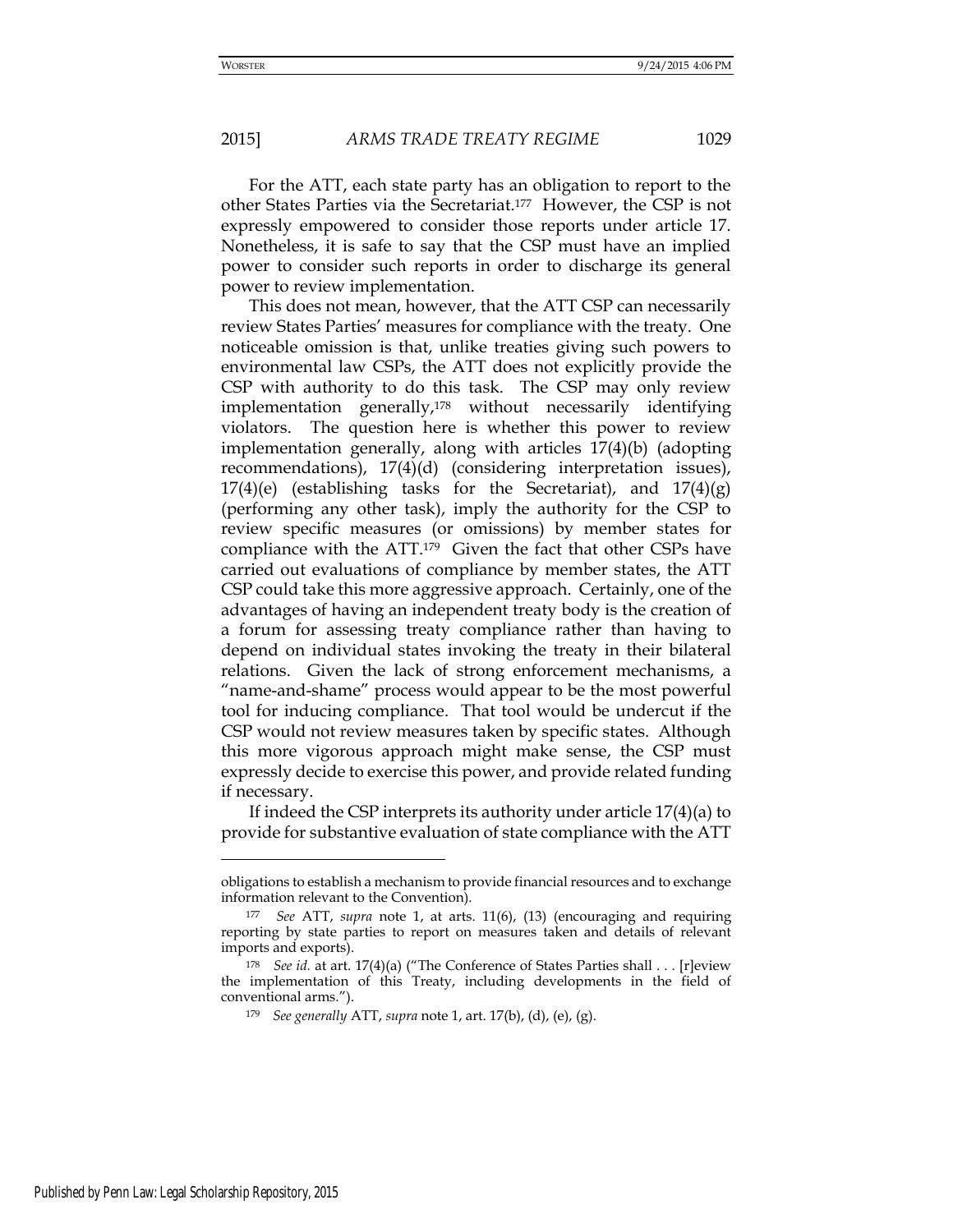then presumably it will do so by applying the normal interpretive technique of the law of treaties, along with the default rules on state responsibility.180 Another question is whether the CSP would then take on a quasi**-**judicial character, and, in turn, whether it would receive, *inter alia*, state complaints, third party complaints, and *amicus curiae* submissions, and whether it would need to adopt rules of procedure that provide for fair hearing and rights of participation. Presumably, the CSP will not take on this character.

To get a better sense of the expected powers of the ATT, we can look at the views of the States Parties. During the negotiation of the ATT, several states submitted on the importance of review or follow up mechanisms in the treaty. <sup>181</sup> Many agreed that there should be

-

<sup>180</sup> *See* VCLT, *supra* note 61, at arts. 31-32 (establishing the rules to be used in interpretations); Int'l L. Comm'n, James Crawford, Spec. Rapp., Draft Articles on State Responsibility, U.N. GAOR, 56th Sess., Supp. No. 10, U.N. Doc. A/56/10, at ¶ 76 (2001) (providing text on the responsibility of the states for international wrongful acts).

<sup>181</sup> *See, e.g.*, U.N. Secretariat, *Compilation of views*, May 10, 2012, *supra* note 29 (response of Algeria, paras. VI(6),5, Mar. 29, 2012) ("[R]egular review of the treaty would make it possible to evaluate its effectiveness and to modify it as needed."); *id.* (response of Bulgaria, para. VIII, Mar. 30, 2012) ("We consider appropriate the establishment of a review mechanism. Conferences to review the status, implementation and scope of the treaty should be conducted at mutually agreed interval."); *id.* (response of Costa Rica, para. VIII, Mar. 30, 2012) (supporting "the establishment of an assembly of States Parties and a five-yearly review conference."); *id.* (response of the former Yugoslav Republic of Macedonia, para. VII. 10 April 2012) (noting that it "supports the proposal on annual meetings of States Parties to promote dialogue and ensure smooth functioning of the treaty, as well as the holding of review conferences every five years following its entry into force"); *id.* (response of Kenya, para. VIII, Mar. 30, 2012) (supporting "the establishment of an assembly of States Parties and a review conference to be held every five years"); *id.* (response of Mauritania (on behalf of the League of Arab States), para. 7, Mar. 30, 2012) (supporting a "consensus"-based five-year review process); *id.* (response of Poland, para. VII, Apr. 4, 2012) ("It is advisable that the treaty foresee a review mechanism such as review conferences every five years after entry into force to ensure appropriate implementation."); *id.* (response of Senegal, para. 15, Apr. 27, 2007) (supporting five-year review conferences); U.N. Secretariat, *Compilations of views*, May 10, 2012, *supra* note 38 (response of Switzerland, para. VIII, 3 April 2012) ("Switzerland supports the establishment of an assembly of States Parties and a quinannual review conference."); *id.* (response of Trinidad and Tobago (on behalf of the Caribbean Community), Mar. 31, 2012) ("CARICOM supports the principles as set out in the Chair's non-paper, in particular the references to the Charter of the United Nations."); *id.* (response of the U.K., Mar. 30, 2012) ("The United Kingdom fully supports the preamble as set out in the Chair's non-paper and in particular its strong humanitarian focus."); *id.* (response of Zambia, Apr. 18, 2012) (supporting "the convening of a review conference every five years to provide an opportunity for States Parties to review the implementation of the treaty and consider proposed amendments to the instrument"); *id.* (response of the U.K., para. VIII, Mar. 30, 2012) (recording that the U.K. "fully supports . . .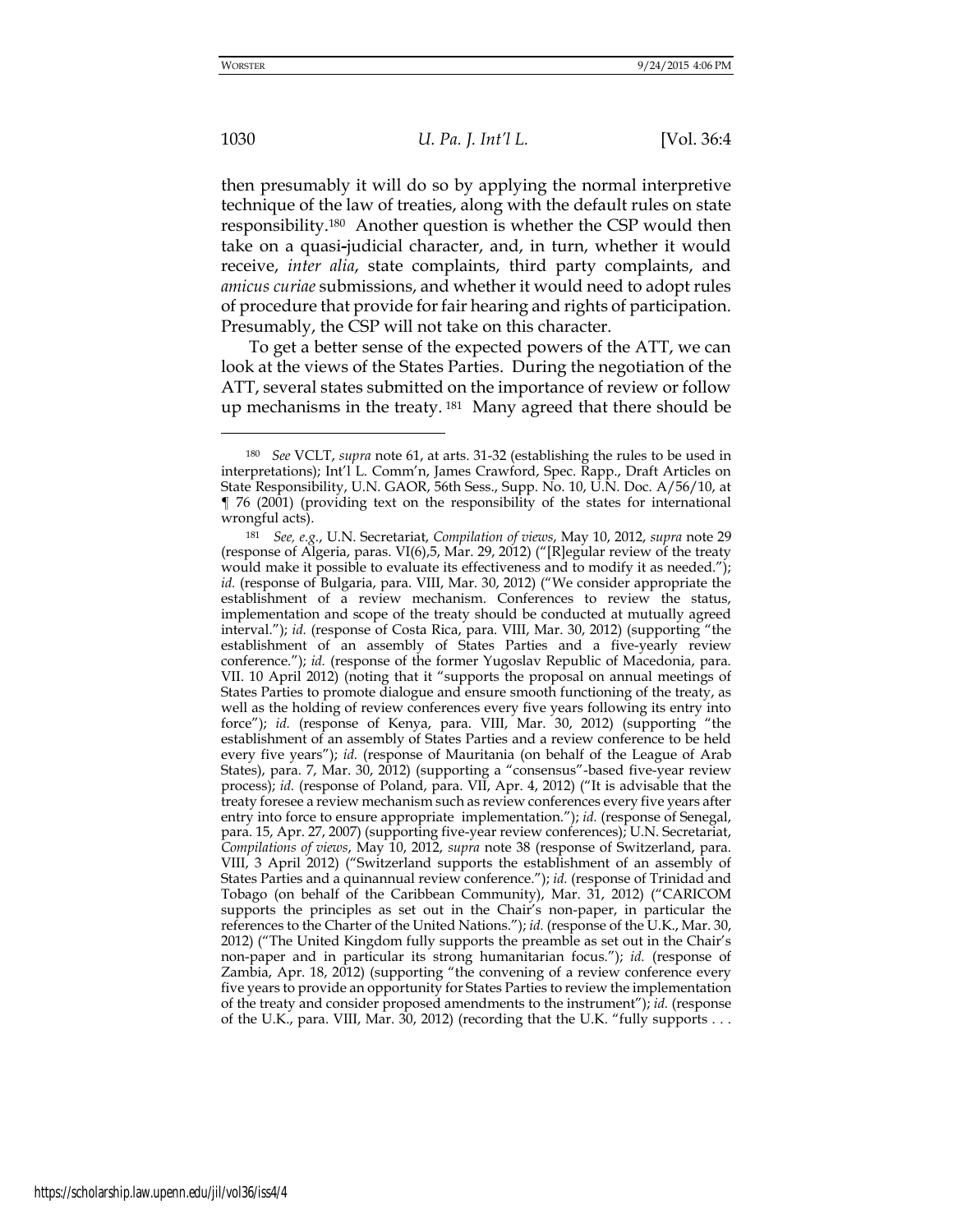## 2015] *ARMS TRADE TREATY REGIME* 1031

a meeting, at least once per five years, for substantive review of the treaty, potentially including discussion on amendment of the treaty text.182 This review conference mechanism is quite the norm for arms control treaties.<sup>183</sup>

However, support for the creation of a meeting of the parties for review was often contrasted with support for an intercessional meeting, probably annually, that would specifically only have the power to review implementation of the treaty generally.184 For example, Bulgaria suggested that the intersessional meeting would merely "enhance implementation, promote the universality of the treaty and request or provide assistance.<sup>"185</sup> The former Yugoslav Republic of Macedonia (FYROM) submitted that the meetings of the States Parties should be annual but that the role of these meetings should be to "promote dialogue and ensure smooth functioning of the treaty".186 Poland argued that the intersessional conference should serve as a "forum of consultations and preparatory work."<sup>187</sup> Switzerland viewed the review function as involving the review of the treaty instrument and acting as an "information broker", i.e. it

the establishment of an assembly of States Parties and a five-yearly review conference"); *id.* (response of Zambia, para. VIII, Apr. 18, 2012)("Zambia submits that the treaty should include the establishment of an assembly of States Parties and a five-yearly review conference."); UNGA, *Towards an arms trade treaty*, 2007, *supra* note 6, at pt. II (response of Argentina, para. 27, July 2, 2007) (supporting the possibility of "periodic review" to enable updates and adaptations to the instrument); *id.* (response of Bulgaria, June 1, 2011) ( supporting "launching a United Nations-based process aimed at achieving an agreed regulatory framework for arms transfers (an arms trade treaty)."); *id.* (response of Hungary, para. 23, May 8, 2007) (proposing various options for regular review processes).

<sup>182</sup> *See supra* note 181.

<sup>183</sup> *See, e.g.*, Anti-Personnel Mines Convention, *supra* note 7, at art. 12; (requiring review conferences every five years); Non-Proliferation Treaty, *supra* note 7, at art. VIII(3) (setting out requirements relating to review conferences); *Final Declaration of the Third Review Conference of the Parties to the Convention on the Prohibition of the Development, Production and Stockpiling of Bacteriological (Biological) and Toxin Weapons and on their Destruction,* Doc. BWC/CONF.III/23, part II. at arts. XI and XII. [hereinafter Biological Weapons Convention] (allowing parties to propose amendments and setting out a mechanism for regular review conferences).

<sup>184</sup> *See infra* notes 127–31.

<sup>185</sup> U.N. Secretariat, *Compilation of views*, May 10, 2012, *supra* note 29 (response of Bulgaria, para. VIII, Mar. 30, 2012) (suggesting during intersessional periods, "State parties meet annually or biannually to enhance implementation, promote the universality of the treaty and request or provide assistance.").

<sup>186</sup> U.N. Secretariat, *Compilation of views*, May 10, 2012, *supra* note 29 (response of the former Yugoslav Republic of Macedonia, para. VII, Apr. 10, 2012).

<sup>187</sup> *Id.* (response of Poland, Apr. 4, 2012).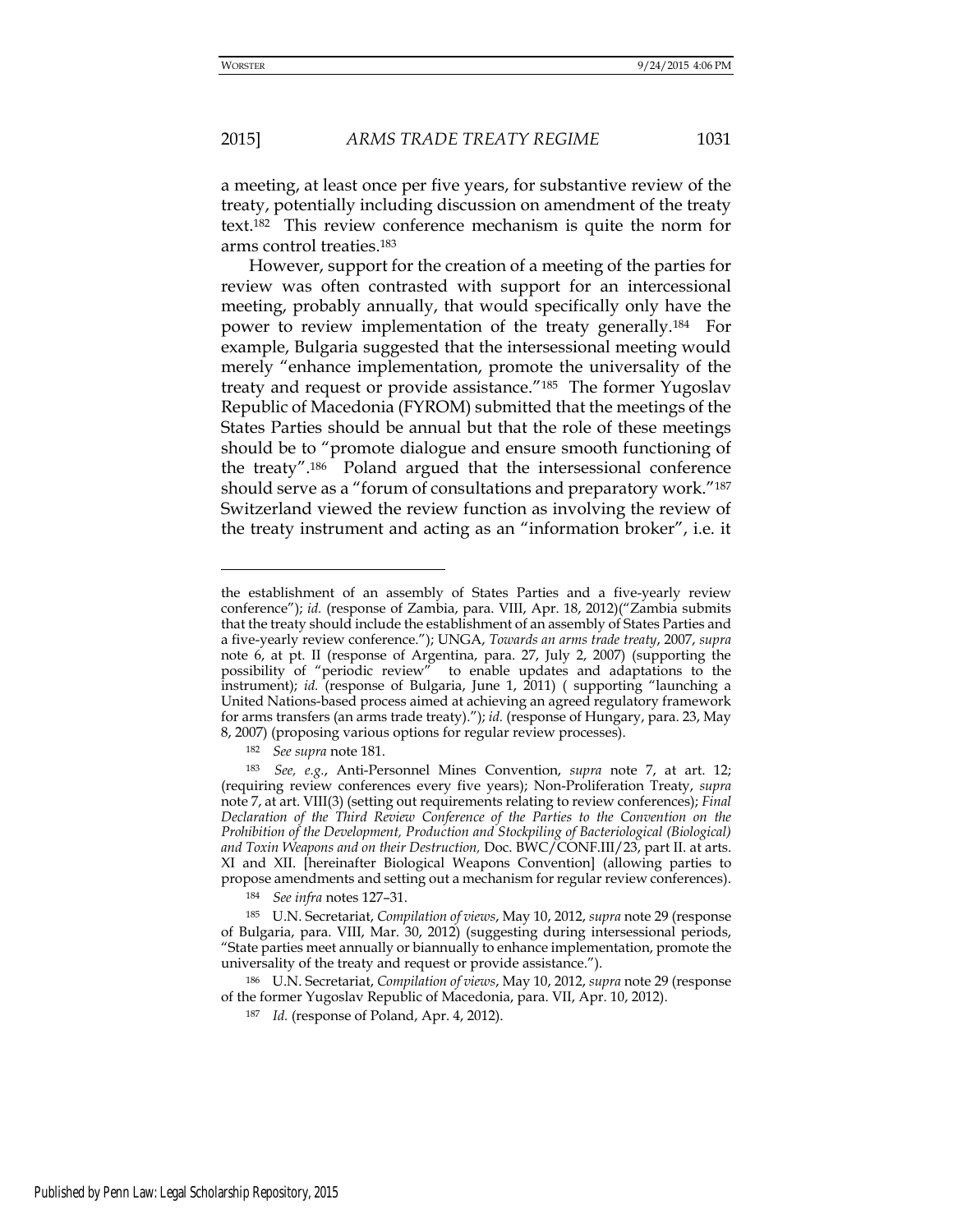would "collate and analyze the information provided and, if needed, to bring the information into a comparable form."<sup>188</sup> Ukraine believed that the periodic conferences would "ensure, inter alia, the harmonious interpretation and implementation of the treaty."189 In addition, Kenya submitted that the treaty needed a dispute settlement mechanism, but it did so only in reference to the obligation to resolve disputes peacefully under article 2(3) of the U.N. Charter.<sup>190</sup>

On the basis of the comments from states, the Chair produced a "non-paper" suggesting that there be an "Assembly of States Parties" (later "CSP") that met periodically and that this meeting would be distinct from the "Review Conference" at which amendments would be decided.<sup>191</sup> Thus, the negotiating history suggests that a distinction should be made between the five-year meetings, which have significant powers of review and later evolved into the Review Conference, and the intercessional meeting that merely engaged in dialogue and prepared for the Review Conference, which evolved into the CSP.

Furthermore, many states that are issuing views on the ATT took the position that the CSP should be relatively weak in terms of its powers to review implementation. Cuba viewed the only necessary organ of this type as being an "implementation support unit" that would essentially perform only the roles of the Secretariat, and which "should not take on reporting, inspection, review, assessment or representative duties."192 Some states suggested that the CSP

<sup>188</sup> UNGA, *Towards an arms trade treaty*, *supra* note 50 (response of Switzerland) (suggesting "a minimal structure should be set up within the United Nations to collate and analyse [sic] the information provided and, if needed, to bring the information into a comparable form. This unit could also act as an "information broker" on request of Member States.").

<sup>189</sup> U.N. Secretariat, *Compilation of Views*, May 10, 2012, *supra* note 29 (response of Ukraine, para. VI, Mar. 27, 2012).

<sup>190</sup> *Id.* (response of Kenya, para. VIII, Mar. 30, 2012) (supporting the "provision that States Parties consult and cooperate with each other to settle any dispute that may arise with regard to the application or interpretation of the treaty" and suggesting "that parties shall settle any dispute between them concerning the interpretation or application of the treaty by peaceful means in accordance with . . . the Charter of the United Nations").

<sup>191</sup> *See* Rep. of the Preparatory Comm. For the U.N. Conference on the Arms Trade Treaty, U.N. Doc. A/CONF.217/1 (Mar. 7, 2012), Ann. II, Chair*'*s non-paper, para. VII, §§ F–H (July 14, 2011) (recommending powers of amendment, and to establish an assembly of state parties and review conferences).

<sup>192</sup> U.N. Secretariat, *Compilation of views*, May 14, 2012, *supra* note 29 (response of Cuba, paras. VI and VIII, Mar. 30, 2012).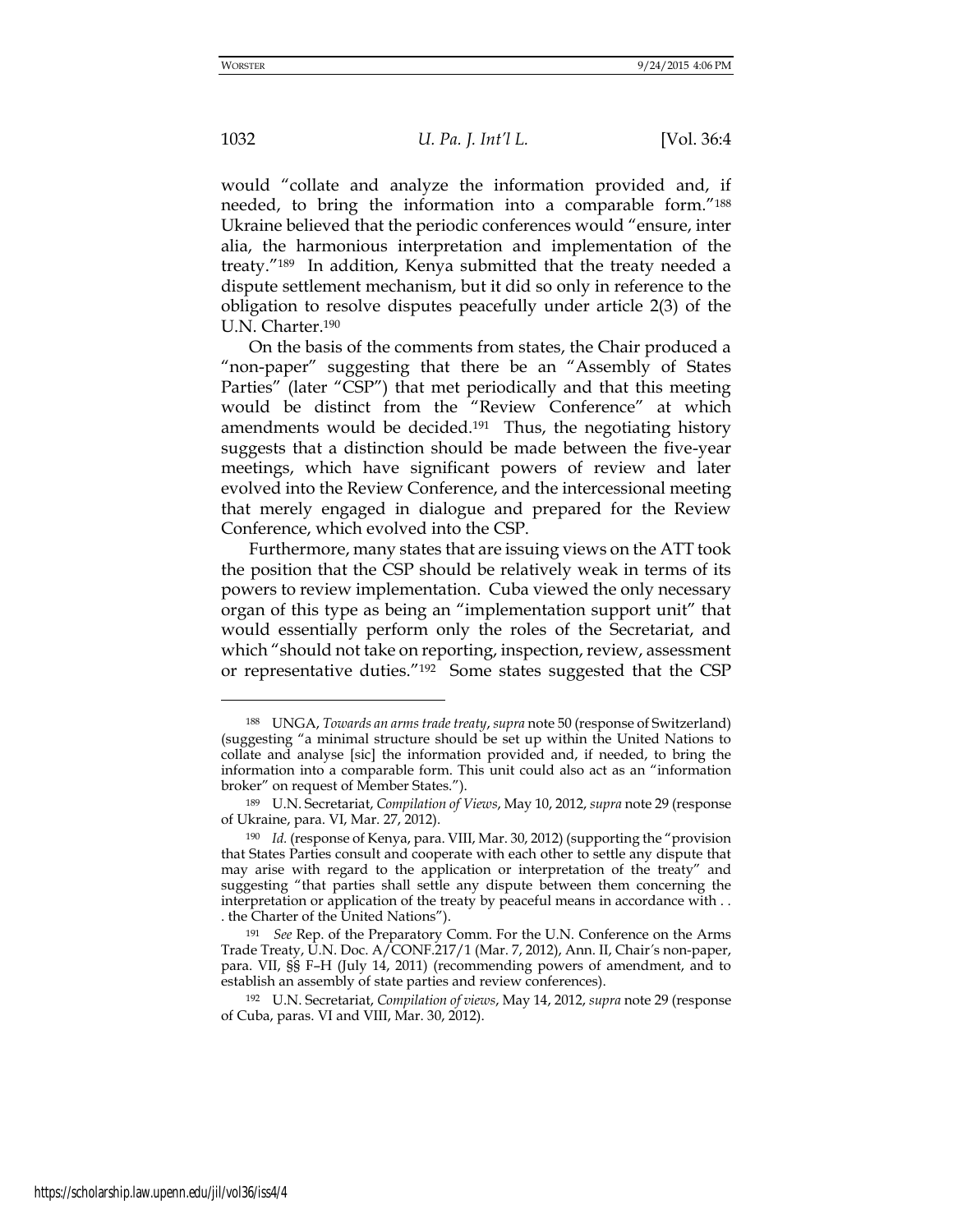## 2015] *ARMS TRADE TREATY REGIME* 1033

should share best practices or be a forum for consultations and/or cooperation.193 Japan, singularly, proposed that the CSP should only review the management and listing of weapons that were controlled.<sup>194</sup>

Other states envisioned a more rigorous peer-review system of treaty implementation.195 Ukraine offered the bold suggestion that parties should submit reports on treaty implementation to a regular assembly meeting that would ensure implementation and assist with "making necessary conclusions" regarding implementation.<sup>196</sup> Algeria went so far as to propose a "supranational monitoring or verification body" and "the use of non-State sources of information as a basis for action against a State".197 These views on stronger enforcement mechanisms were clearly in the minority, although some states remained very vague in their proposals.<sup>198</sup>

The negotiating positions are certainly not definitive representations of the final operating powers of the CSP. In the final draft of the ATT, clearly it appears that the parties wanted to distinguish between "big picture" powers of treaty amendment and

<sup>193</sup> *See, e.g.*, U.N. Secretariat, *Compilation of views*, May 14, 2012, *supra* note 29 (response of New Zealand, para. VI, Mar. 30, 2012) (recommending that the annual meetings simply be a place to "to follow up on the information contained in reports on arms transfers and to engage on their experiences with treaty implementation" in a spirit of "peer engagement" to assist with capacity-building"); *id.* (response of Poland, para. VII, Apr. 4, 2012) (noting that implementation may be facilitated through "the exchange of best practices"); UNGA, *Towards an arms trade treaty*, 2007, *supra* note 6 (response of Hungary, para. 23, May 8, 2007) ("Another separate or parallel option might be to establish a separate organization entrusted with ensuring the implementation of relevant arms trade treaty provisions and providing furthermore a forum for consultations and cooperation among States Parties.").

<sup>194</sup> *See* UNGA, *Towards an arms trade treaty*, 2007, *supra* note 6 (response of Japan, para. 8, Apr. 30, 2007) (stating that the convention believes that the treaty should include a complete system of control over the transfer of all conventional arms).

<sup>195</sup> *See, e.g.*, *id.* (response of France, para. 34 (a), Apr. 23, 2007) (noting, interestingly, that France suggested either "a guide of best practices or a peerreview on control mechanisms"); *id.* (response of Lithuania, para. 10, Apr. 24, 2007) (suggesting the treaty should aim at "[e]stablishing operative provisions to monitor enforcement of the future arms trade treaty and review procedures to strengthen the full implementation of its provisions").

<sup>196</sup> U.N. Secretariat, *Compilation of views*, May 14, 2012, *supra* note 29 (response of Ukraine, para. VIII, Mar. 27, 2012).

<sup>197</sup> *Id.* at response of Algeria, para. VI(5) (Mar. 29, 2012).

<sup>198</sup> *See, e.g.*, UNGA, *Towards an Arms Trade Treaty*, 2007, *supra* note 6 (response of Italy, para. 13, May 10, 2007) (stating that "a review mechanism should be envisaged").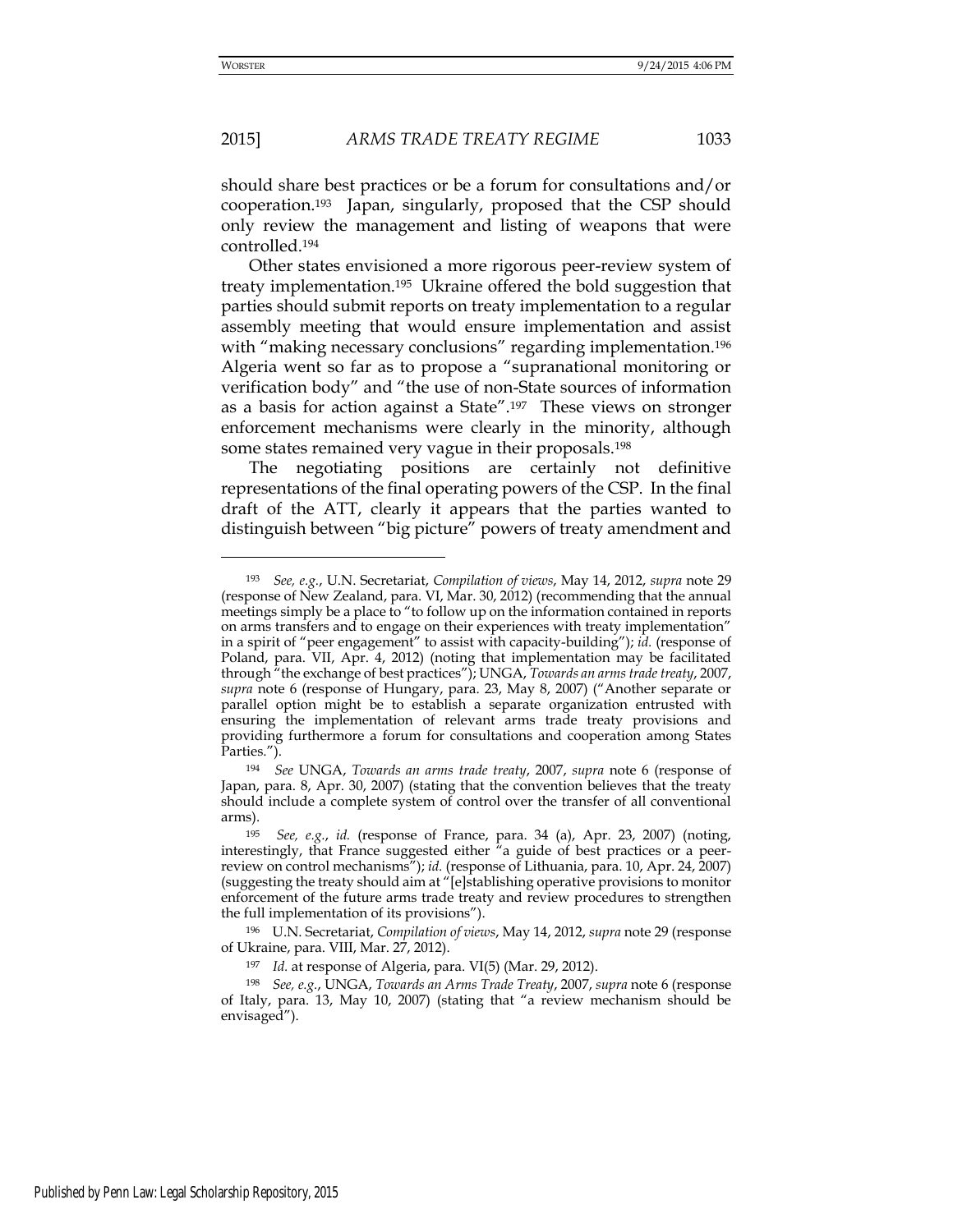1034 *U. Pa. J. Int'l L.* [Vol. 36:4

consideration of the treaty as an effective instrument in international relations by the Review Conference, from the on-going assessment of implementation and cooperation issues by the CSP. Looking at the various legal bases justifying action, there does appear to be room for the CSP to review individual cases of compliance and consult on resolution, perhaps even reaching findings on noncompliance. This power, however, will be based on the power to review implementation taken with the other powers in the ATT. This topic will be addressed in the sections that follow.

#### *7.1.2. Consider recommendations*

Secondly, the ATT CSP shall "[c]onsider and adopt recommendations regarding the implementation and operation of this Treaty, in particular the promotion of its universality."<sup>199</sup>

Some CSPs are authorized to require exchange of expertise and/or training and/or financing, $200$  or require assistance in arms reduction and/or destruction.201 Other treaties that contain CSPs require resort to normal dispute settlement mechanisms outside of the CSP in the case of state-to-state disputes.<sup>202</sup>

Other treaties permit the CSP to have its own independent role in reaching findings on non-compliance.203 In some treaties, parties

<sup>199</sup> ATT, *supra* note 1, at art. 17(4)(b).

<sup>200</sup> *See* Inter-American Trafficking Convention, *supra* note 43, at art. XX(1)(c), (d) (providing for States Parties to "establish a Consultative Committee responsible for c) encouraging cooperation between national liaison authorities to detect suspected illicit exports and imports of firearms, ammunition, explosives, and other related materials; d) promoting training and exchange of knowledge and experience among States Parties and technical assistance between States Parties and relevant international organizations, as well as academic studies;"); Cluster Munitions Convention, *supra* note 7, at art. 6 (outlining ways in which States Parties can provide assistance to each other).

<sup>201</sup> *See, e.g.*, Anti-Personnel Mines Convention, *supra* note 7, at art. 6(4–5) (outlining States Parities commitment to aiding other States Parties in the clearance and destruction of anti-personnel mines); Cluster Munitions Convention, *supra* note 7, at art. 6(4–5) (detailing the assistance States Parties can provide to one another in the reduction or destruction of arms).

<sup>202</sup> *See generally* CITES, *supra* note 10, at art. XVIII(2); Bonn Convention, *supra*  note 11, art. XIII; Basel Convention, *supra* note 11, art. 20; Vienna Ozone Convention, *supra* note 11, art. 11(3), (4); Biodiversity Convention, *supra* note 11, art. 27; UNFCCC, *supra* note 11, art. 14(1–2).

<sup>203</sup> *See* Montreal Protocol, *supra* note 11, at art. 8 (finding that "The Parties . . . shall consider and approve procedures and institutional mechanisms for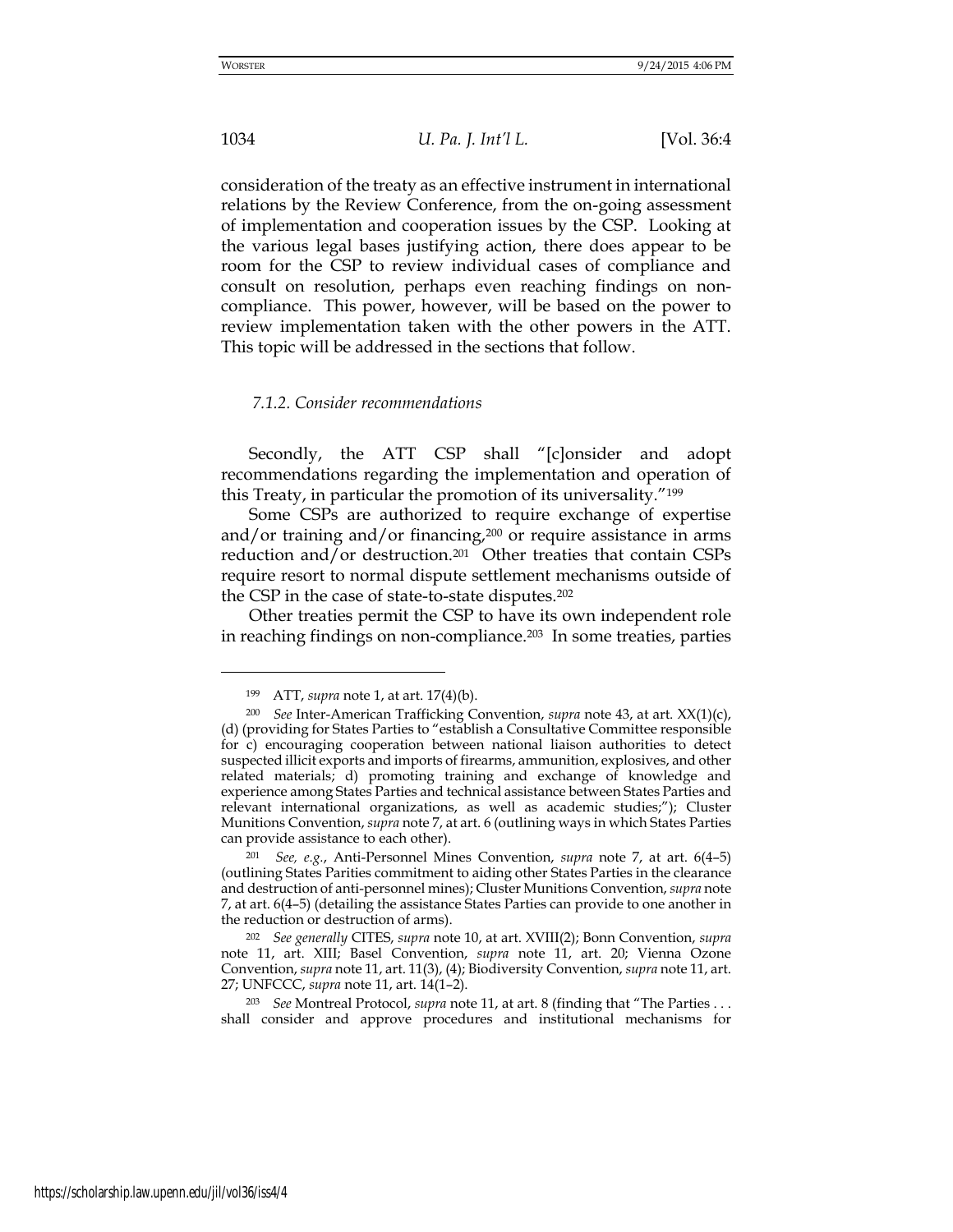## 2015] *ARMS TRADE TREATY REGIME* 1035

may even inquire into each other's compliance and even refer matters for investigation,<sup>204</sup> or decide on "measures" to take in response to non-compliance<sup>205</sup> but this latter practice remains unusual. In at least in one case, an arms control treaty permits inquiry into non-party practices.<sup>206</sup>

If there is a finding of non-compliance, other treaties are more explicit than the ATT in providing a list of possible remedies,<sup>207</sup> or permitting remedies but leaving the scope open.<sup>208</sup>

Building on the prior section on review, the power of the ATT to substantively review individual state's compliance was not clear; it is also unclear whether the ATT CSP can attempt to compel

determining non-compliance with the provisions of this Protocol and for treatment of Parties found to be in non-compliance."); UNFCCC, *supra* note 11, at art. 14(1) ("In the event of a dispute between any tow or more Parties concerning the interpretation or application of the Convention, the Parties concerned shall seek a settlement of the dispute through negotiation or any other peaceful means of their own choice."); Kyoto Protocol, *supra* note 11, at art. 18.; Desertification Convention, *supra* note 11, at art. 27 ("The Conference of the Parties shall consider and adopt procedures and institutional mechanisms for the resolution of questions that may arise with regard to the implementation of the Convention.").

<sup>204</sup> *See, e.g.*, Anti-Personnel Mines Convention, *supra* note 7, at arts. 8(2), 8(5), 10(1) (giving procedures for ensuring states compliance); Cluster Munitions Convention, *supra* note 7, at art. 8(3), (6) (permitting the parties to look into one another's compliance with the convention); Test-Ban Treaty, *supra* note 17, at arts. II(A)(1), (B)(24), (25), (26)(g) (empowering the conference to oversee compliance with the convention); Preparatory Commission Resolution, *supra* note 17, at arts. 13 (permitting the commission to make all preparations needed to guarantee the operationalization of the treaty's enforcement regime).

<sup>205</sup> *See, e.g., id.*, at art. 8(18), (19); Test-Ban Treaty, *supra* note 17, at art. II(B)(24),  $(25)$ ,  $(26)(g)$  (discussing the process for handling non-compliance of states).

<sup>206</sup> *See* Inter-American Trafficking Convention, *supra* note 43, at art. XX(1)(e) ("In order to attain the objectives of this Convention, the States Parties shall establish a Consultative Committee responsible for . . . requesting from nonparty states, when appropriate, information on the illicit manufacturing of and trafficking in firearms, ammunition, explosives, and other related materials . . . ").

<sup>207</sup> *See, e.g.*, Climate Change Conference of the Parties Dec. 10/CP.4, ann., paras. 6, 12 (1998) (specifically, "clarifying and resolving questions; providing advice and recommendations on the procurement of technical and financial resources for the resolution of these difficulties; providing advice on the compilation and communication of information."); Montreal Protocol, Moving of the Parties Dec. IV/5 (referencing the "list of measures that might be taken in respect of non-compliance.").

<sup>208</sup> *See* Long-range Transboundary Air Pollution Exec. Body Dec. 1997/2, ann., para. 11, Jan 7, 1998 (reporting on the fifteenth session of the Executive Body of LTRAP).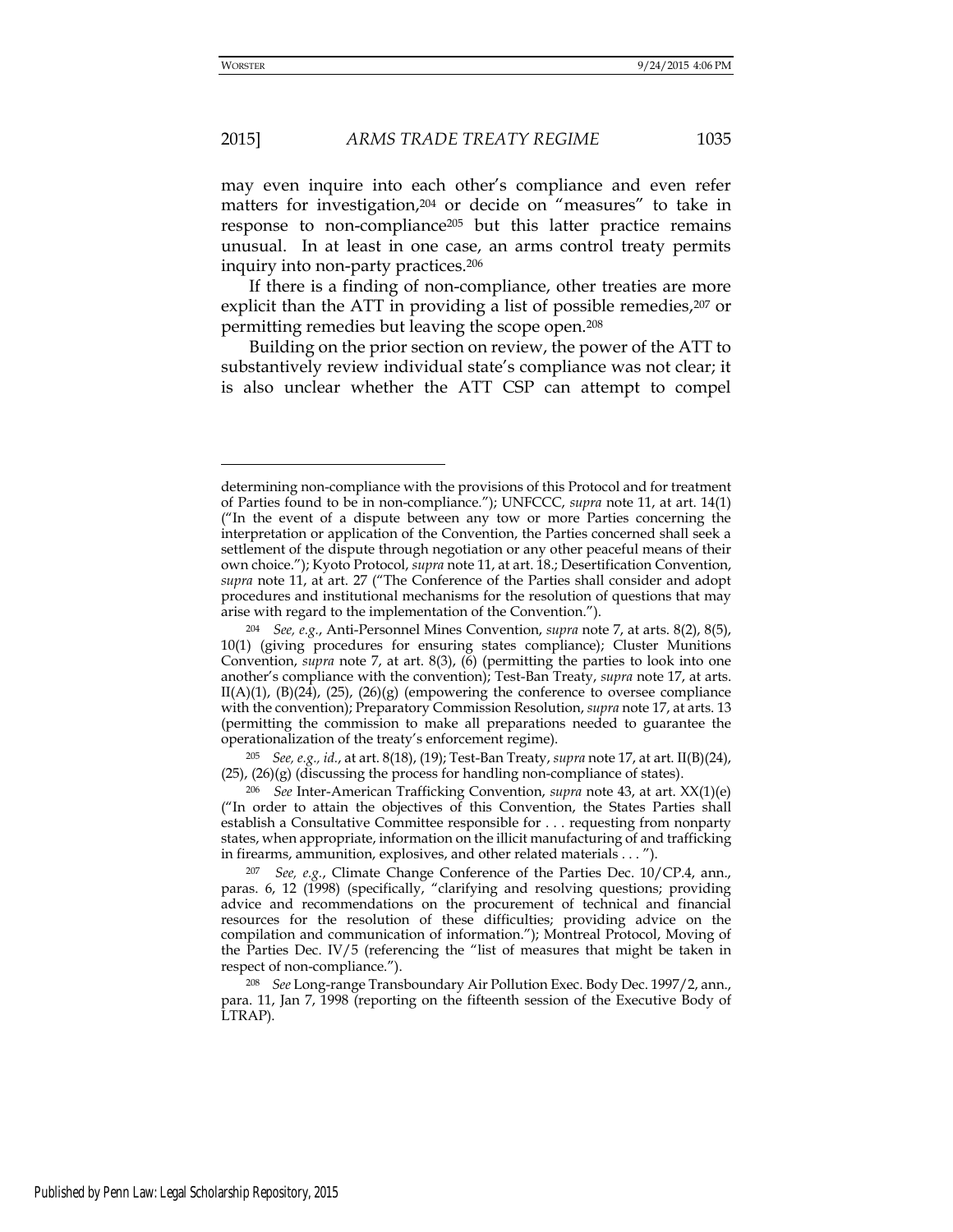1036 *U. Pa. J. Int'l L.* [Vol. 36:4

compliance.209 The ATT does give one example of a recommendation that the CSP could consider, specifically, that the CSP can consider how to promote the universality of the treaty.<sup>210</sup> Some authorities, such as the UNODA, have advocated for a strong universalization policy to promote the ATT as a normative treaty,<sup>211</sup> and this may come to be. However, it shows that the kind of recommendations that the States Parties envisioned were not along the lines of a vigorous non-compliance procedure, but rather a more mild promotional approach. The ATT CSP does not appear to enjoy the same degree of authority to adopt rules as CSPs under other conventions.212 Some authorities have suggested that the power to review reports and issue findings on compliance is inherent in the power to consider reports.213 One possibility is that the CSP might issue a "recommendation" that takes the form of a proposed amendment or protocol, which States Parties were then invited to ratify.<sup>214</sup>

#### *7.1.3. Interpretation of the ATT*

Thirdly, the ATT CSP shall "[c]onsider issues arising from the interpretation of this Treaty."<sup>215</sup>

<sup>209</sup> *See also* ATT, *supra* note 1, at art. 14 (stating that, "[e]ach State Party shall take appropriate measures to enforce national laws and regulations that implement the provisions of this Treaty.").

<sup>210</sup> *See id.* at art. 17(4) (b) (recommending the CSP to strategically push for international implementation of its treaty).

<sup>211</sup> *See* UNODA, Kane, *Presentation*, *supra* note 64 (describing UNODA's stronger advocacy for universalization treatment of ATT).

<sup>212</sup> *See* Basel Convention Conference of the Parties Dec. II/12 (1994), *available at* [http://www.basel.int/Portals/4/Basel%20Convention/d](http://www.basel.int/Portals/4/Basel%20Convention/)ocs/meetings/cop/ cop1-4/cop2dece.pdf; Montreal Protocol Moving of the Parties Dec. II/8, Doc. UNEP/OzL.Pro.2/3 (providing rule adopting authority).

<sup>213</sup> *See* SCHERMERS & BLOKKER, *supra* note 19, at §§ 446, 1402–5 (examining the source of authority to review reports and comment on compliance issues).

<sup>214</sup> *See, e.g.*, P.H. Sand, *Lessons Learned in Global Environmental Governance*, 18 B. C. ENVTL. AFF. L. REV., 213–14, 18 (1991) (reviewing various recommendations that have been presented to become ratified and discussing the need for international ratification of recommendations).

<sup>215</sup> ATT, *supra* note 1, at art. 17(4)(d).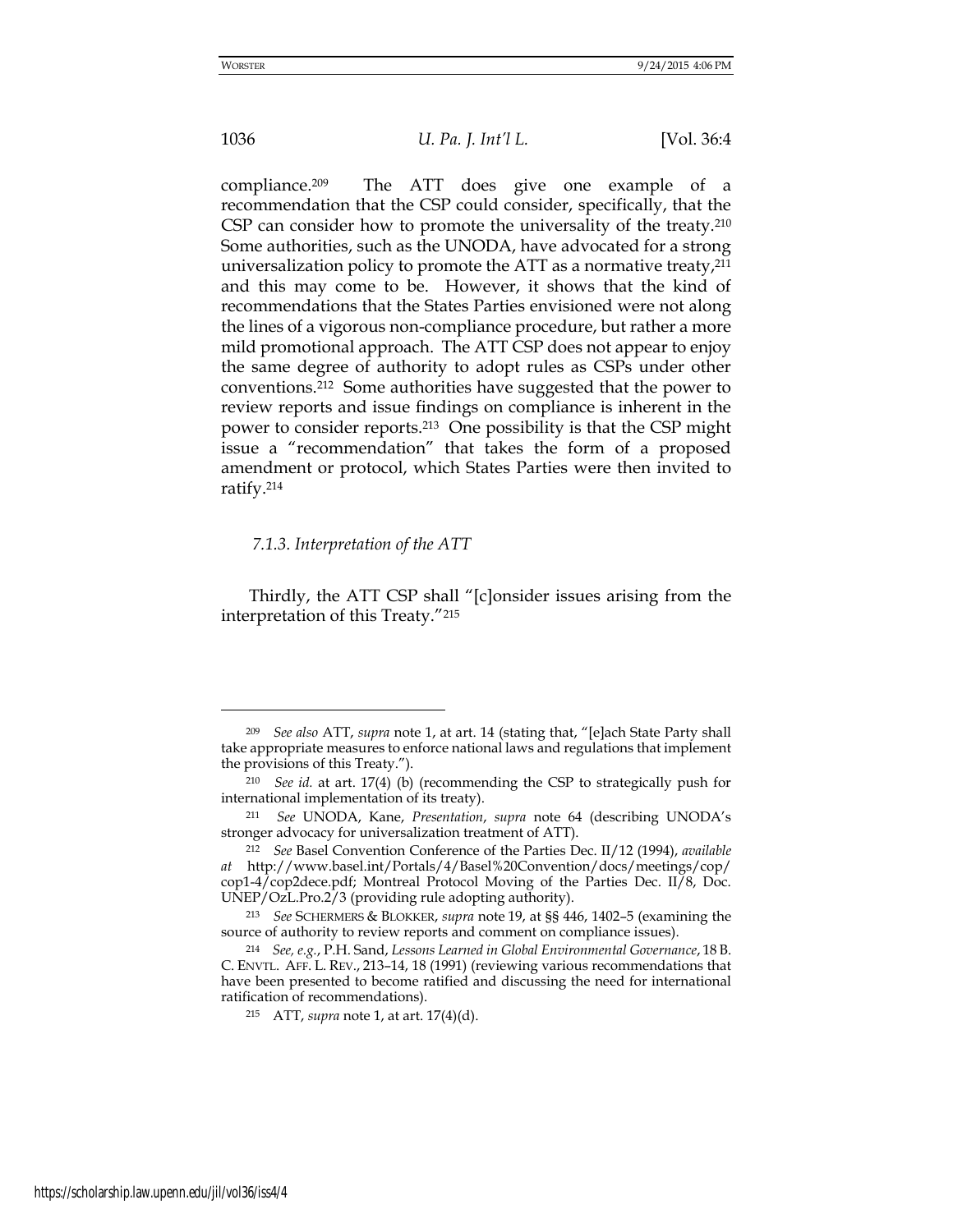Other CSPs engage in interpretation, usually implicitly,<sup>216</sup> though sometimes explicitly.217 This power should be distinguished from the practice of adopting subsequent agreements as a method of codifying treaty interpretations.<sup>218</sup>

In the case of the ATT, the CSP may "consider issues arising from the interpretation,"219 but it is not clear whether the CSP may issue interpretations of the ATT or simply consult on the interpretation. That being said, it will probably need to interpret the ATT in the course of evaluating the implementation in connection with its other duties.

It might be helpful to also take note of ATT article 19(1) providing for peaceful settlement of disputes over the "interpretation" of the ATT, which could take place outside of the CSP.220 Since the ATT expressly permits disputes over interpretation to be settled through "negotiations, mediation, conciliation, judicial settlement, or other peaceful means," it is not clear what is the role and legal effect of the CSP's interpretations.<sup>221</sup> Since the ATT states that the role of the CSP is to "consider issues arising from the interpretation of this Treaty," it does not appear to provide for definitive interpretation.

There does not appear to be any special procedure required for interpretations of the ATT, though the CSP might adopt special procedures in those cases.

-

<sup>216</sup> *See* Convention on International Trade in Endangered Species of Wild Fauna and Flora, Conference of Parties to the Convention, Res. CITES.CONF.9.24 (Nov. 1994) (listing "criteria for amendment of Appendices I and II"); Convention on International Trade in Endangered Species of Wild Fauna and Flora, Conference of Parties to Convention, Res. CITES.CONF.4.27 (Apr. 1983) (providing an "interpretation of Article XVII, paragraph 3, of the Convention" as a demonstration of the implicit interpretation role).

<sup>217</sup> *See* WTO Agreement, *supra* note 14, at art. IX:2 ("the Ministerial Conference and the General Council shall have the exclusive authority to adopt interpretations of this Agreement and of the Multilateral Trade Agreements.").

<sup>218</sup> Having the power to adopt interpretations does not generally exclude recourse to subsequent agreement or practice as an interpretive technique. *See* EC Chicken Cuts, Appl. Body Rep., WTO Case Nos. WT/DS269/AB/R, WT/DS286/AB/R, para. 273 WTO Appl. Body (Sep. 12, 2005) (finding no *lex specialis* relationship between article IX:2 and VCLT art. 31(3)). For a more detailed discussion on the legal effects of acts of interpretation, specifically as "subsequent agreements" or "subsequent practice" under the VCLT, *see* notes 61–63 and accompanying text.

<sup>219</sup> ATT, *supra* note 1, at art 19(1).

<sup>220</sup> *Id.*

<sup>221</sup> *Id.*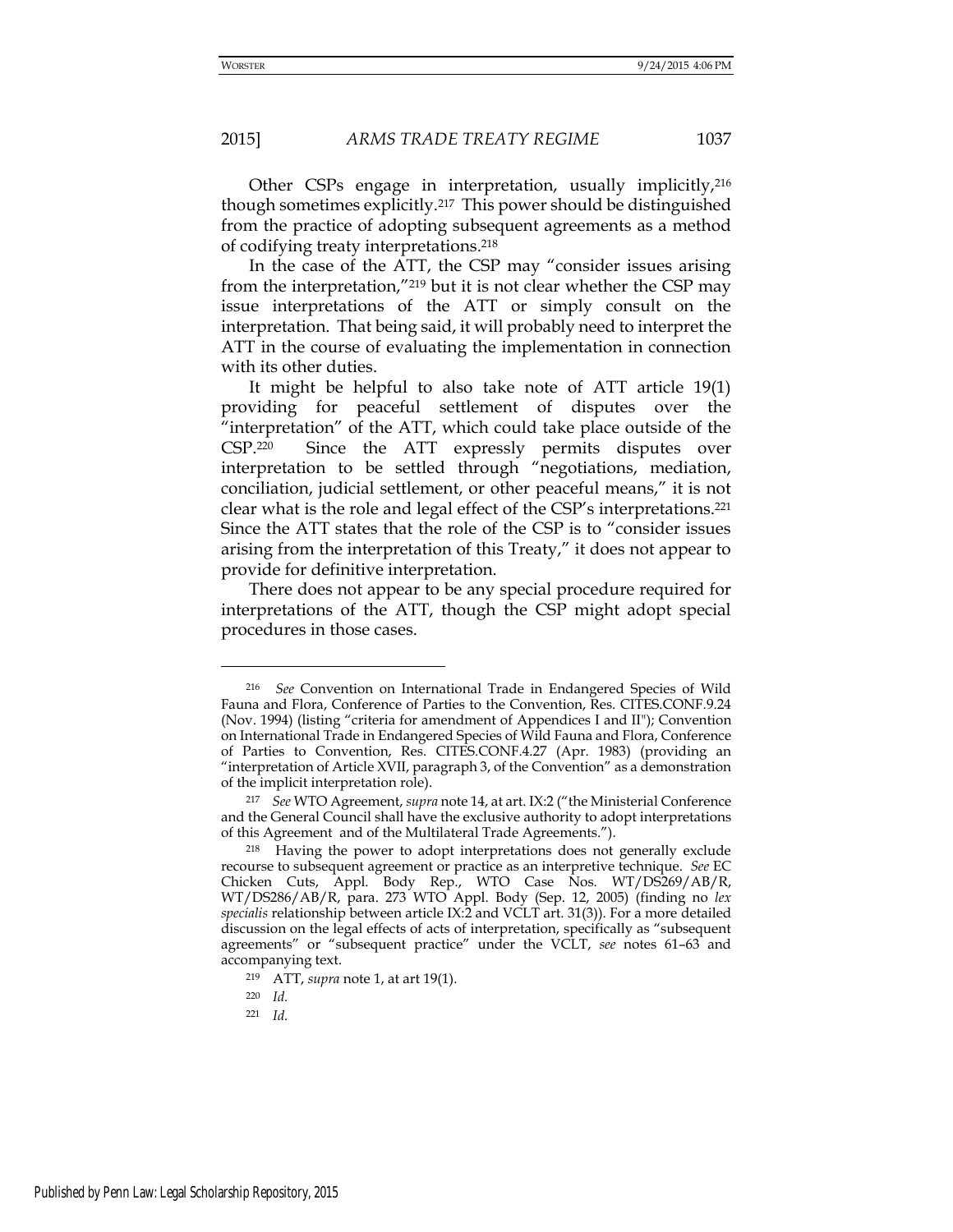#### *7.1.4. Consider amendments*

The ATT CSP shall "[c]onsider amendments to this Treaty in accordance with Article 20."<sup>222</sup>

States have always had the power to propose amendments to treaties, even without a CSP structure,<sup>223</sup> so the ability to consider amendments is not new, but vesting specific power in the CSP is part of the emerging international institutional practice regarding CSPs. Initially in drafting the ATT, the language "in accordance with [Article 20]" did not appear.<sup>224</sup> This limitation was added later presumably to ensure that the CSP does not have independent authority to amend the ATT without the protections in Article 20. This addition, along with the power being described as merely to "consider" amendments, leads us to conclude that the CSP is essentially a forum for discussing the need for amendments.225 This conclusion accords with the interpretation applied in other CSPs.<sup>226</sup>

For the ATT, the lack of power to amend distinguishes it from many of the environmental law treaties where the CSPs are often much more powerful.<sup>227</sup> Some CSPs have the power, perhaps as an

<sup>222</sup> *Id.* at art. 17(4)(c).

<sup>223</sup> *See, e.g.*, Convention on Certain Conventional Weapons, *supra* note 7, at art. 8(1) ("At any time after the entry into force of this Convention any High Contracting Pay propose amendments to this Convention or any annexed Protocol by which it is bound.").

<sup>224</sup> U.N. Final Conference on the Arms Trade Treaty, President's Non-Paper, 20 March 2013, *available at* [http://www.un.org/disarmament/ATT/d](http://www.un.org/disarmament/ATT/)ocs/ Presidents\_Non\_Paper\_of\_20%20March\_2013\_%28ATT\_Final\_Conference%29.pd f.

<sup>225</sup> ATT, *supra* note 1, at art. 17(4)(c).

<sup>226</sup> *See, e.g.*, Cluster Munitions Convention, *supra* note 7, art. 11(1), 12 (discussing the power of the States Parties to meet, review, and make decisions about the "implementation of this Convention"); Chemical Weapons Convention, art.  $VIII(B)(12)$  (allowing for sessions to be called to review the implementation of the Convention). *But see also,* Weapons Convention, *supra* note 22, art. XII (granting the CSP the power to call for a Review Conference to consider amendments).

<sup>227</sup> *See, e.g.*, London Convention, *supra* note 15 (detailing the power of the Contracting Parties to make amendments to the convention with a two-third majority vote) (Protocol *adopted in* 1978); CITES, *supra* note 10, at art. XVII (Protocol *adopted in* 1979) (stating that one third of the Parties will be sufficient for a meeting to be called where amendments can be considered, with two-thirds being sufficient for the amendments to be adopted); Bonn Convention, *supra* note 11, at art. X (stating that the Convention can be amended at any given meeting subject to a few regulations); Vienna Ozone Convention, *supra* note 11, at art. 6(4) (allowing for new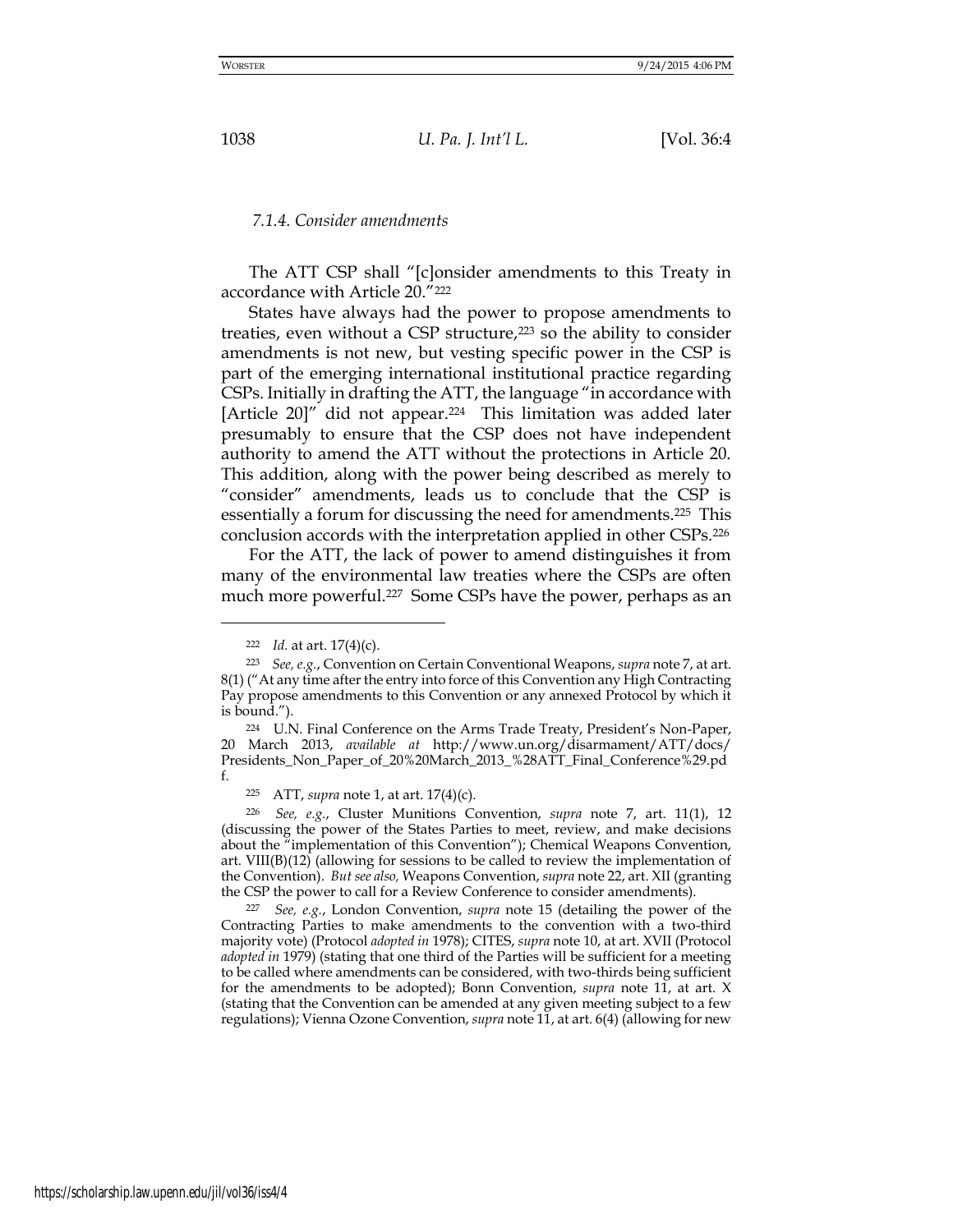## 2015] *ARMS TRADE TREATY REGIME* 1039

alternative to amendment, to adopt protocols to the treaty.228 For regional treaties, it is more common to provide for adoption of protocols through diplomatic conferences rather than through the CSP, which is understandable given the smaller number of parties.229 These are not true legislative powers and any amendment or protocol must be ratified by the various states.<sup>230</sup>

Where some CSPs can adopt changes without the need for subsequent ratification is in annexes to treaties. Some treaties contain annexes that provide greater elaboration of the treaty's coverage, and in most cases, these annexes may be amended by the CSP without the need for state ratification.<sup>231</sup> Usually, the changes in the annex are adopted by majority vote without the possibility for dissenting members to avoid the new obligation by objection. While often merely fine-tuning the list of particular objects coverage, the changes to annexes can be significant.232 Other arms control CSPs

protocols which would promote the purpose of the Convention to be adopted); Montreal Protocol, *supra* note 11, at art. 11(4)(h) (stating that at meetings thee Parties will "[c]onsider and adopt, as required, proposals for amendment of this Protocol or any annex and for any new annex"); Biodiversity Convention, *supra* note 11, at art. 23(4)(d) (stating that the Parties can review and amend the Convention); Desertification Convention, *supra* note 11, at art. 22(2)(f) (establishing that Parties can make amendments).

<sup>228</sup> *See, e.g.*, Vienna Ozone Convention, *supra* note 11, at art. 8. *See also* Montreal Protocol, *supra* note 11, *adopted by* the CSP allowing for the adoption of protocols)(allowing the adoption of protocols in accordance with Article 2); Basel Convention, *supra* note 11, at art. 15(5)(d) (stating that the Parties are able to adopt protocols); Protocol on Liability and Compensation *adopted by* the CSP); UNFCCC, *supra* note 11, at art. 17 (allowing for protocols to be adopted at any session; Kyoto Protocol, *supra* note 11, *adopted by* the CSP also allowing for the adoption of protocols); Biodiversity Convention, *supra* note 11, at art. 23(4)(c) (allowing for the adoption of protocols).

<sup>229</sup> *See, e.g.*, UNEP Regional Seas Strategic Conventions 2013–2016 (Sept 29, 2014); Protocol to the 1979 Convention on Long-Range Transboundary Air Pollution (illustrating the dominance of using protocols to adopt international treaties).

<sup>230</sup> *See* Kyoto Protocol, *supra* note 11, at art. 13(2) (discussing the difficulties of legislating international bodies).

<sup>231</sup> Montreal Protocol, *supra* note 11; Bonn Convention, *supra* note 11; Basel Convention, *supra* note 11; CITES, *supra* note 10; London Convention, *supra* note 15.

<sup>232</sup> *See, e.g.*, 1979 UKTS No. 71; Res. LDC.50(16) (1993), 1995 UKTS No. 90 (wherein the CSP amended its annex and provided for regulations on waste incineration at sea); London Consultative Meeting of the Parties Res. LDC.49(16), 51(16) (1993), 1995 UKTS Nos. 89, 91; Montreal Protocol MOP Dec. II/1, Doc. UNEP/OzL.Pro2/3 (adjusting the production and consumption of the controlled substances listed in Annex A to the Protocol); Montreal Protocol MOP Decs. IV/2, IV/3, Doc. UNEP/OzL.Pro.4/15, p13 at Decisions IV/2 and IV/3 (1992), *available*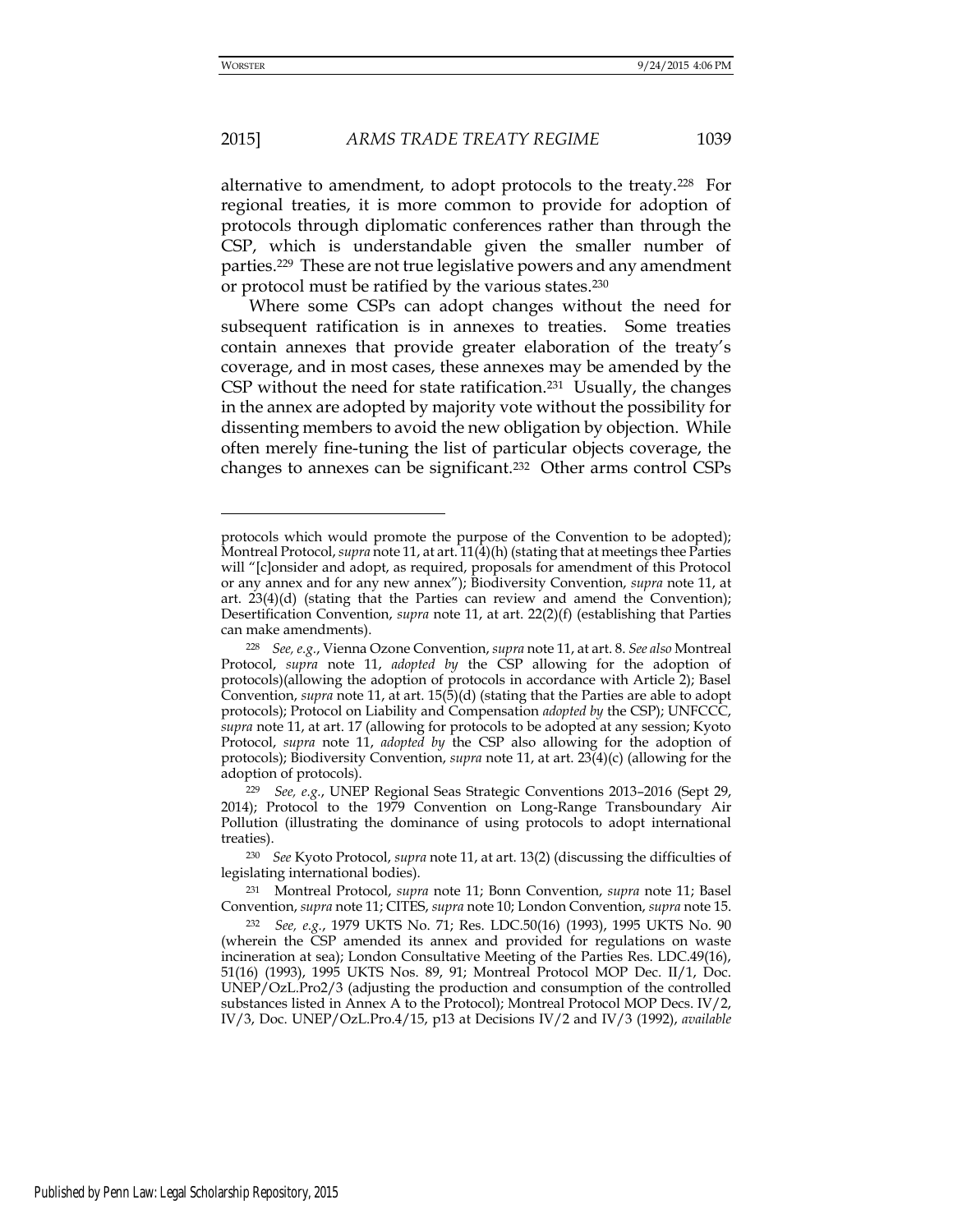can also have this power to update a list of scheduled items,<sup>233</sup> though it is unusual.

That being said, we have already observed that the CSP has the authority to consider interpretation of the ATT234 and perform other tasks not inconsistent with the ATT.235 These provisions, along with the usual presumption of *intra vires*, mean that the CSP might be able to asset a stronger role in the amendment process than initially appreciated. Even if it cannot amend the ATT outside of article 20, it can interpret the meaning of the terms as they already exist in the treaty. It is a fine line, sometimes, between aggressive interpretation and full amendment. For example, the ATT does not contain an annex of monitored items like other treaties in this study. Instead, the covered weapons are included in the treaty text at article 2.<sup>236</sup> Unless the CSP later adopts an annex system, changes to the covered weapons will require a treaty amendment. It is likely that adopting an annex system would require an amendment itself.

However, since the CSP reserves the right to consider interpretations of the treaty, it could interpret the definitions of listed weapons with reference to expert information as a *de facto*, albeit limited, modification process. For example, article 2(1)(a) of the ATT covers "battle tanks." In turn, the list of weapons covered under that heading resembles the list maintained by the U.N. Register of Conventional Arms ("UNROCA") <sup>237</sup> and thus suggests that "battle tanks" should be interpreted in align with the UNROCA understanding. Thus, the interpretation of the UNROCA (perhaps by the UNODA) might already modify the understanding of the items covered under article 2(1)(a). In the alternative, the CSP might consider an interpretation that looks to the recent technological developments in the field of battle tanks to modify its understanding of "battle tanks" and render a recommendation to

*at* [http://ozone.unep.org/new\\_site/en/committee\\_documents.php?](http://ozone.unep.org/new_site/en/committee_documents.php)committee\_ id=1 (noting the entry into force of Annex D to the Protocol on May 27, 1992);.

<sup>233</sup> *See* Test-Ban Treaty, art. II(B)(24), (25), (26) (describing the powers and functions of the conference).

<sup>234</sup> *See* ATT art. 17(4)(d) ("The Conference of States Parties shall [c]onsider issues arising from the interpretation of this Treaty.").

*<sup>235</sup> See id*. at art. 17(4)(g) ("The Conference of States Parties shall [p]erform any other function consistent with this Treaty.").

<sup>236</sup> *Id.* at art. 2.

<sup>237</sup> UNGA, United Nations Register of Convention Arms, Report of the Secretary-General, Add., UN Doc. A/69/124/Add.1 (Sep. 9, 2014).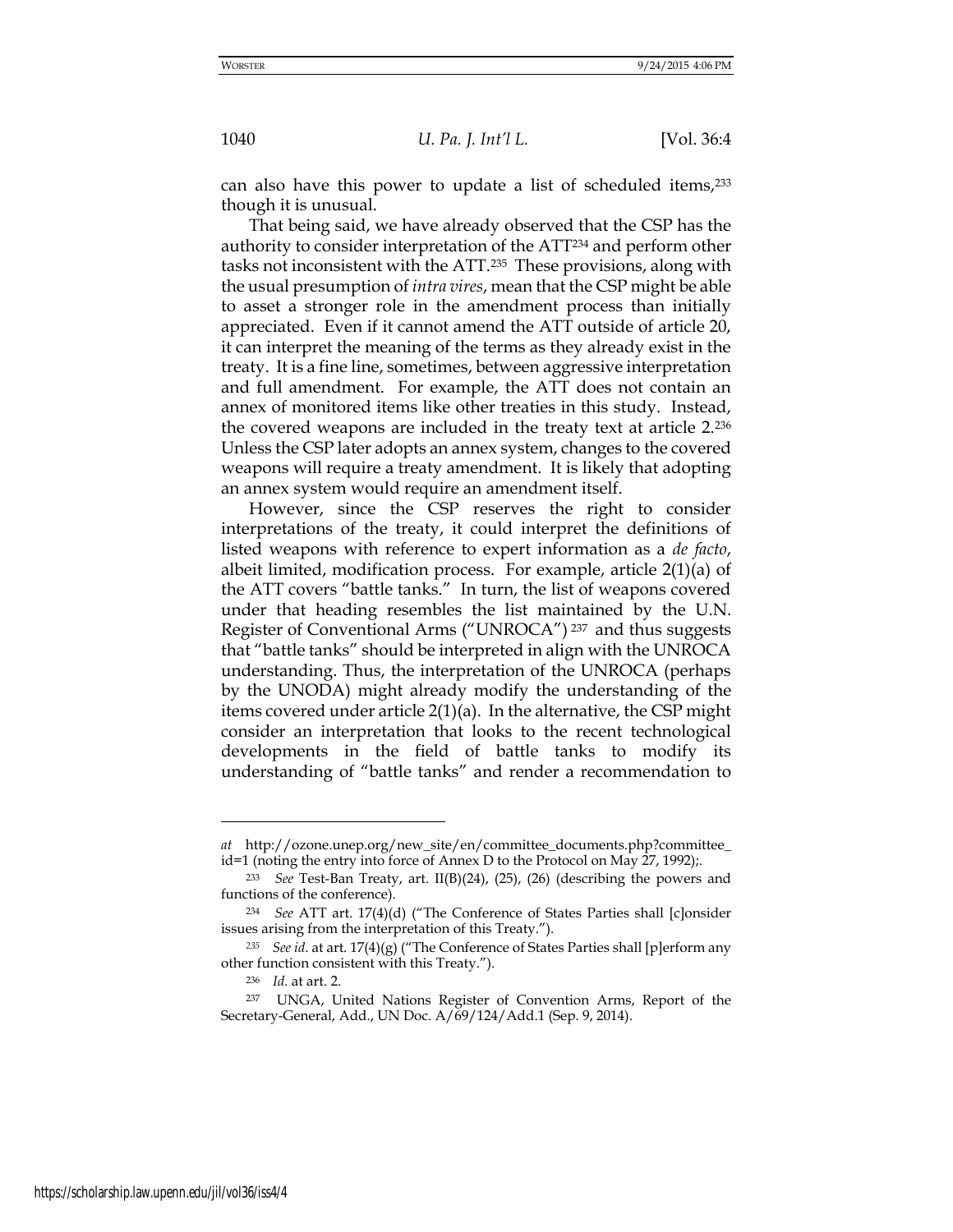that effect. This process would have an effect similar to changes in covered weapons in an annex.

#### *7.1.5. Manage the Secretariat*

The ATT CSP shall "[c]onsider and decide the tasks and budget of the Secretariat." <sup>238</sup>

Control over the Secretariat by the CSP is common in other CSPs.239 In other CSPs, the organ may have a more detailed oversight of the extensive work of the Secretariat.240 However, for the ATT, not only can the CSP determine the finances of the organ, but also require the Secretariat to undertake certain tasks. It is not entirely clear how far this control goes. It could be that the CSP grants general authority to the Secretariat for operations or provides a specific listing of tasks and authorized expenditure. If the CSP adopts the normal practice of international organizations, it will reserve considerable discretion to the Secretariat to determine specific expenditure. Thus, the CSP does not have any explicit authority, other than financial authority, over the personnel policies of the Secretariat, though the CSP might attempt to assert control either through conditioning certain budget items or claiming implied general control over the operations of the Secretariat under articles 17(4)(a) (reviewing the implementation of the treaty to the degree that the Secretariat implements the treaty),  $17(4)(d)$ (considering interpretation of the treaty to the degree that the CSP can interpret its own powers) or  $17(4)(g)$  (performing any other function consistent with the treaty to the degree that the treaty does not forbid such oversight).

<sup>238</sup> *See* ATT, art. 17(4)(e) (The Conference of the States Parties shall [c]onsider and decide tasks and budget of the Secretariat.").

See Preparatory Commission Resolution, art. 10 (listing the tasks "concerning the organization and work of the Technical Secretariat and requiring immediate attention" after the treaty enters into force); Test-Ban Treaty, art.  $II(B)(24)$ ,  $(25)$ ,  $(26)$  (describing the powers and functions of the Conference); Chemical Weapons Convention, art. VIII(B)(20) (describing the powers and functions of the Conference, including overseeing the activities of the Executive Council and reviewing compliance, among others).

<sup>240</sup> *See e.g.*, Preparatory Commission Resolution, art. 12 (listing the draft arrangements, arrangements and guidelines the Commission will develop).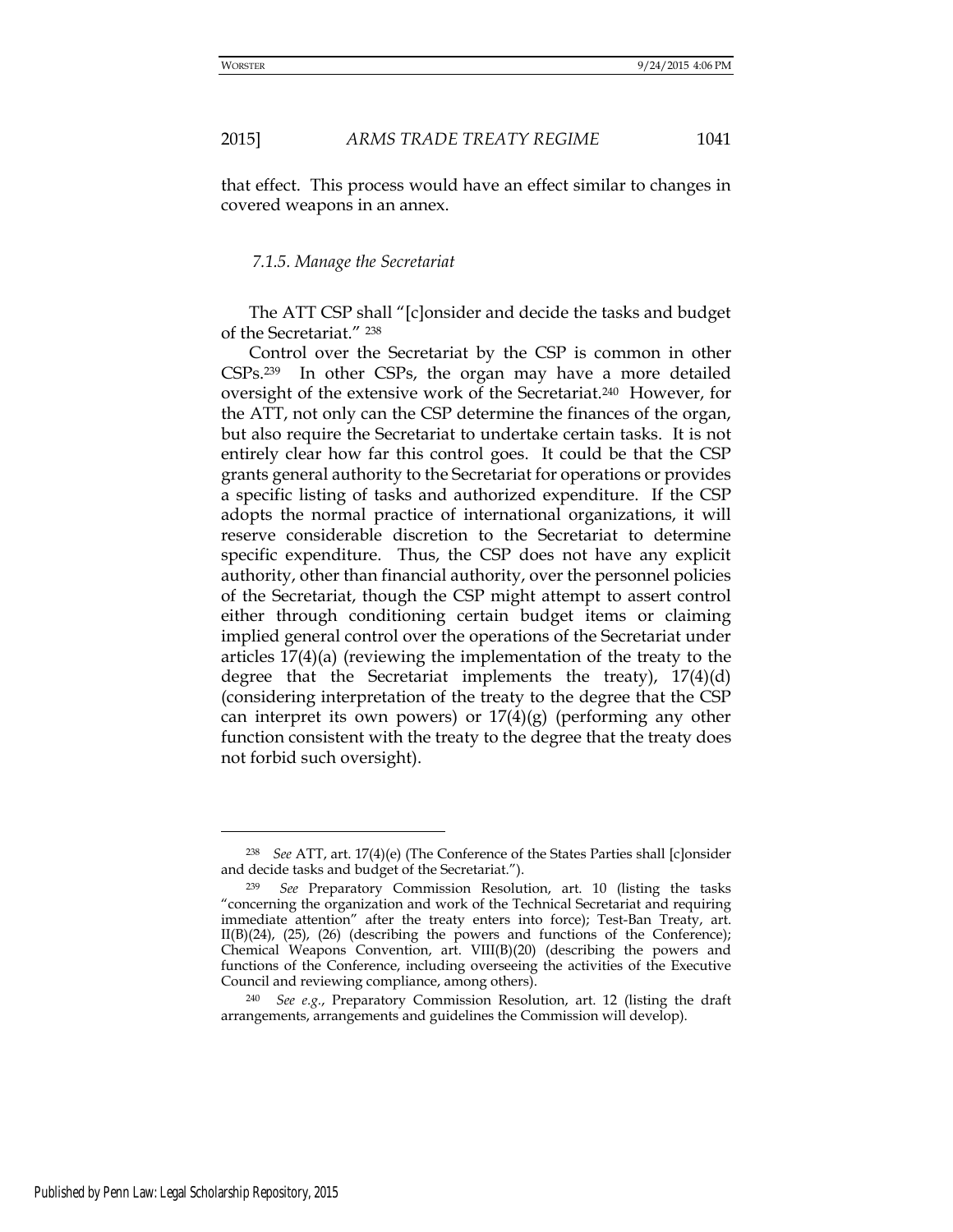#### *7.1.6. Subsidiary Bodies*

When performing its tasks, the CSP may ask for assistance not only from the Secretariat. It can also establish subsidiary bodies.<sup>241</sup>

For other CSPs, the power to create subsidiary bodies is often implied,242 but for the ATT CSP, it is express.243 This decision to include express terms on point suggests two possible considerations: either the parties to the ATT understood international institutional law to apply and, thus, the CSP would naturally have the power to establish subsidiary bodies, or the parties to the ATT understood that the CSP would not be governed by international institutional law, thus, needing the express authority to create subsidiary bodies.

The CSP has the power to establish subsidiary bodies as may be necessary to improve the functioning of the ATT.244 Contrasted with the Secretariat, which is an organ created by the treaty itself, subsidiary bodies can be organs operating at the pleasure of the CSP.245 While the CSP may only create subsidiary bodies where "necessary to improve the functioning of" the ATT, the CSP most likely enjoys a presumption that its interpretation of the best functioning of the ATT is correct, especially given its interpretative authority in article 17(4)(d). Thus, if the CSP determines that the creation of a subsidiary body is necessary, this interpretation will likely control. In addition, the use of the term "necessary" suggests the doctrine of "functional necessity" in international institutional law might be applicable.<sup>246</sup>

Under general principles of international institutional law, a subsidiary body can only exercise those powers enjoyed by the parent organ and delegated to the subsidiary, but that does not

<sup>241</sup> *See* ATT, art. 17(4)(f) ("The Conference of the States Parties shall [c]onsider the establishment of any subsidiary bodies as may be necessary to improve the functioning of this Treaty.").

<sup>242</sup> For a description of the powers and functions of the conferences, see Test-Ban Treaty, art. II(B)(24), (25), (26); CITES, *supra* note 10, at art. XI(3)(e)

<sup>243</sup> *Id*.

<sup>244</sup> *See supra* note 177.

<sup>245</sup>*See supra* note 177.

<sup>&</sup>lt;sup>246</sup> JAN KLABBERS, AN INTRODUCTION TO INTERNATIONAL INSTITUTIONAL LAW 32-35 (2d ed. 2009).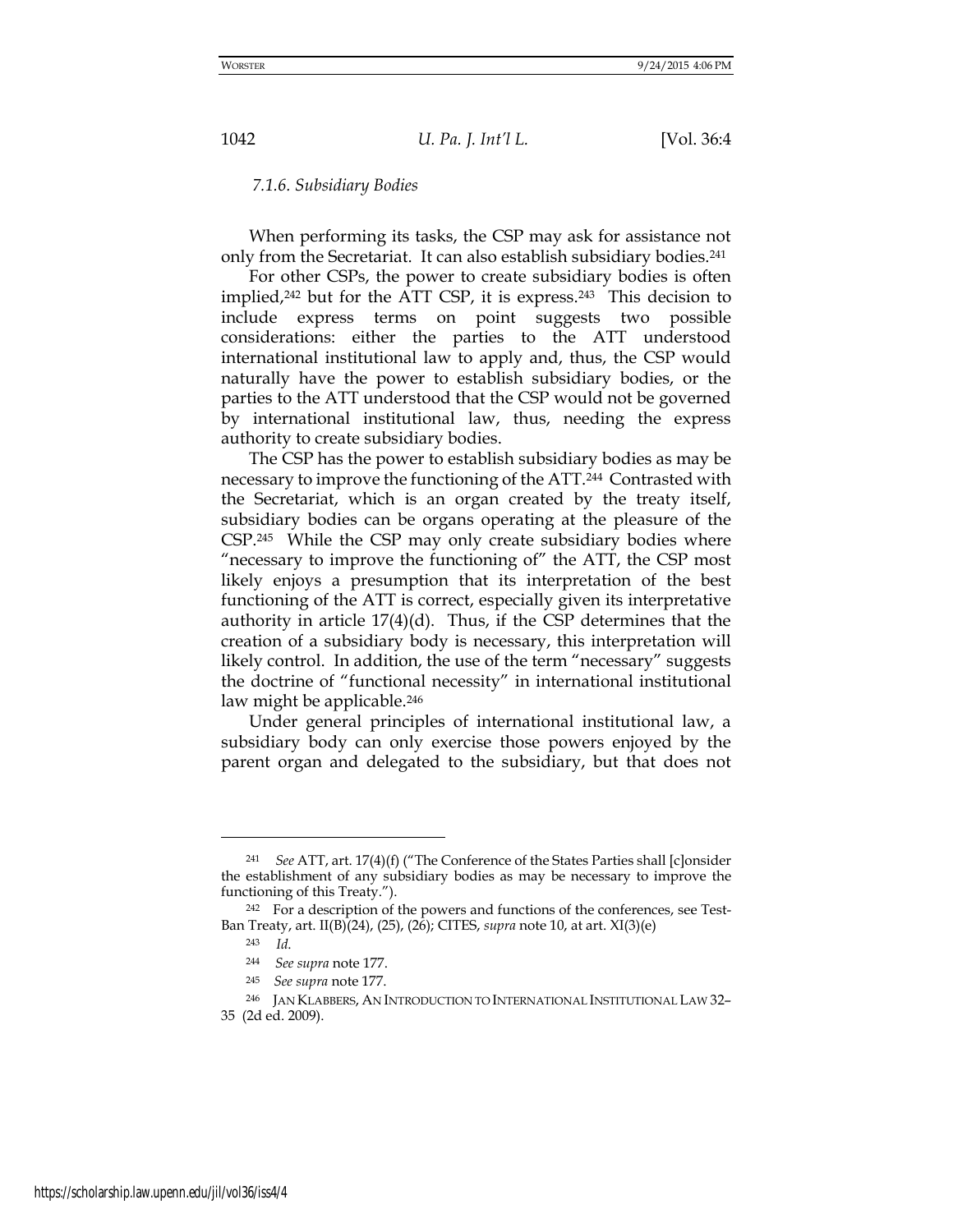## 2015] *ARMS TRADE TREATY REGIME* 1043

mean that the subsidiary will not receive significant powers.247 For example, subsidiary bodies can receive a delegation of power to review non-compliance activities in accordance with the treaty.<sup>248</sup> Types of subsidiary organs generally can be divided into several functional categories:  $(1)$  expert advice;<sup>249</sup> $(2)$  financial and assistance arrangements;<sup>250</sup> and (3) implementation and/or compliance.<sup>251</sup> For the ATT, possible subsidiary committees could be a monitoring committee or a sanctions recommendation committee, separating these contentious political issues from the state representatives.

Membership on these committees can be the same as the States Parties or can be independent experts.<sup>252</sup>

#### *7.1.7. Any Other Function*

Lastly, the ATT CSP may "[p]erform any other function consistent with this Treaty."253 This provision functions as an openended catchall authorization, intend to ensure the effective operation of the CSP within the bounds of the ATT.

<sup>247</sup> *See e.g.*, 9/56 Meroni v High Authority [1957-8] ECR 133 (addressing the delegation of powers by the High Authority of the European Coal and Steel Community).

<sup>248</sup> Montreal Protocol MOP Dec. II/5, Montreal Protocol MOP Dec. IV/5, Doc. UNEP/OzL.Pro4/15.

<sup>249</sup> *See, e.g.*, Subsidiary Body for Scientific and Technological Advice of the UNFCCC; Scientific Council of the Bonn Convention, *available at*  https://www.wmo.int/pages/themes/climate/international\_unfccc.php#c\_.

<sup>250</sup> *See, e.g.*, Montreal Protocol Multilateral Fund, *available at* [http://www.](http://www/) unmfs.org/POLICYdoc/Policy60.pdf; UNFCCC, art. 1.1 (noting that the purpose of the agreement is to provide financial assistance); Global Environment Facility available at http://www.thegef.org/gef/whatisgef.

<sup>251</sup> *See, e.g.*, Montreal Protocol, *supra* note 11, at art. 8 (discussing the creation and institutionalization of mechanisms for determining non-compliance); Implementation Committee; LRTAP Convention, art. 7, 1994 Sulphur Protocol, Implementation Committee; UNFCCC, art. 10 (establishing a subsidiary body for implementation).

<sup>252</sup> *See, e.g.*, Montreal Protocol MOP Dec. II/5, Doc. UNEP/OzL.Pro.2/3 (1990) *as amended by* Dec. III/20, Doc. UNEP/OzL.Pro.3/11 (1991) (requiring that the Implementation Committee include ten members elected by the CSP, following "equitable geographical distribution"); Bonn Convention, *supra* note 11, art. VIII(2), Scientific Council (shall include "qualified experts").

<sup>253</sup> *See* ATT art. 17(4)(g) ("The Conference of States Parties shall [p]erform any other function consistent with this Treaty.").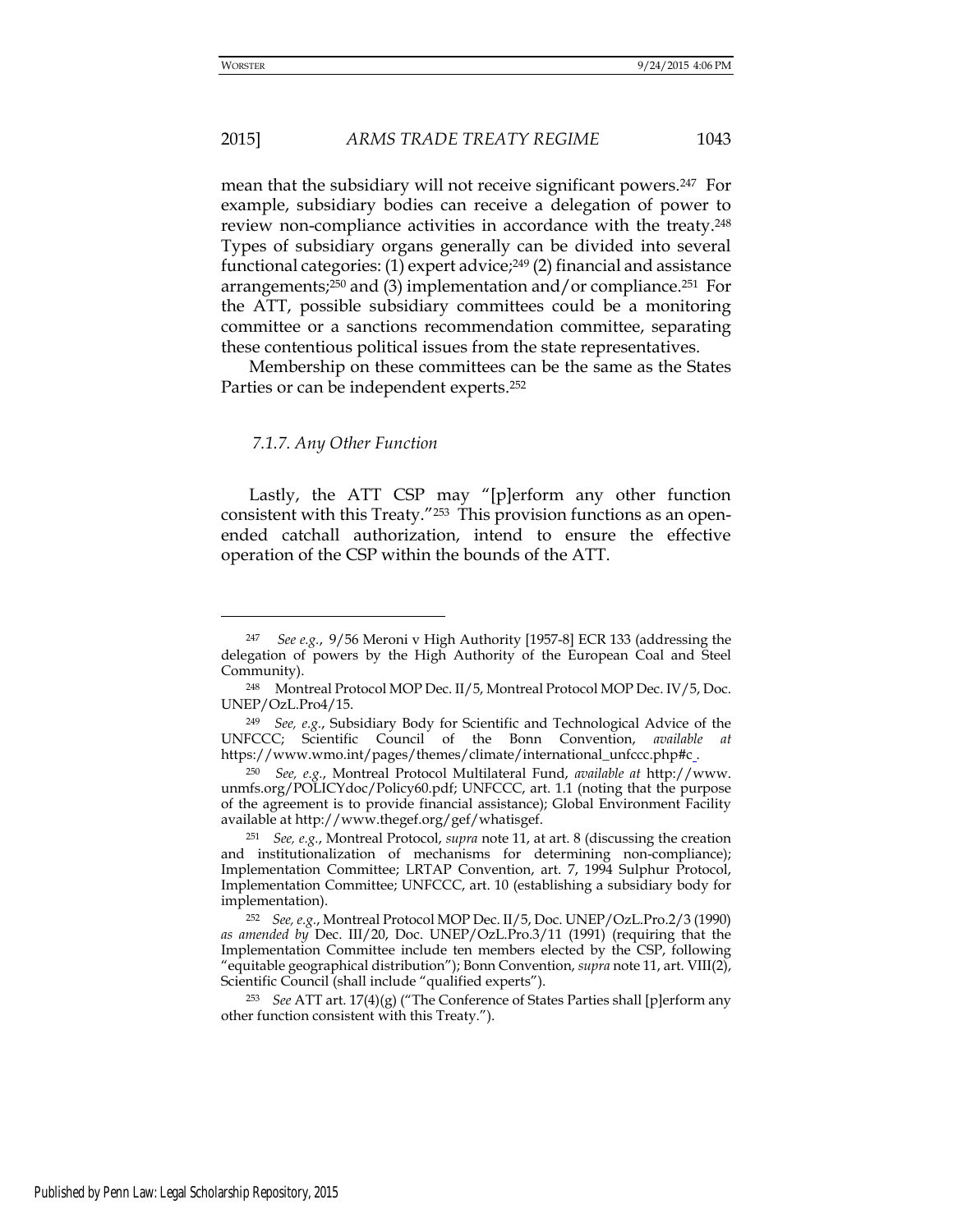Here, as well, this kind of provision is common for other CSPs, which permit them to consider other matters falling within the treaty.<sup>254</sup>

Notwithstanding this catchall, it can safely be understood that the CSP cannot set aside such core provisions with regard to the terms of its own creation or limitations on its competence.<sup>255</sup>

#### *7.1.8. Entering into international agreements*

One thing that is not included in the ATT is the CSP's ability to enter into international agreements with other international legal persons. While the question remains open whether the CSP is an international organization, one issue is the ability of the treaty bodies to enter into agreements. This concern will become more pressing if the CSP, and even more importantly, the Secretariat, create a permanent headquarters in a host state. The issues of privileges and immunities will be addressed separately below.

The first question is whether the CSP would have such authority. Certainly, those CSPs that are part of a true international

<sup>254</sup> *See, e.g.*, Anti-Personnel Mines Convention, *supra* note 7, art. 11 (describing the meetings of the states' parties); Inter-American Trafficking Convention, art. XX(1)(f) (noting the establishment of a Consultation Committee to "promoting measures to facilitate the application of this Convention"); Test-Ban Treaty, art. II(B)(24), (25), (26) (describing the powers and functions of the conference); Chemical Weapons Convention, art. VIII(B)(19) (describing the powers and functions of the conference); London Convention, *supra* note 15, at art. XIV(4)(f) ("Consultative or special meetings of the Contracting Parties shall keep under continuing review the implementation of this Convention and may, inter alia: consider any additional action that may be required."); LRTAP Convention, art.  $10(2)(c)$ ; UNFCCC, art.  $7(2)(m)$  ("The Conference of the Parties ... shall ... [e]xercise such other functions as are required for the achievement of the objective of the Convention as well as all other functions assigned to it under the Convention."); CITES, *supra* note 10, art. XI(3) (noting the power of the parties to review the implementation of the convention); Kyoto Protocol, art. 13; (discussing the rules of procedure and implementation for the Conference of the Parties); Ramsar Convention, *supra* note 9, art. 6 (approving Strategic Framework and guidelines).

<sup>255</sup> *See* SCHERMERS & BLOKKER, *supra* note 19, at § 915 (discussing the relationships between the U.N. and the member states); 15 U.N. JURID. YB 200–01 (1976) (noting cooperation between the United Nations and the Organization of African Unity); *id.* at 164–65 (1981) (discussing action of the General Assembly on the Namibia question).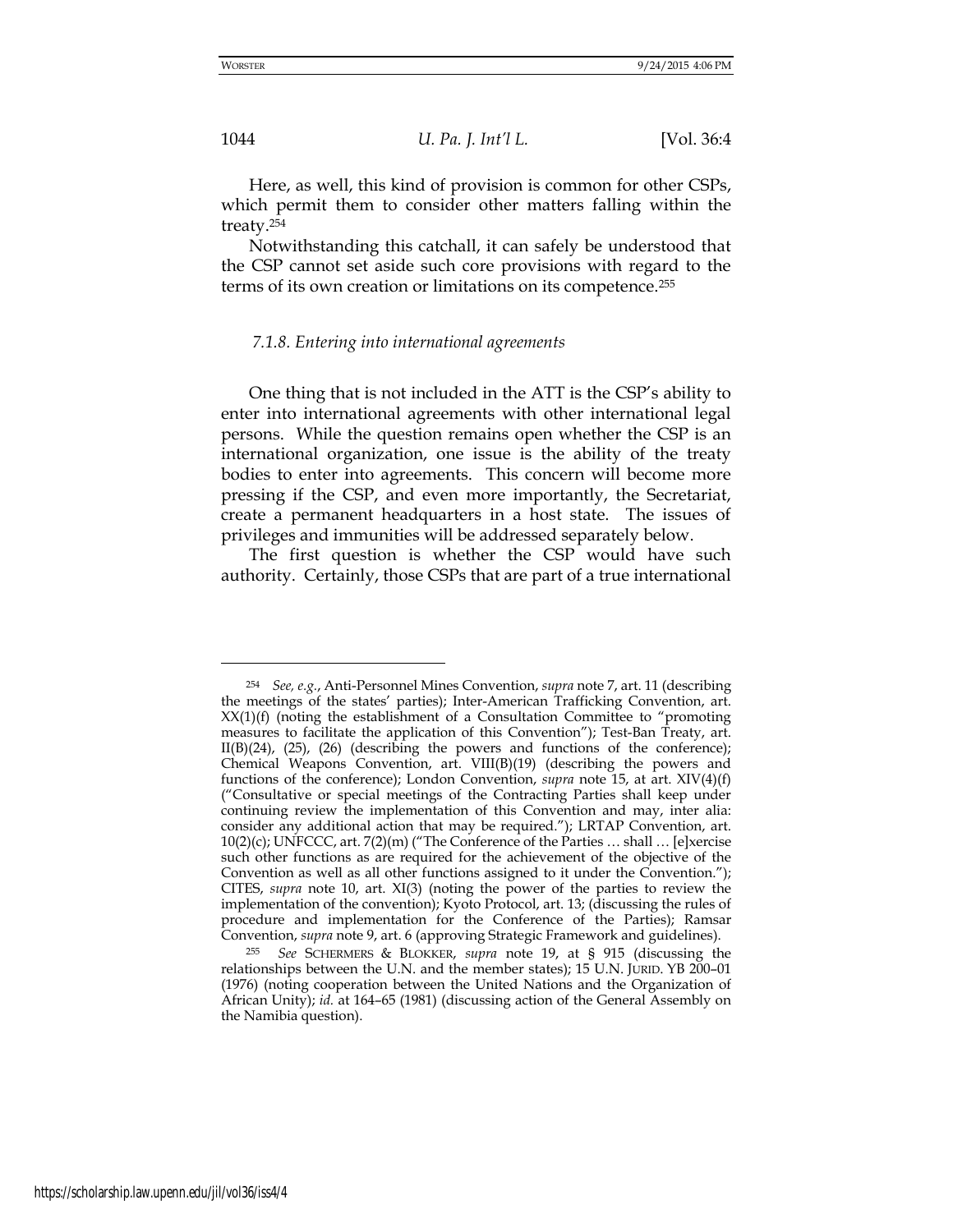## 2015] *ARMS TRADE TREATY REGIME* 1045

organization can enter into treaties via their host organizations.<sup>256</sup> Most CSPs have not entered into binding international agreements,257 but instead relied on parallel decisions by the CSP and the other party providing for certain rights and obligations.<sup>258</sup> Even though agreements have not been widespread, MOUs between CSPs and other international persons can be an alternative.<sup>259</sup>

While admittedly it has not entered into force, the Vienna Convention on the Law of Treaties Between States and International Organizations or Between International Organizations states that the capacity of an international organization to conclude agreements is governed by the "rules of the organization."260 The ATT contains no provision permitting the CSP to enter into international agreements, though the implied powers doctrine<sup>261</sup> might permit it where it is necessary for the functions of the ATT. Some international organizations were not expressly granted authority to enter into international agreements, yet they have been using the

<sup>256</sup> *See generally* Vienna Convention on the Law of Treaties between States and International Organizations or between International Organizations, Mar. 21, 1986, 25 ILM 543 (1986) [hereinafter VCLTIO].

<sup>257</sup> *But see* Agreement between the Government of Canada and the Multilateral Fund for the Implementation of the 1987 Montreal Protocol regulating matters resulting from the establishment in Canada of the Multilateral Fund and its Organs, Nov. 23, 1998, UNEP/OzL.Pro/ExCom/25/68, Decision 25/75, para. 107 (concluding an agreement regulating matters resulting from the establishment in Canada of the Multilateral Fund for the Implementation of the 1987 Montreal Protocol and its organs); Agreement Concerning the Headquarters of the Convention Secretariat, U.N.—FRG—Secretariat of U.N. Framework Convention on Climate Change, June 20, 1996, FCCC/CP/1996/MISC.1 (documenting an agreement among the United Nations, the Government of the Federal Republic of Germany, and the Secretariat of the United Nations Framework Convention on Climate Change).

<sup>258</sup> *See, e.g.*, Climate Change COP Dec. 14/CP.1, art. 2, Jun. 6, 1995 (deciding that "the Convention secretariat shall be institutionally linked to the United Nations"); UNGA Res. 50/115,U.N. GAOR, 50th Sess., Supp. No. 49, Vol. 1, p. 174,U.N. Doc. A/50/49 (1995), *available at* <http://www.un.org/documents/ ga/res/50/ares50-115.htm ("[e]ndorse[d] the institutional linkage between the Convention secretariat and the United Nations, as advised by the Secretary-General and adopted by the Conference of the Parties.").

<sup>259</sup> *See, e.g.*, Memorandum of Understanding Between the Conference of the Parties to the United Nations Framework Convention on Climate Change and the Council of the Global Environment Facility, Dec. 12/CP.2, annex, U.N. Doc. FCCC/ CP/1996/15/Add.1 (Oct. 26, 1996) (documenting the memorandum of understanding).

<sup>260</sup> *See generally* VCLTIO, *supra* note 257, at art. 6.

<sup>261</sup> *See supra* note 44, 192–94.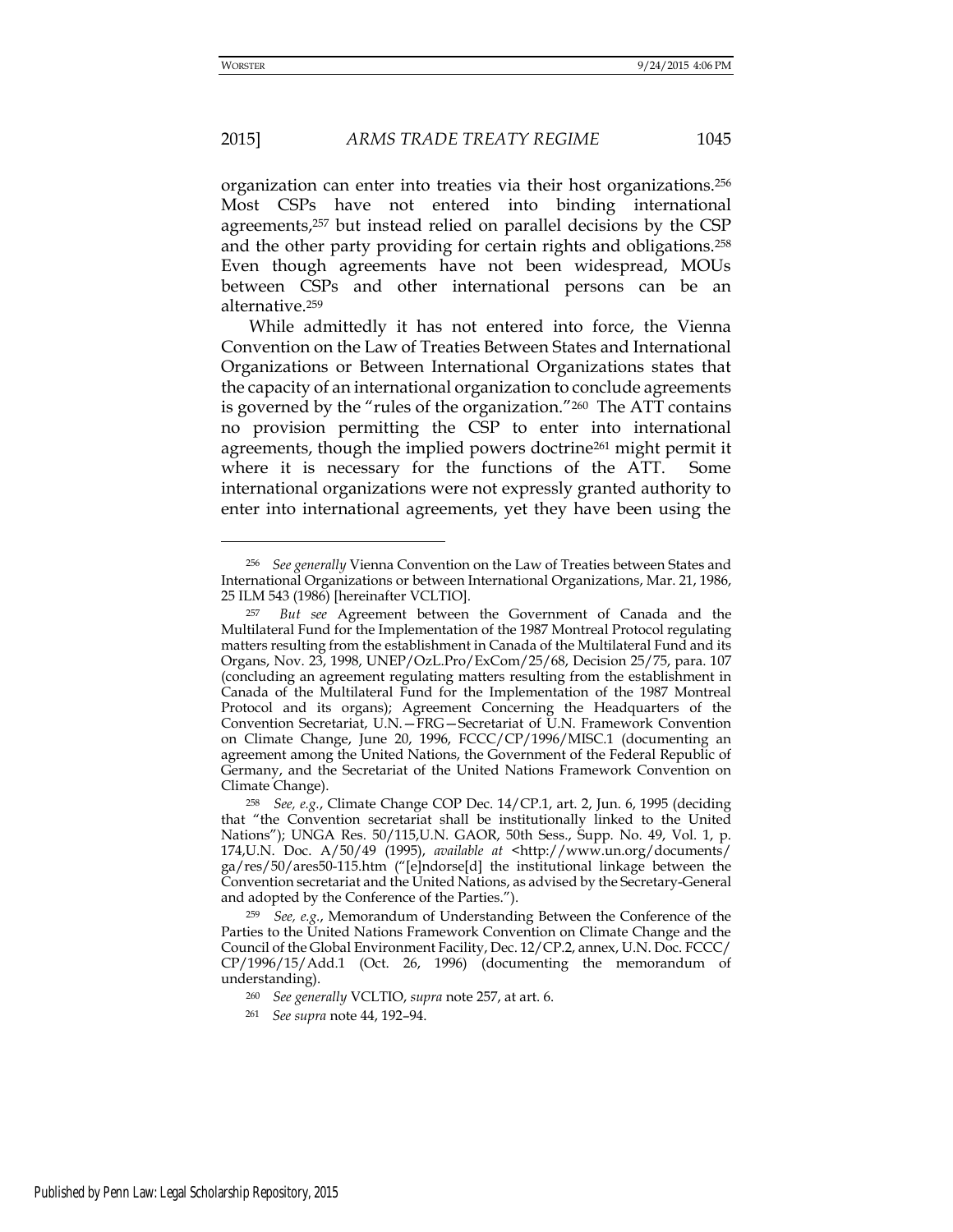implied powers doctrine.<sup>262</sup> This approach has been supported by the UNOLA.263 In particular, the UNOLA regards the catchall provision of the UNFCCC as the basis for permitting either for the interpretation of treaty-making competence specifically or implied powers doctrine generally.<sup>264</sup>

If we agree that the CSP has the capacity to enter into agreements, the second question is whether this capacity is objective or subjective, such as whether the CSP can only enter into agreements with the States Parties to the treaty. In *Reparations*, the ICJ also held that the personality enjoyed by the U.N. was objective, as in it was opposable to any other international legal person, even that states that are not parties to the U.N. Charter.265 Formally, this holding appears to be limited to the U.N., although in practice it is applied beyond the U.N. and many organizations are treated as international legal persons by states not party to the constitutive treaty.

## *7.2. Powers of the Secretariat*

Distinct from the CSP, the Secretariat of the treaty regime is not meant to be political and is usually viewed as merely an organ providing bureaucratic support to the regime.<sup>266</sup>

The U.N. Secretariat is the typical model<sup>267</sup> and secretariats of true international organizations do not differ significantly from secretariats of treaty regimes.<sup>268</sup>

The precise duties assigned to a secretariat vary depending on the regime, but they usually include human resource management,

-

<sup>262</sup> *See* AMERASINGHE, *supra* note 52, at 85; (discussing the debate surrounding the national and international legal personality of international tribunals).

<sup>263</sup> *See generally* UNOLA *Arrangements for implementation* 1993, *supra* note 55, para 6.

*<sup>264</sup> Id.* at para. 6 (citing UNFCCC, art. 7(2)).

<sup>265</sup> *Reparation for Injuries Suffered in the Service of the United Nations: Adv. Op*., *of April 11th, 1949*, 1949 I.C.J. Reps. 174, 185–87.

<sup>266</sup> *See* Weiss, *supra* note 120 at 289 (describing developments in international administration).

<sup>267</sup> *See* U.N. Charter, art. 97 (detailing the structure of the U.N. Secretariat and the appointment of the U.N. Secretary General).

<sup>268</sup> *See generally* P. SANDS & P. KLEIN, BOWETT'S LAW OF INTERNATIONAL INSTITUTIONS 297–98 (5th ed. 2001); Churchill & Ulfstein, *supra* note 54, at 647.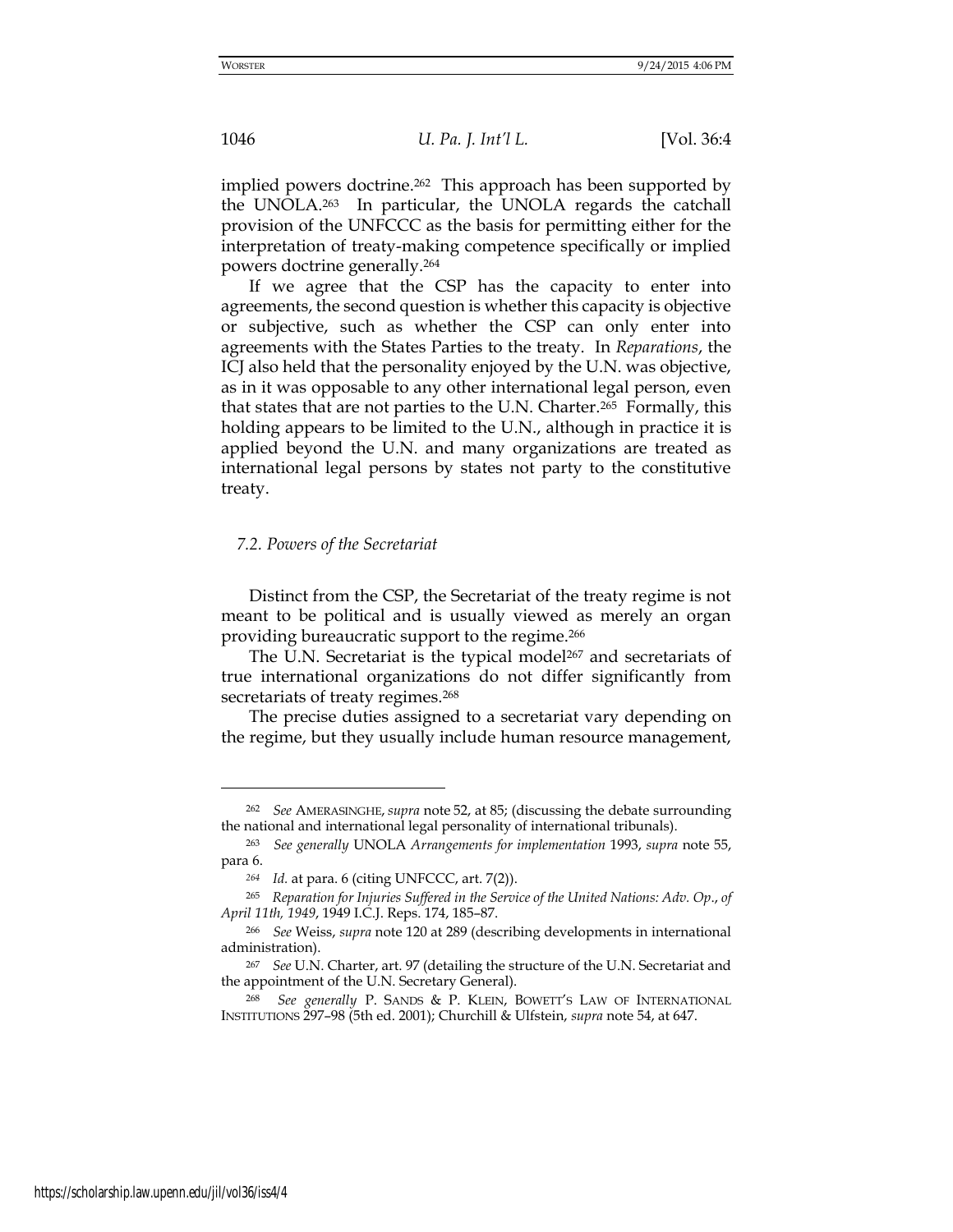procurement, and information management.269 In addition, a secretariat can represent the treaty regime in international relations.270 Beyond those tasks, secretariats may also have unique duties linked to the objectives of the constitutive instrument.<sup>271</sup> Treaties containing reporting obligations focus on receiving and distributing those reports.<sup>272</sup> Although a secretariat's duties can include analysis and commentary on the contents of the reports.<sup>273</sup>

In discharging these duties, a secretariat will not be micromanaged by the CSP, and the precise degree of CSP control over a secretariat will vary from regime to regime.274 As a result, some secretariats have a wide degree of independence and can act very aggressively in pursuit of the treaty regime, while others are more dependent and passive.275 Two examples of secretariats that are widely considered very independent and active are those of the Biodiversity Convention and Desertification Convention.276 A more passive secretariat would be the UNFCCC Secretariat.<sup>277</sup>

As for the ATT Secretariat, it is still too early to tell which approach it will take. In an unusual move, States Parties to the ATT negotiated specific provisions on the Secretariat's powers and role —perhaps implying a view that the organ's powers should be

<u>.</u>

<sup>273</sup> Kyoto Protocol, *supra* note 11, art. 8(3); Montreal Protocol, Report of the Fourth Meeting of the Parties to the Montreal Protocol on Substances that Deplete the Ozone Layer, 25 November 1992, U.N. Doc. UNEP/OzL.Pro.4/15, Annex IV. P 3; CBD, The CBD Secretariat, Role, http:// www.cbd.int/secretariat/role.shtml.

<sup>274</sup> *See generally* F. BIERMAN & B. SIEBENHÜNER, EDS., MANAGERS OF GLOBAL CHANGE: THE INFLUENCE OF INTERNATIONAL ENVIRONMENTAL BUREAUCRACIES 225- 318 (2009), *available at* [http://www.academia.edu/2032349/Managers\\_of\\_G](http://www.academia.edu/2032349/Managers_of_)lobal\_ Change\_The\_Influence\_of\_International\_Environmental\_Bureaucracies; Joanna Depledge, *A Special Relationship: Chairpersons and the Secretariat in the Climate Change Negotiations*, 7 GLOBAL ENVIRON. POL'Y 45, 54 (2007).

<sup>275</sup> *See generally* R. Sandford, *Secretariats and International Environmental Negotiations: Two New Models*, *in* INTERNATIONAL ENVIRONMENTAL TREATY MAKING 27 (1992); S. Bauer, P-O Busch & B. Siebenhüner, *Treaty Secretariats in Global Environmental Governance*, *in* F. BIERMAN, B. SIEBENHÜNER & A. SCHREYÖGG, INTERNATIONAL ORGANIZATIONS IN GLOBAL ENVIRONMENTAL GOVERNANCE 174 (2009).

<sup>276</sup> B. Siebenhüner, *supra* note 68, at 284; S. Bauer, *supra* note 68, at 300.

<sup>269</sup> SCHERMERS & BLOKKER, *supra* note 19, at §442–68.

<sup>270</sup> *Id*. at § 450.

<sup>271</sup> *Id.* at § 439.

<sup>272</sup> *See* Anti-Personnel Mine Ban Convention, *supra* note 7, at art. 8 (providing procedure for the reports to be distributed to the member states); Cluster Munitions Convention, *supra* note 7, at art. 6(3) (providing methods for distributing the given reports).

<sup>277</sup> *See generally* P-O Busch, *supra* note 68, at 261.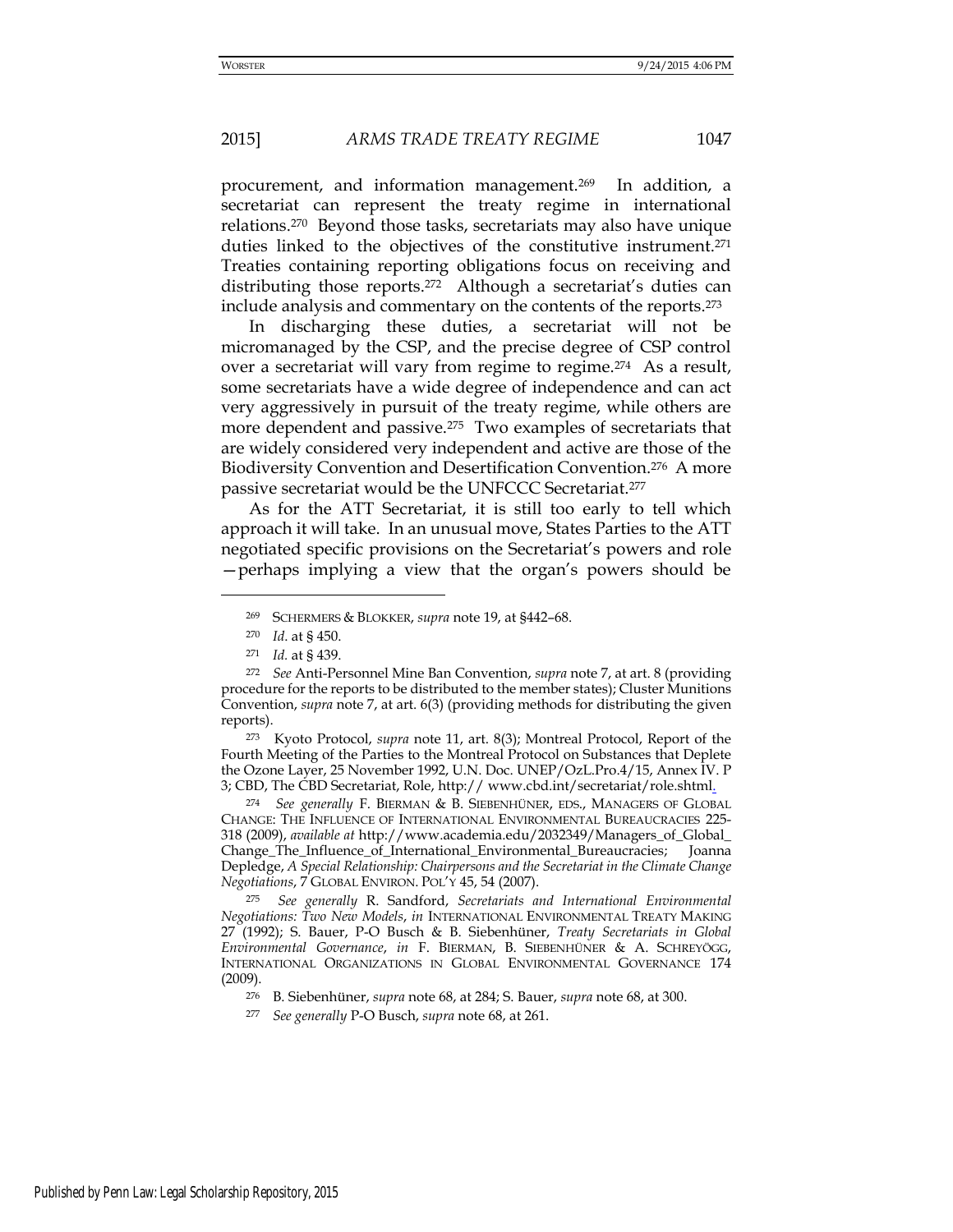carefully circumscribed.278 However, while the initial negotiations contemplated an "Implementation Support Unit" ("ISU"), the final draft changed the title of the organ to "Secretariat,"279 perhaps suggesting a more vigorous organ. Much will depend on the decisions of the CSP (for example, those regarding funding of a secretariat, hiring its head, interpreting the ATT, etc.), or perhaps lack of decisions, and the unfolding relationship between two organs. Because it will be the only organ of the regime that will continue to act in between sessions of the CSP, the ATT Secretariat's complex duties might entail a wide degree of discretion (e.g. coordinating reports on highly technical weapons, and matching offers and requests for assistance). For example, the organ may need to take a very active role out of necessity. In fact, as the Secretariat develops expertise on these matters, the CSP might even consult with the secretariat for guidance and leadership in the future.

The specific tasks assigned to a secretariat include (a) receiving and distributing reports as mandated by this treaty; (b) maintaining and make available to States Parties the list of national points of contact; (c) facilitating the matching of offers and requests for assistance for treaty implementation, as well as promoting international cooperation as requested; (d) facilitating the work of the Conference of States Parties, which included making arrangements and providing the necessary services for meetings under this treaty; and (e) performing other duties as decided by the Conferences of States Parties.<sup>280</sup>

The ATT demands that the Secretariat "shall" undertake all of these duties.281 This means that the organ has no discretion to refuse any of them. However, there may be some discretion to prioritize depending on its budget and financing structure. Furthermore, the Secretariat is accountable to the CSP. Although the ATT uses an

<sup>278</sup> *Compare* ATT, *supra* note 1, at art. 18 *with* Convention on Certain Conventional Weapons, *supra* note 7 (absence of terms); Cluster Munitions Convention, *supra* note 7 (transparency obligations only).

<sup>279</sup> *Compare* Chairman's Draft Paper (July 14, 2011), *available at* <http://reachingcriticalwill.org/images/documents/Disarmament-fora/att/> prepcom3/docs/ChairPaper-14July2011.pdf (referring to the ISU); UNGA, The arms trade treaty, Report of the Secretary-General, UN Doc. A/66/166 (July 20, 2011) (same) *with* ATT, *supra* note 1, at art. 18 (mentioning the Secretariat).

<sup>280</sup> ATT, *supra* note 1, at art. 18.

<sup>281</sup> *See id.*, *supra* note 7, art. 18(3) (describing that the Secretariat has the responsibilities of receiving, making available and distributing reports as mandated by the ATT).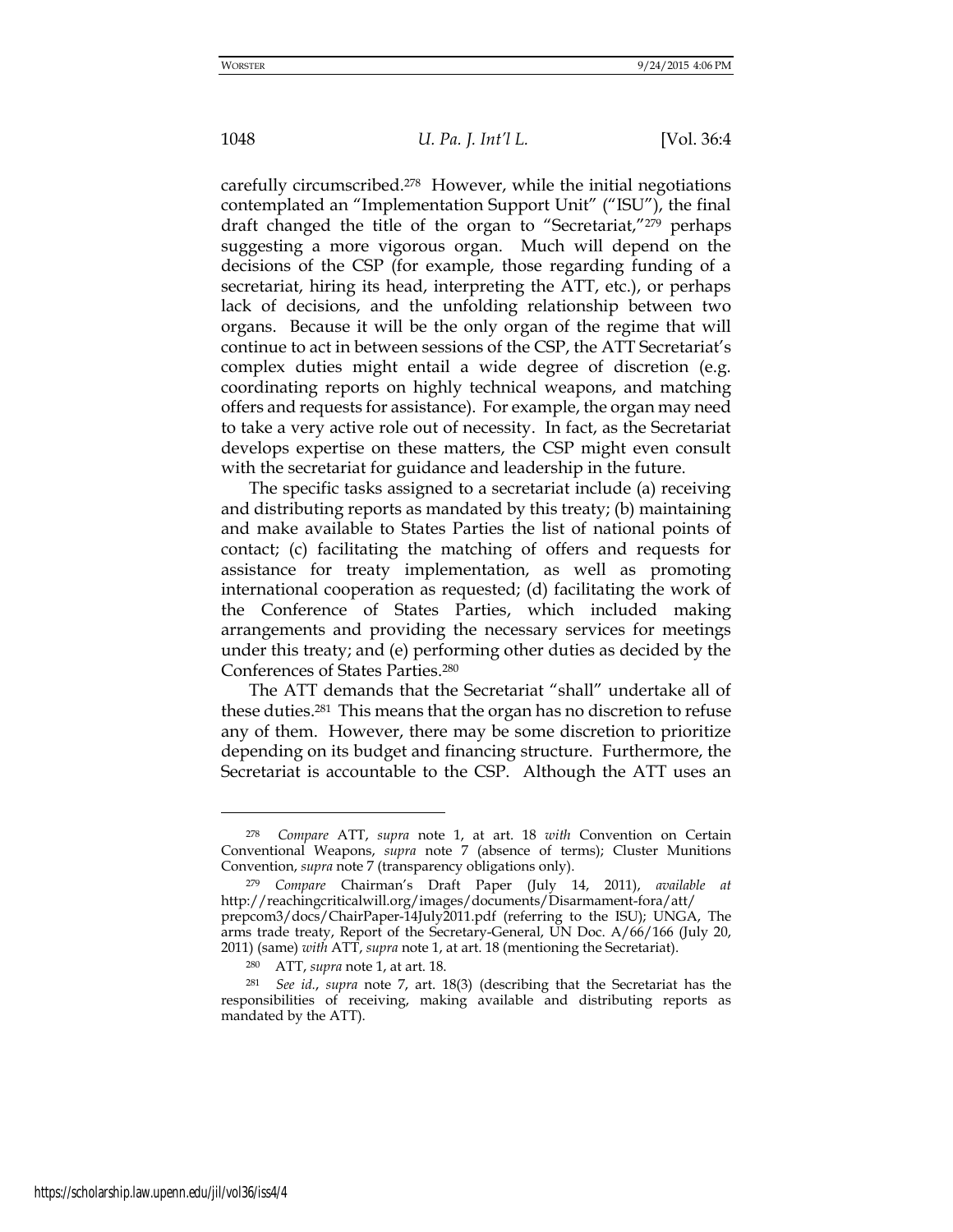unfortunately vague expression, "responsible to the CSP," to describe their relationship.<sup>282</sup>

Initially, in the ATT's negotiations, it was proposed that the Secretariat would have two additional tasks, (1) "[e]nsur[ing] the necessary coordination with the secretariats of relevant international and regional organizations and represent[ing] the Implementation Support Unit in meetings and activities of such organizations, as applicable;" and (2) "[c]onduct[ing] outreach to increase awareness of the Treaty regime and to promote the universality of the Treaty."283 Although the objective of universalization was retained and vested in the CSP, both of these duties were dropped from the final draft.284 This history does not mean the Secretariat is unable undertake these tasks. The Secretariat could be assigned such duties by the CSP under article 18(3)(e) ("other duties").285 However, the treaty does not mandate the Secretariat to do them, and the CSP has the authority to retain more control over them if they are assigned.

#### *7.2.1. Distributing documentation*

The Secretariat will receive required reports from the member states and distribute them among the membership.286 Having reporting obligations is typical of other similar conventions, although some delegate the administration to a body outside the treaty regime, such as the U.N. Secretary-General.287 The ATT

-

<sup>282</sup> *Id.*

<sup>283</sup> Chairman's Draft Paper (July 14, 2011), *available at*

http://reachingcriticalwill.org/images/documents/Disarmament-fora/att/ prepcom3/docs/ChairPaper-14July2011.pdf.

<sup>284</sup> *See id*. at 17(4)(b) (stating that the conference of States Parties have the responsibility of considering and adopting recommendations regarding the implementation of the treaty).

<sup>285</sup> ATT, *supra* note 1, at art. 18(3)(e)

<sup>286</sup> *See id*., at 18(3)(a) (describing that the Secretariat has the responsibilities of receiving, making available, and distributing reports as mandated by the ATT).

<sup>287</sup> *See, e.g.*, Anti-Personnel Mines Convention, *supra* note 7, art. 8 (relating to the role of the U.N. Secretary-General); Cluster Munitions Convention, *supra* note 7, art. 6(3) (addressing the role of the Secretary-General).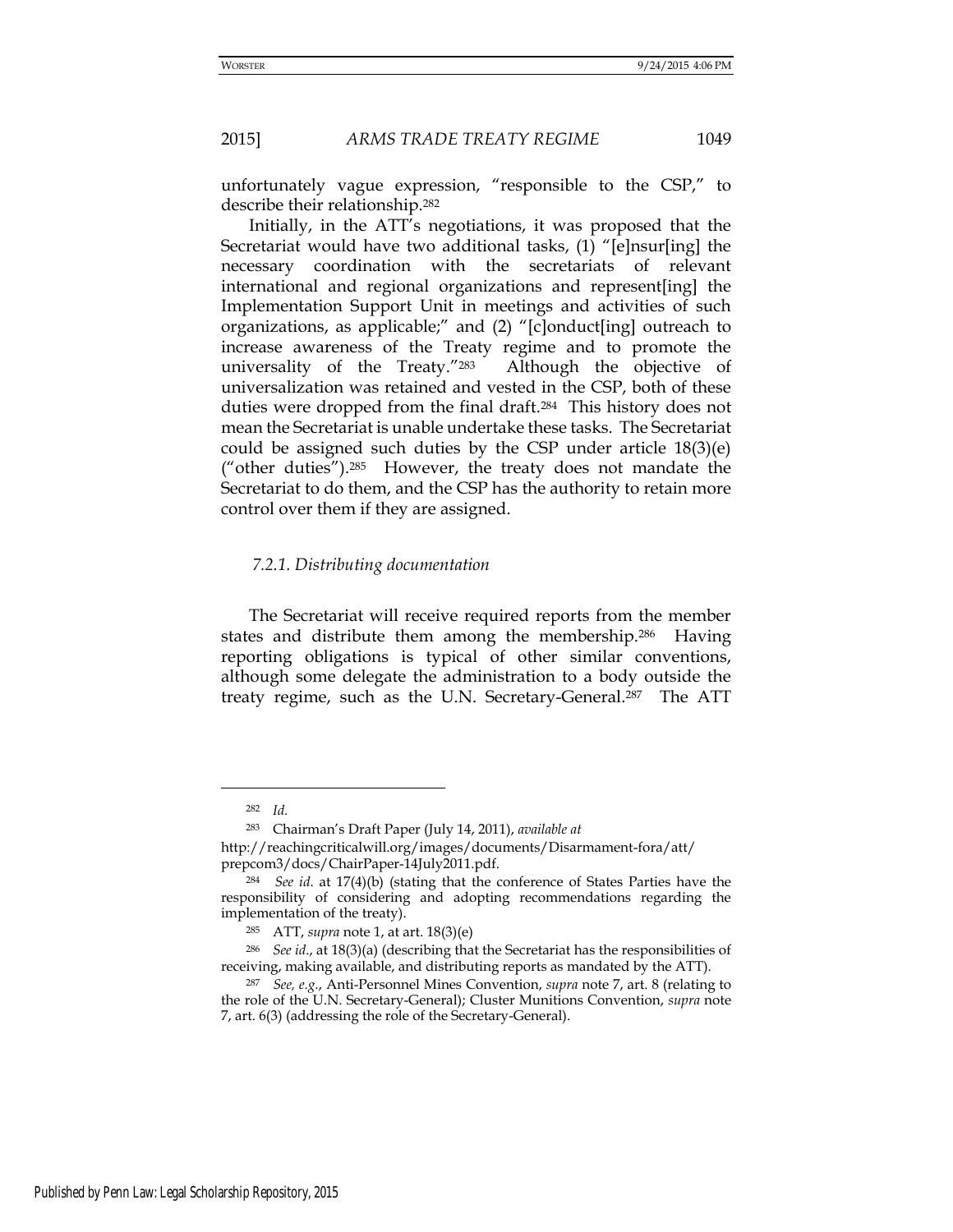mandates a variety of reporting obligations,<sup>288</sup> and in all cases the Secretariat is the point of contact for reporting.<sup>289</sup> The Secretariat also serves the same function for the optional reporting mechanisms.<sup>290</sup>

One issue that remains unclear in the ATT is whether the Secretariat can have any substantive role or take initiative in the reporting obligation. Other treaty regimes provide that a secretariat may request information, respond to inquiries for information (for example, on other states' compliance), digest and summarize the contents of reports, and identify or comment on notable aspects of the reports—especially noncompliance.291 One reasonable step would be to make reports publicly available.<sup>292</sup>

Many secretariats take the approach of promulgating reporting or compliance guidelines.293 State parties might take a variety of approaches to structuring their reports. This makes comparative compliance assessment difficult and potentially necessitates a standardized format. The Secretariat should be mindful of the preference of the States Parties to avoid duplicating work already undertaken by other treaty organs and organizations when discharging this task.294 By doing so, the Secretariat could promulgate reporting guidelines that are harmonized with (or integrated into) the many arms control agreements already in force

-

<sup>288</sup> *See, e.g.*, *supra* note 200, at 5(4), 13(1), 13(3). *See also* ATT, *supra* note 1, at art. 13(1) (discussing national measures), 13(2) (concerning measures addressing diversion).

<sup>289</sup> ATT, *supra* note 1, at art. 13(1)

<sup>290</sup> *See supra* note 200, at 11(6), 13(2) (encouraging reporting of transferred conversion arms to other states party to the convention).

<sup>291</sup> *See, e.g.*, Test-Ban Treaty, art. 2(D)(43) (relating to the role of the secretariat in the treaty regime); Fourth Meeting of the Parties to the Montreal Protocol on Substances that Deplete the Ozone Layer, Copenhagen, Den., Nov. 23-25, 1992, Report of the Fourth Meeting of the Parties to the Montreal Protocol on Substances that Deplete the Ozone Layer, Annex V, U.N. Doc. UNEP/OzL.Pro.4/15 (Nov. 25, 1992) (discussing the role of the secretariat in the treaty regime).

<sup>292</sup> *See, e.g.*, CITES, *supra* note 10 at art. XII(2)(f) (finding that the Secretariat will have the function to publish and distribute editions of appendices and any information to help identification of species in those appendices within the treaty regime).

<sup>293</sup> *See, e.g.*, Ramsar Convention Secretariat 2007, Ramsar Handbooks for the Wise Use of Wetlands, *available at* http://www.ramsar.org (providing guidelines).

<sup>294</sup> *See, e.g.*, *supra* note 50 (addressing the response of Bosnia and

Herzegovina); *id.* (discussing the response of Costa Rica); *id.* (discussing the U.K.'s response to work duplication of other treaty organs).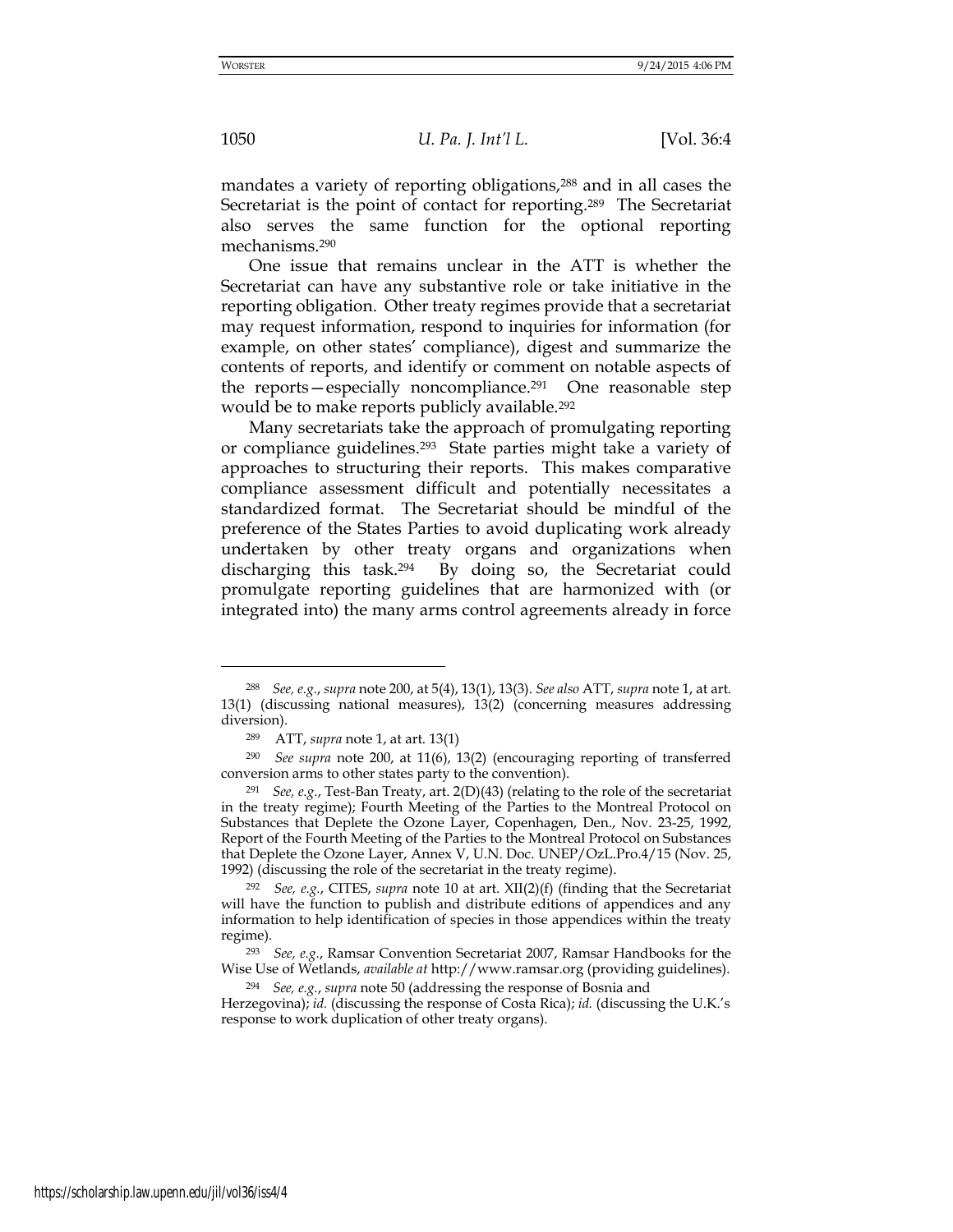-

# 2015] *ARMS TRADE TREATY REGIME* 1051

that also require reporting.295 It was already mentioned above that the ATT reporting requirements are structured similarly to the UNROCA lists and the obligation under ATT article 5(3) to use the weapon descriptions used in the UNROCA classification system.<sup>296</sup> For this reason, it is likely that the CSP could require reports to be structured similarly, if not harmonized and combined outright. Several States Parties have asked the UNODA how to combine their reporting obligations under the UNROCA and ATT, and the UNODA is currently studying the issue.<sup>297</sup> The task of creating harmonized reporting templates could very well be assigned to the Secretariat, as will be discussed in more detail below.

<sup>296</sup> However, it is important to observe that the reporting obligations under the ATT and U.N. ROCA are not identical. For example, reporting on small arms is required under the ATT but is only "voluntary" under the U. N. ROCA.

<sup>297</sup> *See supra* note 64 (concerning the reporting obligations of states).

<sup>295</sup> *See, e.g.*, G.A. Res. 46/36L, U.N. Doc. A/RES/46/36L (Dec. 6, 1991), *available at* http://www.un.org/Depts/ddar/Register/4636.html (creating UNROCA and requesting all U.N. member states to provide information on their imports and exports of weapons). Other arms control reporting regimes include: Wassenaar Arrangement on Export Controls for Conventional Arms and Dual-Use Goods and Technologies, Munitions List Categories ML1 & ML2 (July 2014), *available at* [http://www.wassenaar.org/guidelines/docs/5%20-%20Initial%](http://www.wassenaar.org/guidelines/docs/5%20-%20Initial%25) 20Elements.pdf; European Union annual report on arms exports, L335 OJ EU 99- 103 (Dec. 13, 2008); OAS Treaty No. A-64; ECOWAS Convention on Small Arms and Light Weapons, their Ammunition and Other Related Materials (June 14, 2006), *available at* [http://www.ecosap.ecowas.int/en/ecosap/strategic\\_docs/](http://www.ecosap.ecowas.int/en/ecosap/strategic_docs/) convention/convention\_small\_arms.pdf; Council Common Position 2008/944/CFSP (Dec. 8, 2008); G.A. Res. 62/26 (Dec. 5, 2007) (establishing the U.N. Exchange of National Legislation on Transfer of Arms, Military Equipment and Dual-use Goods and Technology); G.A. Res. 60/69 (Dec. 8, 2005); G.A. Res. 59/66, U.N. Doc. A/RES/59/66 (Dec. 3, 2004*), available at* <http://www.worldlii.org/int/> other/UNGARsn/2003/95.pdf; S.C. Res. 1540, U.N. Doc. S/RES/1540 (Apr. 28, 2004), *available at* <http://www.treasury.gov/resource-center/sanctions/> Documents/1540.pdf (obliging states to adopt measures to prohibit certain nonstate actors from acquiring nuclear, chemical or biological weapons, and report on measures to the "1540 Committee," which is a subsidiary body of the U.N. Security Council); S.C. Res. 1518,, U.N. Doc. S/RES/1518 (2003), *available at* http://www. customs.gov.sg/NR/rdonlyres/876D72D9-7B10-4881-9189-CC5E76B07CAC/ 21885/UNSCResolution15182003.pdf; G.A. Res. 58/42 (Dec. 8, 2003; G.A.Res. 57/66, ¶ U.N. Doc. A/RES/57/66 (Nov. 22, 2002), *available at*  http://www.worldlii.org/int/other/UNGARsn/2002/144.pdf (establishing the U.N. Exchange of National Legislation on Transfer of Arms, Military Equipment and Dual-use Goods and Technology); U.N. Programme of Action to Prevent, Combat and Eradicate the Illicit Trade in Small Arms and Light Weapons in All Its Aspects, U.N. Doc. A/CONF. 192/15 (July 20, 2001; OSCE, *Document on Small Arms and Light Weapons*, para. 1, § I (Nov. 24, 2000) Inter-American Convention on Transparency in Conventional Weapons Acquisitions (June 7, 1999).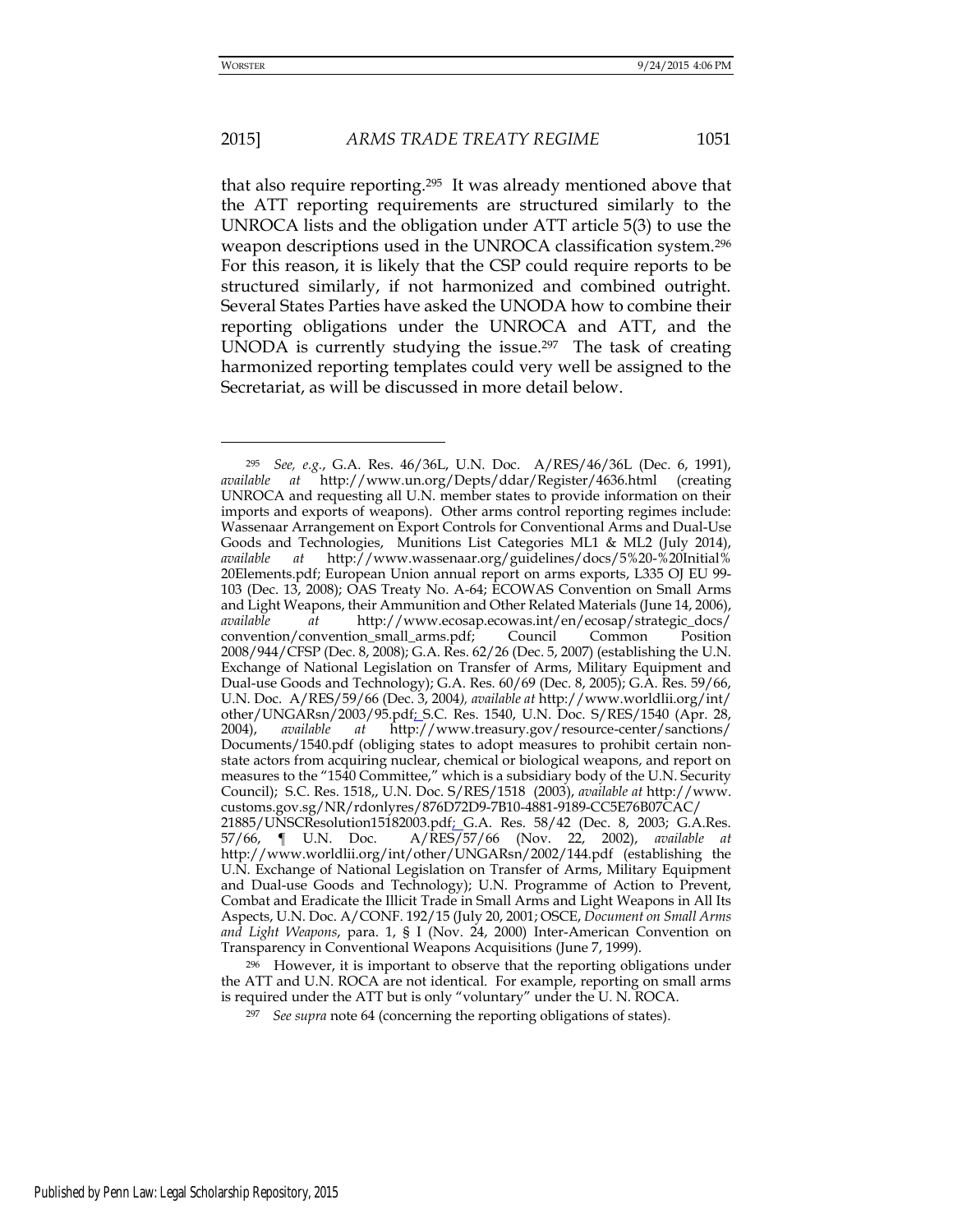# 1052 *U. Pa. J. Int'l L.* [Vol. 36:4

In some treaty regimes, States Parties have even requested the assistance of the treaty regime secretariat when drafting their report, going so far as to delegate the entire preparation of the report.<sup>298</sup> Some secretariats go beyond reporting guidelines and produce advice on correct implementation of the treaty. For example, some produce compliance handbooks<sup>299</sup> or operational manuals.<sup>300</sup> One issue that remains unclear in these cases is whether the treaty organ would bear some measure of shared responsibility if the reporting obligation did not comply with the ATT. The ATT merely says that the "Secretariat shall be responsible to States Parties," and from the context implies that the responsibility must be used in the sense of accountability.<sup>301</sup>

## *7.2.2. Coordinating cooperation*

The Secretariat plays an important role in matching offers and requests from states for assistance in implementing the ATT. The Secretariat, for example, will develop lists of designated national points of contact for exchange of information,302 and will, most likely use those lists to find implementation partners.<sup>303</sup> A few questions arise in this context—namely whether the Secretariat must discharge this duty in confidence (especially vis-à-vis nonparty

<sup>298</sup> *See, e.g.*, United Nations, Convention to Combat the Desertification in Those Countries Experiencing Serious Drought And/Or Desertification, Particularly in Africa, Intergovernmental Negotiation Committee, declaration of June 17, 1994, A/ AC. 241/15/Rev.7, 33 I.L.M. 1328 (1994) (addressing issues for developing states); CITES, *supra* note 10, art. XII (2)(d), (g) (permitting the secretariat to ask for further information and report to the CSP if there is failure to comply with a request).

<sup>299</sup> *See, e.g.*, Ramsar Convention Secretariat 2007, RAMSAR HANDBOOKS FOR THE WISE USE OF WETLANDS (4th ed. 2010), *available at* http://www.ramsar.org (handbook).

<sup>300</sup> *See* Test-Ban Treaty, art. 2(D) (44) (detailing development of an operation manual to guide the operation of the verification regime), *available at*  http://www.ctbto.org/fileadmin/content/treaty/treaty\_text.pdf.

<sup>301</sup> *See supra* note 200, at 18(3) (listing the general responsibilities of the secretariat).

<sup>302</sup> *See supra* note 200, at 5(6), 18(3)(b) (empowering the creation of national points of contact to exchange information).

<sup>303</sup> *See supra* note 200, at 18(3)(c) (stating that the Secretariat should match offers of assistance with requests for assistance, and promote international cooperation as needed).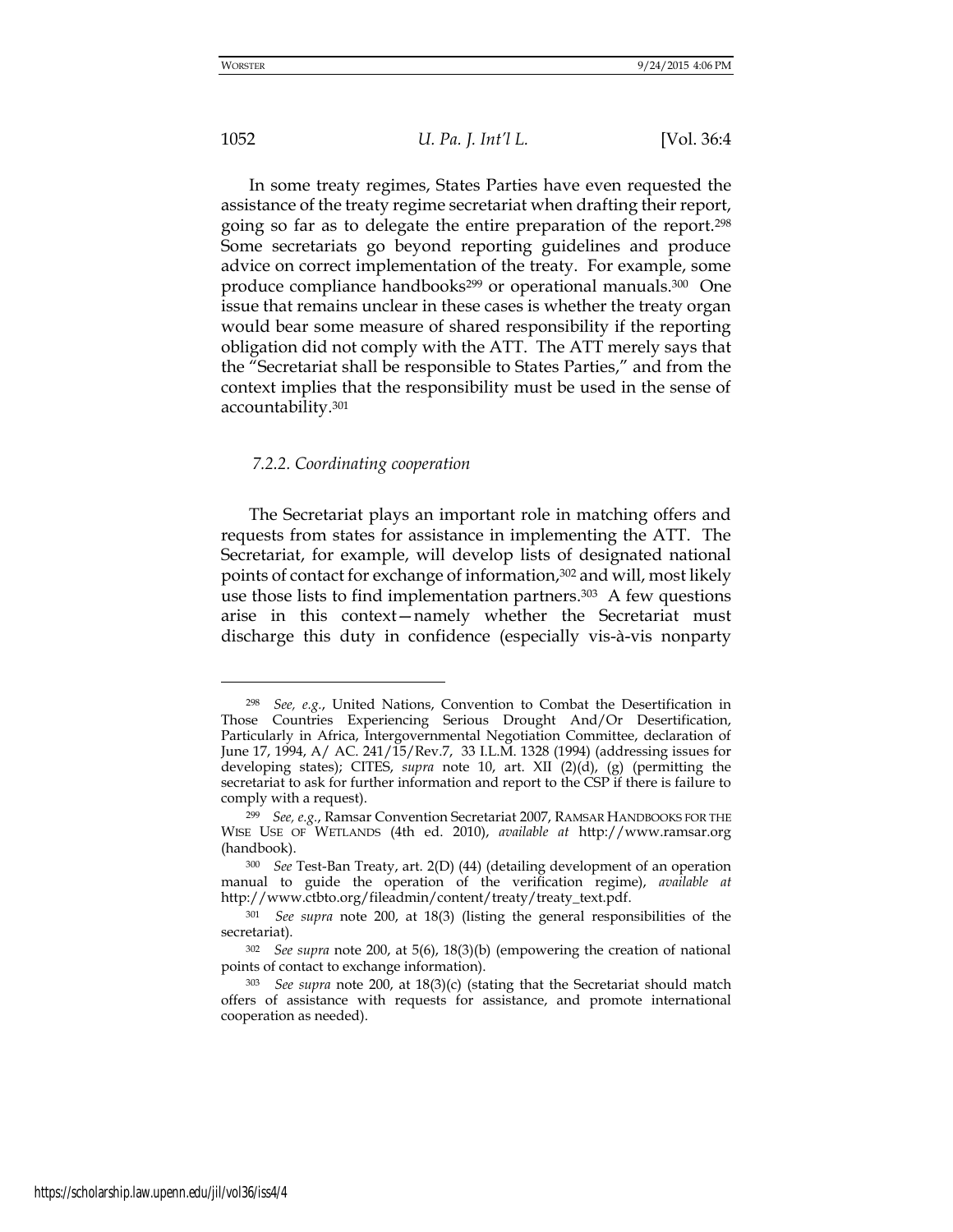observers)304 and the degree to which the Secretariat can take an active role in promoting assistance and cooperation. The ATT only provides that the Secretariat must "facilitate" assistance in implementation and cooperation.<sup>305</sup>

To compare, other secretariats have developed extensive capacity by building projects to promote implementation, even where this task is not in its constitutive instrument.<sup>306</sup> Activities could include engaging in direct advice to States Parties, developing training programs or consultation processes.307 But, as with many of the other considerations in the section, financing for these activities will be crucial to their operation.<sup>308</sup>

One alternative to active implementation assistance from a Secretariat would be for states to look to other actors for assistance in ATT implementation. For example, the UNODA is already providing assistance, on request, to states for implementation.309 In addition to developing programs for raising awareness and developing implementation legislation, UNODA has developed an "ATT Implementation Toolkit" to provide guidance on treaty implementation.310 This toolkit was introduced at the Berlin preparatory consultation for CSP1; similar programs are already underway at the UNODA centers in Lima, Lomé, and Kathmandu.311 With donor funding, the UNODA has also developed the U.N. Trust Facility Supporting Conventional Arms Regulation ("UNSCAR") for awarding funding on a competitive basis to ATT implementation projects by a variety of civil society

<sup>310</sup> *See generally* UNODA, Gamba, *Looking ahead*, *supra* note 62 at 5; UNODA, Kane, *Presentation*, *supra* note 64 at 4.

<sup>304</sup> *See, e.g.*, Montreal Protocol, art. 12(d)(f) (specifying the role of notifying non-party observers).

<sup>305</sup> *See supra* note 200, at 18(3)(c).

<sup>306</sup> *See generally* B. Siebenhüner, *Administrator of Global Biodiversity: The Secretariat of the Convention on Biological Diversity*, 7 BIODIV. & CONSERV. 259, 266 (2007).

<sup>307</sup> *Id.* at 269. *See also* Desertification Convention, *supra* note 11, Annex I, art. 18(4), Annex II, art. 8(3) and Annex III, art. 7(2) (describing the Secretariat's abilities to engage various consultative processes); Chemical Weapons Convention, supra note 17, art. VIII(D)(37), (38), (39), (42), (45) (describing the mechanisms by which the Secretariat can assist in accomplishing group tasks).

<sup>308</sup> *See generally* Siebenhüner, *supra* note 223 at 265-6.

<sup>309</sup> UNODA, Gamba, *Looking ahead*, *supra* note 62 at 5.

<sup>311</sup> UNODA, Gamba, *Looking ahead*, *supra* note 62 at 5.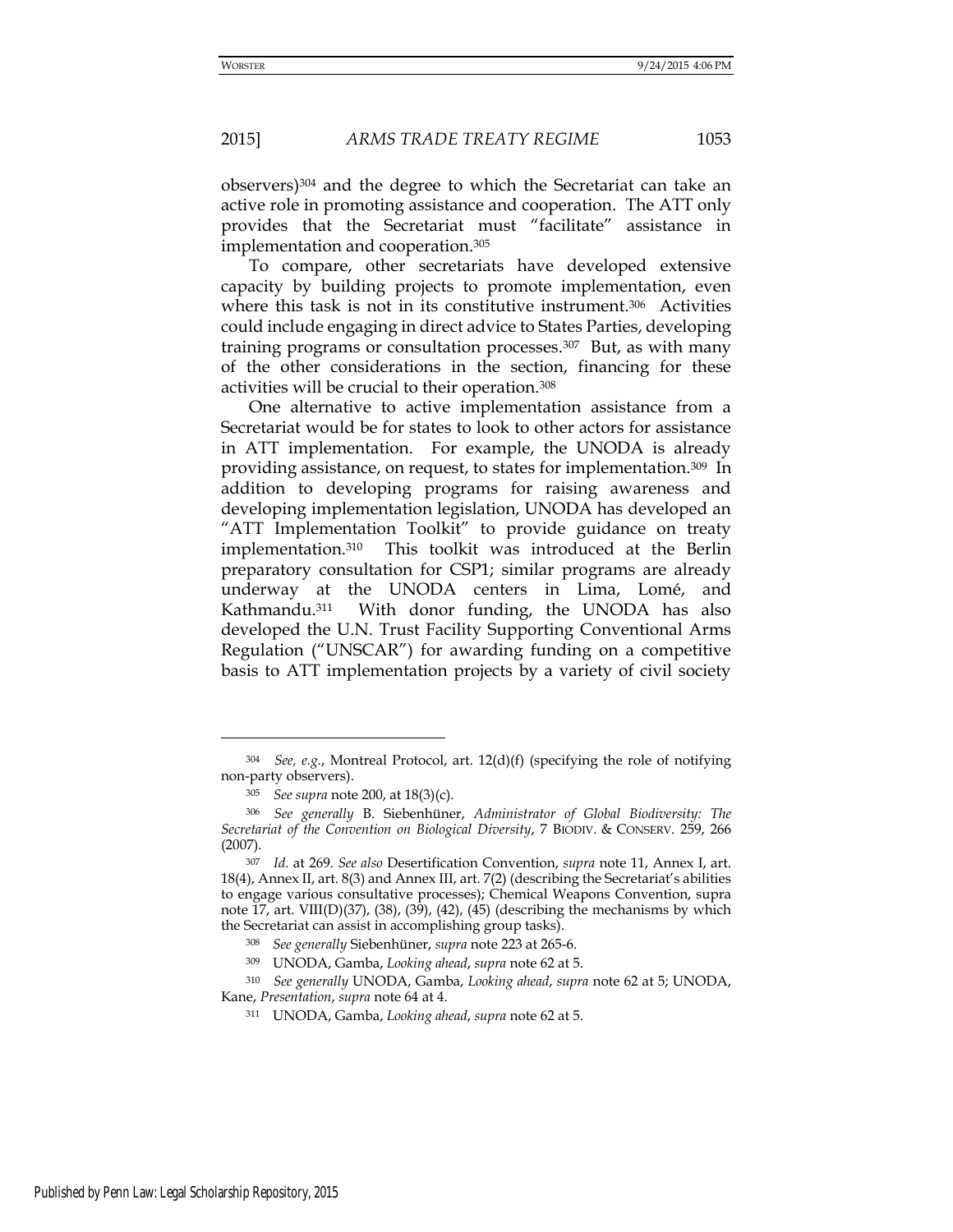1054 *U. Pa. J. Int'l L.* [Vol. 36:4

organizations.312 The European Union, in partnership with the UNODA, has created an EU ATT assistance package.313 The UNODA office in Lima has already developed an ATT implementation-training manual and has completed its first training session for experts and officials in the region.<sup>314</sup>

## *7.2.3. Supporting the CSP*

As stated by the ATT, the final task of the Secretariat is to support the CSP. Among other duties, the Secretariat should specifically "(d) [f]acilitate the work of the Conference of States Parties, including making arrangements and providing the necessary services for meetings under this Treaty"; and "(e) [p]erform other duties as decided by the Conferences of States Parties."<sup>315</sup>

Some duties in this category such as administrative, secretarial, and logistical services are very typical of a secretariat.316 Other duties such as circulating amendment proposals and convening future meetings of the CSP can be inferred. While neither of these duties is explicit in the ATT, both can be safely understood as assigned to the Secretariat. One source of amendment proposals are States Parties.317 Amendment proposals made by States Parties must be communicated to the Secretariat and, in turn, the Secretariat is charged with circulating other communications.<sup>318</sup> While other treaties have made this task explicit, the ATT may implicitly make the Secretariat the conduit for all communication related to treaty

<sup>312</sup> *See id.* (UNSCAR also provides funding for POA implementation projects, as well as projects addressing the interaction of the ATT and POA).

<sup>313</sup> *See generally* UNODA, Gamba, *Looking ahead*, *supra* note 62 at 5; UNODA, Kane, *Presentation*, *supra* note 64 at 4.

<sup>314</sup> *See generally id.*; UNODA, Kane, *Presentation*, *supra* note 64 at 4. .

<sup>315</sup> ATT, *supra* note 1, at art. 18(3)(d).

<sup>316</sup> *See, e.g.*, Chemical Weapons Convention, *supra* note 17, art. VIII(D)(37), (38), (39), (42), (45) (stating the various responsibilities of the Secretariat); Test-Ban Treaty, *supra* note 17, art. II(D)(45) (describing the responsibilities of the Secretariat); Anti-Personnel Mines Convention, *supra* note 7, art. 8 (stating the responsibilities that the Secretariat has under the convention).

<sup>317</sup> ATT, *supra* note 1, at art. 20(1).

<sup>318</sup> *See id*. at art. 20(2) (stating the Secretariat's duty to circulate amendments and proposals that he or she receives).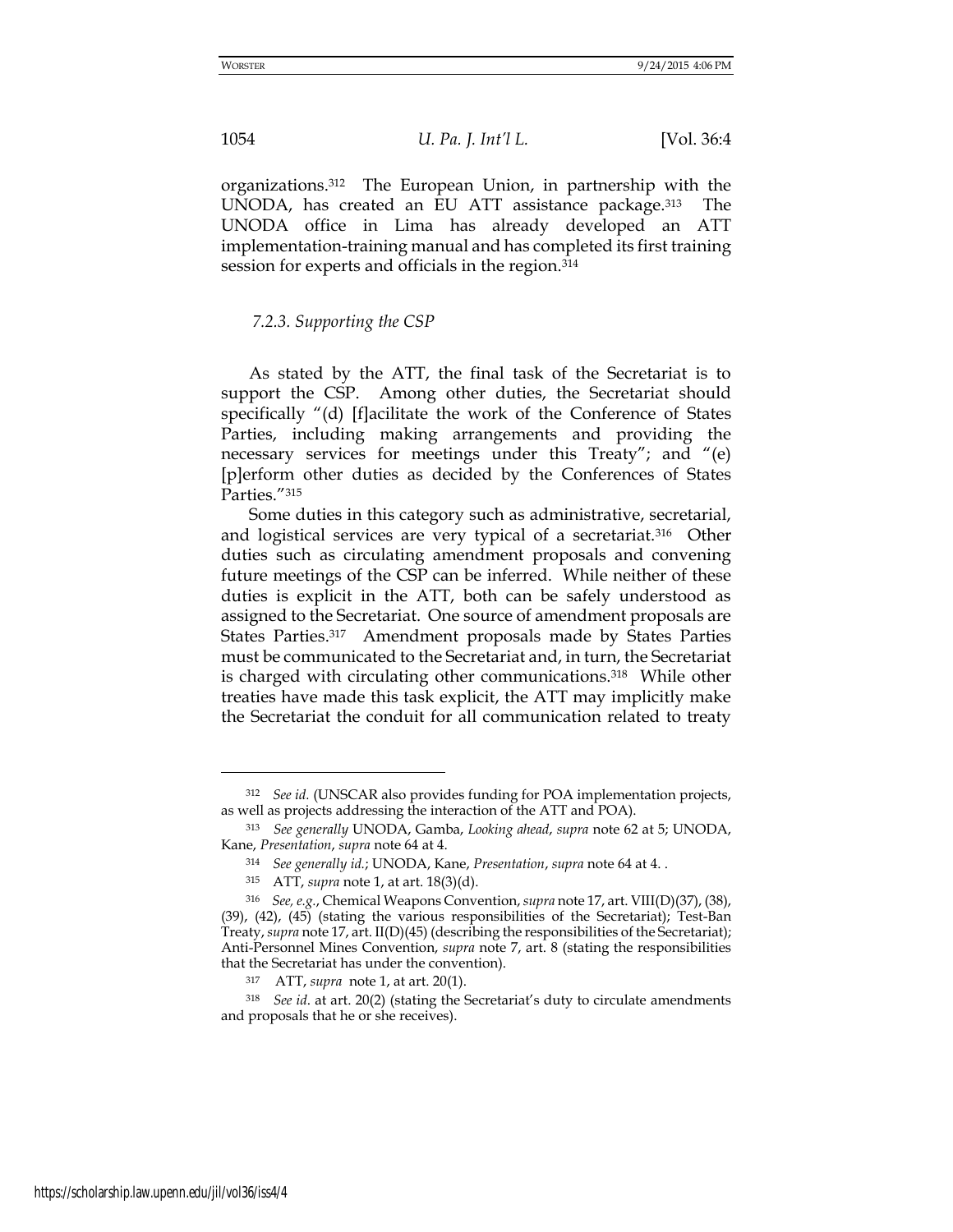matters.319 In addition, while the first meeting of the CSP must be convened by the provisional Secretariat,<sup>320</sup> the permanent Secretariat will convene future meetings of the CSP, as directed, by the CSP although the power to do so is not specifically granted to the Secretariat. Furthermore, some tasks such as accounting could also be understood as implied, even though other treaty regimes make those tasks explicit.<sup>321</sup> It will then be interesting to determine how much discretion the Secretariat has, for example, in inviting observers or members of civil society to future meetings of the CSP when the Secretariat's exercise's the power to convene meetings falls under the direction of the CSP itself.<sup>322</sup>

Presumably, the Secretariat will have some role in providing similar support if the CSP creates any subsidiary organs, but there is no reason to think that the specific tasks need to be identical to those rendered to the CSP. For example, some secretariats have a special role in dealing with the reports of subsidiary organs composed of experts.323 For subsidiary organs drawing on a separate budget, a related concern would be the secretariats costs for those particular tasks.<sup>324</sup>

Looking at the catchall provision of (e), we can wonder what unwritten tasks the CSP might assign. Catchall provisions of this nature are quite common in other treaties that establish secretariats.325 Some tasks that may be relevant in the context of the ATT include administering lists of experts on substantive matters

<sup>319</sup> *See* Test-Ban Treaty, *supra* note 17, art. II(D)(43) (stating that the Secretariat is directly responsible for conveying proposals that she receives).

<sup>320</sup> *See* ATT, *supra* note 1, art. 17(1) (establishing the Secretariat's ability to convene meetings).

<sup>321</sup> *See, e.g.*, Test-Ban Treaty, *supra* note 17, art. II(D)(47) (establishing that the Secretariat is directly responsible for accounting requirements).

<sup>322</sup> *See* Montreal Protocol, *supra* note 11, art. 12(e)-(f) (discussing the extent of the Secretariat's responsibilities regarding future meetings).

<sup>323</sup> *See, e.g.*, Kyoto Protocol, *supra* note 11, art. 8(3) (tasking the Secretariat with the responsibility of circulating reports from expert review teams); Chemical Weapons Convention, *supra* note 17, art. VIII(D)(37), (38), (39), (42), (45) (requiring the Secretariat to assist the various councils in performing the tasks assigned to them).

<sup>324</sup> *See, e.g.*, Cartagena Protocol on Biosafety to the Convention on Biological Diversity, Jan. 29, 2000, 2226 UNTS 257, art. 31(3) (declaring that costs incurred by the Secretariat shall be covered in a manner that is determined by the parties at the first meeting).

<sup>325</sup> *See, e.g.* Chemical Weapons Convention, *supra* note 17 art. VIII(D)(37) (broadly stating that the Secretariat is responsible for all tasks assigned to it by the convention).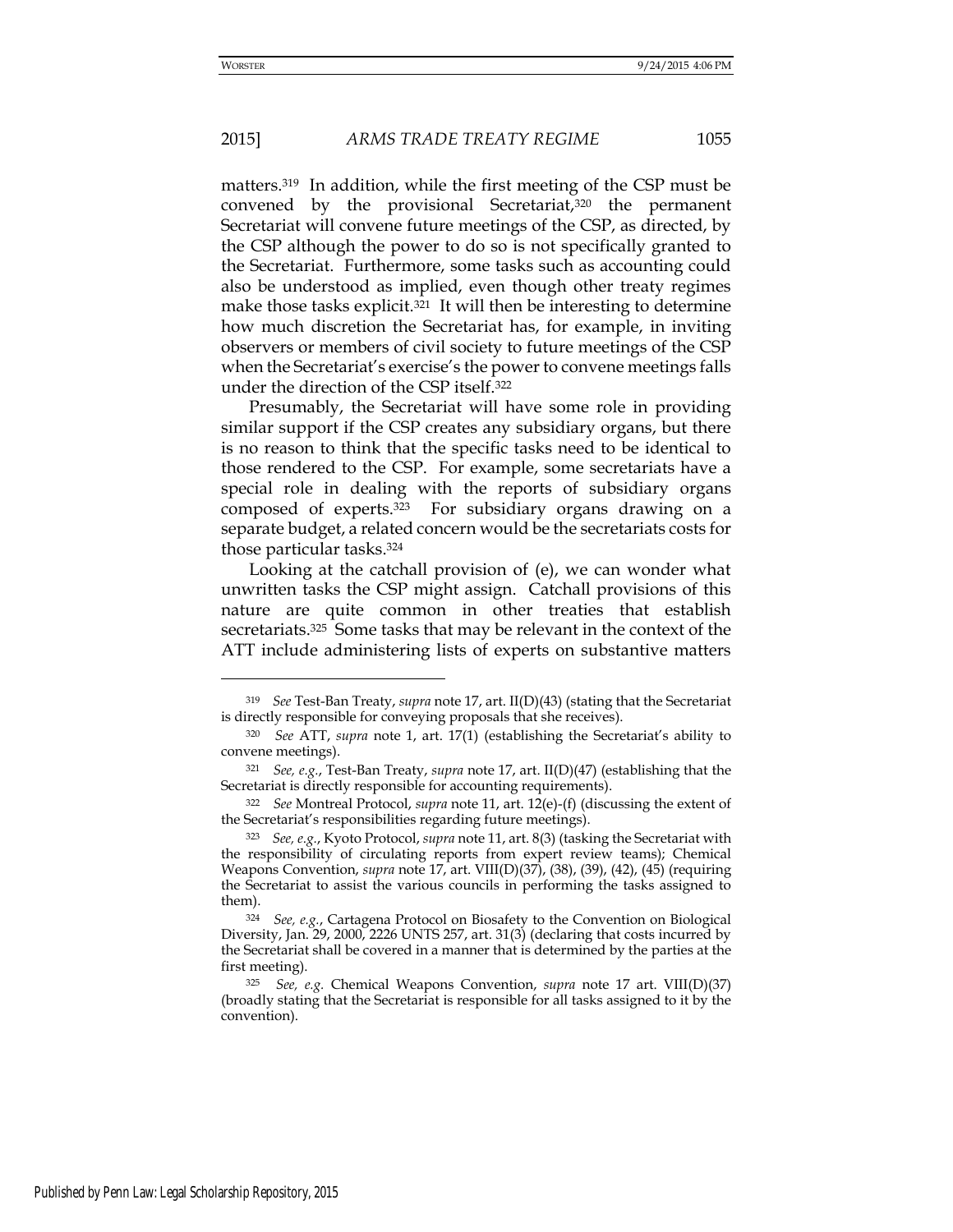-

1056 *U. Pa. J. Int'l L.* [Vol. 36:4

such as weaponry technology and on procedural matters such as weapons inspection, 326 or maintaining weaponry databases. 327

There are a number of tasks that could arguably fall under (d) or (e). Among others, they include conducting research on topical issues (e.g. emerging technologies),<sup>328</sup> preparing the agenda or executive summaries of documents,<sup>329</sup> preparing of the draft budget,330 advising on procedural matters,331 drafting an annual report on operation of the treaty,<sup>332</sup> or even advising on compliance issues in reports.333 Although it is unusual, some secretariats have even been requested to conduct studies and advise the CSP on substantive matters<sup>334</sup> or even draft proposals for adoption.<sup>335</sup>. Even

<sup>326</sup> *See* Anti-Personnel Mines Convention, *supra* note 7, art. 8(9) (requiring the Secretariat to compile and distribute a list of qualified experts).

<sup>327</sup> *See* Test-Ban Treaty, *supra* note 17, art. II(D) (42) (tasking the Secretariat with the responsibility to assist the States Parties in fulfilling their responsibilities).

<sup>328</sup> *See, e.g.*, UNFCCC, *supra* note 17, art. 8(2)(b) (requiring the secretariat to compile and transmit reports); Desertification Convention, *supra* note 11, art.  $23(2)(c)$  (requiring the secretariat to specifically help affected developing country parties in compiling and communicating information required under the convention).

<sup>329</sup> *See, e.g.*, Chemical Weapons Convention, *supra* note 17, art. VIII(D)(37), (38), (39), (42), (45) (making the Director-General responsible for the organization and functioning of the advisory board); Test-Ban Treaty, *supra* note 17, art. II(D) (45)(detailing the Secretariat's duties regarding verification of compliance).

<sup>330</sup> *See* Chemical Weapons Convention, *supra* note 17, art. VIII(D)(37), (38), (39), (42), (45) (requiring the Secretariat to prepare and submit a draft of the budget); Test-Ban Treaty, *supra* note 17, art. II(D) (45) (requiring the Secretariat to prepare and submit a draft budget).

<sup>331</sup> *See, e.g.*, Chemical Weapons Convention, *supra* note 17, art. VIII(D)(37), (38), (39), (42), (45) (requiring the Secretariat is responsible for assisting the conference and the Executive Council); Test-Ban Treaty, *supra* note 17, art. II(D) (45)(requiring the Secretariat to provide administrative and technical support to the conference and its organs).

<sup>332</sup> *See* Test-Ban Treaty, *supra* note 17, art. II(D) (45) (requiring the Secretariat to prepare and submit to the Executive Council the draft report of the organization as well as any other reports required by the Treaty).

<sup>333</sup> *See, e.g.*, Kyoto Protocol, *supra* note 11, art. 8(3) (requiring that the Secretariat assist in meeting the requirements of the reports set forth by the Treaty); Montreal Protocol, *Report of the Fourth Meeting of the Parties to the Montreal Protocol on Substances that Deplete the Ozone Layer* (Nov. 25, 1992), U.N. Doc. UNEP/OzL.Pro.4/15, ann. IV. at 3 (stating the compliance requirements that the Secretariat is to provide assistance to the parties required to adhere).

<sup>334</sup> *See* CITES, *supra* note 10, art. VIII(4)(b), (c) (advising on the action to be taken when a live controlled species is discovered) and art.  $XII(2)(c)$ , (h) (undertaking technical studies and advising on decisions).

<sup>335</sup> *See* Volker Röben, *Institutional Developments under Modern International Environmental Agreements*, 4 MAX PLANCK YB U.N. LAW 363, 423–24 (2000) (arguing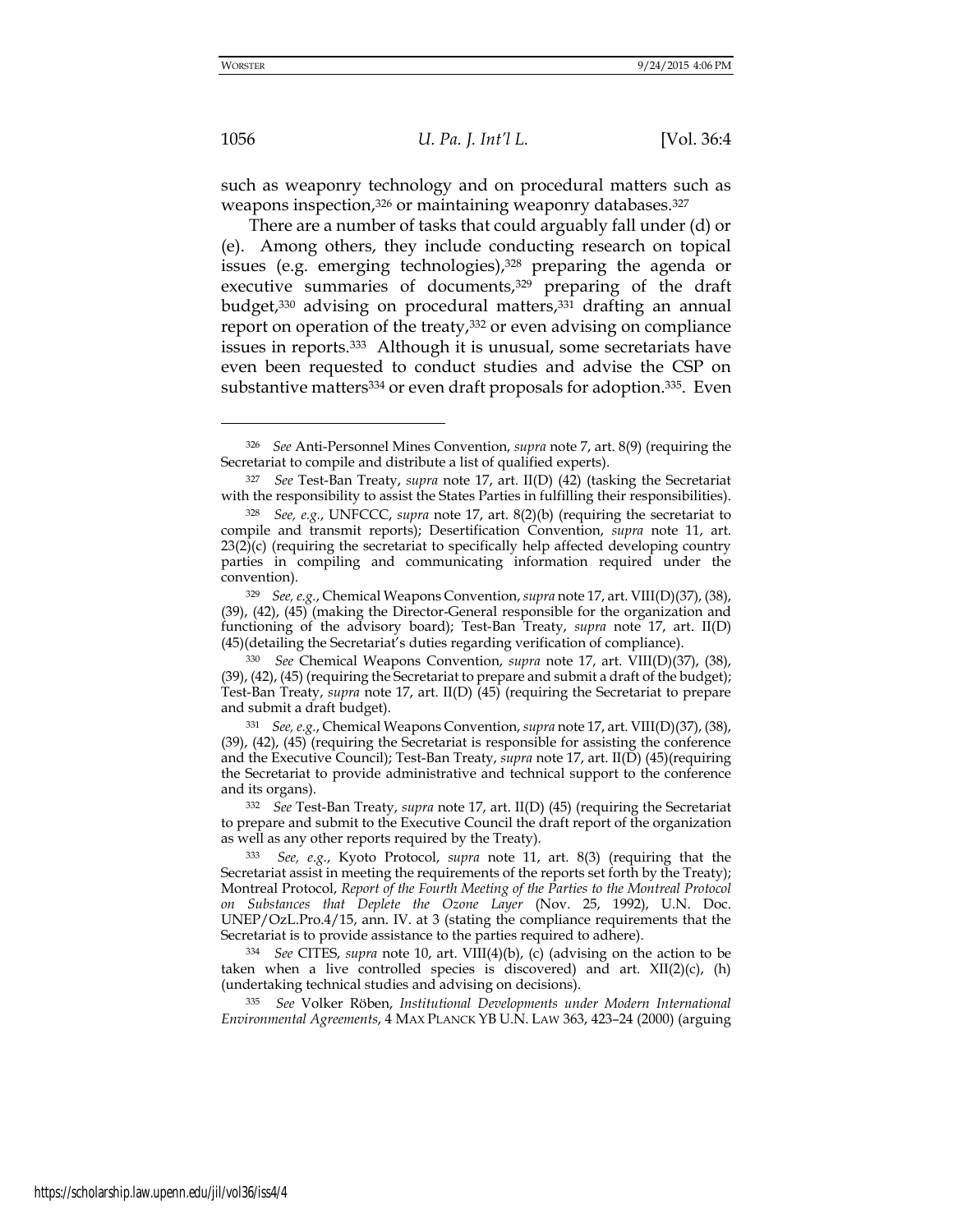procedural tasks such as drafting agendas may have effects on the substantive work of the CSP.<sup>336</sup> Thus, they turn on the larger question of how active the Secretariat will be. In this comparative study, the secretariats of proper international organizations tended to take a more active role than those of treaty regimes.<sup>337</sup>

Unlike the CSP, the Secretariat does not have the explicit task of interpreting the ATT; however, depending on the nature of the tasks assigned to it and the degree of discretion awarded, the Secretariat may need to interpret the treaty itself. It could be that the Secretariat (presumably its legal counsel) is asked to render legal advice on the application of the treaty to the CSP,<sup>338</sup> but the active interpretation could be inherent in many of the Secretariat's tasks.339 This inherent interpretation is the norm for other secretariats of the treaty regimes.<sup>340</sup>

Lastly, unlike the CSP, the Secretariat has not been expressly granted the authority to create subsidiary bodies. It is certainly possible for a secretariat to have this power granted by the constitutive instrument, though that is more common for secretariats of true international organizations,<sup>341</sup> organs that under general principles of international institutional law are usually

-

that the Secretariat will be able to pre-structure the issues that are addressed at the meetings).

<sup>336</sup> *Id*. at 424 (describing the influence that the Secretariat has due to its responsibility in setting the agenda and organizing the meetings)*.*

<sup>337</sup> *See* Test-Ban Treaty, art. II(D) (45) (describing the Secretariats role in the meetings); Chemical Weapons Convention, art. VIII(D)(37), (38), (39), (42), (45) (describing the Secretariats role and responsibilities).

<sup>338</sup> *See* Röben, *supra* note 336 at 431, n. 212 (noting that the CITES secretariat once rendered an opinion that a CSP decision was incompatible with the treaty).

<sup>339</sup> *See, e.g.*, ATT, art. 18(3)(c) ("[f]acilitate the matching of offers of and requests for assistance for Treaty implementation . . .").

<sup>340</sup> For example, the Biodiversity Convention Secretariat has supported the implementation of the convention by compiling and synthesizing national reports, *see* CBD Secretariat, *Role*, http://www.cbd.int/secretariat/role.shtml, which is a more-involved process than the less-filtered process forwarding of reports to the Expert Review Teams conducted by the Kyoto Protocol, *see* art. 8(3) (discussing the review process, stating the Secretariat's responsibilities of circulation, and listing questions of implementation), and Desertification Convention, *see* art. 26(6) (laying out the Secretariat's role in communicating information to the Conference of the Parties and any subsidiary bodies).

<sup>341</sup> *See, e.g.*, Test-Ban Treaty, art. II(D)(45) (listing the functions of the Secretariat with respect to administrative matters); *id.* at art . II(D)(51) (noting the power of the Director-General as head of the secretariat to establish "temporary working groups of scientific experts to provide recommendations on specific issues").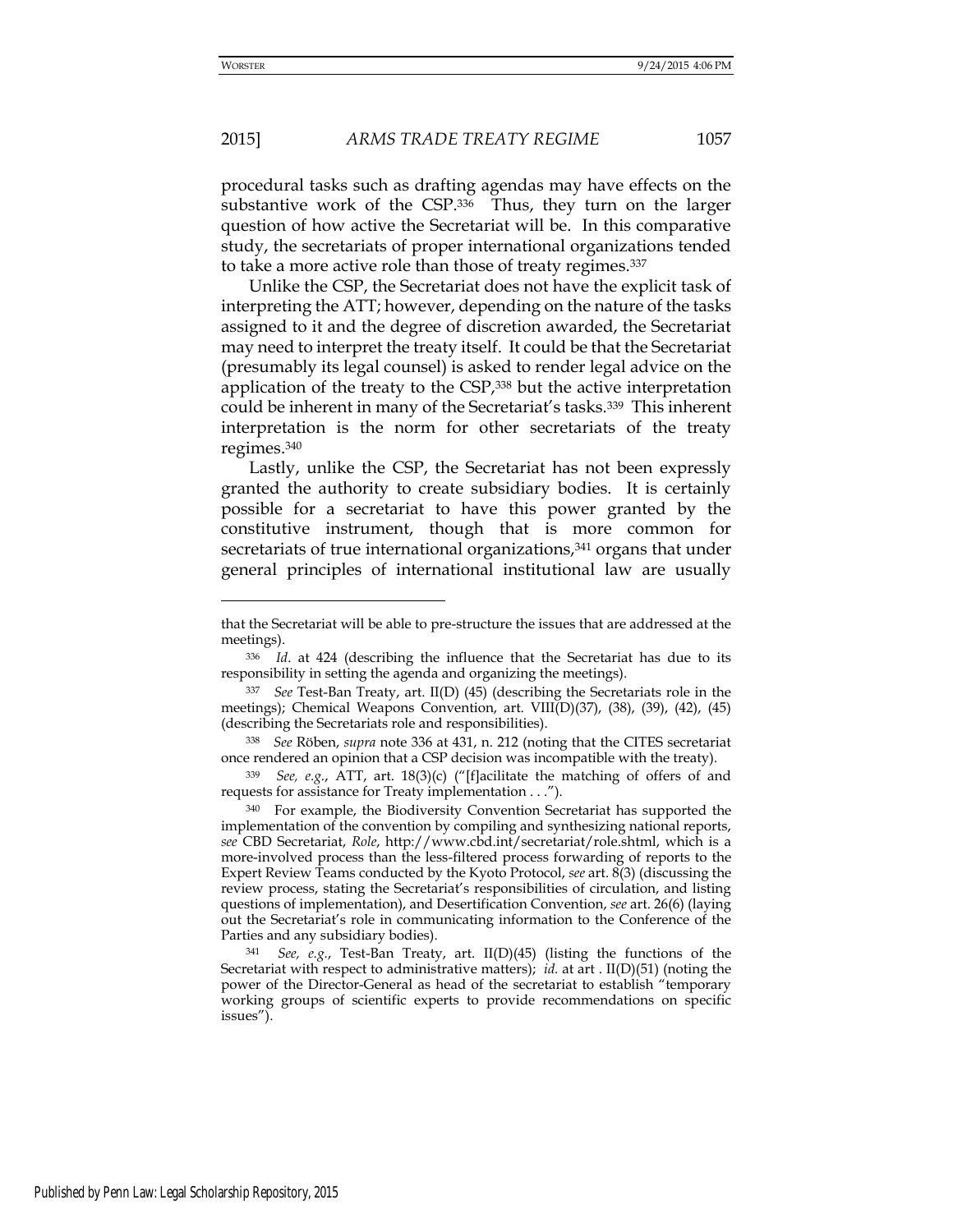regarded to have the inherent power to create subsidiaries. This power might be granted to it by the CSP or the CSP might exercise the power on behalf of the Secretariat.

## *7.2.4. Compliance monitoring*

Moving beyond the powers that are express (or implied by express terms) in the ATT, the Secretariat has not been given the power to initiate an investigation of the compliance issue of the States Parties independently. That does not mean that such a power is impossible to grant to the ATT Secretariat, since other secretariats do enjoy it.342 In fact, Bosnia and Herzegovina did suggest in negotiations that the Secretariat should have a compliance monitoring function.343 In the final draft that power was not granted, and it seems difficult to identify whether it has been implied, although we may be able to understand that the Secretariat has the much more mild indirect monitoring function involved in receiving reports, as discussed above.

#### *7.2.5. Entering into international agreements*

Some secretariats of treaty regimes are able to engage in negotiations, communications, and corporations among different international parties to a degree. This engagement can be mere diplomatic coordination among regimes or even negotiating binding agreements. Quite a few regimes authorize the Secretariat to take its own initiative to coordinate with other regimes,<sup>344</sup>

-

<sup>342</sup> *See* Test-Ban Treaty art. II(D)(42), (43) (vesting the Technical Secretariat's responsibilities of verification of compliance with the Secretariat); Chemical Weapons Convention, art. VIII(D)(37), (38), (39), (42), (45) (establishing that the Technical Secretariat shall carry out the verification measures provided for in this Convention).

<sup>343</sup> *See* UNGA, *Towards an arms trade treaty*, *supra* note 6 (response of Bosnia and Herzegovina, para. 24) (arguing that the secretariat should be confined to "serve as a point of contact for national reports and information sharing, capacitybuilding assistance and as a basis for any fact-finding mechanism").

<sup>344</sup> *See generally* UNEP World Conservation Monitoring Centre, *Synergies and Cooperation: A Status Report on Activities Promoting Synergies and Cooperation between Multilateral Environmental Agreements, in Particular Biodiversity-Related Conventions and Related Mechanisms*, Status Report (May 2004), *available at* http://www.unepwcmc.org/system/dataset\_file\_fields/files/000/000/048/original/Synergies\_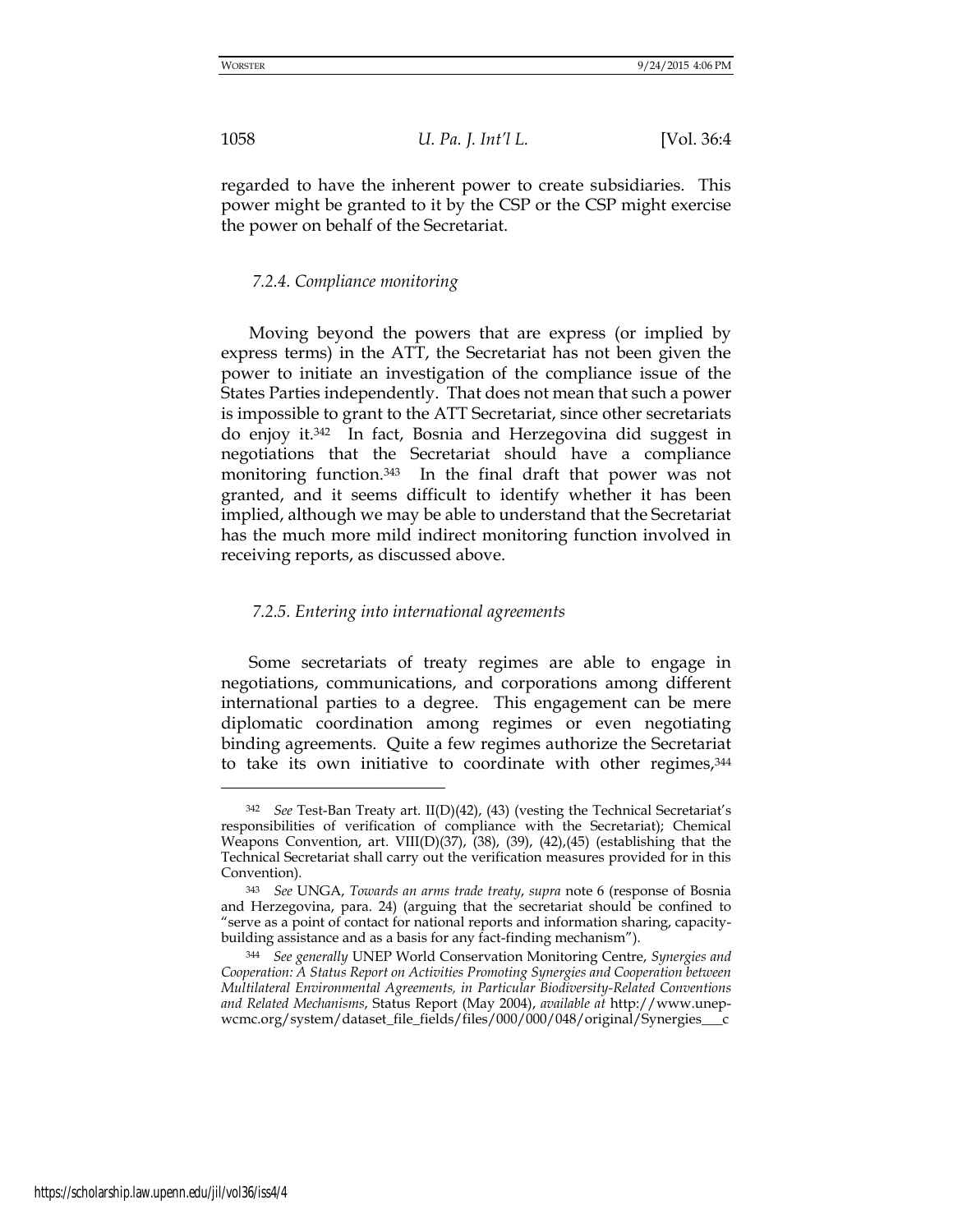although the usual practice is for the CSP to authorize the action. These coordination activities range from sharing information<sup>345</sup> to forming joint fact-finding missions.346 In addition, some secretariats even negotiate Memoranda of Understanding with other bodies, 347

<sup>345</sup> *See* Protocol on Water and Health to the 1992 Convention on the Protection and Use of Transboundary Watercourses and International Lakes, art. XXXVII(5)(a), *opened for signature* June 17, 1999 – June 18, 2000, 2331 U.N.T.S. 202 (adopted June 17, 1999), *available at* [http://www.unece.org/fileadmin/D](http://www.unece.org/fileadmin/)AM/ env/documents/2000/wat/mp.wat.2000.1.e.pdf [hereinafter Transboundary Watercourses Convention] (stating the Secretariat's function the transmission to the Parties of reports and other information received in accordance with the provisions of the Protocol); Report of the Meeting of the Parties to the Protocol on Water and Health to the Convention on the Protection and Use of Transboundary Watercourses and International Lakes on Its First Meeting, Decision I/2 – Review of Compliance, July 3, 2007, ESCOR, U.N. Doc. ECE/MP.WH/2/Add.3, EUR/06/5069385/1/Add.3, ann. 9, *available at* <http://www.unece.org/fileadmin/> DAM/env/documents/2007/wat/wh/ece.mp.wh.2\_add\_3.e.pdf (for example, the Committee may transmit information to the secretariats of other international environmental agreements for consideration); Resolution Conference 11.3, *available at* http://www.cites.org/eng/res/all/11/E11-03R15.pdf (listing several functions of the Secretariat, including requesting information and offering advices).

<sup>346</sup> *See* Joint Mission of the Expert Team of the European Commission and International Conventions to the 'Bystroe Project' in the Ukrainian Part of the Danube Delta, Mission Report of the Expert Team (Nov. 17, 2004), *available at*  http://ec.europa.eu/environment/enlarg/bystroe\_docs/ bystroe\_joint\_mission\_ report.pdf (describing the responsibilities of the parties to obtain information).

<sup>347</sup> For examples of memorandum of understanding and cooperation between secretariats, *see, e.g.*, Memorandum of Understanding among the Secretariat of the Basel Convention, on the Control of Transboundary Movements of Hazardous Wastes and Their Disposal (SBC) and the Secretariat of the Vienna Convention for the Protection of the Ozone Layer and the Montreal Protocol on Substances that Deplete the Ozone Layer (the Ozone Secretariat) and the Secretariat of the Convention on International Trade in Endangered Species of Wild Fauna and Flora (CITES) (Apr. 26, 2002), *available at* http://www.cites.org/common/disc/sec/ CITES-BASEL-OZONE.pdf (the Secretariats will jointly draft and implement measures to improve collaboration and information between their Competent

ooperation.pdf?1395762968 (demonstrating the collaboration between convention secretariats to coordinate harmonization and synergy projects through biodiversity-related conventions and related mechanisms); UNEP, *Prague Declaration on Enhancing Cooperation among Chemicals-Related Multilateral Environmental Agreements* (2004), *available at* <http://ozone.unep.org/Publications/> MP\_Handbook/Section\_3.8\_Annexes\_Declarations/Prague\_Declaration.shtml,

*reproduced in* Meeting Of the Parties, UNEP, *Report of the Executive Director to the Sixteenth Meeting of the Parties to the Montreal Protocol*, U.N. Doc. UNEP/OzL.Pro.16/2, Annex V (Sep. 13, 2004), *available at* http://montrealprotocol.org/new\_site/en/meeting\_documents.php?mdt\_id=1&m\_id=15; COP Convention on Biological Diversity, *Report of the Conference of the Parties to the Convention on Biological Diversity on the Work of Its Ninth Meeting*, IX/27: Cooperation among Multilateral Environment Agreements and Other Organizations, U.N. Doc UNEP/CBD/COP/DEC/IX/27, ann. I, 193 (Oct. 9, 2008), *available at* http://www.cbd.int/doc/decisions/cop-09/cop-09-dec-27en.pdf.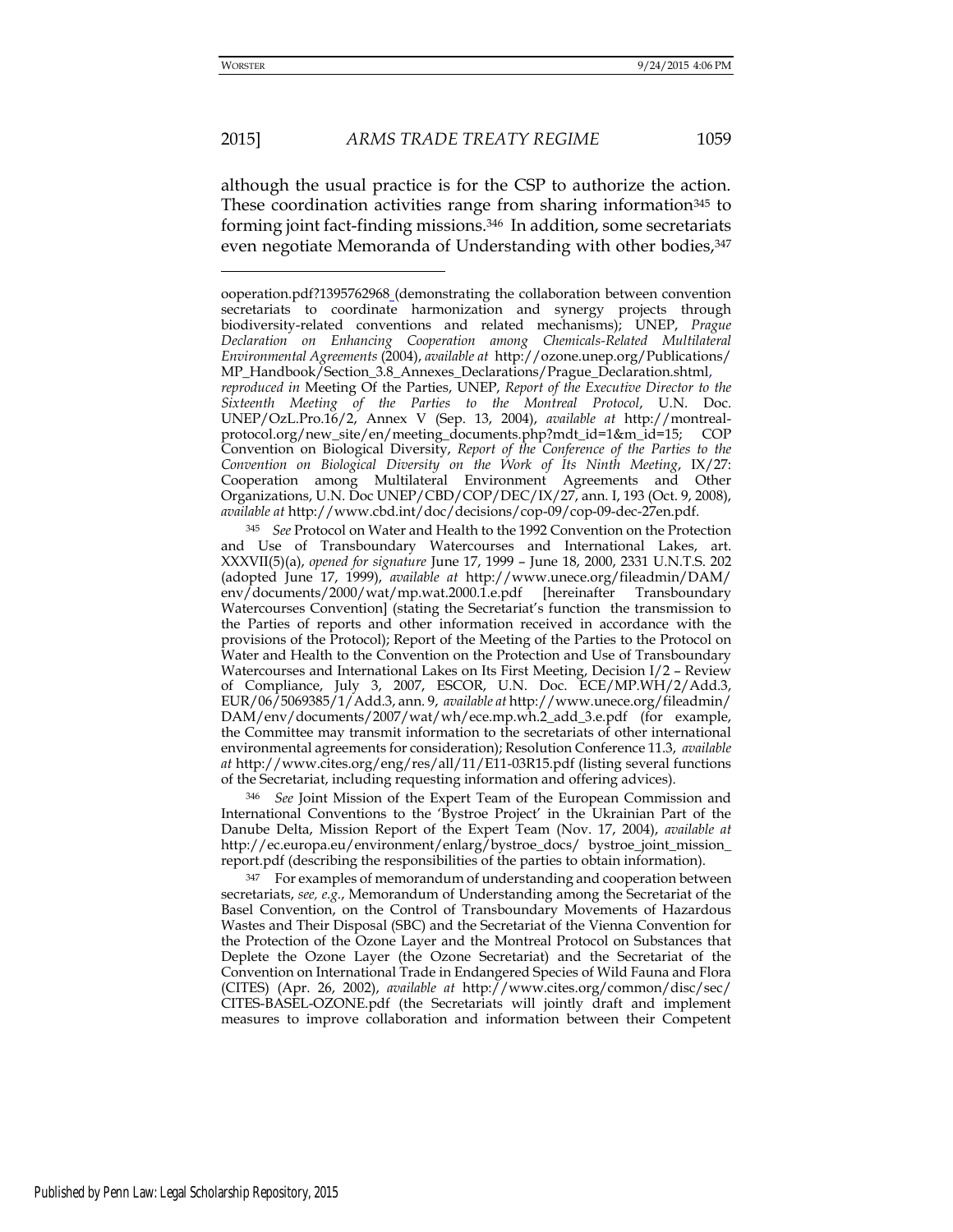## 1060 *U. Pa. J. Int'l L.* [Vol. 36:4

although these instruments are usually considered non-binding and some even expressly exclude legal effect.<sup>348</sup> Furthermore, there are small numbers of secretariats that can negotiate administrativebinding international agreements.<sup>349</sup> To some degree, this issue will only be relevant if the ATT Secretariat is not housed in the Secretariat of an existing international organization. If it were, then the host organization could enter into any necessary agreements, but it was not then its capacity would be an issue.

Authorities); Memorandum of Cooperation Between Agencies to Support the Achievement of the 2010 Biodiversity Target (Sept. 15, 2006), U.N.E.P. No. 59516, *available at* http://www.cbd.int/doc/agreements/agmt-hoetf-cites-2006-10-15 moc-web-en.pdf (demonstrating the collaboration between international agencies to achieve biological diversity); Memorandum of Cooperation between the Secretariat of the Convention on Biological Diversity and the Secretariat of the International Treaty on Plant Genetic Resources for Food and Agriculture, (Oct. 28, 2010) (noting this memorandum is between the Secretariat of the Convention on Biological Diversity and the Secretariat of the International Treaty on Plant Generic Resources for Food and Agriculture); Memoranda of understanding and cooperation with other conventions and international organizations, The Ramsar Convention on Wetlands, May 27, 2013 *available at* [http://www.ramsar.org/c](http://www.ramsar.org/)da/ en/ramsar-documents-mous/main/ramsar/1-31-115\_4000\_0\_; (creating an understanding with other societies); Memorandum of Understanding between the Secretariat of the Pacific Regional Environment Programme and the Secretariat of the Convention on Biological Diversity (Feb. 16, 2009), *available at*  http://www.cbd.int/doc/agreements/agmt-sprep-2009-02-16-mou-web-en.pdf (demonstrating collaboration between the Secretariat of the Pacific Regional Environment Programme and the Secretariat of the Convention on Biological Diversity within specific geographical areas).

<sup>348</sup> For examples of agreements that are binding *see, e.g.*, Memorandum of Understanding between CCAMLR and WCPFC, *Arrangement between The Commission for the Conservation and Management of Highly Migratory Fish Stocks in the Western and Central Pacific Ocean and The Commission for the Conservation of Antarctic Marine Living Resources* Annex 6 (Nov. 2008) (specifically stating that the Arrangement does not create legally binding obligations); Commission for the Conservation of Antarctic Marine Living Resources, *Report of the Twenty-Eighth Meeting of the Commission*, Report SC-CAMLR-XXVIII, ann. 8, Memorandum of Understanding between CCAMLR and ACAP (Nov. 2009) (the MOU is not legally binding between participants).

<sup>349</sup> *See, e.g.*, Chemical Weapons Convention, *supra* note 17, at art. VIII (D)(39) ("The Technical Secretariat shall Negotiate agreements or arrangements relating to the implementation of verification activities with States Parties, subject to approval by the Executive Council"); Test-Ban Treaty, *supra* note 11, at art. II(D) (43) (granting the authority to make and "approve" arrangements with

States Parties, other States and international organizations"); Biodiversity Convention, *supra* note 11, at art. 24(1)(d) (the Secretariat's functions include entering into administrative and contractual arrangements as may be required for the effective discharge of its functions).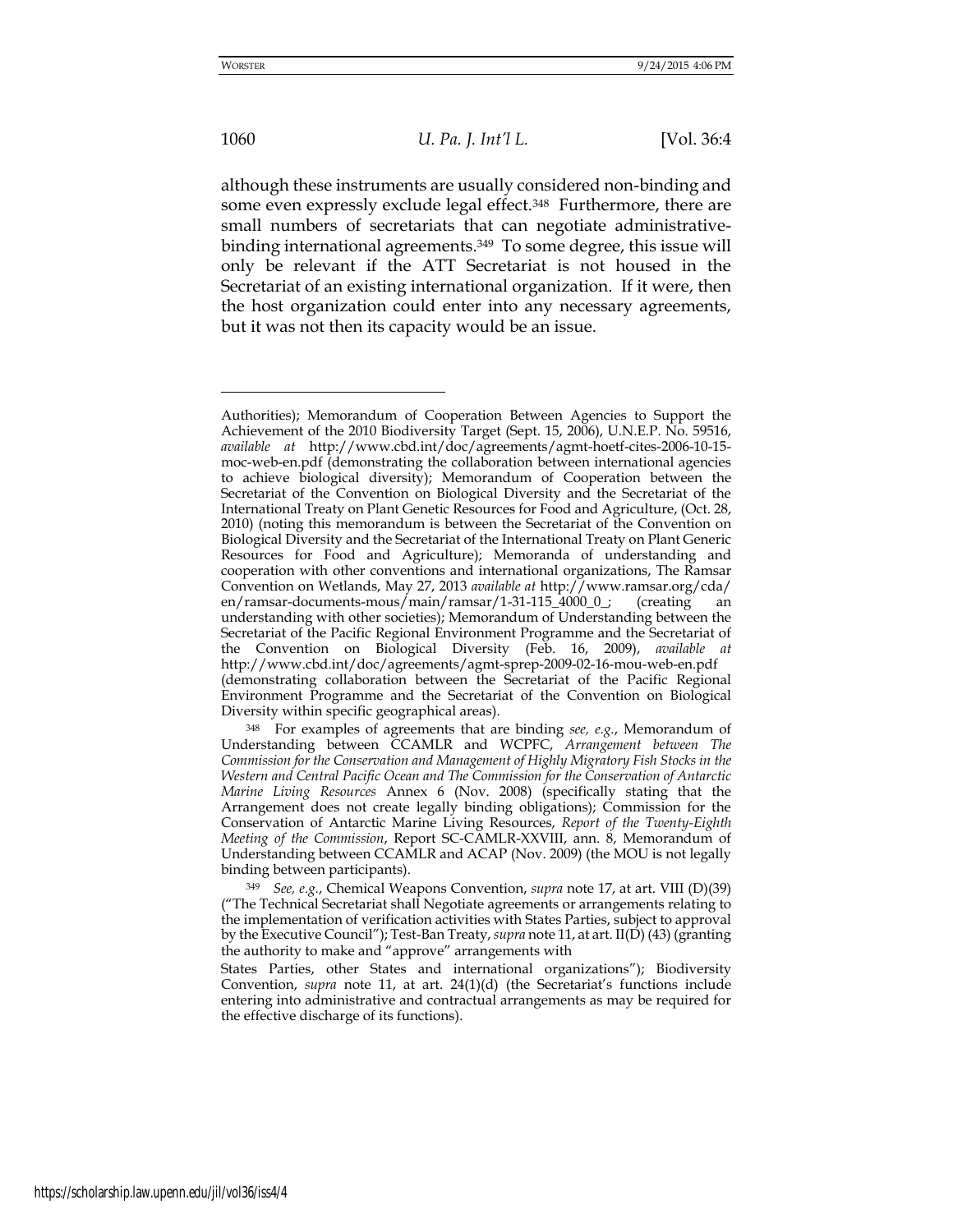## 8. LEGAL EFFECT OF ACTS

Following from the powers of the new ATT treaty regime, the next question would be the legal effects of its organs' activities. Some arms control treaties, especially those that do not create a CSP, explicitly permit resort to the UNSC for investigation and/or enforcement of the treaty.350 This explicit provision is probably not necessary since the underlying obligations themselves, where they threaten peace, should already be a topic that could seize the UNSC. This section is not concerned with the possibility of enforcement of international legal obligations through normal international legal means, but rather the legal effect of the acts of the CSP itself.

The types of decisions that CSPs can reach are quite varied. Some decisions are designated "resolutions," "recommendations," "decisions," or other names, and those designations might suggest differing legal value.<sup>351</sup> The temptation is to find meaningful normative distinctions between these types, but there is little uniformity or guidance in this matter.

#### *8.1. Not binding*

<u>.</u>

The usual understanding for CSPs is that their decisions, whether they are called recommendations or decisions, or something else, are not legally binding,<sup>352</sup> but that does not mean that these views are not contested.353 Fitzmaurice and Merkouris

<sup>350</sup> *See* Biological Weapons Convention, *supra* note 184, at art. VI (stating that any State Party to the Convention may lodge a complaint with the UNSC should it find that any other State Party is acting in breach of its obligations).

<sup>351</sup> *See, e.g.*, Ramsar Convention, *supra* note 9, at art. 6 (stating that the Contracting Parties shall meet as the needs arise in an advisory capacity).

<sup>352</sup> For examples of conventions that present decisions as less than legally binding *see, e.g.*, Inter-American Trafficking Convention, *supra* note 43, at art. XX(2) ("Decisions of the Consultative Committee shall be recommendatory in nature"); Cluster Munitions Convention, *supra* note 7, at art. 8 (the State Parties are limited to making clarifications and recommendations to other State Parties in order to facilitate compliance with the obligations of the Convention); Natural Res. Def. Council v. Envtl Prot. Agency, 464 F.3d 1, 1 (D.C. Cir. 2006) (holding that EPA rule was sufficient injury in fact for standing, and Montreal Protocol were not ''law'' within the meaning of the Clean Air Act and were not enforceable in federal court).

<sup>353</sup> *See, e.g.*, R. Churchill & G. Ulfstein, *supra* note 54, at 641 –42 (discussing the importance of COP's interpretation of the provisions of MEAs); Malgosia Fitzmaurice, *Dynamic (Evolutive) Interpretation of Treaties, Part II*, 22 HAGUE Y.B.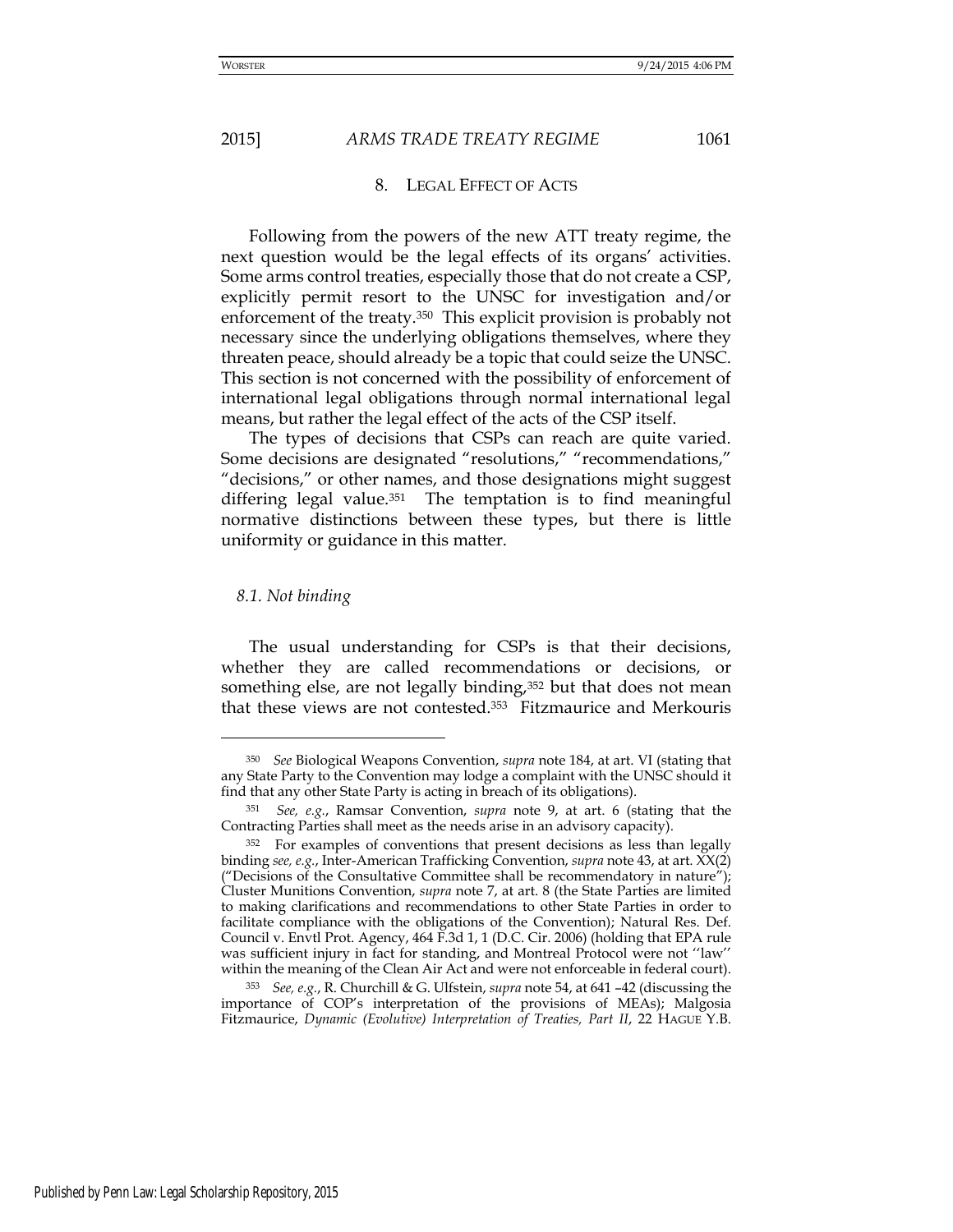1062 *U. Pa. J. Int'l L.* [Vol. 36:4

argue that CSP decisions could be understood to be simply another means of state consent to treaty obligations, as states are free under the Vienna Convention on the Law of Treaties to establish the manner of their consent,<sup>354</sup> but that view necessitates that CSP decisions be assimilated to treaties. It has alternatively been suggested that the doctrine of implied powers alone might result in the legally binding nature of decisions of the CSP,355 but this conclusion is difficult to sustain since the legally binding nature of the decision would have to be the necessary intendment of the parties. Given the lengthy experience of the international community with treaties creating CSPs, one might expect such a provision to now be explicit if it were intended to be granted. In any analysis, the phenomenon is clearly highly flexible and informal regarding law.

#### *8.2. Explicitly binding*

It is generally understood that, even where the treaty permits the CSP to adopt measures against states for non-compliance, that the legally binding effect would need to be explicit, or the measures would be considered non-binding.356 Thus in some cases, the treaty

INT'L L. J. 4 (2009) (discussing the evaluative interpretations and legislative techniques based on multilateral environmental agreements, and the implied power of the organs of the MEAs); Jutta Brunnée, *Reweaving the Fabric of International Law? Patterns of Consent in Environmental Framework Agreements*, *in* RÖBEN EDS DEVELOPMENTS OF INTERNATIONAL LAW IN TREATY MAKING 101 (Rüdiger Wolfrum & Volker Röben eds., 2005) (analyzing multilateral environmental agreements, and highlighting shifting patterns of consent, intertwined with subtle but significant shifts of decision-making from the States Parties to an MEA to its Conference of the Parties).

<sup>354</sup> *See* M. Fitzmaurice & P. Merkouris, *Uniformity versus Specialization (1): The Quest for a Uniform Law of Inter-State Treaties*, *in* RESEARCH HANDBOOK ON THE LAW OF TREATIES (C. Tams et al. eds., 2014) (providing an overview of the genesis and life of a treaty, and analyzing the existence of a characteristics of uniformity of the relevant provisions amongst inter-State treaties).

<sup>355</sup> *See* R. Churchill & G. Ulfstein, *supra* note 54, at 633–34 (discussing the application of international institutional law and its implied power).

<sup>356</sup> *See* Exec. Body for the Convention on Long-range Transboundary Air Pollution, Rep., 15th Sess., Dec. 16–19, 1997, U.N. Doc. ECE/EB.AIR/53, para. 48 (Jan. 7, 1998), *available at* [http://www.unece.org/env/lrtap/e](http://www.unece.org/env/lrtap/)xecutivebody/eb\_ decision.htm ("[T]he Executive Body's decisions concerning compliance were not legally binding unless a provision in the protocol in question rendered them so"); Kyoto Protocol, *supra* note 11, art. 18 ("The provisions of Article 14 of the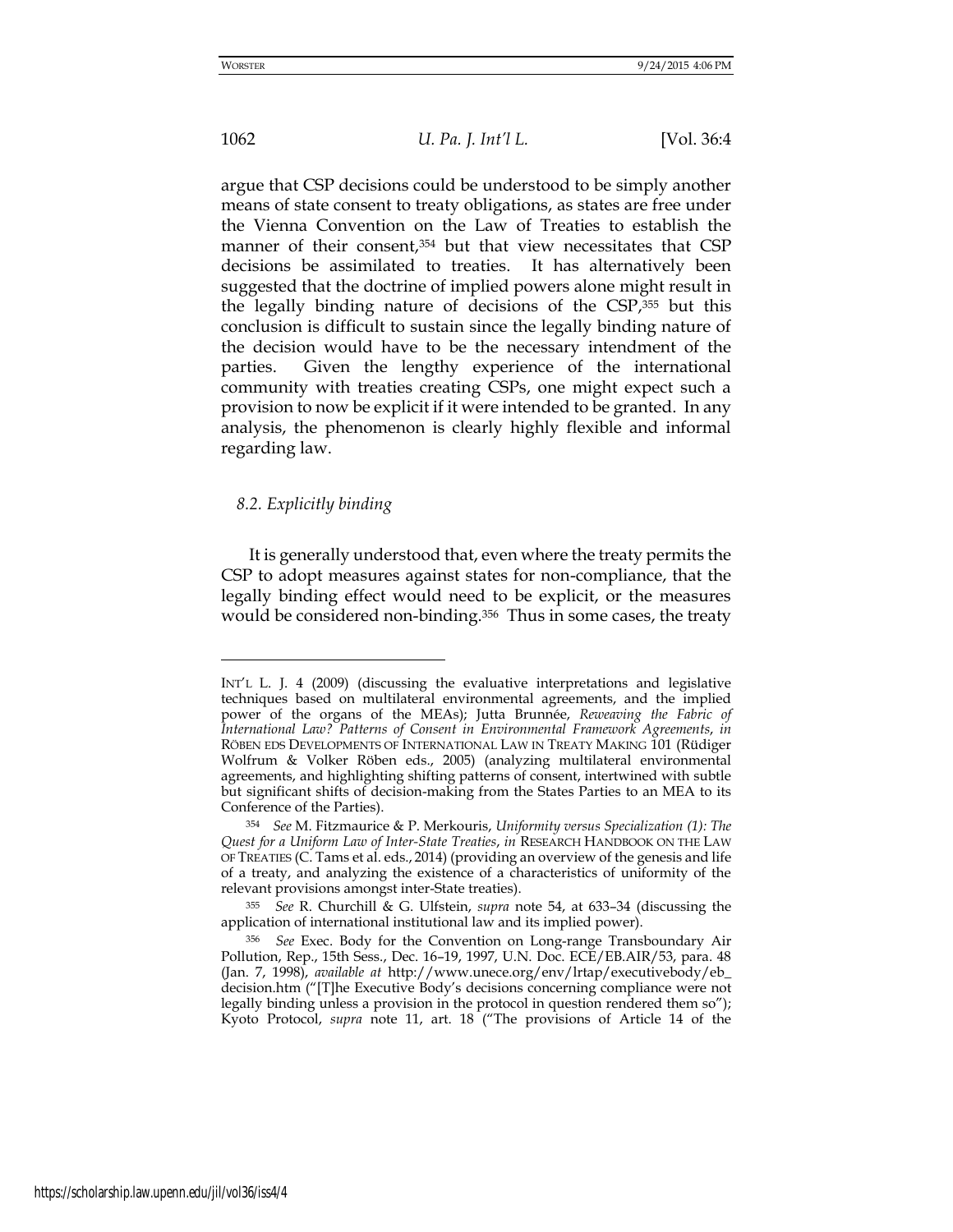#### 2015] *ARMS TRADE TREATY REGIME* 1063

provides that decisions of the CSP are legally-binding,357 but other substantive decisions are not, such as the rules for emissions trading under the Kyoto Protocol.358 Some CSPs are empowered to amend the treaty or issue decisions similar to regulations; whereas others establish "enabling clauses," authorizing the CSP to adopt rules further elaborating on the obligations in the treaty.359 Where this power to bind exists, courts have recognized that the decisions would have legal effect.360 This is not the case with the ATT.

#### *8.3. Clarifying the treaty*

Another way that the decisions of the CSP might be legallybinding is where the CSP alters the treaty text through amendment or simply alters an annex of scheduled items. These alternatives have been discussed above.

A further possibility is for the CSP to adopt decisions clarifying or providing more detail for existing obligations. In other contexts, these nominally decisions have been seen to have binding effect.<sup>361</sup> The Court of Appeals for the Washington, D.C. Circuit in the *Natural Resources Defense Council* case suggested that the decisions of the CSP would at least be strong indications of the meaning of the treaty,

Convention on settlement of disputes shall apply *mutatis mutandis* to this Protocol.").

<sup>357</sup> *See* Bonn Convention, *supra* note 11, at art. 17 (providing procedure for when amendments shall enter in force).

<sup>358</sup> *See* Kyoto Protocol, *supra* note 11, at art. 17 (stating that the Conference of the Parties has an obligation to define the relevant principles, modalities, rules and guidelines—in particular for verification–reporting, and accountability pertaining to emissions trading).

<sup>359</sup> *See* Montreal Protocol, *supra* note 11, at art. 8 (authorizing CSP to adopt procedure and mechanisms for assessing compliance with the treaty's obligations, with more specificity than the more vague treaty terms).

<sup>360</sup> *See* Natural Res. Def. Council v. Envtl Prot. Agency, 464 F.3d 1, 10 (D.C. Cir. 2006) (holding that the EPA rule was sufficient injury in fact for standing but the Montreal Protocol was not ''law'' within the meaning of the Clean Air Act; therefore, the rule was not enforceable in federal court).

<sup>361</sup> *See e.g.* U.N.G.A. Res. 2323 (XXII), 22d Sess., 1635th plen. Mtg., (Dec. 18, 1967) (urging states to adhere to the Convention on the Privileges and Immunities of the U.N.); U.N. Doc. A/C.6/385 (U.N. legal counsel arguing before the Sixth Committee that the Convention was merely clarifying the immunities of the U.N., so the Resolution bound states to the Convention regardless of adherence). *See also*  Montreal Protocol, *supra* note 11, at art. 2(9) (authorizing the COP to adopt changes to the binding ozone-depleting substances allowances).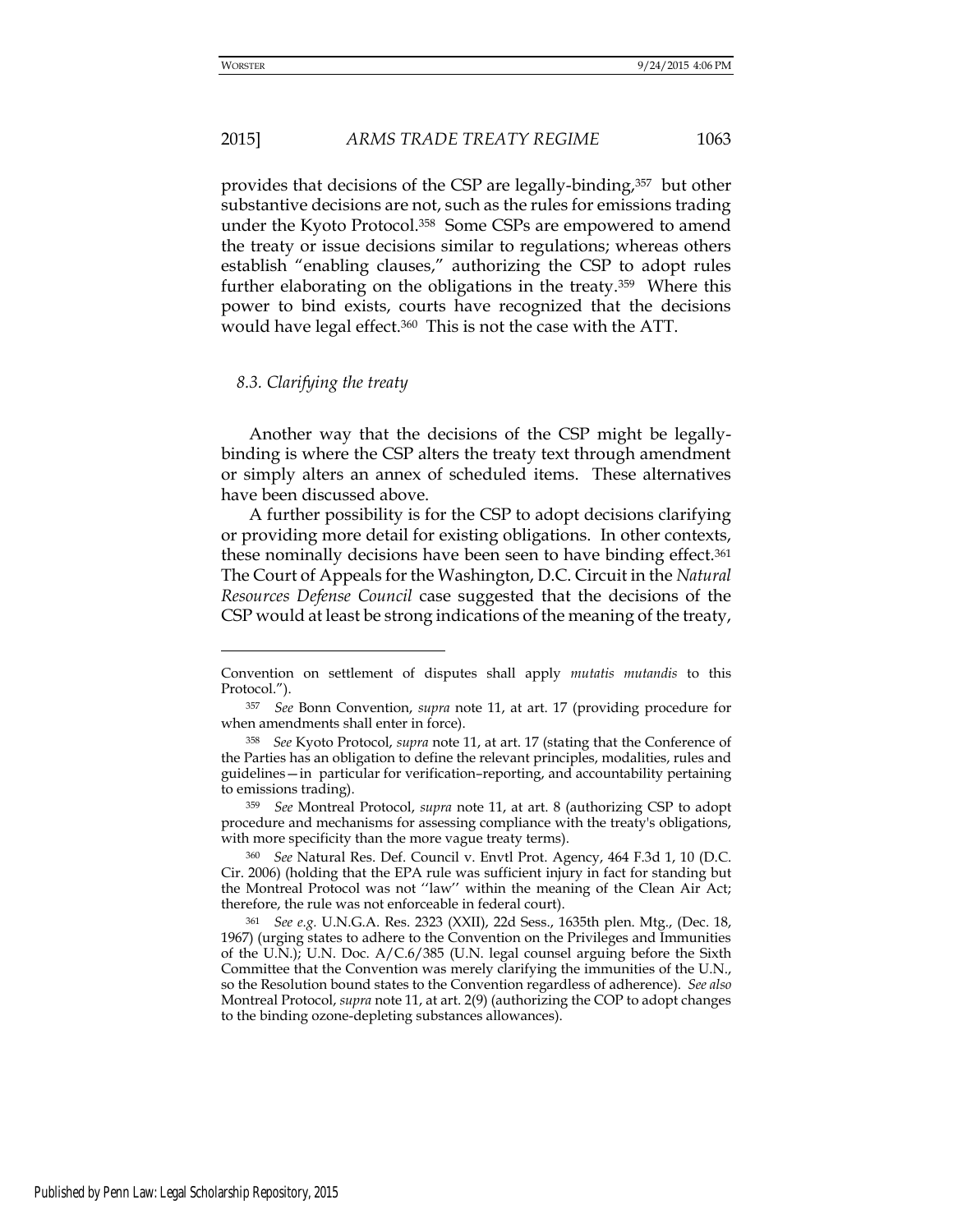but only where the treaty was vague.<sup>362</sup> Wiersema argues, however, that the decision in that case created new obligations and did not simply clarify existing ones.363 She points to the *Lac Wetland* case as possible guidance.364 In this case, the Dutch Government adopted the view that the decisions ("resolutions" and "recommendations") of the CSP about the Ramsar Convention are to be treated as having a binding legal effect.<sup>365</sup> The reason behind such undertaking was that the Ramsar Convention was deliberately vague on the part of its obligations and that the CSP was created to clarify such commitments.366 That conclusion by the Dutch Government is not entirely satisfactory. The CSP decided that parties must perform environmental impact studies, which does not appear to be directly clarifying any particular treaty provision. Be that as it may, it appears that in areas in which substantive obligations of the ATT remain unclear, the CSP may have a role, following the emerging practice of CSPs generally, to clarify or supplement the existing obligations.

## *8.4. Establish criteria for compliance*

In addition to the power to make substantive changes to the text of the treaty, the CSP often has a significant role in determining the format, the means and methods of implementing any obligations under the relevant treaty. This power is especially important for determining the criteria used for deciding which items to list.367 The

-

<sup>362</sup> *NRDC*, 464 F.3d at 9 ("The 'decisions' are useful only to the extent they shed light on ambiguous terms in the Protocol.").

<sup>363</sup> *See* A. Wiersema, *The New International Law-Maker? Conferences of the Parties to Multilateral Environmental Agreements*, 31 MICH. J. INT'L L. 231 (2009) (arguing that certain ruling have resulted in more ambiguity than before).

<sup>364</sup> *See id.* (*citing* Jonathan M. Verschuuren, *Ramsar Soft Law Is Not Soft at All*, *available at* http://www.ramsar.org/pdf/wurc/wurc\_verschuuren\_bonaire.pdf) (translating and summarizing the Netherlands Crown Decision of 11 September 2007).

<sup>365</sup> *Id.* 

<sup>366</sup> *See generally id.*

<sup>367</sup> *See* M.J. Bowman, *The Ramsar Convention Comes of Age*, XLII NETH. INT'L L. REV. 1 (1995), *available at* [http://archive.ramsar.org/cda/en/ramsar-documents](http://archive.ramsar.org/cda/en/ramsar-documents-wurl-laws-ramsar-convention-in-20942/main/ramsar/1-31-116-165%5E20942_)[wurl-laws-ramsar-convention-in-20942/main/ramsar/1-31-116-165%5E20942\\_](http://archive.ramsar.org/cda/en/ramsar-documents-wurl-laws-ramsar-convention-in-20942/main/ramsar/1-31-116-165%5E20942_) 4000\_0\_\_ (providing example of establishing criteria).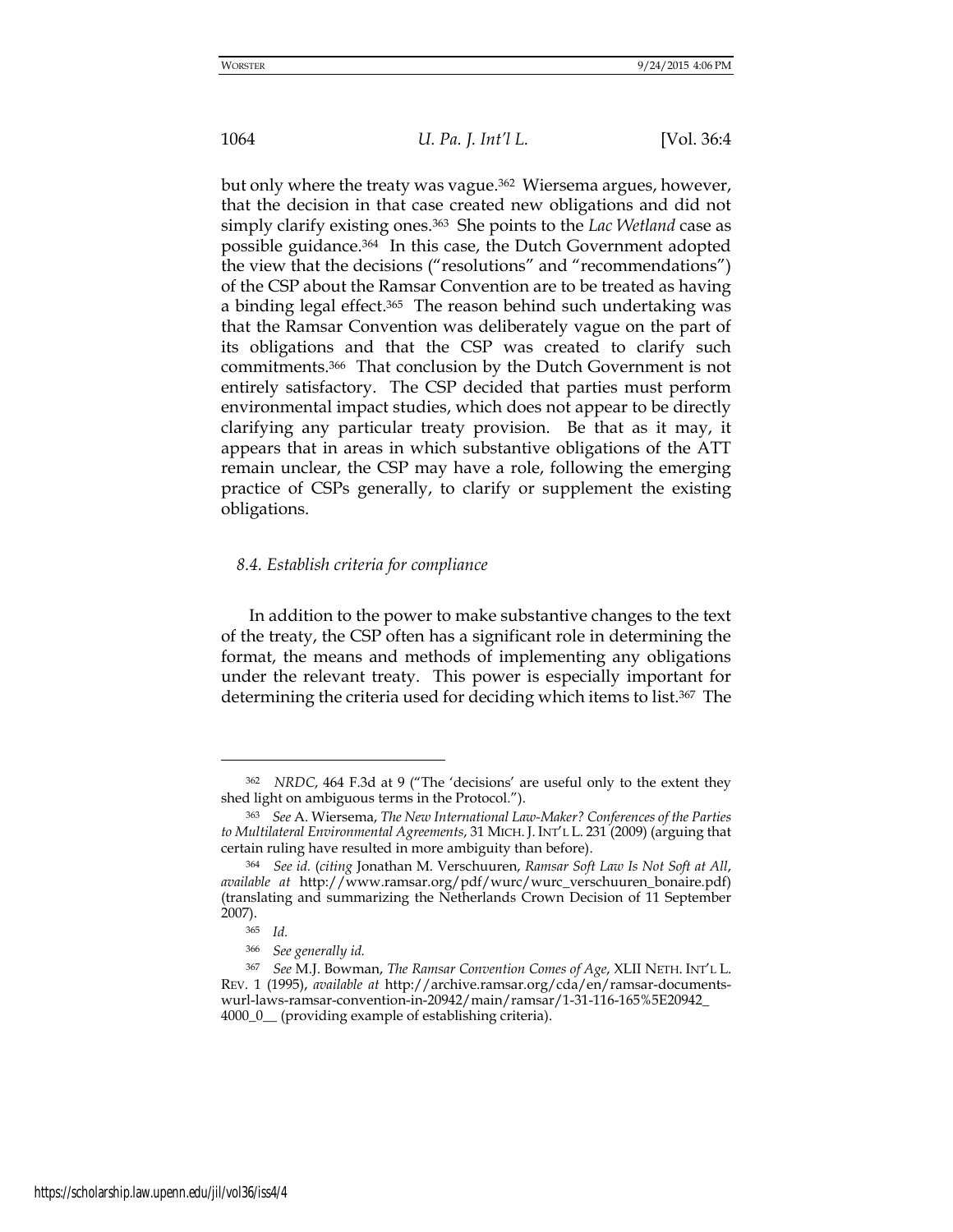-

## 2015] *ARMS TRADE TREATY REGIME* 1065

CSPs have also developed guidance on listing.368 Some of these articles appear quite innocuous since they only lay down reporting or monitoring mechanisms<sup>369</sup> but they can have significant impact on the operation of the treaty.<sup>370</sup>

The precise details of reporting obligations will not be discussed in this article, but for purposes of the discussion on the powers of the CSP, it is noteworthy that the ATT only requires minimal content in the report.371 Since the ATT calls for a significant amount of information over a range of topics, reports may differ from each other in terms of scope and structure.372 Presumably, the States Parties will want to be able to easily access and compare information in the reports, so a wise solution is to have a reporting template.<sup>373</sup> As discussed above under the powers of the Secretariat, the CSP could develop such templates or the Secretariat could (perhaps to be later adopted by the CSP), or they could even be developed by the

<sup>368</sup> *See e.g.*, Conference of the Parties to the Convention on Wetlands (Ramsar, Iran, 1971), 8th mtg., Nov. 18–26, 2002, *Additional Guidance for Identifying and Designating Under-Represented Wetland Types as Wetlands of International Importance*, Res. VIII.11 (highlighting and elaborating on certain points); Conference of the Parties to CITES, June 3–15, 2007, *Criteria for amendment of appendices I and II*, Conf. 9.24 (Rev. CoP14) (amending Res. Conf. 9.24 (1994)); Kyoto Protocol, *supra* note 11, at arts. 6, 12, 17 (describing the methods of the agreement).

<sup>369</sup> *See, e.g.*, Rev. of Res., Conf. 10.10 (Rev. CoP14), *Trade in Elephant Specimens*, CoP15 Doc. 18, Annex 7, (requiring regular reports); Rep. of the U.N.F.C.C.C, *Implications of Possible Changes to the Limit for Small-Scale Afforestation and Reforestation Clean Development Mechanism Project Activities*, U.N. Doc. FCCC/KP/CMP/2007/9/Add.1 (Mar. 14, 2008) (discussing previous reporting).

<sup>370</sup> *See, e.g.*, Enhancing the Information on Wetlands of International Importance (Ramsar Sites), Res. VIII.13, Conference of the Contracting Parties to the Convention on Wetlands, 8th mtg., Nov. 18–26, 2002(detailing aspects with requests and suggestions).

<sup>371</sup> *See* ATT art. 13(1) (stating "national laws, national control lists, and other regulations implementing the treaty"). *See also id*. at art. 13(3) (stating that the report "may contain the same information submitted by the State Party to relevant United Nations frameworks, including the United Nations Register of Conventional Arms. Reports may exclude commercially sensitive or national security information.").

<sup>372</sup> The initial reports under the U.N. Program of Action that were not comparable with each other until a standardized template was adopted. *See* P. Holtom, and M. Bromley, *Implementing an Arms Trade Treaty: Lessons on Reporting and Monitoring from Existing Mechanisms*, SIPRI Policy Paper No. 28 (July 2011), *available at* http://books.sipri.org/files/PP/SIPRIPP28.pdf (last visited Mar. 29, 2015).

<sup>373</sup> *See* S. Bauer, P. Beijer & M. Bromley, *supra* note 39, at 3 (describing the various frameworks for reporting under a convention or treaty).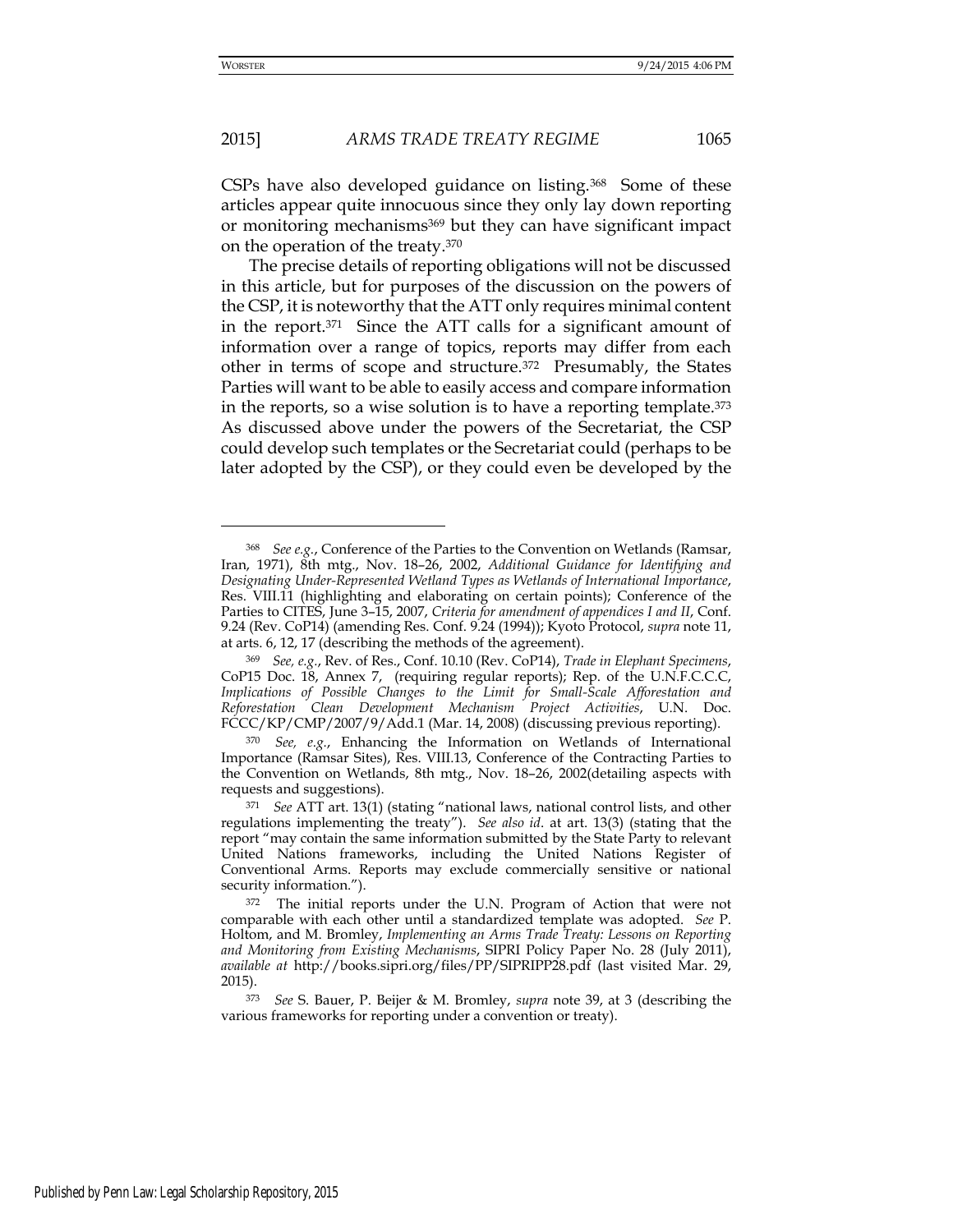preparatory meetings for CSP (perhaps again for adoption by the CSP).

Thus there is considerable room for the CSP to clarify and add explanations to the articles of the treaty without the need to alter the specific language. For example, the CSP may not require the inclusion of commercially sensitive or national security information, but it could commercial sensitivity that is used in any requirement. Also as discussed above, the CSP and/or the Secretariat may, after consultation with other entities, require a reporting template that is harmonized with other reporting regimes.

#### *8.5. Internal decisions*

Where the treaty is silent, we can apply the normal principle of international institutional law that "internal" decisions (i.e. decisions regarding internal governance) are binding.374 Ulfstein argues that "substantive law-making" power by the CSP, such as altering the obligations on the parties, can be limited by the constitutive instrument but "internal law-making", such as providing internal rules of operation, does not have the same limitation.375 Thus, for example, decisions governing the Secretariat and its budget would be binding. Similarly, decisions governing the creation and operation of subsidiary bodies must be seen as binding on those bodies.376 Aside from these decisions, all other decisions should not be presumed as binding.

# *8.6. External decisions*

<u>.</u>

Furthermore, there is nothing in the treaty that specifies the binding force of the CSP's findings in reviewing implementation,

<sup>374</sup> For arguments of why internal agreements are not binding *see* C.F. Amerasinghe, *supra* note 52, at 192 SCHERMERS & BLOKKER, *supra* note 19, at §744.

<sup>375</sup> Geir Ulfstein, *Comment on Reweaving the Fabric of International Law? Patterns of Consent in Environmental Framework Agreements*, *in* DEVELOPMENTS OF INTERNATIONAL LAW IN TREATY MAKING 145–6 (R. Wolfrum & V. Röben eds., 2005).

<sup>376</sup> *See* Eleventh Meeting of the Conference of the Parties to CITES, Gigiri, Kenya, Apr. 10–20, 2000, Conf. 11.1: *Establishment of Committees*, Rev. CoP14, *amended by* Fourteenth Meeting of the Conference of the Parties to CITES, The Hague, Neth., June 3–15, 2007, CITES Strategic Vision: 2008–2013, Res. 14.2 (establishing committees and specifying their general terms of reference).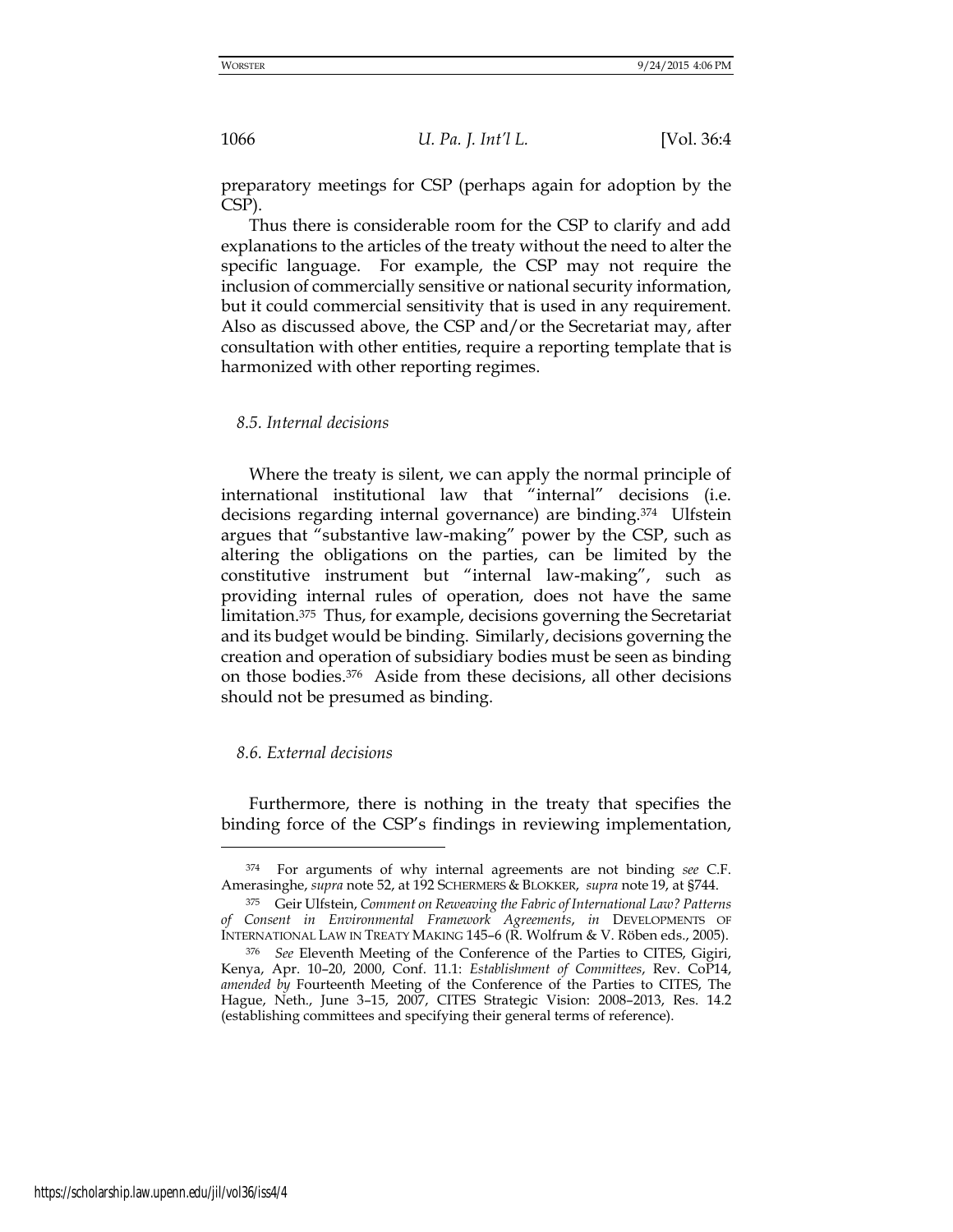regardless of whether those findings are considered enforcement decisions or not. This omission can be contrasted with the Kyoto Protocol where it clearly states that compliance decisions "entailing binding consequences shall be adopted by means of an amendment to this Protocol."<sup>377</sup>

As for the discussion on the powers of the CSP, some of the negotiating states not only envisioned a stronger mechanism for review in terms of powers, but also perhaps in terms of legal effect. Algeria, for example, suggested that the CSP may have the power to take "action against a State,"378 although it is unclear what legal effect this proposal was meant to have. In any event, this suggestion was not adopted in the final draft of the treaty. Based on the preference for weaker powers in the area of consultations and cooperation, and the clear distinction between the CSP's duties and amendment of the ATT, the legal effect was likely intended to be very limited.

## *8.7. Subsequent agreement/practice*

A further consideration is whether decisions of the CSP could be treated as a "subsequent agreement"379 or "subsequent practice" of the parties within the meaning of the VCLT.<sup>380</sup>

The VCLT provides that "subsequent agreements"<sup>381</sup> between the parties shall be taken into account in interpreting the terms of the treaty.382 Practice on applying this provision of the VCLT does not exclude treaty regimes addressing arms-control.383 Subsequent agreements, although not specifically amending the treaty, can change the legal relationships between the parties and can amount to, *de facto*, treaty amendments. Since there does not appear to be any required form for a subsequent agreement, and the word "agreement" has a broader meaning than "treaty," we can consider

<sup>377</sup> Kyoto Protocol, *supra* note 11, art. 18.

<sup>378</sup> U.N. Secretariat, *Compilations of views*, May 14, 2012 (response of Alg., para. 5, Mar. 29, 2012).

<sup>379</sup> VCLT, *supra* note 61, at art. 31(3)(a).

<sup>380</sup> *Id.* at art. 31(3)(b).

<sup>381</sup> *Id.*

<sup>382</sup> *Id.*

<sup>383</sup> Biological Weapons Convention, *supra* note 184, at part II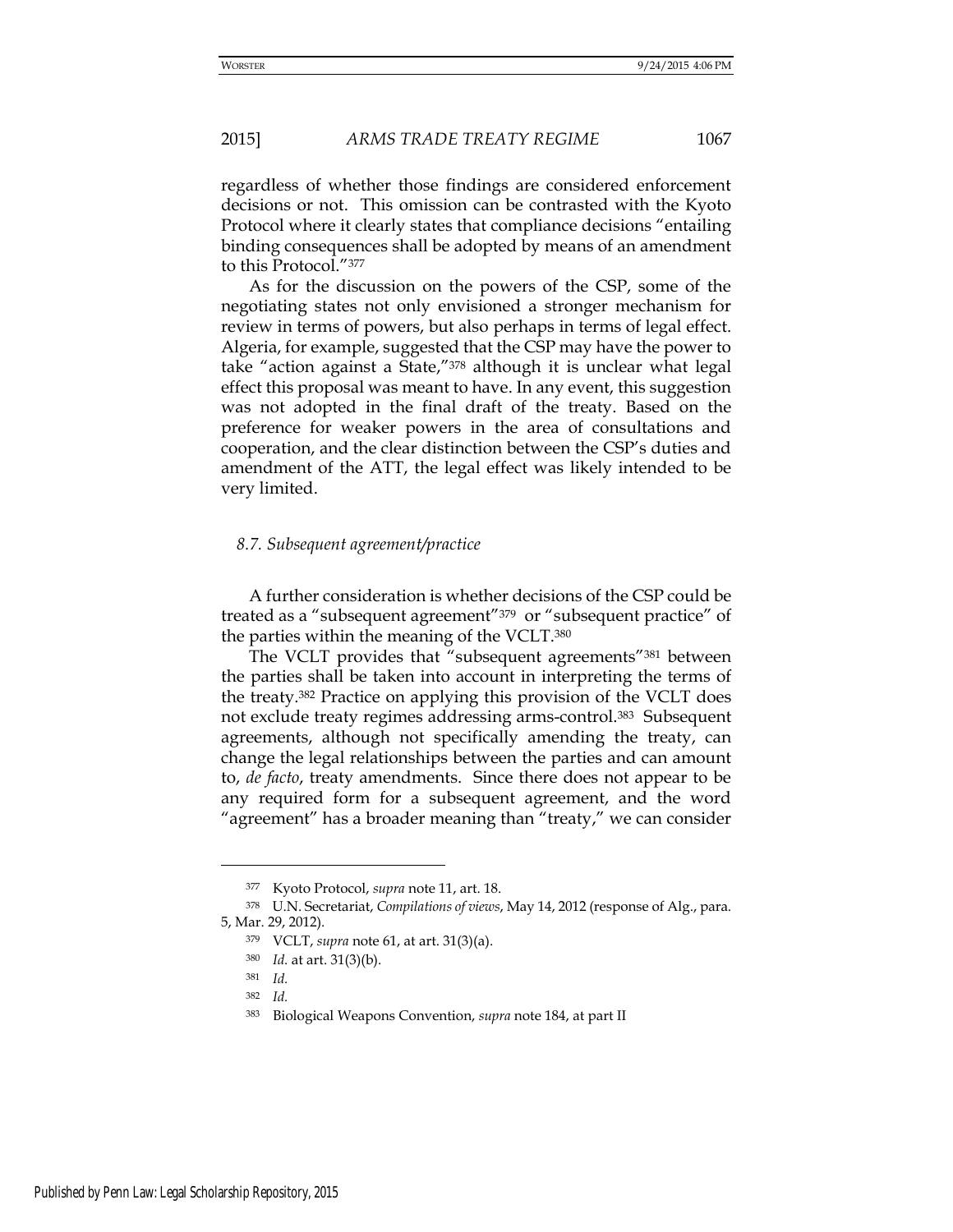that the agreements of the States Parties to the ATT could inform our understanding of the treaty text.<sup>384</sup>

The meaning of the term "agreement" has been widely interpreted to include resolutions as well as guidelines adopted by parties to the treaty.385 However, it is generally understood that while acts resulting from tacit acceptance do not amount to "subsequent agreements", they can nonetheless contain an interpretation of the treaty.386 In some treaty regimes, it would appear that a qualifying "subsequent" or "additional" agreement must be adopted in the context of a review conference<sup>387</sup> rather than a CSP.388 In the context of the WTO, the appellate body has, on

<sup>386</sup> For provisions detailing how the body is to be examined *see* IMO, Sixteenth Consultative Meeting of the Contracting Parties*,* Res. LC.50 (16), Annex 4, Res. LC.51 (16), Annex 5,; IMO, Res. LDC.41 (13), para. 1; IMO, *Dumping at sea: the evolution of the Convention on the Prevention of Marine Pollution by Dumping of Wastes and Other Matter (LC), 1972*, FOCUS ON IMO (July 1997).

<sup>384</sup> *See* Daniel H. Joyner, INTERPRETING THE NUCLEAR NON-PROLIFERATION TREATY 83 (2011), *available at* <http://journals.cambridge.org/action/> displayAbstract?fromPage=online&aid=8896498&fileId=S0165070X1200109X;

Anthony Aust, MODERN TREATY LAW AND PRACTICE 213–214 (2d ed. 2007), *available at* [http://www.academia.edu/4376372/Anthony\\_Aust\\_-\\_Handbook\\_of\\_](http://www.academia.edu/4376372/Anthony_Aust_-_Handbook_of_) International\_Law\_2nd\_edition (relying on various agreements to provide context to the convention).

<sup>385</sup> *See* International Maritime Organization Sub-Division of Legal Affairs, Agenda item 4 (Ocean fertilization), Doc. LC 33/J/6, para. 3 (stating that "[t]his seems to indicate that, provided its intention is clear, the interpretation could take various forms, including a resolution adopted at a meeting of the parties, or even a decision recorded in the summary records of a meeting of the parties"); Montreal Protocol Fifteenth Meeting of the Parties, Dec. XV/3, Doc. UNEP/OzL.Pro.15/9, chap. XVIII.A (describing obligations of the parties under amendments to the protocol).

<sup>387</sup> S*ee* Whaling in the Antarctic (Australia v. Japan.: New Zealand Intervening), I.C.J., para. 46 (Mar. 31, 2014), *available at* <http://www.icj-cij.org/> docket/files/148/18136.pdf ("[R]ecommendations, which take the form of resolutions, are not binding. However, when they are adopted by consensus or by a unanimous vote, they may be relevant for the interpretation of the Convention or its Schedule."); Biological Weapons ISU, *Additional agreements reached by previous Review Conferences relating to each article of the Convention*, Doc. BWC/CONF.VII/INF.5 (including an update to the understandings and agreements reached by that Conference, Geneva 2012).

<sup>388</sup> *See, e.g.,* Framework Convention on Tobacco Control, arts. 7, 9; COP, Framework Convention on Tobacco Control, Intergovernmental Negotiating Body on a Protocol on Illicit Trade in Tobacco Products, *Revised Chairperson's text on a protocol on illicit trade in tobacco products, and general debate: legal advice on the scope of the protocol*, Note by the WHO Legal Counsel Doc. FCTC/COP/INB-IT/3/INF.DOC./6,; R. Churchill & G. Ulfstein, *supra* note 54, at 639; Brunnée, *supra* note 354, at 110–15; S.F. Halabi, *The World Health Organization's Framework*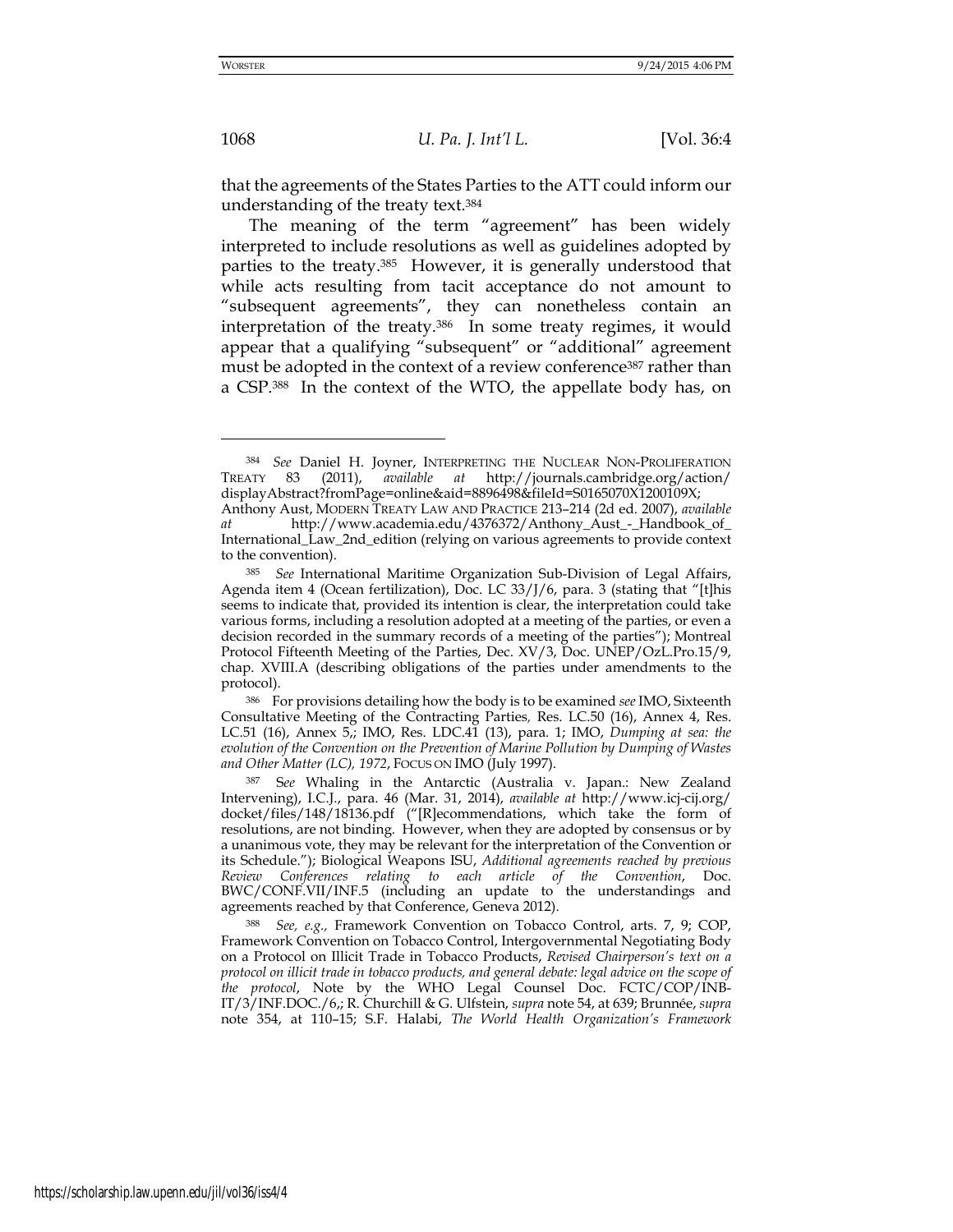multiple occasions, treated the decisions of the Ministerial Conference as agreements of the States Parties.389 Of course, this conclusion would require the consent of all of the States Parties.

This same understanding has also been applied to CSPs, 390 and may have been part of the reasoning behind the ruling of the International Court of Justice in the *Whaling in the Antarctic* case.<sup>391</sup> Returning to the discussion on the *Lac Wetland* case, it is still unclear as whether the Dutch Crown had actual evidence of a unanimous vote or whether it conflated consensus with unanimity. The difficulty here lies in distinguishing these agreements from those undertaken by the Review Conference as amendments to the treaty. It seems strange to carefully vest the Review Conference with the authority to amend the treaty while casually permit the CSP to adopt subsequent agreements with similar effect.

Some commentators and at least one case suggest that interpretations of the treaty and other decisions by the CSP should be considered "subsequent practice" by the States Parties. Article 31(3)(b) of the VCLT states that it shall be taken into account, together with the context "[a]ny subsequent practice in the application of the treaty which establishes the agreement of the parties regarding its interpretation".<sup>392</sup>

In the ICJ cases, the court found that practice had effectively modified the underlying treaties, however both cases concerned internal decision-making processes of U.N. organs. The ICJ has recently held that decisions of treaty bodies on substantive obligations do not necessarily occur with the consent of all States Parties, and thus not all decisions can be treated as subsequent agreements or practice.<sup>393</sup> But that was not the case in the past, where subsequent practice has created new external obligations.<sup>394</sup>

- <sup>392</sup> VCLT, *supra* note 61, at art 31(3)(b).
- <sup>393</sup> *Id.*

-

*Convention on Tobacco Control: an analysis of guidelines adopted by the Conference of the Parties*, 39 GEO. J. INT'L & COMP. L. 14–16 (2010).

<sup>389</sup> For examples of how a judicial body may use an agreement to a convention to imply an pact among the participating state *see, e.g.,* US – Clove Cigarettes, Appl. Body Report, paras. 267–68 ("WTO Appl. Body"); EC – Bananas III, Second Recourse to Article 21.5, Appl. Body Report, para. 388 (WTO Appl. Body).

<sup>390</sup> *See, e.g.,* R. Churchill & G. Ulfstein, *supra* note 54, at 641; Verschuuren, *Ramsar Soft Law Is Not Soft at All, supra* note 365, at 2 (discussing the *Lac Wetland* case).

<sup>391</sup> *Whaling in the Antarctic*, 2014 ICJ Reps., *supra* note 298, para. 83.

<sup>394</sup> *See infra* note 307.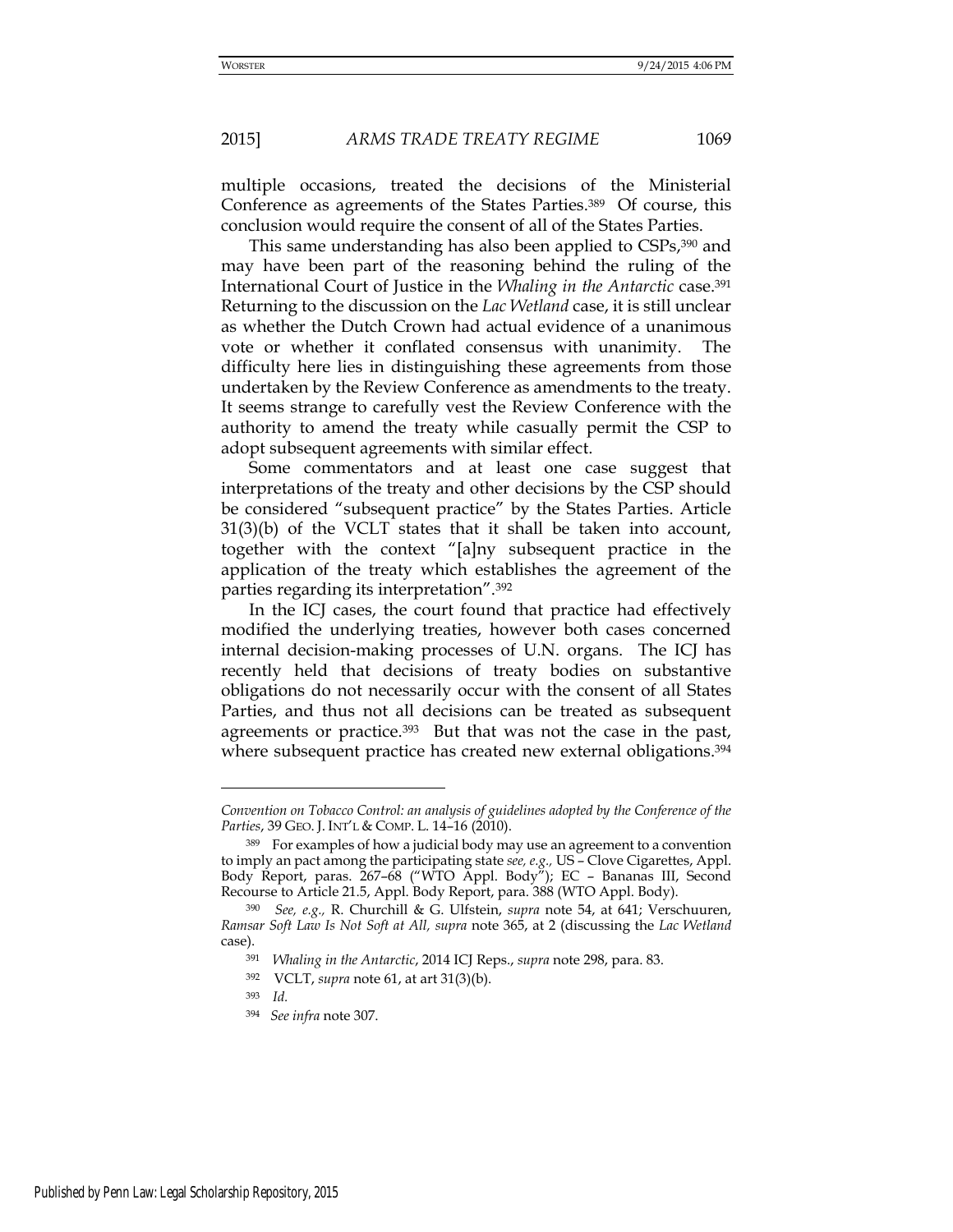Here the GATT is instructive. Initially the GATT was a treaty without an accompanying international organization, but over time and practice, an *ad hoc*, *de facto* organization grew up around the treaty.395 The GATT body then created new rules and altered existing ones in the GATT through practice.<sup>396</sup>

Much of the foregoing applies equally to subsidiary bodies. Again, under general principles of international institutional law, the subsidiary bodies should not enjoy greater power than the principal organ. <sup>397</sup> Thus, if the CSP cannot legally bind the States Parties, then the subsidiary organs cannot do it as well.

#### *8.8. Obligation to cooperate*

Some treaties creating CSPs include legally binding obligations on the parties to cooperate with the CSP, for example in consultations on implementation and reporting.398 In this case, the CSP is the supreme body of the treaty and is given an explicit mandate to direct the activity of the Secretariat and other subsidiary bodies in whatever way it deems fit for a better implementation of the treaty.<sup>399</sup>

In keeping with this practice, the ATT contains explicit obligations to report,400 though it is important to note that some of the reporting duties are not mandatory.401 But those are obligations arising from the treaty itself, not from the decisions of the CSP. After all, these types of explicit obligations to report or cooperate exist

<sup>395</sup> *See infra* note 307.

<sup>396</sup> Decision of the Contracting Parties, Differential and More Favorable Treatment Reciprocity and Fuller Participation of Developing Countries (Nov. 28, 1979), B.I.S.D. (26th Supp.) 203 (1980).

<sup>397</sup> SCHERMERS & BLOKKER, *supra* note 19, at §225.

<sup>398</sup> *See* Test-Ban Treaty, art. II(A)(5) (requiring each party to cooperate with the organization). *See also* UNFCCC, *supra* note 11, at art. 12 (binding the parties to obligations).

<sup>399</sup> *See* UNFCCC, *supra* note 11, at arts. 7–10. *See also* Anti-Personnel Mines Convention, *supra* note 7, art. 8(7)–(15), 8(18) (providing for investigation).

<sup>400</sup> *See* ATT, *supra* note 1, arts. 11(6), 13 (explaining the measures to be applied with regards to diversion in art. 11(6) and stating the measures implemented in art. 13).

<sup>401</sup> *See, e.g.*, *id.* at arts. 13(2),(16) (encouraging, but not obligating parties to report).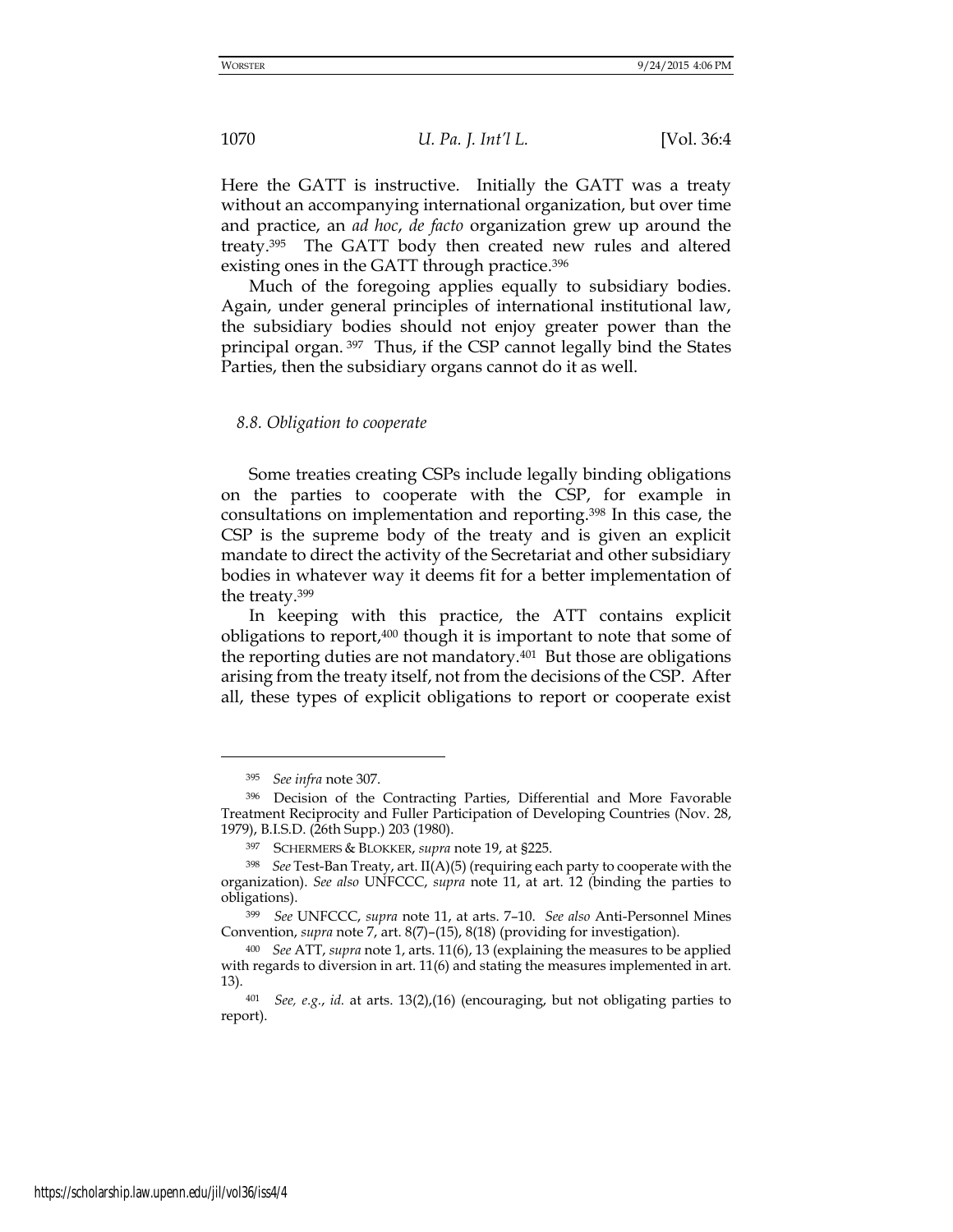<u>.</u>

# 2015] *ARMS TRADE TREATY REGIME* 1071

even where a CSP is not being created.402 The ATT also contains obligations to cooperate.<sup>403</sup>

These kinds of cooperation obligations are normal and need not be explicit, arising already from *pacta sunt servanda*. <sup>404</sup> This principle appears in, *inter alia*, VCLT, article 26, which states that "[e]very treaty in force is binding upon the parties to it and must be performed by them in good faith,"405 but the wording of the obligations suggests that the obligation to cooperate is owed to other States Parties, not necessarily to the CSP as such. One view on such wording would be to see the CSP as the cooperation mechanism implicit in the general obligation to cooperate. Thus, the member states may cooperate *within* the CSP, but this does not necessarily mean that such must cooperate *with* the CSP.

However, drawing on principles of international institutional law, even when a constitutive instrument is silent on the duty to cooperate with the institution, the obligation is implied.406 It would appear that binding decisions could be binding in the cases where the state party consents to binding force,<sup>407</sup> where the state abuses its legal rights and loses its right to refuse to comply,408 or where the state is bound by estoppel based upon its subsequent acts in compliance with the decision that other states rely on.409 To the

<sup>402</sup> *See, e.g.*, Biological Weapons Convention, *supra* note 184, at art. (V) (instructing States Parties of the Convention to consult one another and cooperate in solving problems that arise in relation to the objectives of the Convention and also states, "[c]onsultation and cooperation pursuant to this article may also be undertaken through appropriate international procedures within the framework of the United Nations and in accordance with its Charter").

<sup>403</sup> *See* ATT, *supra* note 1, art. 15(1) (obligating parties to cooperate consistent with their respective security interests and national laws).

<sup>404</sup>*See* VCLT, *supra* note 61, at art. 26.

<sup>405</sup> *See also* A. Aust, *supra* note 385, at 179–80(noting that the principle of *pacta sunt servanda* is regarded as "the fundamental principle of the law of treaties").

<sup>406</sup> For examples of where a duty to cooperate can be implied *see* Voting Procedure on Questions Relating to Reports and Petitions Concerning the Territory of South-west Africa, Adv. Op. 1955 ICJ Reps. 67, 118-19 (Lauterpacht) (June 7) ("Voting Proc. Case"); Interpretation of the Agreement of 25 March 1951 between the WHO and Egypt, Adv. Op., ICJ Reps. 73, 93, 95, 96, 97 (Dec. 20, 1980); *Whaling in the Antarctic*, 2014 I.C.J. Reps. para. 83.

<sup>407</sup> *See, e.g.*, Treaty of Peace with Italy (agreeing to accept a UNGA recommendation as binding).

<sup>408</sup> *See* Voting Proc. Case, 1955 ICJ Reps. 120 (Lauterpacht) (explaining how the abuse of right might make a recommendation binding.

<sup>409</sup> *See* Georg Schwarzenberger & E. D. Brown, A MANUAL OF INTERNATIONAL LAW (6th ed. 1976)(requiring the party to cooperate based on implied agreement through previous actions).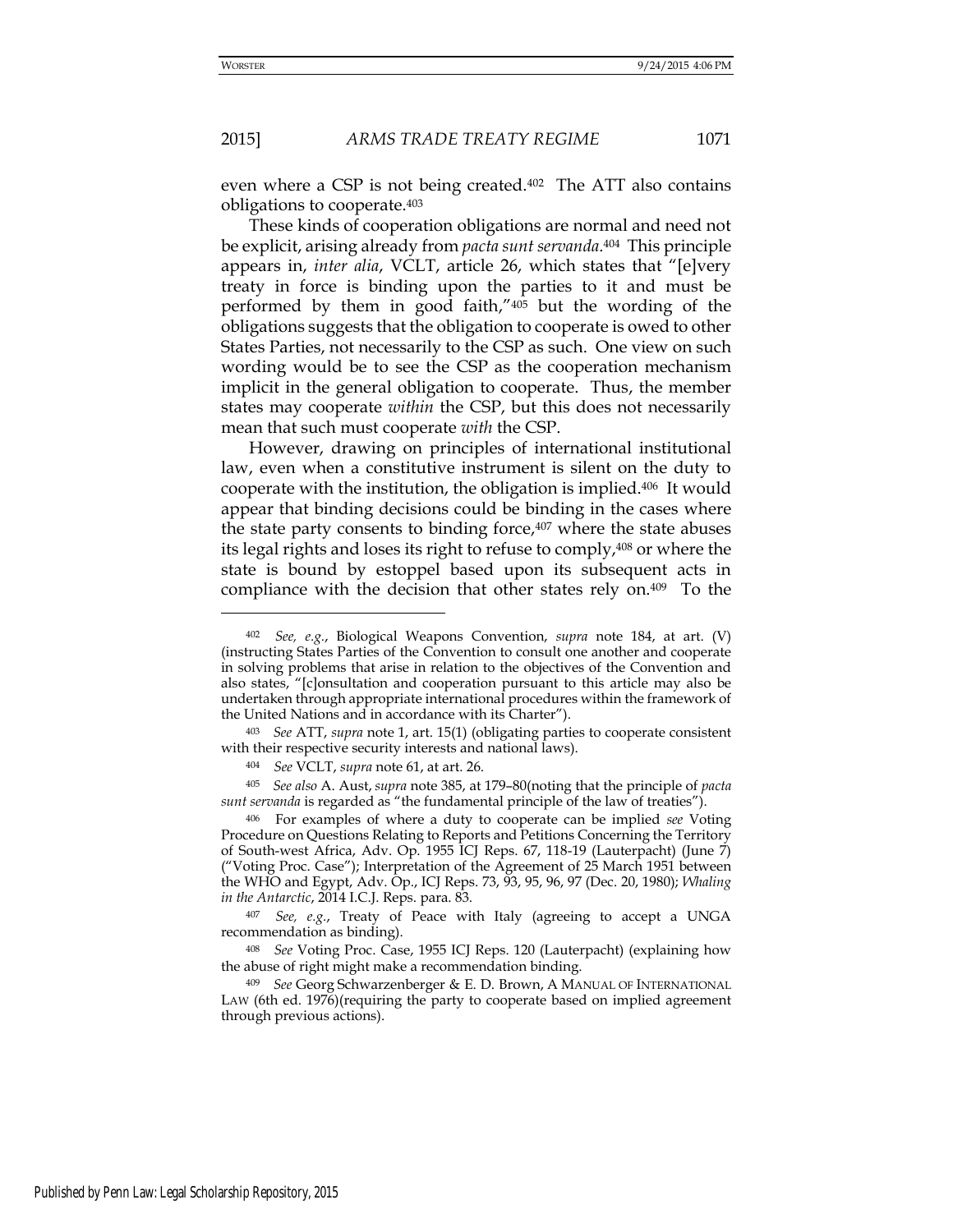degree that the subsequent agreement argument above would fail, the estoppel argument might alternatively explain why the authorities in some cases inquired whether the state had voted in favor of the decision by the treaty body in the first place.410 Voting in favor of a decision might lead other states to rely on the voting state's assurance that it would act accordingly.

# *8.9. Customary international law*

Yet another means by which the acts of the CSP may take on binding legal effect is through the normal operation of customary international law. Provided that there is widespread and consistent state practice and *opinio juris*, <sup>411</sup> some customary norms may emerge. The ICJ has already recognized that customary law may arise from a treaty regime, and even more on point may be evidenced by the decisions of international organizations,<sup>412</sup> though that latter understanding appears limited to the UNGA. Extensive discussion on this possibility will be omitted.

## *8.10. Soft law*

-

In the alternative to "hard" customary international law, and considering the use of the term "recommendations," some authors have suggested that the decisions adopted by a CSP could amount to "soft law."413 Soft law is based on the argument that the full

<sup>410</sup> *See* Verschuuren, *Ramsar Soft Law Is Not Soft at All*, *supra* note 278, at 2–5 (describing how a judicial body used one sovereign's compliance with an agreement as sufficient evident to imply agreement).

<sup>411</sup> *See* N. Sea Cont. Shelf cases (Germ. v. Den.; Germ. v. Neths.), Judgment, 1969 ICJ REPS. 44 (showing how it is somewhat unclear whether the CSP decisions may be treated as practice or *opinio juris*, or even both).

<sup>412</sup> *See* Legality of the Threat or Use of Nuclear Weapons, Adv. Op., 1996 ICJ Reps. 226, paras. 70–71("[UNGA resolutions] can, in certain circumstances, provide evidence important for establishing the existence of a rule or the emergence of an *opinio juris*.").

<sup>413</sup> For an examination of the actual benefits of certain international laws *See, e.g.*, Brunnée, *supra* note 267, at 118–23; CITES COP, *CITES Guidelines for Transport and Preparation for Shipment of Live Animals and Plants*, Doc. Plen. 2.6 (Rev.), item XIX (1980); Consultative Meeting of the Parties to the London Convention that call for a moratorium on the dumping of radioactive waste (1983 and 1985); Ramsar COP Recomm. 2.3, Doc. C.4.12 (1984).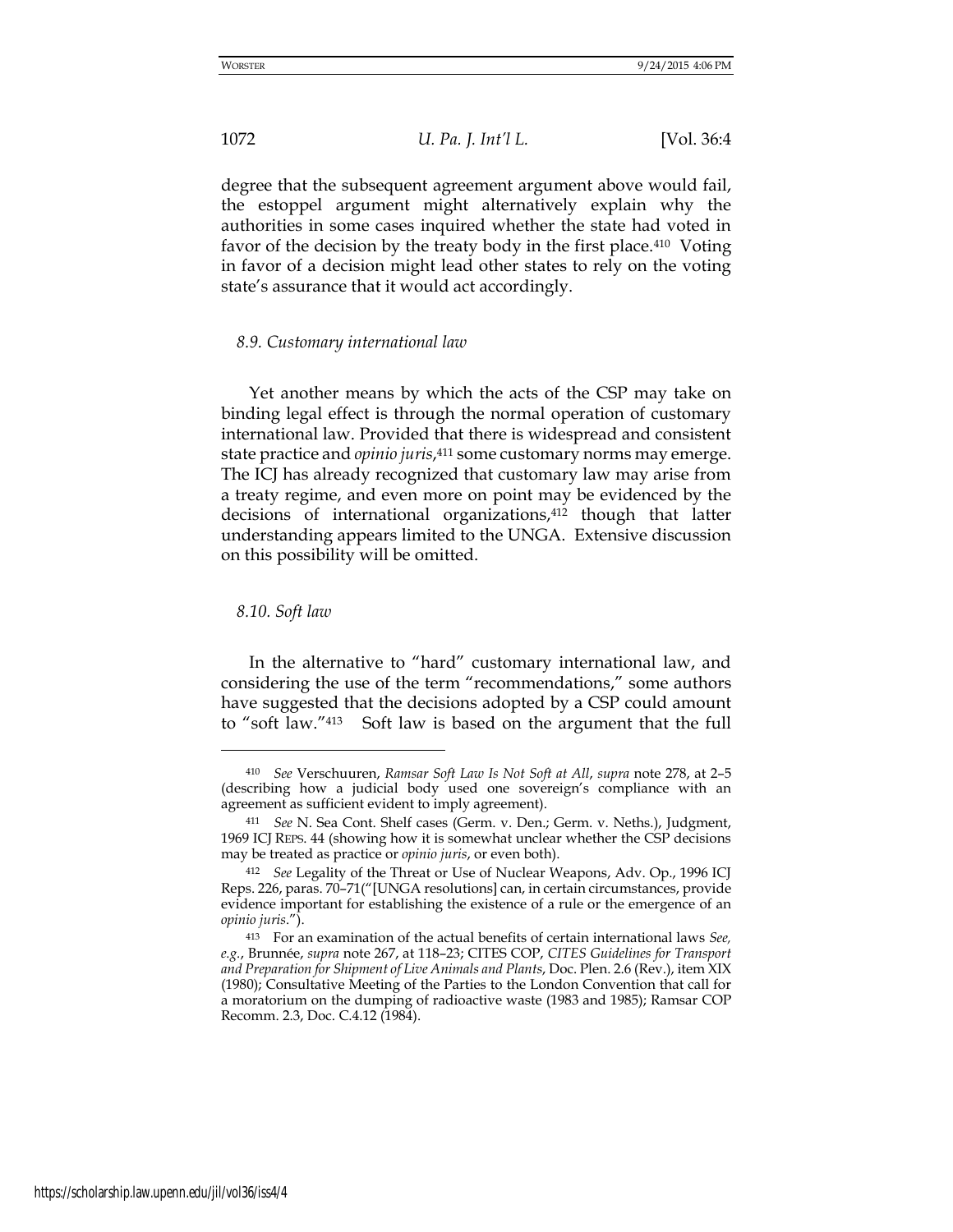magnitude and variability of legal effect cannot be explained adequately with the usual binary law/non-law system.<sup>414</sup>

For purposes of this article, we can simply observe that even if the decisions of the CSP would not have the typical "hard law" legal effect under any of the means described above, they would surely have some political consequences.<sup>415</sup> This conclusion was precisely the opinion of the court in the *National Resources Defense Council* case.416 Along with claims to form hard law, the CSP will probably have some ability to shame non-complying states.<sup>417</sup>

### *8.11. Countermeasures*

Lastly, even if there is no legal effect from certain CSP decisions, there is the possibility that states might want to impose sanctions or countermeasures on states that do not comply with the ATT. This step of imposing sanctions might or might not be preceded by a CSP finding of non-compliance, assuming for the moment that the CSP can issues such findings.

It could be that the ATT provides the only sanctions possible, though it is remarkably silent on the matter. On the other hand, it could be that general international law continues to apply so that other states would have the power to impose countermeasures in cases of non-compliance. For the purposes of this article, the author will continue to apply international institutional law insofar as the CSP functions as an institution.

Furthermore, any material breach of the ATT in the sense of article 60 of the VCLT may also permit not only countermeasures in case of non-compliance, but also suspension or termination of the ATT. Again, this article applies international institutional law from a functional perspective, and thus suspension or termination in case

<sup>414</sup> For a discussion on the confusion surrounding the secondary effects of international law *See, e.g.*, O. Schachter, *Towards a Theory of International Obligation*, *in* THE EFFECTIVENESS OF INTERNATIONAL DECISIONS 9 (Stephen M. Schwebel ed., 1971); R.Y. Jennings, *What Is International Law and How Do We Tell It when We See It?*, 37 SCHWEIZERISCHES JAHRBUCH FÜR INTERNATIONALES RECHT 59 (1981)

<sup>415</sup> *See generally* R. Churchill & G. Ulfstein, *supra* note 54, at 641; Brunnée, *supra* note 267, at 111).

<sup>416</sup> Natural Res. Def. Council v. Envtl Prot. Agency, 464 F.3d 8–10 (D.C. Cir. 2006)

<sup>417</sup> *See* Montreal Protocol MOP Dec. VIII/24, Doc. UNEP/OzL.Pro8/12 (1996) (giving the CSP the ability to issue public statements regarding member states).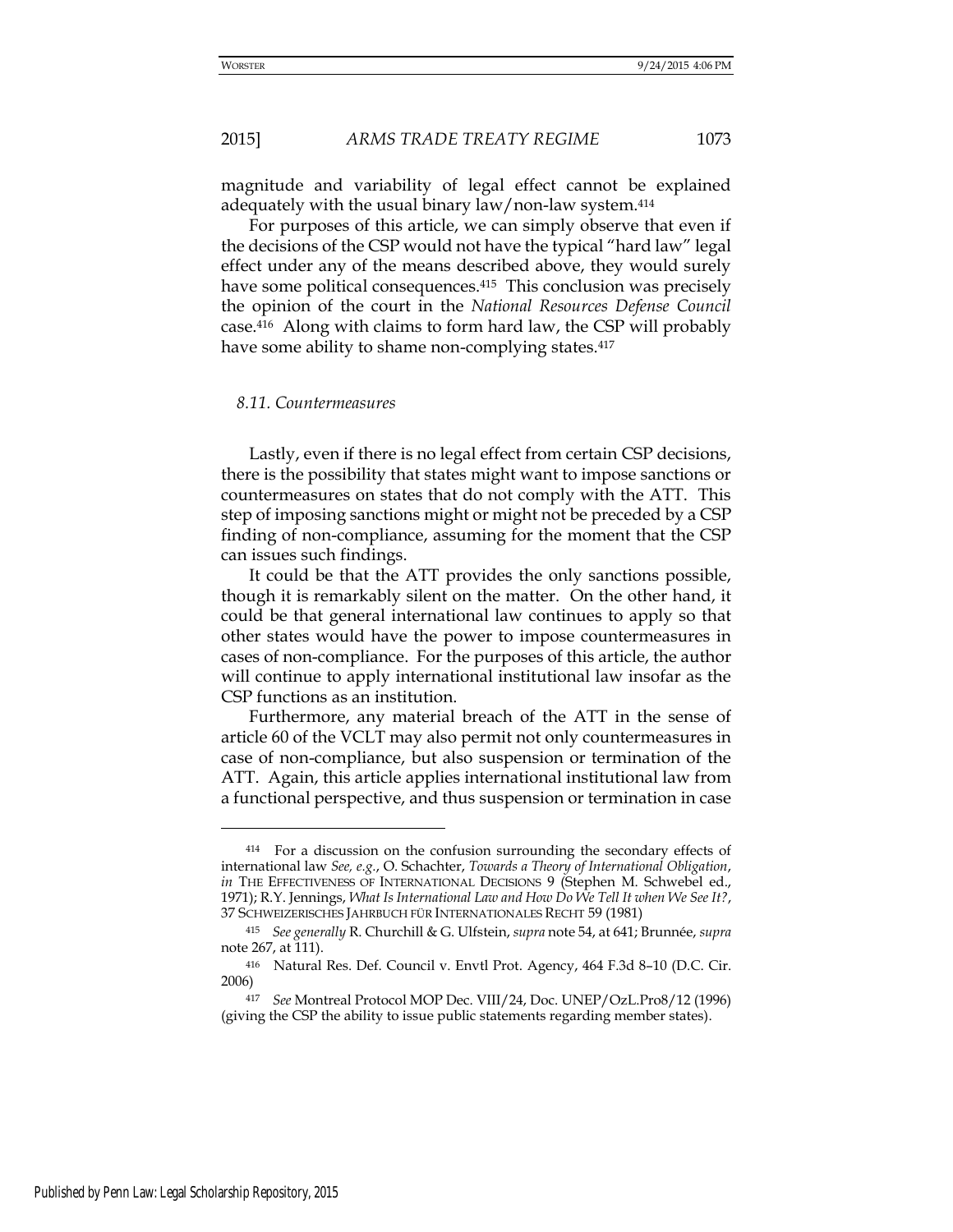<u>.</u>

1074 *U. Pa. J. Int'l L.* [Vol. 36:4

of material breach would be unlikely. Institutional law contemplates cooperation continuing after breach.<sup>418</sup>

#### 9. PRIVILEGES AND IMMUNITIES

In keeping with the unclear nature of the CSP as an international organization, a treaty organ without legal personality, or a quasiorganization, it is also unclear whether the CSP and its employees and agents will benefit from privileges and immunities. Generally, international organizations and the persons that undertake activities on behalf of such organizations benefit from privileges and immunities limited to their official acts,<sup>419</sup> the well known as "functional immunity."<sup>420</sup>

Whether a regime has privileges and immunities is linked to the question of the legal personality of the regime, and whether or not the organ is an international organization. That being said, there are some exceptions where certain states may grant immunities to important international NGOs, $421$  but in general, where the organ is lacking personality, the members would bear reasonability for the actions of the CSP.<sup>422</sup>

The representatives to the CSP may benefit from personal and/or functional immunity as state officials, such as Heads of States, Heads of Government or Foreign Ministers, and perhaps

<sup>418</sup> *See* SCHERMERS & BLOKKER, *supra* note 19, at § 866 (discussing provisions controlling the post-breach actions).

<sup>419</sup> For discussions of the incentives of various privileges and immunities *See, e.g.*, Branno v Ministry of War (Ct. Cass., Ital.) reprinted at 22 INT'L L. REPS. 756–57; Iran-US Claims Trib. v A.S. (Sup. Ct., Neths.) reprinted at 94 INT'L L. REPS. 321–30.

<sup>420</sup> August Reinisch,INTERNATIONAL ORGANIZATIONS BEFORE NATIONAL COURTS 206 (2000).

<sup>421</sup> *See, e.g.*, The Global Alliance for Vaccines and Immunizations, *Hosting transition update*, 2, *available at* [\(http://www.google.com/url?sa=t&rct=j&q=](http://www.google.com/url?sa=t&rct=j&q)& esrc=s&source=web&cd=1&ved=0CB8QFjAA&url=http%3A%2F%2Fwww.gavi.o rg%2Flibrary%2Fpublications%2Fgavi-progress-reports%2Fgavi-alliance-

progress-report-2010%2F&ei=jtgNVdnJGIbfsAT524LQDg&usg=

AFQjCNGmQGq\_W08ueMdsexiLsQEqjYaP5A&sig2=RHQlNckBbl7A4KcWCGg QDA&bvm=bv.88528373,d.cWc) (last visited Apr. 5, 2015) (detailing the acquisition of privileges and immunities under the Swiss Host State Act).

<sup>422</sup> *See* Int'l L. Comm'n, Giorgio Gaja, SPEC. RAPP., *First report on responsibility of international organization*, U.N. Doc. A/CN.4/532, 15 (describing the organization overseeing the organ as being ultimately responsible).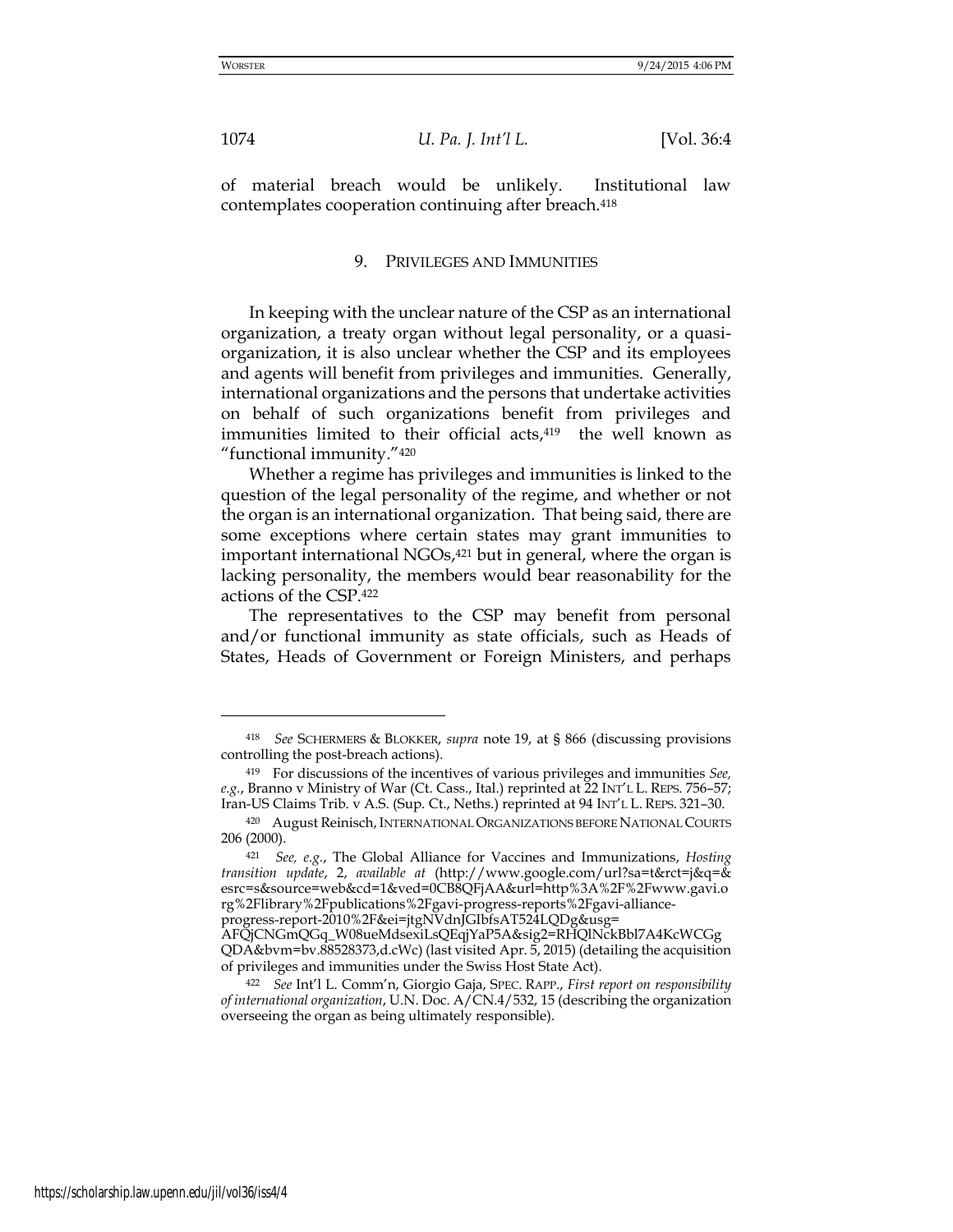even "other high ranking officials."423 However, discharge of the CSP functions by officers of this rank is unlikely and, thus, the category left open by the ICJ becomes significant. In addition to personal immunity, the representatives might also have functional immunity by benefit of their role as state officers. Notwithstanding the potential to enjoy immunity deriving from the state they represent, representatives might also enjoy immunity deriving from the CSP.

Some arms-control treaty regime organs have received privileges and immunities that cover the organization (where an organization was created), <sup>424</sup> delegates to the organization, <sup>425</sup> staff of the organization,426 and even fact-finding experts.427 Where the immunities are not in the constitutive instrument, supplementary agreements can grant or clarify the immunities the organs and staff enjoy.428 These agreements were always covering the organization (where one is clearly created) or the Secretariat, not the CSP specifically.

However, the UNOLA suggested that the CSP could simply adopt a decision providing for "the required juridical personality and legal capacity upon the Convention Secretariat and according it such privileges and immunities as are necessary for the fulfillment of its purposes."429 This is similar to the approach of the CSP of the Montreal Protocol in reaching an agreement with the host state for

-

<sup>423</sup> *See generally* Case Concerning the Arrest Warrant of Apr. 11, 2000 (DR Congo v. Belg.), 2002 ICJ Reps. 1.

<sup>424</sup> *See, e.g.*, Test-Ban Treaty, *supra* note 17, at art. (II)(E)(54)(creating the organization through the privileges and immunities granted by the treaty).

<sup>425</sup> *See, e.g.*, *id.* at art. (II)(E)(55); Preparatory Commission Resolution, art. 22; Chemical Weapons Convention, art. (VIII)(D)(48), (49), Verification Annex, Pt. II(B)(detailing the privileges of the delegates to the convention).

<sup>426</sup> For examples of conventions that detail the privileges granted to the staff *see, e.g.*, Test-Ban Treaty, *supra* note 17, art. (II)(E)(57); Preparatory Commission Resolution, art. 22; Chemical Weapons Convention, art. (VIII)(D)(48).

<sup>427</sup> *See, e.g.*, Anti-Personnel Mines Convention, *supra* note 7, art. 8(10) (providing procedure for the fact-finding experts).

<sup>428</sup> *See, e.g.*, Chemical Weapons Convention, *supra* note 17, art. (VIII)(D)(50); Agreement Concerning the Headquarters of the Convention Secretariat, June 20, 1996, U.N.-Germany-UNFCCC Secretariat; Agreement Regulating Matters Resulting from the Establishment in Canada of the Multilateral Fund and Its Organs, Nov. 23, 1998, Canada-Montreal Protocol Multilateral Fund (concerning only the fund established by the CSP, not the CSP itself)

<sup>429</sup> FCCC *Arrangements for relocation* 1996, *supra* note 57 at para. 11(2).